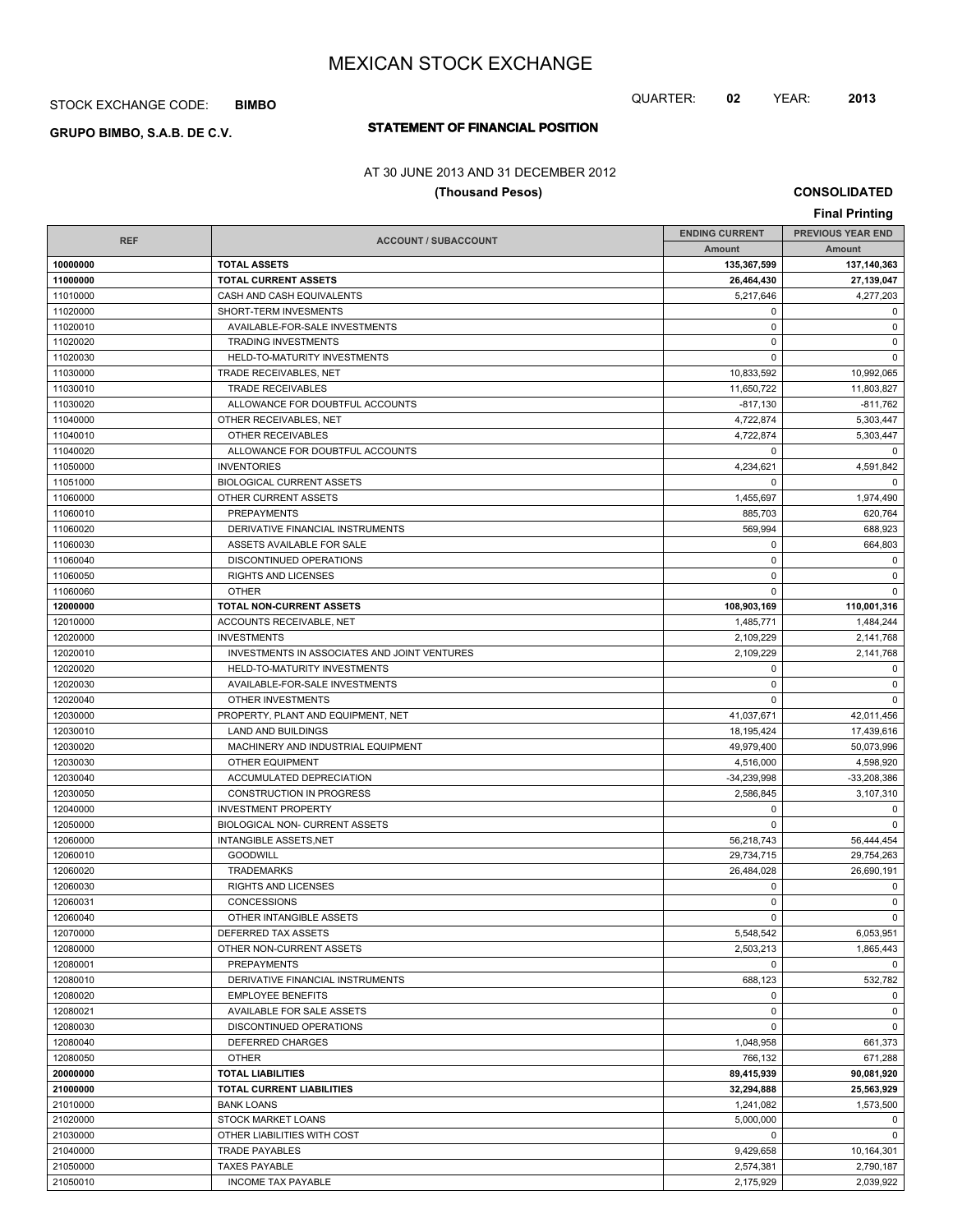STOCK EXCHANGE CODE: **BIMBO**

# **STATEMENT OF FINANCIAL POSITION GRUPO BIMBO, S.A.B. DE C.V.**

# QUARTER: **02** YEAR: **2013**

# AT 30 JUNE 2013 AND 31 DECEMBER 2012

## **(Thousand Pesos)**

**CONSOLIDATED**

|            |                                                                 |                       | <b>Final Printing</b>    |  |
|------------|-----------------------------------------------------------------|-----------------------|--------------------------|--|
| <b>REF</b> | <b>ACCOUNT / SUBACCOUNT</b>                                     | <b>ENDING CURRENT</b> | <b>PREVIOUS YEAR END</b> |  |
|            |                                                                 | Amount                | Amount                   |  |
| 21050020   | OTHER TAXES PAYABLE                                             | 398,452               | 750,265                  |  |
| 21060000   | OTHER CURRENT LIABILITIES                                       | 14,049,767            | 11,035,941               |  |
| 21060010   | <b>INTEREST PAYABLE</b>                                         | $\Omega$              | $\Omega$                 |  |
| 21060020   | DERIVATIVE FINANCIAL INSTRUMENTS                                | 819.084               | 237,119                  |  |
| 21060030   | DEFERRED REVENUE                                                | $\mathbf 0$           | $\Omega$                 |  |
| 21060050   | <b>EMPLOYEE BENEFITS</b>                                        | $\Omega$              | $\Omega$                 |  |
| 21060060   | <b>PROVISIONS</b>                                               | 12,442,322            | 10,241,908               |  |
| 21060061   | CURRENT LIABILITIES RELATED TO AVAILABLE FOR SALE ASSETS        | $\Omega$              | 0                        |  |
| 21060070   | DISCONTINUED OPERATIONS                                         | $\mathbf 0$           | $\mathbf 0$              |  |
| 21060080   | <b>OTHER</b>                                                    | 788.361               | 556.914                  |  |
| 22000000   | TOTAL NON-CURRENT LIABILITIES                                   | 57,121,051            | 64,517,991               |  |
| 22010000   | <b>BANK LOANS</b>                                               | 3,065,125             | 4,436,317                |  |
| 22020000   | <b>STOCK MARKET LOANS</b>                                       | 31.066.093            | 35.961.801               |  |
| 22030000   | OTHER LIABILITIES WITH COST                                     | $\Omega$              | $\Omega$                 |  |
| 22040000   | DEFERRED TAX LIABILITIES                                        | 1,336,491             | 1,382,863                |  |
| 22050000   | OTHER NON-CURRENT LIABILITIES                                   | 21.653.342            | 22.737.010               |  |
| 22050010   | DERIVATIVE FINANCIAL INSTRUMENTS                                | 208.829               | 935,888                  |  |
| 22050020   | <b>DEFERRED REVENUE</b>                                         | $\Omega$              | $\Omega$                 |  |
| 22050040   | <b>EMPLOYEE BENEFITS</b>                                        | 20,287,399            | 20,208,375               |  |
| 22050050   | <b>PROVISIONS</b>                                               | 1,157,114             | 1.592.747                |  |
| 22050051   | NON-CURRENT LIABILITIES RELATED TO AVAILABLE FOR SALE ASSETS    | $\mathbf 0$           | 0                        |  |
| 22050060   | DISCONTINUED OPERATIONS                                         | $\mathbf 0$           | $\mathbf 0$              |  |
| 22050070   | <b>OTHER</b>                                                    | $\Omega$              | $\Omega$                 |  |
| 30000000   | <b>TOTAL EQUITY</b>                                             | 45.951.660            | 47.058.443               |  |
| 30010000   | EQUITY ATTRIBUTABLE TO OWNERS OF PARENT                         | 44,040,580            | 44,735,966               |  |
| 30030000   | <b>CAPITAL STOCK</b>                                            | 4.226.510             | 4.226.510                |  |
| 30040000   | <b>SHARES REPURCHASED</b>                                       | $\mathbf 0$           | $\mathbf 0$              |  |
| 30050000   | PREMIUM ON ISSUANCE OF SHARES                                   | $\mathbf 0$           | $\mathbf 0$              |  |
| 30060000   | CONTRIBUTIONS FOR FUTURE CAPITAL INCREASES                      | $\Omega$              | $\Omega$                 |  |
| 30070000   | OTHER CONTRIBUTED CAPITAL                                       | $\Omega$              | $\Omega$                 |  |
| 30080000   | RETAINED EARNINGS (ACCUMULATED LOSSES)                          | 43,243,720            | 42,542,269               |  |
| 30080010   | <b>LEGAL RESERVE</b>                                            | 758,029               | 758,029                  |  |
| 30080020   | <b>OTHER RESERVES</b>                                           | 916.912               | 906.104                  |  |
| 30080030   | <b>RETAINED EARNINGS</b>                                        | 40,102,108            | 38,849,506               |  |
| 30080040   | NET INCOME FOR THE PERIOD                                       | 1,466,671             | 2,028,630                |  |
| 30080050   | <b>OTHERS</b>                                                   | $\Omega$              | $\Omega$                 |  |
| 30090000   | ACCUMULATED OTHER COMPREHENSIVE INCOME (NET OF TAX)             | $-3,429,650$          | $-2,032,813$             |  |
| 30090010   | GAIN ON REVALUATION OF PROPERTIES                               | $\mathbf 0$           | $\Omega$                 |  |
| 30090020   | ACTUARIAL GAINS (LOSSES) FROM LABOR OBLIGATIONS                 | $-430,582$            | $-430,582$               |  |
| 30090030   | FOREING CURRENCY TRANSLATION                                    | $-2,894,411$          | $-1,470,000$             |  |
| 30090040   | CHANGES IN THE VALUATION OF FINANCIAL ASSETS AVAILABLE FOR SALE | $\mathbf 0$           | $\mathbf 0$              |  |
| 30090050   | CHANGES IN THE VALUATION OF DERIVATIVE FINANCIAL INSTRUMENTS    | $-104,657$            | $-132,231$               |  |
| 30090060   | CHANGES IN FAIR VALUE OF OTHER ASSETS                           | $\mathbf 0$           | $\mathbf 0$              |  |
|            | SHARE OF OTHER COMPREHENSIVE INCOME OF                          |                       |                          |  |
| 30090070   | ASSOCIATES AND JOINT VENTURES                                   | $\pmb{0}$             | $\pmb{0}$                |  |
| 30090080   | OTHER COMPREHENSIVE INCOME                                      | 0                     | $\mathbf 0$              |  |
| 30020000   | NON-CONTROLLING INTERESTS                                       | 1,911,080             | 2,322,477                |  |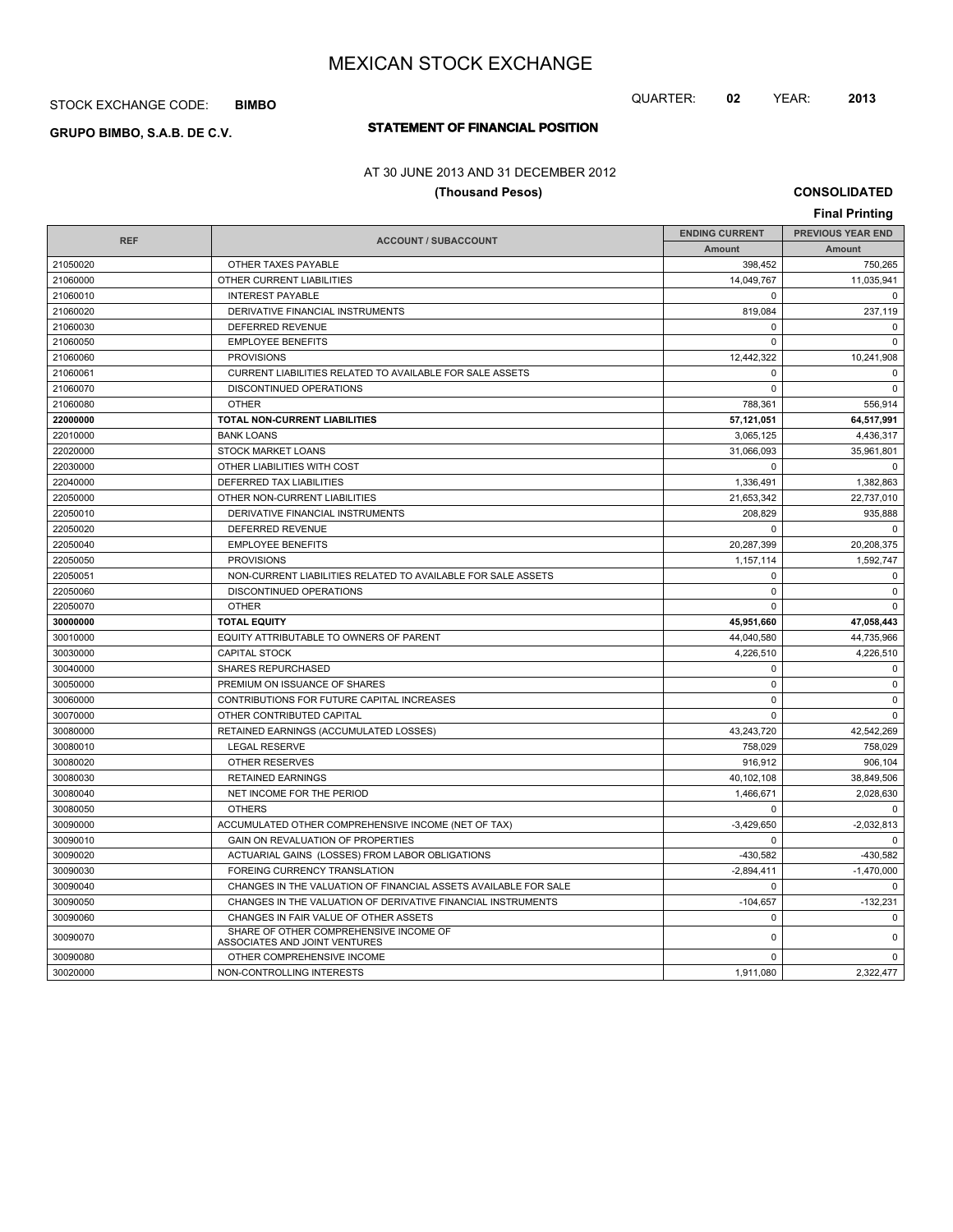STOCK EXCHANGE CODE: **BIMBO**

## QUARTER: **02** YEAR: **2013**

## **STATEMENT OF FINANCIAL POSITION GRUPO BIMBO, S.A.B. DE C.V. INFORMATIONAL DATA**

## AT 30 JUNE 2013 AND 31 DECEMBER 2012

## **(Thousand Pesos)**

# **CONSOLIDATED**

|            |                                                 |                       | <b>Final Printing</b>    |
|------------|-------------------------------------------------|-----------------------|--------------------------|
| <b>REF</b> | <b>CONCEPTS</b>                                 | <b>ENDING CURRENT</b> | <b>PREVIOUS YEAR END</b> |
|            |                                                 | Amount                | Amount                   |
| 91000010   | SHORT-TERM FOREIGN CURRENCY LIABILITIES         | 16,346,437            | 14,313,238               |
| 91000020   | LONG TERM FOREIGN CURRENCY LIABILITIES          | 41,854,695            | 45,589,944               |
| 91000030   | CAPITAL STOCK (NOMINAL)                         | 1,901,132             | 1,901,132                |
| 91000040   | RESTATEMENT OF CAPITAL STOCK                    | 2,325,378             | 2,325,378                |
| 91000050   | PLAN ASSETS FOR PENSIONS AND SENIORITY PREMIUMS | 16,327,805            | 16,549,328               |
| 91000060   | NUMBER OF EXECUTIVES (*)                        | 1.704                 | 1,747                    |
| 91000070   | NUMBER OF EMPLOYEES (*)                         | 27.842                | 27,899                   |
| 91000080   | NUMBER OF WORKERS (*)                           | 94,744                | 95,705                   |
| 91000090   | OUTSTANDING SHARES (*)                          | 4,703,200,000         | 4,703,200,000            |
| 91000100   | REPURCHASED SHARES (*)                          | $\Omega$              | 426,331                  |
| 91000110   | <b>RESTRICTED CASH (1)</b>                      | 0                     | 0                        |
| 91000120   | GUARANTEED DEBT OF ASSOCIATED COMPANIES         | 0                     | $\mathbf{0}$             |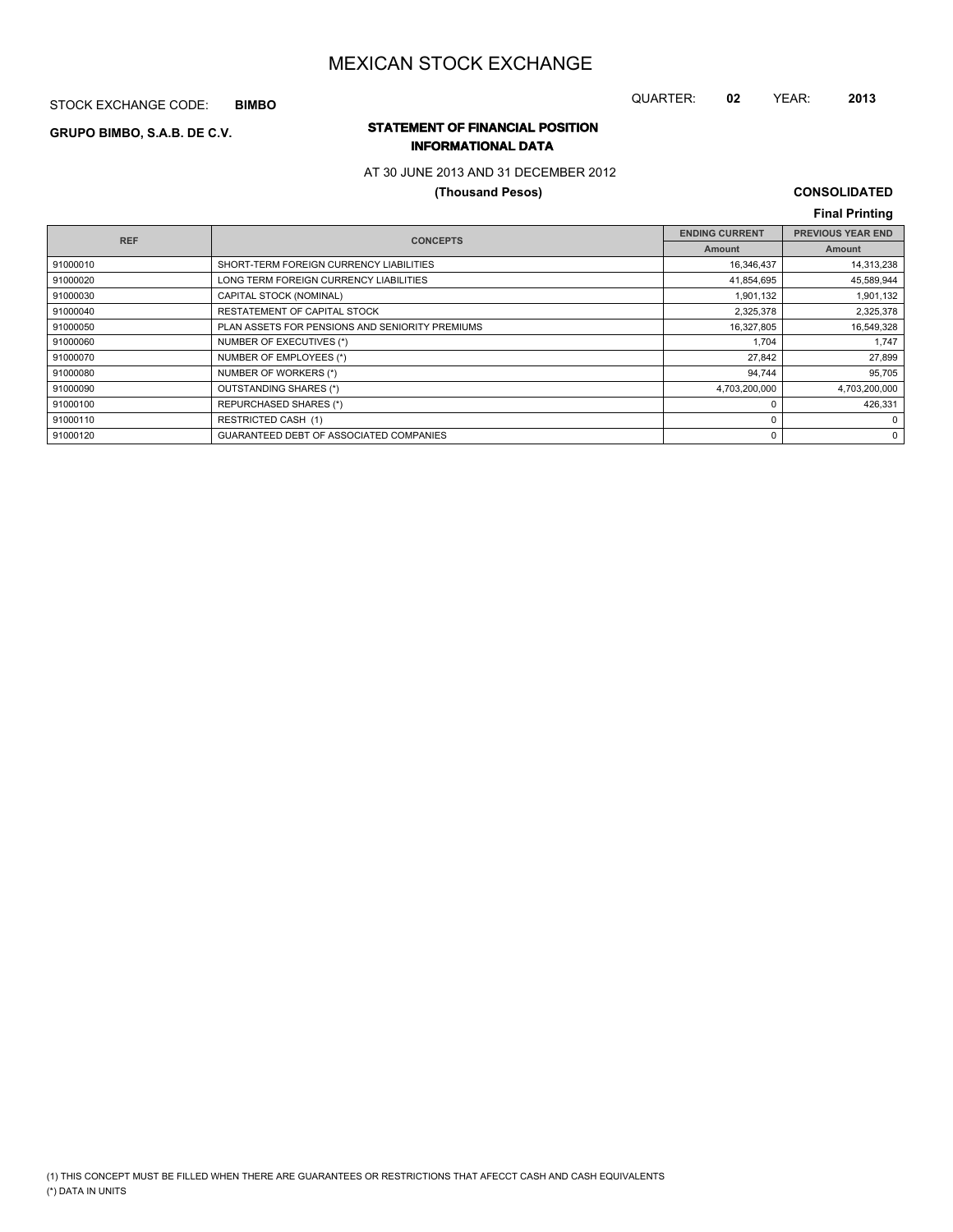**GRUPO BIMBO, S.A.B. DE C.V.** STOCK EXCHANGE CODE: **BIMBO** QUARTER: **02** YEAR: **2013**

## **STATEMENTS OF COMPREHENSIVE INCOME**

#### **CONSOLIDATED**

#### FOR THE SIX AND THREE MONTHS ENDED 30 JUNE, 2013 AND 2012

|            | (Thousand Pesos)                                         |                     |                |                      | <b>Final Printing</b> |  |
|------------|----------------------------------------------------------|---------------------|----------------|----------------------|-----------------------|--|
|            | <b>ACCOUNT / SUBACCOUNT</b>                              | <b>CURRENT YEAR</b> |                | <b>PREVIOUS YEAR</b> |                       |  |
| <b>REF</b> |                                                          | <b>ACCUMULATED</b>  | <b>QUARTER</b> | <b>ACCUMULATED</b>   | <b>QUARTER</b>        |  |
| 40010000   | <b>REVENUE</b>                                           | 85,129,941          | 43,455,477     | 84,346,616           | 43,318,374            |  |
| 40010010   | <b>SERVICES</b>                                          | 0                   | $\mathbf 0$    | 0                    | $\mathbf 0$           |  |
| 40010020   | SALE OF GOODS                                            | 85,129,941          | 43,455,477     | 84,346,616           | 43,318,374            |  |
| 40010030   | <b>INTERESTS</b>                                         | $\mathbf 0$         | $\mathbf 0$    | 0                    | $\mathbf 0$           |  |
| 40010040   | <b>ROYALTIES</b>                                         | $\mathbf 0$         | $\mathbf 0$    | 0                    | $\Omega$              |  |
| 40010050   | <b>DIVIDENDS</b>                                         | $\mathbf 0$         | $\mathbf 0$    | 0                    | $\mathbf 0$           |  |
| 40010060   | <b>LEASES</b>                                            | $\mathbf 0$         | $\mathbf 0$    | $\mathbf 0$          | $\mathbf 0$           |  |
| 40010061   | <b>CONSTRUCTIONS</b>                                     | $\pmb{0}$           | $\mathbf 0$    | $\mathbf 0$          | $\mathsf 0$           |  |
| 40010070   | <b>OTHER REVENUE</b>                                     | 0                   | $\mathbf 0$    | 0                    | $\mathbf 0$           |  |
| 40020000   | <b>COST OF SALES</b>                                     | 40,904,349          | 20,516,291     | 41,775,320           | 21,208,146            |  |
| 40021000   | <b>GROSS PROFIT</b>                                      | 44,225,592          | 22,939,186     | 42,571,296           | 22,110,228            |  |
| 40030000   | <b>GENERAL EXPENSES</b>                                  | 38,356,068          | 19,331,578     | 38,142,672           | 19,560,501            |  |
| 40040000   | PROFIT (LOSS) BEFORE OTHER INCOME (EXPENSE), NET         | 5,869,524           | 3,607,608      | 4,428,624            | 2,549,727             |  |
| 40050000   | OTHER INCOME (EXPENSE), NET                              | -1,371,836          | $-1,110,666$   | -632,084             | 474,301               |  |
| 40060000   | <b>OPERATING PROFIT (LOSS) (*)</b>                       | 4,497,688           | 2,496,942      | 3,796,540            | 2,075,426             |  |
| 40070000   | <b>FINANCE INCOME</b>                                    | 360,484             | 2,024,840      | 196,833              | 152,918               |  |
| 40070010   | <b>INTEREST INCOME</b>                                   | 127,249             | 102,552        | 198,412              | 100,946               |  |
| 40070020   | GAIN ON FOREIGN EXCHANGE, NET                            | 233,235             | 1,922,288      | $-10,987$            | 34,015                |  |
| 40070030   | <b>GAIN ON DERIVATIVES. NET</b>                          | 0                   | 0              | 0                    | 0                     |  |
| 40070040   | GAIN ON CHANGE IN FAIR VALUE OF FINANCIAL INSTRUMENTS    | $\mathbf 0$         | $\mathbf 0$    | $\Omega$             | $\Omega$              |  |
| 40070050   | OTHER FINANCE INCOME                                     | 0                   | $\mathbf 0$    | 9,408                | 17,957                |  |
| 40080000   | <b>FINANCE COSTS</b>                                     | 1,818,762           | 2,670,558      | 1,528,250            | 765,192               |  |
| 40080010   | <b>INTEREST EXPENSE</b>                                  | 1,507,312           | 788,728        | 1,489,167            | 759,233               |  |
| 40080020   | LOSS ON FOREIGN EXCHANGE, NET                            | 311,450             | 1,881,830      | 39,083               | $\mathbf 0$           |  |
| 40080030   | LOSS ON DERIVATIVES, NET                                 | 0                   | 0              | 0                    | $\mathsf 0$           |  |
| 40080050   | LOSS ON CHANGE IN FAIR VALUE OF FINANCIAL INSTRUMENTS    | 0                   | $\mathbf 0$    | 0                    | $\mathbf 0$           |  |
| 40080060   | OTHER FINANCE COSTS                                      | $\mathbf 0$         | $\Omega$       | 0                    | 5,959                 |  |
| 40090000   | <b>FINANCE INCOME (COSTS), NET</b>                       | $-1,458,278$        | $-645,718$     | $-1,331,417$         | $-612,274$            |  |
| 40100000   | SHARE OF PROFIT (LOSS) OF ASSOCIATES AND JOINT VENTURES  | $-46.447$           | $-44,772$      | 37,925               | 23.723                |  |
| 40110000   | PROFIT (LOSS) BEFORE INCOME TAX                          | 2,992,963           | 1,806,452      | 2,503,048            | 1,486,875             |  |
| 40120000   | <b>INCOME TAX EXPENSE</b>                                | 1,306,205           | 765,657        | 827,088              | 498,124               |  |
| 40120010   | <b>CURRENT TAX</b>                                       | 914,084             | $-80,881$      | 775,826              | $-170,684$            |  |
| 40120020   | <b>DEFERRED TAX</b>                                      | 392,121             | 846,538        | 51,262               | 668,808               |  |
| 40130000   | PROFIT (LOSS) FROM CONTINUING OPERATIONS                 | 1,686,758           | 1,040,795      | 1,675,960            | 988,751               |  |
| 40140000   | PROFIT (LOSS) FROM DISCONTINUED OPERATIONS               | $\mathbf 0$         | $\mathbf 0$    | 0                    | $\Omega$              |  |
| 40150000   | <b>NET PROFIT (LOSS)</b>                                 | 1,686,758           | 1,040,795      | 1,675,960            | 988,751               |  |
| 40160000   | PROFIT (LOSS), ATTRIBUTABLE TO NON-CONTROLLING INTERESTS | 220,087             | 118,366        | 191,906              | 105,610               |  |
| 40170000   | PROFIT (LOSS), ATTRIBUTABLE TO OWNERS OF PARENT          | 1,466,671           | 922,429        | 1,484,054            | 883,141               |  |
|            |                                                          |                     |                |                      |                       |  |
| 40180000   | BASIC EARNINGS (LOSS) PER SHARE                          | 0.31                | 0.22           | 0.32                 | 0.21                  |  |
| 40190000   | DILUTED EARNINGS (LOSS) PER SHARE                        | 0.31                | 0.22           | 0.32                 | 0.21                  |  |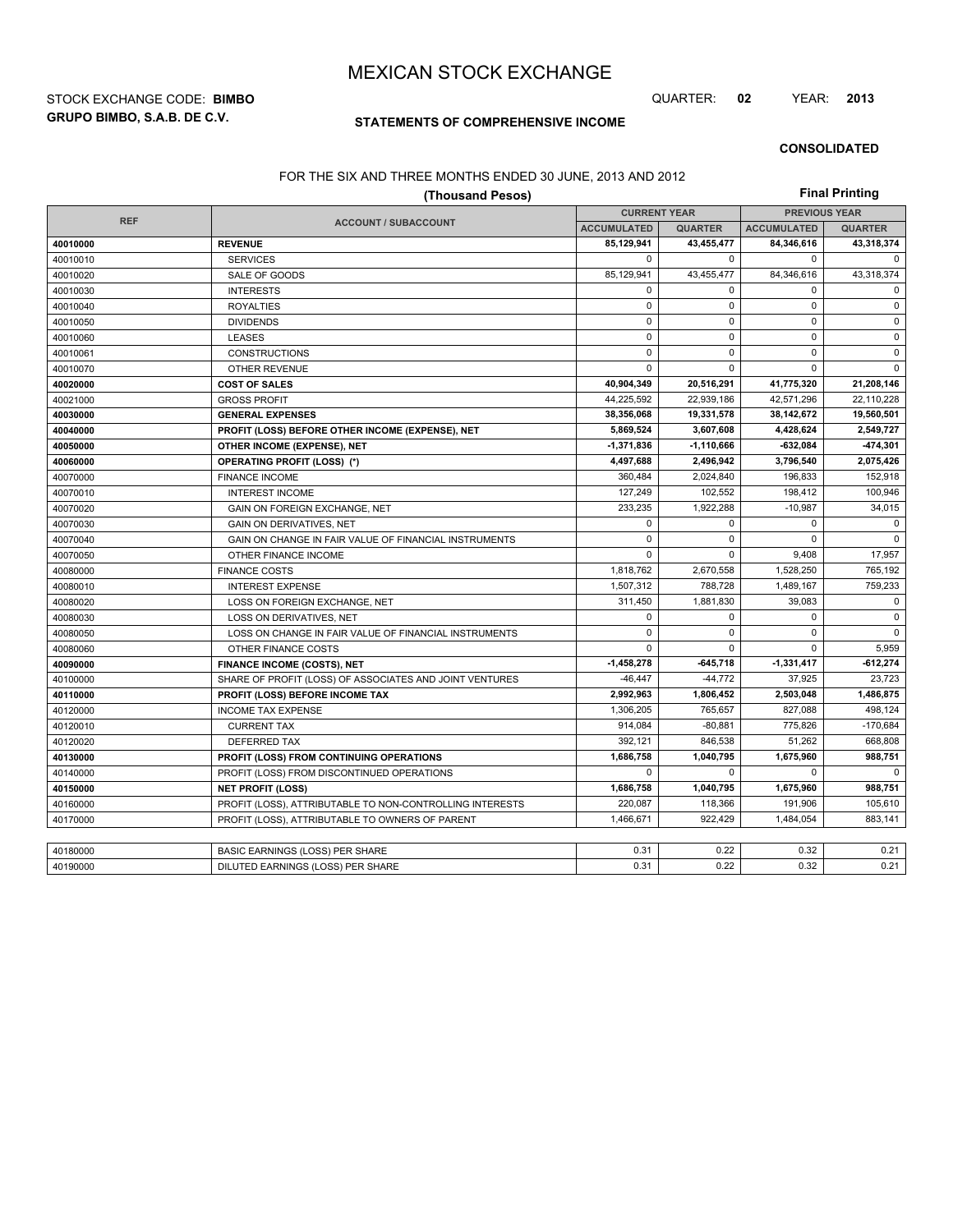**GRUPO BIMBO, S.A.B. DE C.V.** STOCK EXCHANGE CODE: **BIMBO** QUARTER: **02** YEAR: **2013**

# **STATEMENTS OF COMPREHENSIVE INCOME**

#### **OTHER COMPREHENSIVE INCOME (NET OF INCOME TAX)**

## FOR THE SIX AND THREE MONTHS ENDED 30 JUNE, 2013 AND 2012

## **(Thousand Pesos)**

**Final Printing**

**CONSOLIDATED**

|            |                                                                                  |              | <b>CURRENT YEAR</b> | <b>PREVIOUS YEAR</b> |                |  |
|------------|----------------------------------------------------------------------------------|--------------|---------------------|----------------------|----------------|--|
| <b>REF</b> | <b>ACCOUNT / SUBACCOUNT</b><br><b>ACCUMULATED</b>                                |              | <b>QUARTER</b>      | <b>ACCUMULATED</b>   | <b>QUARTER</b> |  |
| 40200000   | <b>NET PROFIT (LOSS)</b>                                                         | 1,686,758    | 1,040,795           | 1,675,960            | 988,751        |  |
|            | DISCLOSURES NOT BE RECLASSIFIED ON INCOME                                        |              |                     |                      |                |  |
| 40210000   | PROPERTY REVALUATION GAINS                                                       | $\Omega$     | $\Omega$            | $\Omega$             | $\Omega$       |  |
| 40220000   | ACTUARIAL EARNINGS (LOSS) FROM LABOR OBLIGATIONS                                 | $\Omega$     | $\Omega$            | 14,346               | $-131,166$     |  |
| 40220100   | SHARE OF INCOME ON REVALUATION ON PROPERTIES OF ASSOCIATES<br>AND JOINT VENTURES | $\Omega$     | $\Omega$            | U                    | $\Omega$       |  |
|            | DISCLOSURES MAY BE RECLASSIFIED SUBSEQUENTLY TO INCOME                           |              |                     |                      |                |  |
| 40230000   | <b>FOREING CURRENCY TRANSLATION</b>                                              | $-1,424,411$ | 1,572,417           | 671,610              | 4,930,499      |  |
| 40240000   | CHANGES IN THE VALUATION OF FINANCIAL ASSETS HELD-FOR-SALE                       | $\Omega$     |                     |                      | $\Omega$       |  |
| 40250000   | CHANGES IN THE VALUATION OF DERIVATIVE FINANCIAL INSTRUMENTS                     | 27,574       | 255,331             | 664.494              | 489,241        |  |
| 40260000   | CHANGES IN FAIR VALUE OF OTHER ASSETS                                            | $\Omega$     | 0                   | U                    | $\Omega$       |  |
| 40270000   | SHARE OF OTHER COMPREHENSIVE INCOME OF ASSOCIATES AND JOINT<br><b>VENTURES</b>   | $\Omega$     | $\Omega$            | U                    | $\Omega$       |  |
| 40280000   | OTHER COMPREHENSIVE INCOME                                                       | 0            |                     | 0                    | 0              |  |
| 40290000   | TOTAL OTHER COMPREHENSIVE INCOME                                                 | $-1,396,837$ | 1,827,748           | 1,350,450            | 5,288,574      |  |
|            |                                                                                  |              |                     |                      |                |  |
| 40300000   | <b>TOTAL COMPREHENSIVE INCOME</b>                                                | 289,921      | 2,868,543           | 3,026,410            | 6,277,325      |  |
| 40320000   | COMPREHENSIVE INCOME, ATTRIBUTABLE TO NON-CONTROLLING<br><b>INTERESTS</b>        | 220,087      | 118,366             | 191,906              | 105,610        |  |

40310000 COMPREHENSIVE INCOME, ATTRIBUTABLE TO OWNERS OF PARENT 69,834 2,750,177 2,834,504 6,171,715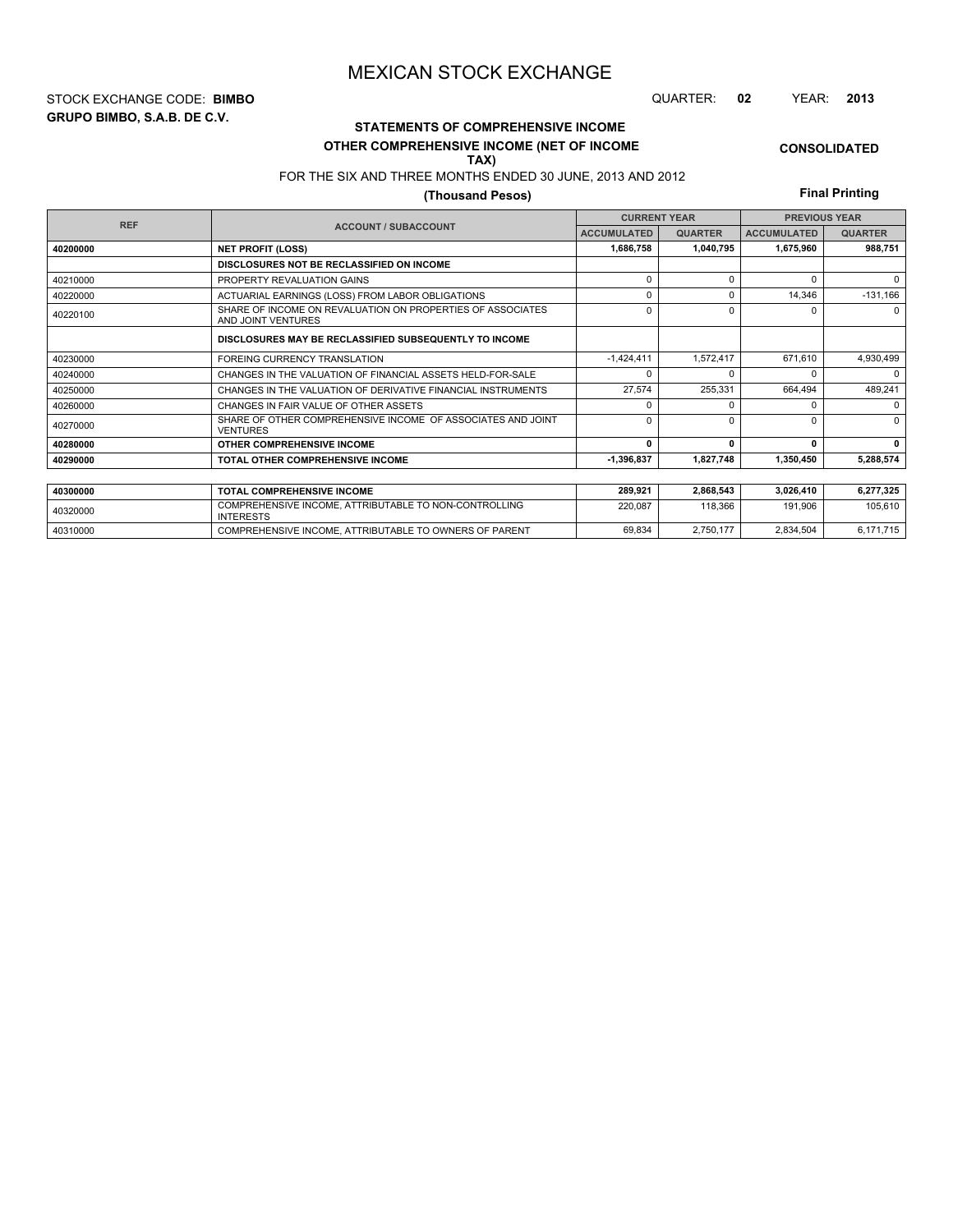STOCK EXCHANGE CODE: **BIMBO** QUARTER: **02** YEAR: **2013**

**GRUPO BIMBO, S.A.B. DE C.V.**

# **STATEMENTS OF COMPREHENSIVE INCOME INFORMATIONAL DATA**

**CONSOLIDATED**

**Final Printing**

## FOR THE SIX AND THREE MONTHS ENDED 30 JUNE, 2013 AND 2012

# **(Thousand Pesos)**

| <b>REF</b> |                                         | <b>CURRENT YEAR</b> |                | <b>PREVIOUS YEAR</b> |                |  |
|------------|-----------------------------------------|---------------------|----------------|----------------------|----------------|--|
|            | <b>ACCOUNT / SUBACCOUNT</b>             | <b>ACCUMULATED</b>  | <b>QUARTER</b> | <b>ACCUMULATED</b>   | <b>QUARTER</b> |  |
| 92000010   | OPERATING DEPRECIATION AND AMORTIZATION | 2.488.415           | 1.246.613      | 2,466,052            | 1,280,142      |  |
| 92000020   | EMPLOYEES PROFIT SHARING EXPENSES       | 353.137             | 168.241        | 270.635              | 138.654        |  |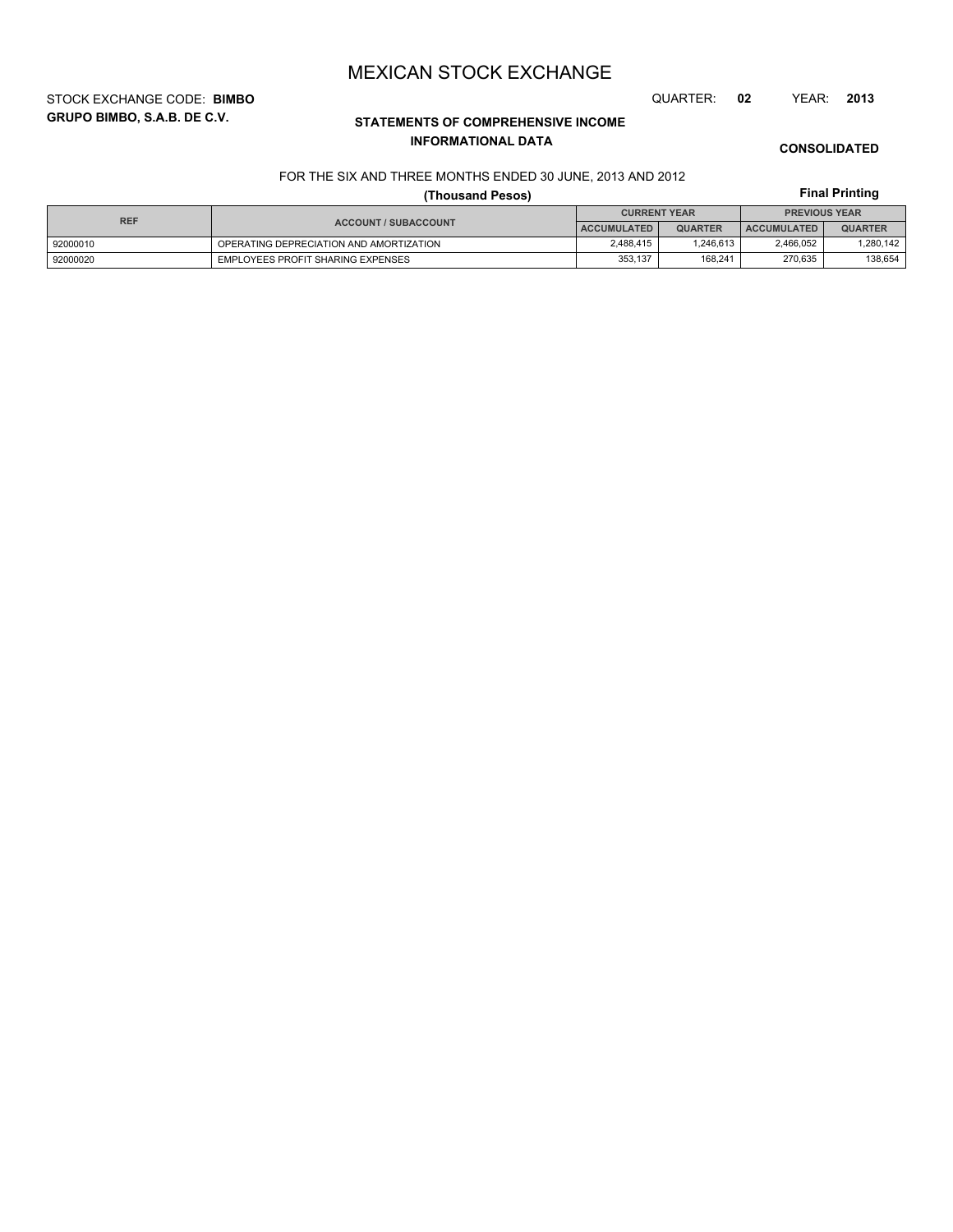**GRUPO BIMBO, S.A.B. DE C.V.** STOCK EXCHANGE CODE: **BIMBO** QUARTER: **02** YEAR: **2013**

# **STATEMENTS OF COMPREHENSIVE INCOME INFORMATIONAL DATA (12 MONTHS)**

**CONSOLIDATED**

### FOR THE SIX AND THREE MONTHS ENDED 30 JUNE, 2013 AND 2012

**(Thousand Pesos)**

**Final Printing**

| <b>REF</b> |                                                     | <b>YEAR</b>    |                 |  |  |
|------------|-----------------------------------------------------|----------------|-----------------|--|--|
|            | <b>ACCOUNT / SUBACCOUNT</b>                         | <b>CURRENT</b> | <b>PREVIOUS</b> |  |  |
| 92000030   | REVENUE NET (**)                                    | 173.922.666    | 158.176.092     |  |  |
| 92000040   | OPERATING PROFIT (LOSS) (**)                        | 8.088.570      | 10,315,499      |  |  |
| 92000050   | PROFIT (LOSS), ATTRIBUTABLE TO OWNERS OF PARENT(**) | 2.011.104      | 4.602.430       |  |  |
| 92000060   | NET PROFIT (LOSS) (**)                              | 2.442.271      | 5,072,840       |  |  |
| 92000070   | OPERATING DEPRECIATION AND AMORTIZATION (**)        | 5,400,675      | 4,953,068       |  |  |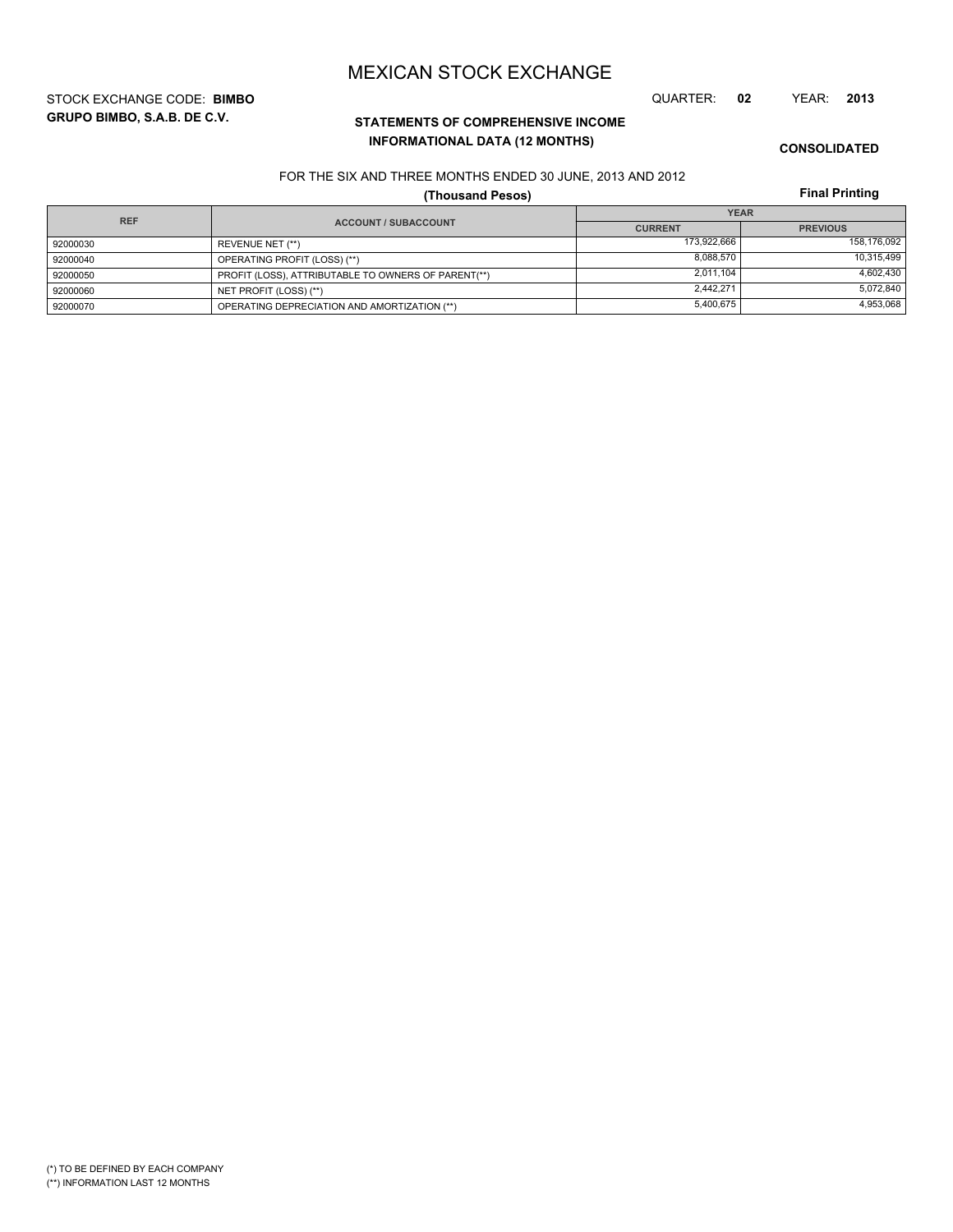## STOCK EXCHANGE CODE: **BIMBO**

# **STATEMENT OF CASH FLOWS GRUPO BIMBO, S.A.B. DE C.V.**

## TO JUNE 30 OF 2013 AND 2012

### **(Thousand Pesos)**

**CONSOLIDATED**

QUARTER: **02** YEAR: **2013**

| <b>Final Printing</b>       |                                                            |                      |                      |  |
|-----------------------------|------------------------------------------------------------|----------------------|----------------------|--|
|                             |                                                            | <b>CURREENT YEAR</b> | <b>PREVIOUS YEAR</b> |  |
| <b>REF</b>                  | <b>ACCOUNT/SUBACCOUNT</b>                                  | <b>Amount</b>        | Amount               |  |
| <b>OPERATING ACTIVITIES</b> |                                                            |                      |                      |  |
| 50010000                    | PROFIT (LOSS) BEFORE INCOME TAX                            | 2,992,963            | 2,503,048            |  |
| 50020000                    | +(-) ITEMS NOT REQUIRING CASH                              | 544,700              | 0                    |  |
| 50020010                    | + ESTIMATE FOR THE PERIOD                                  | 0                    | 0                    |  |
| 50020020                    | + PROVISION FOR THE PERIOD                                 | 0                    | 0                    |  |
| 50020030                    | +(-) OTHER UNREALISED ITEMS                                | 544,700              | $\Omega$             |  |
| 50030000                    | +(-) ITEMS RELATED TO INVESTING ACTIVITIES                 | 2,534,862            | 2,428,127            |  |
| 50030010                    | DEPRECIATION AND AMORTISATION FOR THE PERIOD               | 2,488,415            | 2,466,052            |  |
| 50030020                    | (-)+ GAIN OR LOSS ON SALE OF PROPERTY, PLANT AND EQUIPMENT | $\mathbf 0$          | 0                    |  |
| 50030030                    | +(-) LOSS (REVERSAL) IMPAIRMENT                            | 0                    | $\Omega$             |  |
| 50030040                    | (-)+ EQUITY IN RESULTS OF ASSOCIATES AND JOINT VENTURES    | 46,447               | $-37,925$            |  |
| 50030050                    | (-) DIVIDENDS RECEIVED                                     | 0                    | 0                    |  |
| 50030060                    | (-) INTEREST RECEIVED                                      | 0                    | 0                    |  |
| 50030070                    | (-) EXCHANGE FLUCTUATION                                   | 0                    | 0                    |  |
| 50030080                    | (-)+ OTHER INFLOWS (OUTFLOWS) OF CASH                      | $\Omega$             | $\Omega$             |  |
| 50040000                    | +(-) ITEMS RELATED TO FINANCING ACTIVITIES                 | 1,380,063            | 1,290,755            |  |
| 50040010                    | (+) ACCRUED INTEREST                                       | 1,380,063            | 1,290,755            |  |
| 50040020                    | (+) EXCHANGE FLUCTUATION                                   | $\mathbf 0$          | 0                    |  |
| 50040030                    | (+) DERIVATIVE TRANSACTIONS                                | 0                    | 0                    |  |
| 50040040                    | (-)+ OTHER INFLOWS (OUTFLOWS) OF CASH                      | 0                    | $\Omega$             |  |
| 50050000                    | CASH FLOWS BEFORE INCOME TAX                               | 7,452,588            | 6,221,930            |  |
| 50060000                    | CASH FLOWS FROM (USED IN) OPERATING ACTIVITIES             | $-21,802$            | 4,830,643            |  |
| 50060010                    | +(-) DECREASE (INCREASE) IN TRADE ACCOUNTS RECEIVABLE      | 153,106              | -473,389             |  |
| 50060020                    | +(-) DECREASE (INCREASE) IN INVENTORIES                    | 357,220              | 269,797              |  |
| 50060030                    | +(-) DECREASE (INCREASE) IN OTHER ACCOUNTS RECEIVABLE      | 561,122              | 616,128              |  |
| 50060040                    | +(-) INCREASE (DECREASE) IN TRADE ACCOUNTS PAYABLE         | $-734,643$           | 2,382,415            |  |
| 50060050                    | +(-) INCREASE (DECREASE) IN OTHER LIABILITIES              | 443,859              | 2,556,036            |  |
| 50060060                    | +(-) INCOME TAXES PAID OR RETURNED                         | $-802,466$           | $-520,344$           |  |
| 50070000                    | NET CASH FLOWS FROM (USED IN) OPERATING ACTIVITIES         | 7,430,786            | 11,052,573           |  |
| <b>INVESTING ACTIVITIES</b> |                                                            |                      |                      |  |
| 50080000                    | NET CASH FLOWS FROM (USED IN) INVESTING ACTIVITIES         | $-2,615,941$         | $-4,016,318$         |  |
| 50080010                    | (-) PERMANENT INVESTMENTS                                  | 0                    | 0                    |  |
| 50080020                    | + DISPOSITION OF PERMANENT INVESTMENTS                     | $\Omega$             |                      |  |
| 50080030                    | (-) INVESTMENT IN PROPERTY, PLANT AND EQUIPMENT            | $-2,615,941$         | $-4,028,616$         |  |
| 50080040                    | + SALE OF PROPERTY, PLANT AND EQUIPMENT                    | 0                    | 0                    |  |
| 50080050                    | (-) TEMPORARY INVESTMENTS                                  | $\mathbf 0$          | 0                    |  |
| 50080060                    | + DISPOSITION OF TEMPORARY INVESTMENTS                     | 0                    | 0                    |  |
| 50080070                    | (-) INVESTMENT IN INTANGIBLE ASSETS                        | $\mathbf 0$          | 0                    |  |
| 50080080                    | + DISPOSITION OF INTANGIBLE ASSETS                         | $\mathbf 0$          | 0                    |  |
| 50080090                    | (-) ACQUISITIONS OF VENTURES                               | 0                    | 0                    |  |
| 50080100                    | + DISPOSITIONS OF VENTURES                                 | $\pmb{0}$            | 0                    |  |
| 50080110                    | + DIVIDEND RECEIVED                                        | $\pmb{0}$            | 12,298               |  |
| 50080120                    | + INTEREST RECEIVED                                        | 0                    | $\mathbf 0$          |  |
| 50080130                    | +(-) DECREASE (INCREASE) ADVANCES AND LOANS TO THIRD PARTS | 0                    | $\mathbf 0$          |  |
| 50080140                    | -(+) OTHER INFLOWS (OUTFLOWS) OF CASH                      | $\mathbf 0$          | $\mathbf 0$          |  |
| <b>FINANCING ACTIVITIES</b> |                                                            |                      |                      |  |
| 50090000                    | NET CASH FLOW FROM (USED IN) FINANCING ACTIVITIES          | $-3,874,402$         | $-7,740,513$         |  |
| 50090010                    | + BANK FINANCING                                           | 91,170               | 563.699              |  |
| 50090020                    | + STOCK MARKET FINANCING                                   | 0                    | 15,279,120           |  |
| 50090030                    | + OTHER FINANCING                                          | $\mathbf 0$          | $\Omega$             |  |
| 50090040                    | (-) BANK FINANCING AMORTISATION                            | $-1,784,324$         | $-20,691,603$        |  |
| 50090050                    | (-) STOCK MARKET FINANCING AMORTISATION                    | 0                    | $-750,000$           |  |
| 50090060                    | (-) OTHER FINANCING AMORTISATION                           | $\pmb{0}$            | 0                    |  |
| 50090070                    | +(-) INCREASE (DECREASE) IN CAPITAL STOCK                  | $\mathbf 0$          |                      |  |
| 50090080                    | (-) DIVIDENDS PAID                                         | $-776,028$           | $-705,480$           |  |
| 50090090                    | + PREMIUM ON ISSUANCE OF SHARES                            | 0                    | 0                    |  |
| 50090100                    | + CONTRIBUTIONS FOR FUTURE CAPITAL INCREASES               | $\mathbf 0$          | 0                    |  |
| 50090110                    | (-) INTEREST EXPENSE                                       | $-1,405,220$         | $-1,436,249$         |  |
| 50090120                    | (-) REPURCHASE OF SHARES                                   | 0                    | 0                    |  |
| 50090130                    | (-)+ OTHER INFLOWS (OUTFLOWS) OF CASH                      | $\pmb{0}$            | $\mathbf 0$          |  |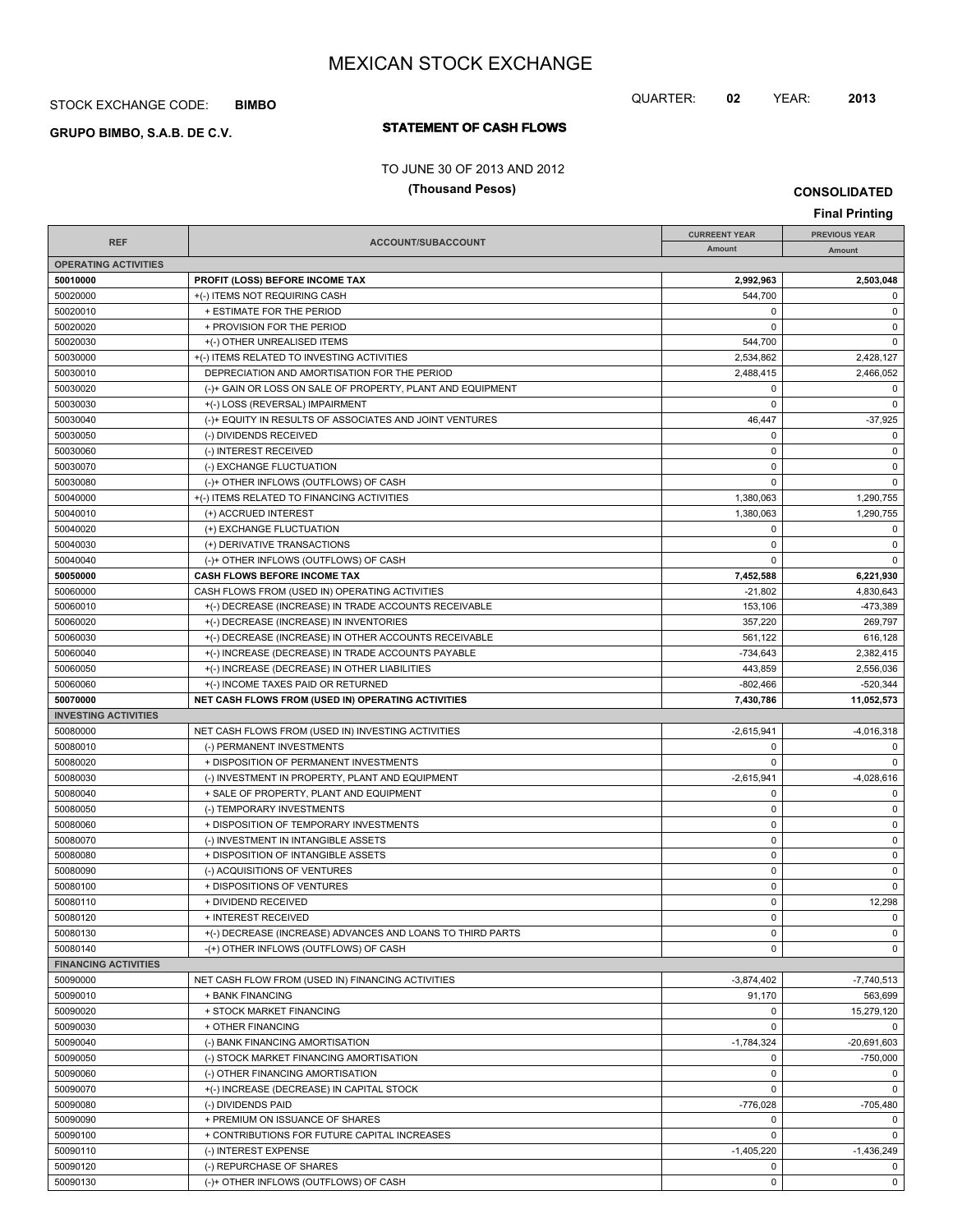## STOCK EXCHANGE CODE: **BIMBO**

# **STATEMENT OF CASH FLOWS GRUPO BIMBO, S.A.B. DE C.V.**

# QUARTER: **02** YEAR: **2013**

#### TO JUNE 30 OF 2013 AND 2012

### **(Thousand Pesos)**

**CONSOLIDATED Final Printing**

| <b>REF</b> |                                                              | <b>CURREENT YEAR</b> | <b>PREVIOUS YEAR</b> |
|------------|--------------------------------------------------------------|----------------------|----------------------|
|            | <b>ACCOUNT/SUBACCOUNT</b>                                    | Amount               | Amount               |
| 50100000   | NET INCREASE (DECREASE) IN CASH AND CASH EQUIVALENTS         | 940.443              | -704.258             |
| 50110000   | EFFECT OF EXCHANGE RATE CHANGES ON CASH AND CASH EQUIVALENTS |                      |                      |
| 50120000   | CASH AND CASH EQUIVALENTS AT BEGINNING OF PERIOD             | 4.277.203            | 3.966.394            |
| 50130000   | CASH AND CASH EQUIVALENTS AT END OF PERIOD                   | 5.217.646            | 3,262,136            |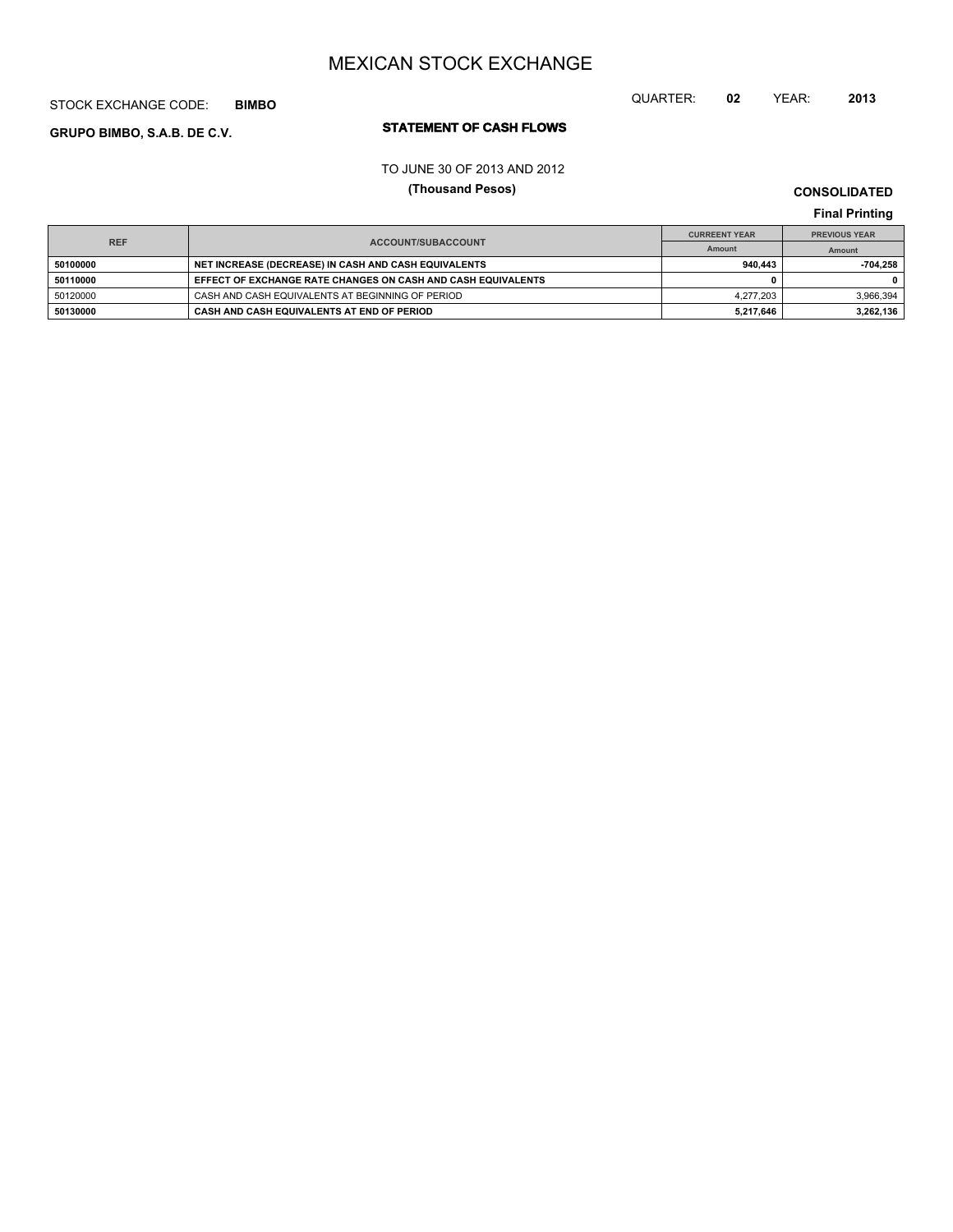**GRUPO BIMBO, S.A.B. DE C.V.** STOCK EXCHANGE CODE:**BIMBO**: BIMBO QUARTER:

# **STATEMENT OF CHANGES IN EQUITY**

# **(THOUSAND PESOS)**

**CONSOLIDATED**

**02**

**Final Printing**

|                                                                    |                      |                                     |                                                          | <b>CONTRIBUTIONS</b>                                    |                                            | <b>RETAINED EARNINGS</b><br>(ACCUMULATED LOSSES) |                                                                      | <b>ACCUMULATED</b>                                           | <b>EQUITY</b>                                        |                                                |                     |
|--------------------------------------------------------------------|----------------------|-------------------------------------|----------------------------------------------------------|---------------------------------------------------------|--------------------------------------------|--------------------------------------------------|----------------------------------------------------------------------|--------------------------------------------------------------|------------------------------------------------------|------------------------------------------------|---------------------|
| <b>CONCEPTS</b>                                                    | <b>CAPITAL STOCK</b> | <b>SHARES</b><br><b>REPURCHASED</b> | <b>PREMIUM ON</b><br><b>ISSUANCE OF</b><br><b>SHARES</b> | <b>FOR FUTURE</b><br><b>CAPITAL</b><br><b>INCREASES</b> | <b>OTHER CAPITAL</b><br><b>CONTRIBUTED</b> | <b>RESERVES</b>                                  | <b>UNAPPROPRIATE</b><br><b>D EARNINGS</b><br>(ACCUMULATED<br>LOSSES) | <b>OTHER</b><br><b>COMPREHENSIVE</b><br><b>INCOME (LOSS)</b> | <b>ATTRIBUTABLE</b><br>TO OWNERS OF<br><b>PARENT</b> | NON-<br><b>CONTROLLING</b><br><b>INTERESTS</b> | <b>TOTAL EQUITY</b> |
| <b>BALANCE AT JANUARY 1, 2012</b>                                  | 4,226,510            | $\mathbf{0}$                        | $\pmb{0}$                                                | $\mathbf{0}$                                            | $\mathbf 0$                                | 1,512,285                                        | 41,858,979                                                           | $-43,423$                                                    | 47,554,351                                           | 2,059,690                                      | 49,614,041          |
| RETROSPECTIVE ADJUSTMENTS                                          |                      |                                     | $\mathbf 0$                                              |                                                         |                                            |                                                  |                                                                      |                                                              | $\circ$                                              |                                                |                     |
| APPLICATION OF COMPREHENSIVE INCOME TO<br><b>RETAINED EARNINGS</b> |                      |                                     |                                                          | n                                                       |                                            |                                                  |                                                                      |                                                              |                                                      |                                                |                     |
| <b>RESERVES</b>                                                    |                      |                                     |                                                          |                                                         |                                            |                                                  |                                                                      |                                                              | $\epsilon$                                           |                                                |                     |
| <b>DIVIDENDS</b>                                                   |                      |                                     |                                                          |                                                         |                                            |                                                  | $-705,480$                                                           |                                                              | $-705,480$                                           |                                                | $-705,480$          |
| CAPITAL INCREASE (DECREASE)                                        |                      |                                     |                                                          |                                                         |                                            |                                                  |                                                                      |                                                              | <b>r</b>                                             |                                                |                     |
| REPURCHASE OF SHARES                                               |                      |                                     |                                                          |                                                         |                                            |                                                  |                                                                      |                                                              |                                                      |                                                |                     |
| (DECREASE) INCREASE IN PREMIUM ON ISSUE<br>OF SHARES               |                      |                                     |                                                          |                                                         |                                            |                                                  |                                                                      |                                                              |                                                      |                                                |                     |
| (DECREASE) INCREASE IN NON-CONTROLLING<br><b>INTERESTS</b>         |                      |                                     |                                                          |                                                         |                                            |                                                  |                                                                      |                                                              | $\Omega$                                             | 812,342                                        | 812,342             |
| <b>OTHER CHANGES</b>                                               |                      |                                     |                                                          |                                                         |                                            |                                                  |                                                                      |                                                              | £                                                    |                                                |                     |
| COMPREHENSIVE INCOME                                               |                      |                                     | $\Omega$                                                 | 0                                                       | $\Omega$                                   | 5,129                                            | $-936,467$                                                           | 2,764,277                                                    | 1,832,939                                            | $\Omega$                                       | 1,832,939           |
| <b>BALANCE AT JUNE 30, 2012</b>                                    | 4,226,510            | $\mathbf{0}$                        | $\mathbf{0}$                                             | $\mathbf{0}$                                            | $\mathbf{0}$                               | 1,517,414                                        | 40,217,032                                                           | 2,720,854                                                    | 48,681,810                                           | 2,872,032                                      | 51,553,842          |
| <b>BALANCE AT JANUARY 1, 2013</b>                                  | 4,226,510            | $\mathbf{0}$                        | $\mathbf{0}$                                             | 0                                                       | 0                                          | 1,664,133                                        | 40,878,136                                                           | $-2,032,813$                                                 | 44,735,966                                           | 2,322,477                                      | 47,058,443          |
| RETROSPECTIVE ADJUSTMENTS                                          |                      |                                     | $\Omega$                                                 |                                                         |                                            |                                                  |                                                                      |                                                              |                                                      |                                                |                     |
| APPLICATION OF COMPREHENSIVE INCOME TO<br><b>RETAINED EARNINGS</b> |                      |                                     |                                                          | $\Omega$                                                |                                            |                                                  |                                                                      |                                                              | $\Omega$                                             |                                                |                     |
| <b>RESERVES</b>                                                    |                      |                                     |                                                          |                                                         |                                            |                                                  |                                                                      |                                                              | -0                                                   |                                                |                     |
| <b>DIVIDENDS</b>                                                   |                      |                                     |                                                          |                                                         |                                            |                                                  | $-776,028$                                                           |                                                              | $-776,028$                                           |                                                | $-776,028$          |
| CAPITAL INCREASE (DECREASE)                                        |                      |                                     |                                                          |                                                         |                                            |                                                  |                                                                      |                                                              | $\Omega$                                             |                                                |                     |
| REPURCHASE OF SHARES                                               |                      |                                     |                                                          |                                                         |                                            | 10,808                                           |                                                                      |                                                              | 10,808                                               |                                                | 10,808              |
| (DECREASE) INCREASE IN PREMIUM ON ISSUE<br>OF SHARES               |                      |                                     |                                                          |                                                         |                                            |                                                  |                                                                      |                                                              |                                                      |                                                |                     |
| (DECREASE) INCREASE IN NON-CONTROLLING<br><b>INTERESTS</b>         |                      |                                     |                                                          |                                                         |                                            |                                                  |                                                                      |                                                              | $\Omega$                                             | $-631,484$                                     | $-631,484$          |
| OTHER CHANGES                                                      |                      |                                     |                                                          |                                                         |                                            |                                                  |                                                                      |                                                              | $\epsilon$                                           |                                                |                     |
| COMPREHENSIVE INCOME                                               |                      |                                     |                                                          |                                                         |                                            |                                                  | 1,466,671                                                            | $-1,396,837$                                                 | 69,834                                               | 220,087                                        | 289,921             |
| BALANCE AT JUNE 30, 2013                                           | 4,226,510            |                                     | $\mathbf{0}$                                             | 0                                                       | $\mathbf{0}$                               | 1,674,941                                        | 41,568,779                                                           | $-3,429,650$                                                 | 44,040,580                                           | 1,911,080                                      | 45,951,660          |

YEAR: **<sup>2013</sup>**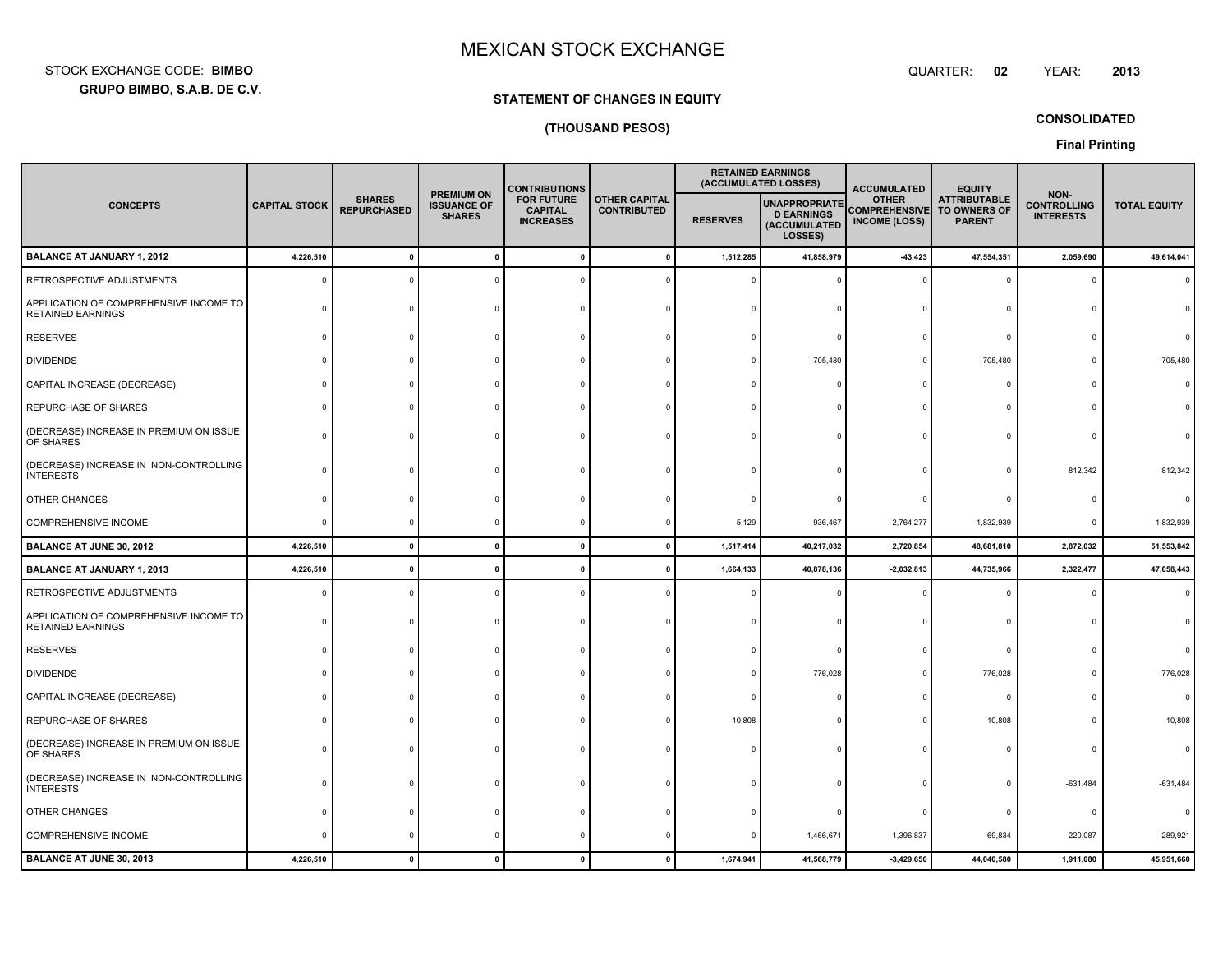**DISCUSSION AND ANALYSIS OF THE ADMINISTRATION ON THE RESULTS OF OPERATIONS AND FINANCIAL CONDITION OF THE COMPANY**

STOCK EXCHANGE CODE: **BIMBO**

**GRUPO BIMBO, S.A.B. DE C.V.**

QUARTER: **02** YEAR: **2013**

 $1/5$ PAGE

**CONSOLIDATED**

**Final Printing**

LAS CIFRAS INCLUIDAS EN ESTE DOCUMENTO ESTÁN PREPARADAS DE CONFORMIDAD CON LAS NORMAS INTERNACIONALES DE INFORMACIÓN FINANCIERA (IFRS). GRUPO BIMBO REPORTA RESULTADOS DEL SEGUNDO TRIMESTRE DE 2013 MÉXICO, D.F., A 23 DE JULIO DE 2013 – GRUPO BIMBO S.A.B. DE C.V. ("GRUPO BIMBO" O "LA COMPAÑÍA") (BMV: BIMBO) REPORTÓ HOY SUS RESULTADOS CORRESPONDIENTES AL SEGUNDO TRIMESTRE CONCLUIDO EL 30 DE JUNIO DE 2013.\*

TODAS LAS REGIONES REFLEJARON UN INCREMENTO EN LAS VENTAS NETAS EN MONEDA LOCAL

EL MARGEN BRUTO SE BENEFICIÓ DEL EFECTO CAMBIARIO SOBRE EL COSTO DE LOS INSUMOS EN MÉXICO

LA UTILIDAD ANTES DE OTROS INGRESOS Y GASTOS CRECIÓ MÁS DE 40%, DERIVADO DE LAS SINERGIAS Y EFICIENCIAS EN ESTADOS UNIDOS

LA UTILIDAD DE OPERACIÓN AUMENTO 20.3%, A PESAR DEL IMPACTO DE LOS COSTOS DE INTEGRACIÓN EN ESTADOS UNIDOS, QUE PERMANECIERON EN LÍNEA CON LO PLANEADO Y EL IMPACTO DE LOS CARGOS EXTRAORDINARIOS RELACIONADOS CON EL PROCESO DE REESTRUCTURACIÓN EN BRASIL

LA UAFIDA REGISTRÓ UN CRECIMIENTO DE CASI 28%

EN EL SEGUNDO TRIMESTRE, LAS VENTAS ASCENDIERON A \$43,455 MILLONES, LO QUE SIGNIFICA UN LIGERO INCREMENTO DE 0.3% CON RESPECTO AL MISMO PERIODO DE 2012. LO ANTERIOR ES REFLEJO DEL BUEN DESEMPEÑO EN MÉXICO, QUE SE VIO CONTRARRESTADO POR UN IMPACTO CAMBIARIO DESFAVORABLE EN ESTADOS UNIDOS Y LATINOAMÉRICA, A PESAR DE QUE ESTOS MERCADOS TUVIERON TAMBIÉN UN DESEMPEÑO SÓLIDO.

EL MARGEN BRUTO CONSOLIDADO SE EXPANDIÓ 180 PUNTOS BASE EN COMPARACIÓN EN EL MISMO PERIODO DEL AÑO ANTERIOR, PARA UN TOTAL DE 52.8%. ESTO SE DEBIÓ AL INCREMENTO EN LAS EFICIENCIAS DE PRODUCCIÓN EN ESTADOS UNIDOS, LATINOAMÉRICA E IBERIA, ASÍ COMO AL TIPO DE CAMBIO BENÉFICO EN MÉXICO, FACTORES QUE COMBINADOS MÁS QUE CONTRARRESTARON LA PRESIÓN DEL ALZA EN LOS COSTOS DE LAS MATERIAS PRIMAS.

EL MARGEN DE OPERACIÓN CONSOLIDADO SE UBICÓ EN 5.7%, LO QUE EQUIVALE A UNA EXPANSIÓN DE 90 PUNTOS BASE, COMO RESULTADO DEL DESEMPEÑO A NIVEL DEL MARGEN BRUTO, JUNTO CON LAS SINERGIAS Y EFICIENCIAS OBTENIDAS EN ESTADOS UNIDOS, QUE APOYARON EL CRECIMIENTO DE 29.3% EN LA UTILIDAD DE OPERACIÓN EN ESE MERCADO; ESTOS FACTORES FUERON CONTRARRESTADOS EN CIERTA MEDIDA POR: I) EL AUMENTO EN LOS GASTOS EN LATINOAMÉRICA, RELACIONADOS CON EL PROCESO DE REESTRUCTURACIÓN EN BRASIL, QUE INICIÓ DURANTE EL CUARTO TRIMESTRE DE 2012; Y II) LOS COSTOS DE INTEGRACIÓN EN ESTADOS UNIDOS.

LA UTILIDAD NETA MAYORITARIA REGISTRÓ UN INCREMENTO DE 10 PUNTOS BASE, A 2.1%, COMO CONSECUENCIA DEL DESEMPEÑO A NIVEL OPERATIVO Y UNA TASA IMPOSITIVA EFECTIVA MÁS ALTA.

VENTAS NETAS

#### MÉXICO

EN EL SEGUNDO TRIMESTRE, LAS VENTAS NETAS TOTALIZARON \$17,800 MILLONES, 4.1% MÁS QUE EN EL MISMO PERIODO DE 2012. AUNQUE EL DESEMPEÑO DE LOS VOLÚMENES CONTINUÓ SIENDO DÉBIL, HUBO UN IMPULSO POSITIVO CON RESPECTO AL PRIMER TRIMESTRE DEL AÑO, CON UNA RECUPERACIÓN EN CATEGORÍAS CLAVE, COMO PAN, GALLETAS Y PASTELITOS. EN EL ACUMULADO, LAS VENTAS SE INCREMENTARON 2.9%.

ESTADOS UNIDOS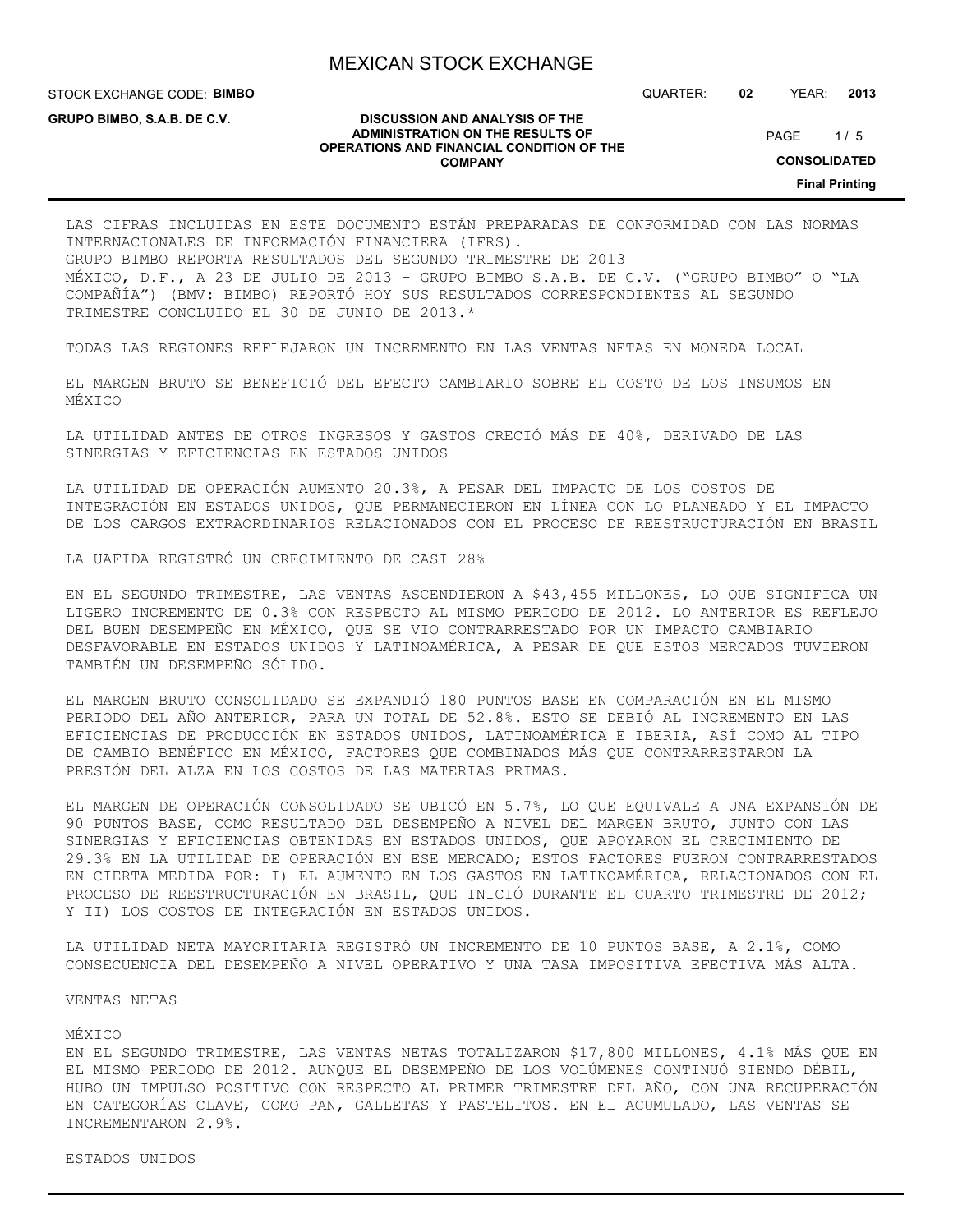**DISCUSSION AND ANALYSIS OF THE ADMINISTRATION ON THE RESULTS OF OPERATIONS AND FINANCIAL CONDITION OF THE COMPANY**

STOCK EXCHANGE CODE: **BIMBO**

**GRUPO BIMBO, S.A.B. DE C.V.**

QUARTER: **02** YEAR: **2013**

 $2/5$ PAGE

**CONSOLIDATED**

## **Final Printing**

## LAS VENTAS NETAS EN TÉRMINOS DE DÓLARES AUMENTARON 4.8%, COMO RESULTADO DEL DESEMPEÑO POSITIVO DE NUEVAS CATEGORÍAS Y EL BENEFICIO DE UNA MAYOR PARTICIPACIÓN DE MERCADO, LO CUAL FUE PARCIALMENTE CONTRARRESTADO POR LA DESINVERSIÓN EN CALIFORNIA, QUE CONCLUYÓ EN JUNIO. NO OBSTANTE LO ANTERIOR, LAS VENTAS NETAS EN TÉRMINOS DE PESOS DISMINUYERON 3.5%, DEBIDO AL IMPACTO CAMBIARIO DESFAVORABLE. EN EL PRIMER SEMESTRE DE 2013, LAS VENTAS NETAS EN PESOS SE REDUJERON 0.9% Y EN TÉRMINOS DE DÓLARES AUMENTARON 4.8%.

#### LATINOAMÉRICA

AUNQUE EN CASI TODAS LAS OPERACIONES DE LA REGIÓN HUBO UN CRECIMIENTO POSITIVO, ESPECIALMENTE EN CHILE, PERÚ Y VENEZUELA QUE MOSTRARON UN DESEMPEÑO SOBRESALIENTE EN VOLÚMENES, LAS VENTAS DISMINUYERON 0.3%, A \$5,528 MILLONES, DEBIDO AL IMPACTO NEGATIVO DEL TIPO DE CAMBIO EN LOS MERCADOS CLAVE. LAS VENTAS NETAS EN LOS PRIMEROS SEIS MESES DEL AÑO REGISTRARON UNA REDUCCIÓN DE 0.7%.

#### IBERIA

EN TÉRMINOS DE MONEDA LOCAL, LAS VENTAS AUMENTARON 5%, LO QUE REFLEJA EL BUEN DESEMPEÑO DE LOS VOLÚMENES, DERIVADO DE ESTRATEGIAS EFECTIVAS EN EL PUNTO DE VENTA Y DIVERSOS LANZAMIENTOS DE PRODUCTOS EXITOSOS. ESTOS RESULTADOS SE DIERON A PESAR DEL IMPACTO NEGATIVO EN LOS PRECIOS DERIVADO DE UN ENTORNO ECONÓMICO AÚN ADVERSO. ASIMISMO, EL CRECIMIENTO EN TÉRMINOS DE PESOS FUE DE 10.8%, REFLEJA EL EFECTO DE IMPLEMENTAR EL ERP, LO QUE DIO COMO RESULTADO UNA BASE DE COMPARACIÓN EXTRAORDINARIAMENTE BAJA. EN EL ACUMULADO, EL AUMENTO EN LAS VENTAS FUE DE 3.3% O DE 2% EN TÉRMINOS DE MONEDA LOCAL.

#### RESULTADO BRUTO

EN EL SEGUNDO TRIMESTRE, EL RESULTADO BRUTO CONSOLIDADO CRECIÓ 3.7% EN RELACIÓN CON EL MISMO PERIODO DEL AÑO ANTERIOR, EN TANTO QUE EL MARGEN BRUTO SE EXPANDIÓ 180 PUNTOS BASE, A 52.8%. A PESAR DEL INCREMENTO EN LOS PRECIOS DE LAS MATERIAS PRIMAS, LOS RESULTADOS SE BENEFICIARON POR UNA COMBINACIÓN DE LOS SIGUIENTES FACTORES: I) EN ESTADOS UNIDOS, LA REDUCCIÓN DE COSTOS POR EFICIENCIAS EN LA MANUFACTURA DERIVADAS DE LA ESTRATEGIA DE OPTIMIZACIÓN DE ACTIVOS; II) EN LATINOAMÉRICA E IBERIA, LAS EFICIENCIAS DE PRODUCCIÓN; Y III) EN MÉXICO, EL BENEFICIO DEL TIPO DE CAMBIO. SOBRE UNA BASE ACUMULADA, EL MARGEN SE EXPANDIÓ 1.5 PUNTOS PORCENTUALES, PARA UN TOTAL DE 52.0%.

#### GASTOS GENERALES

EN EL SEGUNDO TRIMESTRE, LOS GASTOS GENERALES COMO PORCENTAJE DE LAS VENTAS CAYERON 70 PUNTOS BASE EN COMPARACIÓN CON EL MISMO TRIMESTRE DEL AÑO ANTERIOR, PARA FINALIZAR EL PERIODO EN 44.5%. LO ANTERIOR RESULTÓ DE UNA COMBINACIÓN DE: I) LOS BENEFICIOS DE LAS SINERGIAS Y LAS INICIATIVAS DE REDUCCIÓN DE DESPERDICIOS EN ESTADOS UNIDOS (\$38 MILLONES DE DÓLARES); II) LA RECLASIFICACIÓN DE LOS GASTOS EXTRAORDINARIOS DE BRASIL REGISTRADOS EN EL PRIMER TRIMESTRE, RELACIONADOS CON EL PROCESO DE REESTRUCTURACIÓN, QUE PASARON AL RENGLÓN DE "OTROS INGRESOS Y GASTOS" (\$9 MILLONES DE DÓLARES); Y III) A LA RECLASIFICACIÓN, EN CONFORMIDAD CON LAS IFRS, DE LOS GASTOS FINANCIEROS RELACIONADOS CON LOS FONDOS DE PENSIONES EN MÉXICO Y ESTADOS UNIDOS COMO PARTE DEL RESULTADO INTEGRAL DE FINANCIAMIENTO. ESTOS BENEFICIOS FUERON PARCIALMENTE CONTRARRESTADOS POR EL INCREMENTO EN LOS COSTOS DE MERCADOTECNIA Y DISTRIBUCIÓN EN IBERIA. EN LOS PRIMEROS SEIS MESES DE 2013, LOS GASTOS GENERALES REPRESENTARON 45.1% DE LAS VENTAS NETAS, CONTRA 45.2% EN EL MISMO PERIODO DE 2012.

#### UTILIDAD ANTES DE OTROS INGRESOS Y GASTOS

LA UTILIDAD ANTES DE OTROS INGRESOS Y GASTOS FUE DE \$3,608 MILLONES EN EL SEGUNDO TRIMESTRE, ES DECIR, 41.5% SUPERIOR AL MISMO PERIODO DE 2012, MIENTRAS QUE EL MARGEN CRECIÓ 2.4 PUNTOS PORCENTUALES, A 8.3%, COMO RESULTADO DE LOS GASTOS GENERALES ANTES MENCIONADOS. POR LO QUE SE REFIERE AL PRIMER SEMESTRE DE 2013, EL INCREMENTO FUE DE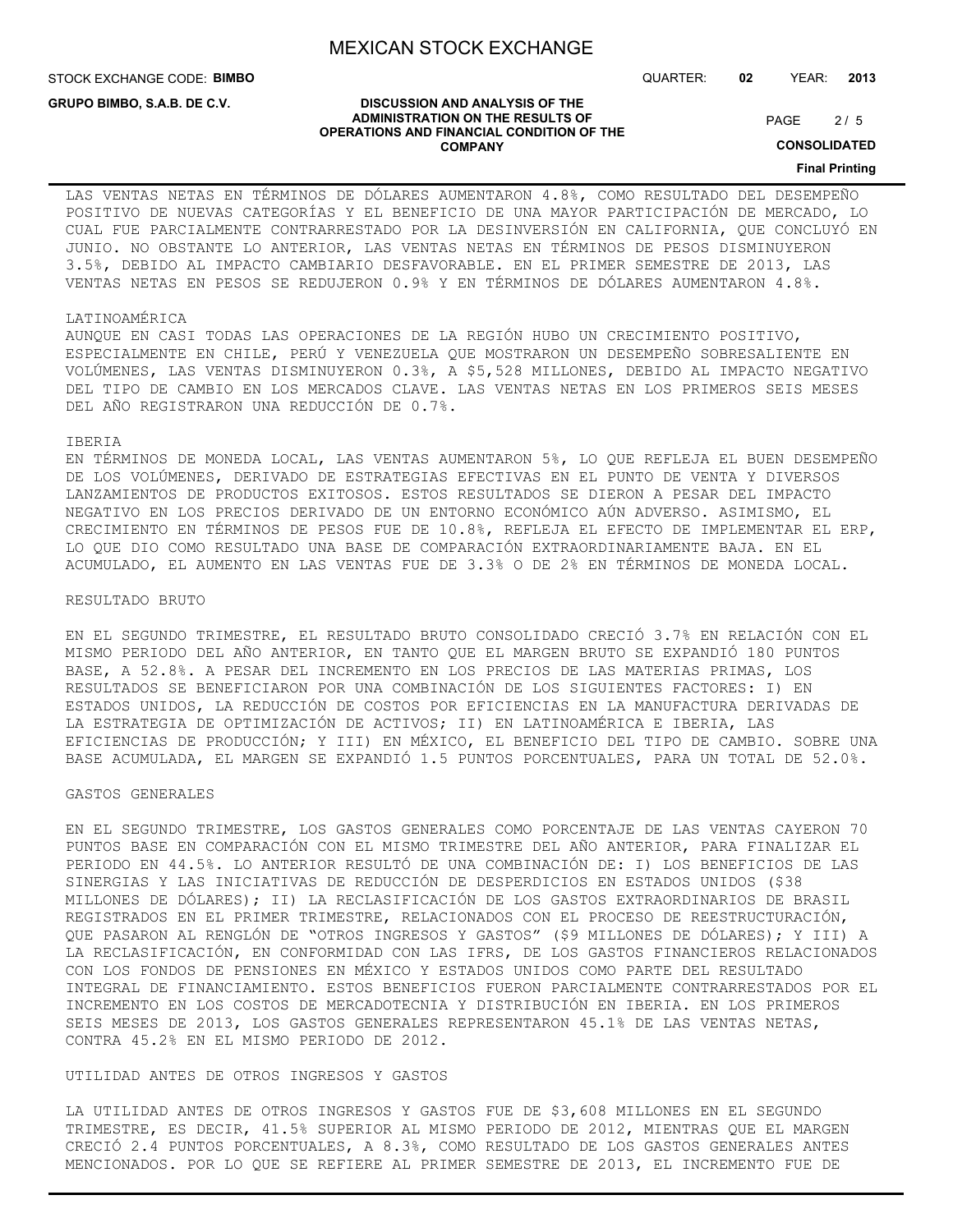STOCK EXCHANGE CODE: **BIMBO**

**GRUPO BIMBO, S.A.B. DE C.V.**

QUARTER: **02** YEAR: **2013**

 $3/5$ PAGE

**CONSOLIDATED**

**Final Printing**

#### **DISCUSSION AND ANALYSIS OF THE ADMINISTRATION ON THE RESULTS OF OPERATIONS AND FINANCIAL CONDITION OF THE COMPANY**

32.5% Y 1.6 PUNTOS PORCENTUALES, RESPECTIVAMENTE.

#### UTILIDAD DE OPERACIÓN

LA UTILIDAD DE OPERACIÓN CRECIÓ 20.3% EN EL SEGUNDO TRIMESTRE, EN TANTO QUE EL MARGEN SE EXPANDIÓ 90 PUNTOS BASE, A 5.7%. LO ANTERIOR REFLEJA LOS CARGOS DEL RENGLÓN DE "OTROS INGRESOS Y GASTOS", QUE CONSTA DE: I) \$37 MILLONES DE DÓLARES DE GASTOS DE INTEGRACIÓN EN ESTADOS UNIDOS, COMPARADO CON \$25 MILLONES DE DÓLARES EN EL SEGUNDO TRIMESTRE DEL AÑO ANTERIOR; Y II) \$50 MILLONES DE DÓLARES DE GASTOS EXTRAORDINARIOS EN BRASIL (\$42 MILLONES DE DÓLARES SON CARGOS NO MONETARIOS), RELACIONADOS CON EL PROCESO DE REESTRUCTURACIÓN, INCLUYENDO LA RECLASIFICACIÓN DE \$9 MILLONES DE DÓLARES REGISTRADOS COMO GASTOS GENERALES EN EL PRIMER TRIMESTRE DE 2013. LOS PRINCIPALES CARGOS REGISTRADOS COMO PARTE DEL PROCESO DE REESTRUCTURACIÓN INTEGRAL EMPRENDIDO EN BRASIL INCLUYEN: A) PROVISIÓN PARA PROCESOS LEGALES Y FISCALES; B) BAJA DE ACTIVOS; Y C) PROVISIÓN PARA CUENTAS INCOBRABLES.

LA UTILIDAD DE OPERACIÓN EN EL PRIMER SEMESTRE DEL AÑO TOTALIZÓ \$4,498 MILLONES, 18.5% MÁS QUE EN EL MISMO PERIODO DEL AÑO ANTERIOR, CON UNA EXPANSIÓN DE 80 PUNTOS BASE EN EL MARGEN, A 5.3%.

#### RESULTADO INTEGRAL DE FINANCIAMIENTO

EN EL SEGUNDO TRIMESTRE DE 2013 SE REGISTRÓ UN COSTO DE \$646 MILLONES, EN COMPARACIÓN CON \$612 MILLONES EN EL MISMO PERIODO DEL AÑO PREVIO. LA VARIACIÓN OBEDECE PRINCIPALMENTE A UNA RECLASIFICACIÓN, EN CONFORMIDAD CON LAS IFRS, DE LOS GASTOS FINANCIEROS RELACIONADOS CON LOS FONDOS DE PENSIONES EN MÉXICO Y ESTADOS UNIDOS, QUE EN 2012 SE REPORTARON COMO UNA PARTIDA OPERATIVA. DICHO EFECTO FUE PARCIALMENTE CONTRARRESTADO POR EL MENOR PAGO DE INTERESES DERIVADO DE UNA APRECIACIÓN DEL PESO.

#### UTILIDAD NETA MAYORITARIA

LA UTILIDAD NETA MAYORITARIA AUMENTÓ 4.4% EN EL PERIODO COMO RESULTADO DEL DESEMPEÑO A NIVEL OPERATIVO Y UNA TASA IMPOSITIVA EFECTIVA MÁS ALTA, DE 42.4% EN EL TRIMESTRE, CONTRA 33.4% EN EL MISMO PERIODO DE 2012. ESTO SE DEBIÓ AL IMPACTO DE NO REGISTRAR EL BENEFICIO DEL IMPUESTO DIFERIDO SOBRE LAS PÉRDIDAS EN BRASIL, EN LÍNEA CON EL MISMO CRITERIO APLICADO DESDE EL CUARTO TRIMESTRE DE 2012. EN EL TRIMESTRE, EL MARGEN NETO MAYORITARIO SE UBICÓ EN 2.1%, LO QUE SIGNIFICA UN INCREMENTO DE 10 PUNTOS BASE. EN TÉRMINOS ACUMULADOS, LA UTILIDAD NETA MAYORITARIA DISMINUYÓ 1.2%, MIENTRAS QUE EL MARGEN SE CONTRAJO 10 PUNTOS BASE, A 1.7%.

UTILIDAD DE OPERACIÓN ANTES DE DEPRECIACIÓN Y AMORTIZACIÓN (UAFIDA)

EN EL SEGUNDO TRIMESTRE, LA UAFIDA INCREMENTÓ 27.8%, A \$4,288 MILLONES, EN TANTO QUE EL MARGEN SE EXPANDIÓ 2.2 PUNTOS PORCENTUALES, A 9.9%. LO ANTERIOR REFLEJA EL DESEMPEÑO A NIVEL OPERATIVO, ASÍ COMO LOS CARGOS NO MONETARIOS EN LATINOAMÉRICA (\$42 MILLONES DE DÓLARES). EN EL PRIMER SEMESTRE DE 2013, LA UAFIDA FUE DE \$7,531 MILLONES, 20.2% SUPERIOR RESPECTO DEL MISMO PERIODO DE 2012, CON UNA EXPANSIÓN DE 1.4 PUNTOS PORCENTUALES EN EL MARGEN, A 8.8%.

#### ESTRUCTURA FINANCIERA

AL 30 DE JUNIO DE 2013, LA POSICIÓN DE EFECTIVO DE LA COMPAÑÍA TOTALIZÓ \$5,218 MILLONES, COMPARADO CON \$4,277 EN DICIEMBRE DE 2012. LA DEUDA TOTAL AL 30 DE JUNIO DE 2013 FUE DE \$40,372 MILLONES, CONTRA \$41,972 MILLONES A DICIEMBRE DE 2012, DEBIDO A LOS PAGOS DE \$1,337 MILLONES DURANTE EL TRIMESTRE. EL VENCIMIENTO PROMEDIO ES DE 5.5 AÑOS, CON UN COSTO DE DEUDA PROMEDIO DE 4.5%.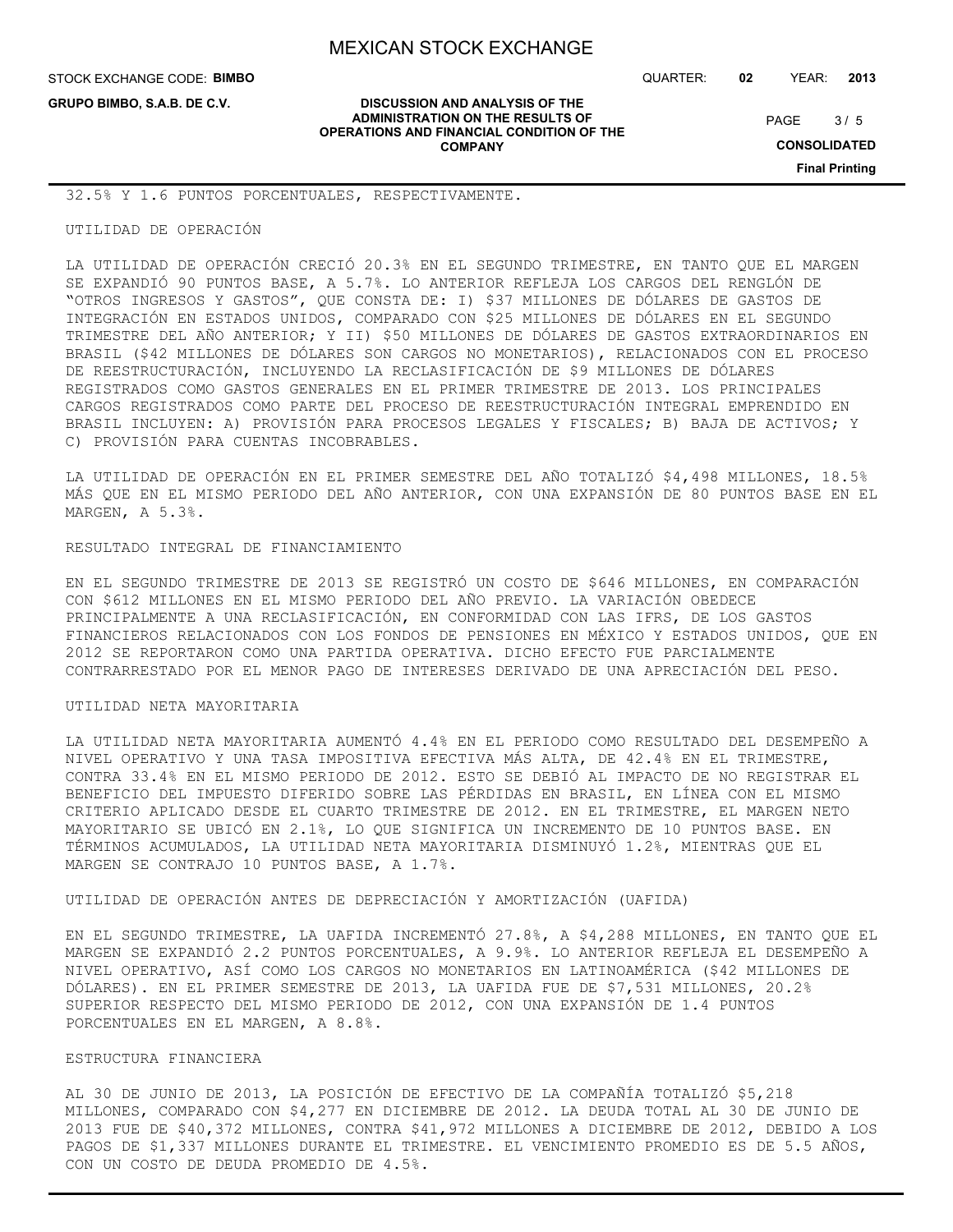STOCK EXCHANGE CODE: **BIMBO**

**GRUPO BIMBO, S.A.B. DE C.V.**

QUARTER: **02** YEAR: **2013**

#### **DISCUSSION AND ANALYSIS OF THE ADMINISTRATION ON THE RESULTS OF OPERATIONS AND FINANCIAL CONDITION OF THE COMPANY**

 $4/5$ PAGE

**CONSOLIDATED**

**Final Printing**

LA RAZÓN DE DEUDA TOTAL A UAFIDA FUE DE 2.6 VECES, EN RELACIÓN CON 3.0 VECES A DICIEMBRE DE 2012.

LA DEUDA DE LARGO PLAZO COMPRENDIÓ 85% DEL TOTAL; POR OTRA PARTE, 98% DE LA DEUDA ESTUVO DENOMINADA EN DÓLARES ESTADOUNIDENSES, MANTENIENDO LA COBERTURA ECONÓMICA Y CONTABLE NATURAL EN LA DEUDA TOTAL, ALINEADA CON EL SÓLIDO FLUJO DE EFECTIVO EN DÓLARES DE LA COMPAÑÍA.

INFORMACIÓN SOBRE LA CONFERENCIA TELEFÓNICA

LA CONFERENCIA TELEFÓNICA SOBRE EL SEGUNDO TRIMESTRE DE 2013 SE LLEVARÁ A CABO EL MIÉRCOLES 24 DE JULIO DE 2013 A LAS 9:30 A.M. TIEMPO DEL ESTE (8:30 A.M. TIEMPO DEL CENTRO). PARA PARTICIPAR EN LA CONFERENCIA, FAVOR DE LLAMAR A LOS SIGUIENTES NÚMEROS TELEFÓNICOS: DESDE ESTADOS UNIDOS, AL +1(877) 317-6776; DESDE OTROS PAÍSES, AL +1(412) 317-6776; EL CÓDIGO DE IDENTIFICACIÓN ES: GRUPO BIMBO. ASIMISMO, PUEDE ACCEDER A LA TRANSMISIÓN DE ESTA CONFERENCIA EN EL SITIO WEB DE GRUPO BIMBO, EN HTTP://WWW.GRUPOBIMBO.COM/IR.

LA REPETICIÓN DE LA CONFERENCIA TELEFÓNICA ESTARÁ DISPONIBLE HASTA EL 1º DE AGOSTO DE 2013. PARA ACCEDER A LA REPETICIÓN, FAVOR DE LLAMAR A LOS SIGUIENTES NÚMEROS TELEFÓNICOS: DESDE ESTADOS UNIDOS, AL +1(877) 344-7529; DESDE OTROS PAÍSES, AL +1(412) 317-0088; EL CÓDIGO DE IDENTIFICACIÓN ES: 10030776.

ACERCA DE GRUPO BIMBO

POR SUS VOLÚMENES DE PRODUCCIÓN Y VENTAS, GRUPO BIMBO ES UNA DE LAS EMPRESAS DE PANIFICACIÓN MÁS GRANDES DEL MUNDO. LÍDER DE MERCADO EN EL CONTINENTE AMERICANO, CUENTA CON 152 PLANTAS Y MÁS DE 1,600 CENTROS DE DISTRIBUCIÓN LOCALIZADOS ESTRATÉGICAMENTE EN 19 PAÍSES DE AMÉRICA, EUROPA Y ASIA. SUS PRINCIPALES LÍNEAS DE PRODUCTOS INCLUYEN PAN DE CAJA, BOLLOS, GALLETAS, PASTELITOS, PRODUCTOS EMPACADOS, TORTILLAS, BOTANAS SALADAS Y CONFITERÍA, ENTRE OTRAS. GRUPO BIMBO FABRICA MÁS DE 10,000 PRODUCTOS Y TIENE UNA DE LAS REDES DE DISTRIBUCIÓN DIRECTA MÁS EXTENSAS DEL MUNDO, CON MÁS DE 51,000 RUTAS, Y UNA PLANTILLA LABORAL SUPERIOR A LOS 124,000 COLABORADORES. DESDE 1980, LAS ACCIONES DE GRUPO BIMBO COTIZAN EN LA BOLSA MEXICANA DE VALORES (BMV) BAJO LA CLAVE DE PIZARRA BIMBO.

## DECLARACIÓN DEL FUTURO DESEMPEÑO DE LAS OPERACIONES Y RESULTADOS

LA INFORMACIÓN CONTENIDA EN ESTE REPORTE CONTIENE DETERMINADAS DECLARACIONES CON RESPECTO AL DESEMPEÑO FINANCIERO Y OPERATIVO ESPERADO DE GRUPO BIMBO, S.A.B. DE C.V., LAS CUALES SE BASAN EN INFORMACIÓN FINANCIERA, NIVELES DE OPERACIÓN Y CONDICIONES DE MERCADO VIGENTES A LA FECHA, ASÍ COMO EN ESTIMACIONES DEL CONSEJO DE ADMINISTRACIÓN DE LA COMPAÑÍA EN RELACIÓN CON POSIBLES ACONTECIMIENTOS FUTUROS. LOS RESULTADOS DE LA COMPAÑÍA PUEDEN VARIAR CON RESPECTO A LOS EXPUESTOS EN DICHAS DECLARACIONES POR DIVERSOS FACTORES FUERA DEL ALCANCE DE LA COMPAÑÍA, TALES COMO: AJUSTES EN LOS NIVELES DE PRECIOS, VARIACIONES EN LOS COSTOS DE LAS MATERIAS PRIMAS Y CAMBIOS EN LAS LEYES Y REGULACIONES, O BIEN POR CONDICIONES ECONÓMICAS Y POLÍTICAS NO PREVISTAS EN LOS PAÍSES EN LOS QUE OPERA. CONSECUENTEMENTE, LA COMPAÑÍA NO SE HACE RESPONSABLE DE LAS MODIFICACIONES EN LA INFORMACIÓN Y SUGIERE A LOS LECTORES TOMAR LAS DECLARACIONES CON RESERVA. ASIMISMO, LA COMPAÑÍA NO SE OBLIGA A PUBLICAR MODIFICACIÓN ALGUNA DERIVADA DE LAS VARIACIONES QUE PUDIERAN TENER DICHOS FACTORES DESPUÉS DE LA FECHA DE PUBLICACIÓN DE ESTE REPORTE.

GRUPO BIMBO, S.A.B. DE C.V. ("GRUPO BIMBO" O "LA COMPAÑÍA") (BMV:BIMBO) EN CONFORMIDAD CON LO ESTABLECIDO EN EL REGLAMENTO INTERIOR DE LA BOLSA MEXICANA DE VALORES ("BMV"), DA A CONOCER QUE LAS CASAS DE BOLSA O INSTITUCIONES DE CRÉDITO QUE DAN COBERTURA DE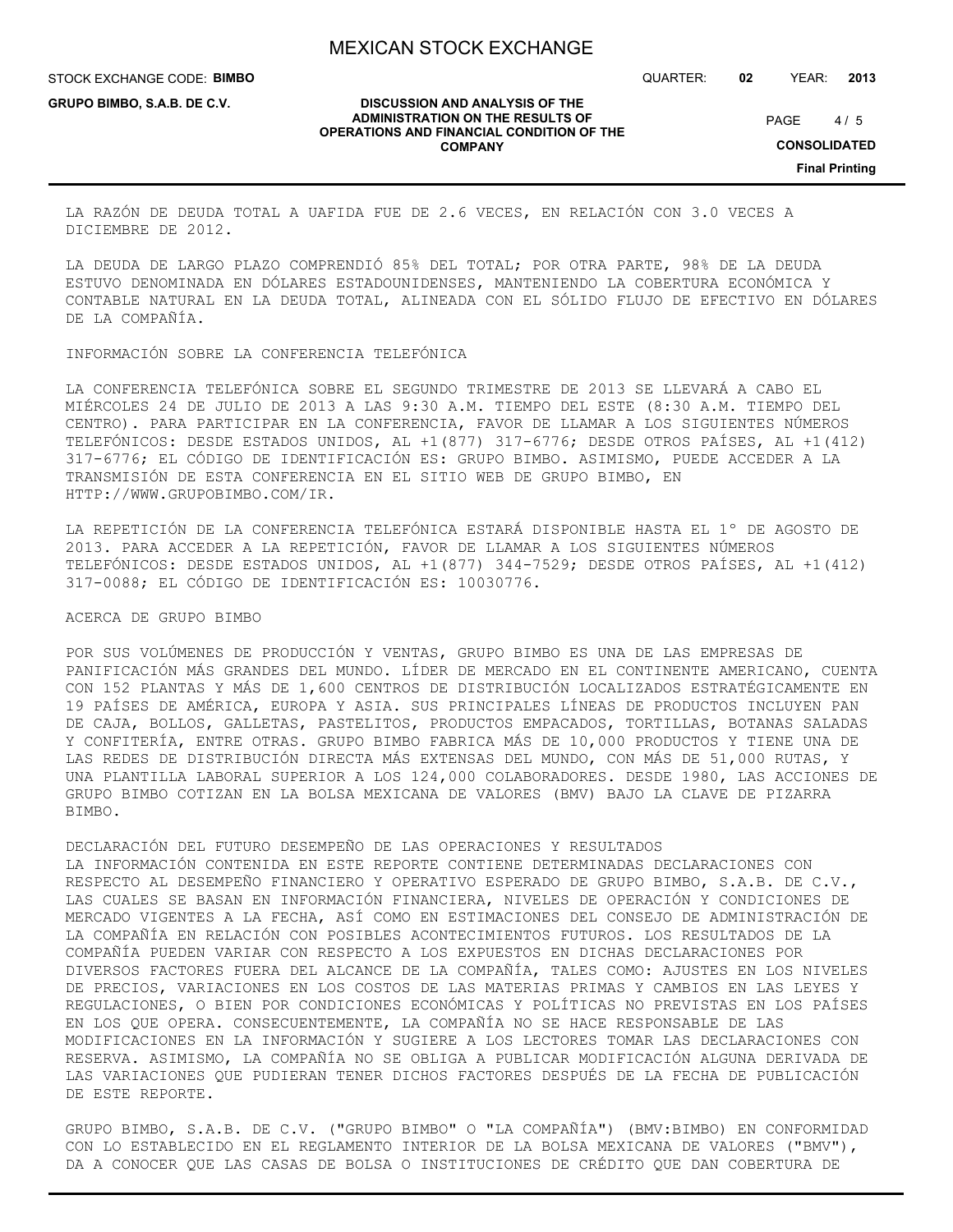STOCK EXCHANGE CODE: **BIMBO**

**GRUPO BIMBO, S.A.B. DE C.V.**

QUARTER: **02** YEAR: **2013**

#### **DISCUSSION AND ANALYSIS OF THE ADMINISTRATION ON THE RESULTS OF OPERATIONS AND FINANCIAL CONDITION OF THE COMPANY**

 $5/5$ PAGE

**CONSOLIDATED**

**Final Printing**

ANÁLISIS A LOS VALORES EMITIDOS POR LA COMPAÑÍA SON: BBVA BANCOMER S.A., BOFA MERRILL LYNCH INC., CASA DE BOLSA BANORTE IXE S.A. DE C.V., BANCO BTG PACTUAL S.A., DEUTSCHE BANK SECURITIES INC., GBM GRUPO BURSÁTIL MEXICANO S.A. DE C.V., GOLDMAN SACHS GROUP, INC., HSBC SECURITIES (USA) INC., INVEX GRUPO FINANCIERO S.A. DE C.V., JP MORGAN SECURITIES LLC, MORGAN STANLEY MEXICO CASA DE BOLSA, S.A. DE C.V., MONEX CASA DE BOLSA, S.A. DE C.V., SANTANDER INVESTMENT SECURITIES INC, Y VECTOR CASA DE BOLSA S.A. DE C.V.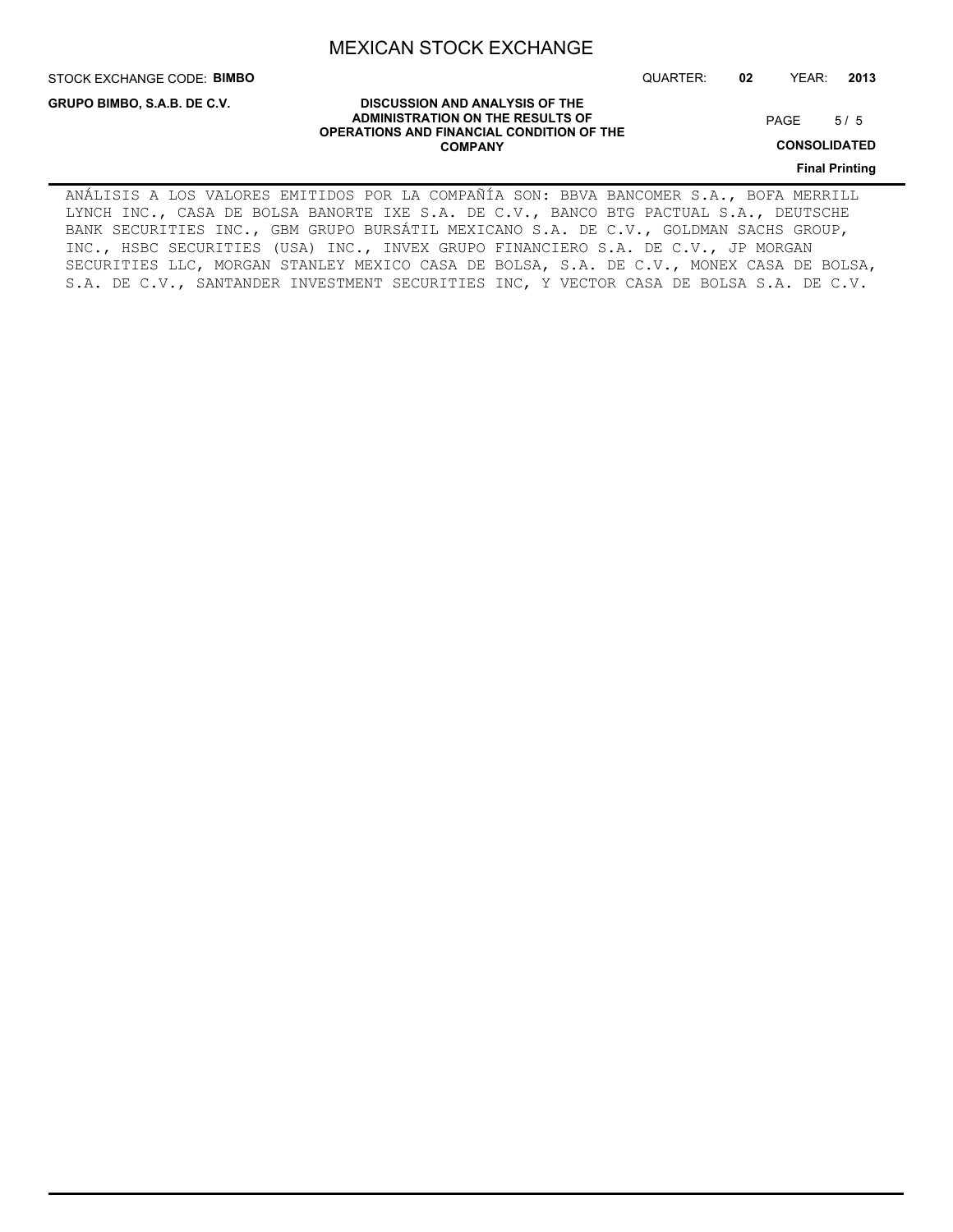**GRUPO BIMBO, S.A.B. DE C.V.**

**FINANCIAL STATEMENT NOTES**

STOCK EXCHANGE CODE: QUARTER: **02** YEAR: **2013 BIMBO**

PAGE 1/58

**CONSOLIDATED**

**Final Printing**

GRUPO BIMBO, S. A. B. DE C. V. Y SUBSIDIARIAS

NOTAS A LOS ESTADOS FINANCIEROS CONSOLIDADOS POR LOS TRIMESTRES QUE TERMINARON EL 30 DE JUNIO DE 2013 Y 2012 Y 31 DE DICIEMBRE DE 2012. (EN MILES DE PESOS)

1. ACTIVIDADES Y EVENTOS IMPORTANTES

A. ACTIVIDADES - GRUPO BIMBO, S. A. B. DE C. V. Y SUBSIDIARIAS ("GRUPO BIMBO" O "LA ENTIDAD") SE DEDICA PRINCIPALMENTE A LA FABRICACIÓN, DISTRIBUCIÓN Y VENTA DE PAN, GALLETAS, PASTELES, DULCES, CHOCOLATES, BOTANAS, TORTILLAS Y ALIMENTOS PROCESADOS.

LA ENTIDAD OPERA EN DISTINTAS ÁREAS GEOGRÁFICAS QUE SON: MÉXICO, ESTADOS UNIDOS DE AMÉRICA ("EUA"), CENTRO Y SUDAMÉRICA ("OLA"), EUROPA Y CHINA. LAS CIFRAS DE ÉSTA ÚLTIMA SE PRESENTAN EN MÉXICO DEBIDO A SU POCA REPRESENTATIVIDAD.

LAS OFICINAS CORPORATIVAS DE LA ENTIDAD SE UBICAN EN PROLONGACIÓN PASEO DE LA REFORMA NO. 1000, COLONIA PEÑA BLANCA SANTA FE, ÁLVARO OBREGÓN, CÓDIGO POSTAL 01210, DISTRITO FEDERAL, MÉXICO.

B. EVENTOS IMPORTANTES – AL 30 DE JUNIO DE 2013 LA ENTIDAD NO TUVO ADQUISICIONES IMPORTANTES.

2. BASES DE PRESENTACIÓN

A. DECLARACIÓN DE CUMPLIMIENTO

LOS ESTADOS FINANCIEROS CONSOLIDADOS ADJUNTOS CUMPLEN CON LAS NORMAS INTERNACIONALES DE INFORMACIÓN FINANCIERA (IFRS, POR SUS SIGLAS EN INGLÉS) EMITIDAS POR EL CONSEJO DE NORMAS INTERNACIONALES DE CONTABILIDAD (IASB, POR SUS SIGLAS EN INGLÉS).

#### B. BASES DE MEDICIÓN

LOS ESTADOS FINANCIEROS CONSOLIDADOS DE LA ENTIDAD HAN SIDO PREPARADOS SOBRE UNA BASE DE COSTO HISTÓRICO, EXCEPTO POR CIERTOS INSTRUMENTOS FINANCIEROS QUE SE VALÚAN A SU VALOR RAZONABLE, COMO SE EXPLICA A MAYOR DETALLE EN LAS POLÍTICAS CONTABLES MÁS ADELANTE.

COSTO HISTÓRICO

EL COSTO HISTÓRICO GENERALMENTE SE BASA EN EL VALOR RAZONABLE DE LA CONTRAPRESTACIÓN ENTREGADA A CAMBIO DE ACTIVOS.

VALOR RAZONABLE

EL VALOR RAZONABLE SE DEFINE COMO EL PRECIO QUE SE RECIBIRÍA POR VENDER UN ACTIVO O QUE SE PAGARÍA POR TRANSFERIR UN PASIVO EN UNA TRANSACCIÓN ORDENADA ENTRE PARTICIPANTES EN EL MERCADO A LA FECHA DE VALUACIÓN.

C. CONSOLIDACIÓN DE ESTADOS FINANCIEROS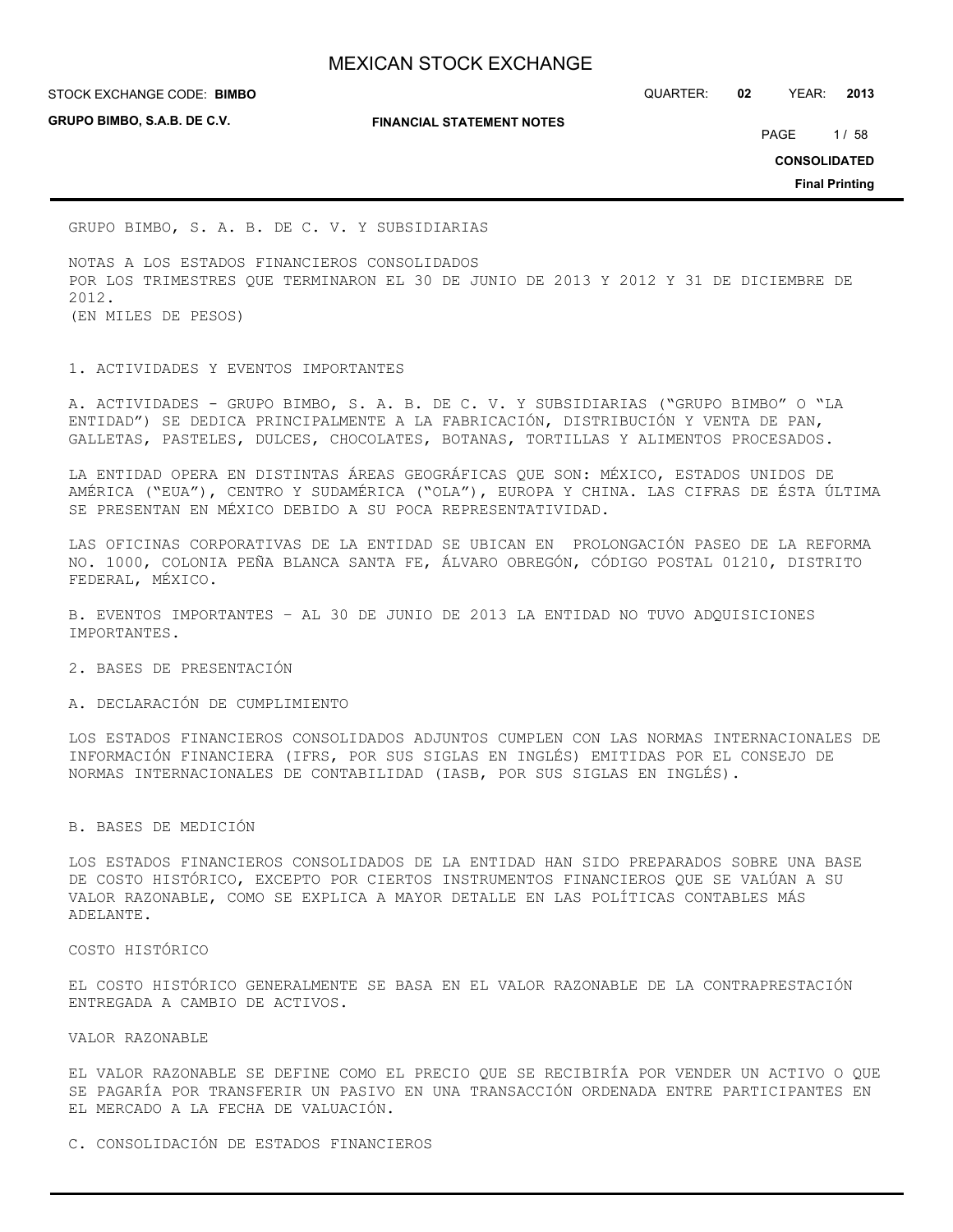**GRUPO BIMBO, S.A.B. DE C.V.**

**FINANCIAL STATEMENT NOTES**

STOCK EXCHANGE CODE: QUARTER: **02** YEAR: **2013 BIMBO**

PAGE 2/58

**CONSOLIDATED**

#### **Final Printing**

AL 30 DE JUNIO DE 2013 Y 2012 Y 31 DE DICIEMBRE DE 2012, LOS ESTADOS FINANCIEROS CONSOLIDADOS INCLUYEN LOS DE GRUPO BIMBO, S. A. B. DE C. V. Y LOS DE SUS SUBSIDIARIAS EN LAS QUE SE TIENE CONTROL, INCLUYENDO LAS ENTIDADES DE PROPÓSITO ESPECÍFICO ("EPE"). EL CONTROL SE OBTIENE CUANDO LA ENTIDAD POSEE EL PODER PARA GOBERNAR LAS POLÍTICAS FINANCIERAS Y OPERATIVAS DE UNA ENTIDAD A FIN DE OBTENER BENEFICIOS DE SUS ACTIVIDADES. UNA EPE SE CONSOLIDA CUANDO SE CONTROLA, BASADO EN LA EVALUACIÓN DE LA SUSTANCIA DE LA RELACIÓN CON LA ENTIDAD Y EN LOS RIESGOS Y BENEFICIOS DE LA EPE. LAS MÁS IMPORTANTES SE MUESTRAN A CONTINUACIÓN:

| SUBSIDIARIA                                  | % DE PARTICIPACIÓN | PAÍS           | ACTIVIDAD                      |
|----------------------------------------------|--------------------|----------------|--------------------------------|
|                                              |                    |                | PRINCIPAL                      |
| BIMBO, S. A. DE C. V.<br>BIMBO BAKERIES USA, | 97                 | MÉXICO         | PANIFICACIÓN                   |
| INC. ("BBU")                                 | 100                | ESTADOS UNIDOS | PANIFICACIÓN                   |
| BARCEL, S. A. DE C. V.                       | 97                 | MÉXICO         | DULCES Y BOTANAS               |
| BIMBO DO BRASIL, LTDA                        | 100                | BRASIL         | PANIFICACIÓN                   |
| IBERIA                                       | 100                |                | ESPAÑA Y PORTUGAL PANIFICACIÓN |

LOS INGRESOS Y GASTOS DE SUBSIDIARIAS ADQUIRIDAS O VENDIDAS DURANTE EL PERIODO SE INCLUYEN EN EL ESTADO CONSOLIDADO DE RESULTADOS DESDE LA FECHA DE ADQUISICIÓN Y HASTA LA FECHA DE DISPOSICIÓN, RESPECTIVAMENTE. LOS RESULTADOS INTEGRALES DE LAS SUBSIDIARIAS SE ASIGNAN A LA PARTICIPACIÓN CONTROLADORA Y NO CONTROLADORA, AUN CUANDO ESTO RESULTE EN UNA PARTICIPACIÓN NO CONTROLADORA DE SALDO NEGATIVO.

LOS SALDOS Y OPERACIONES IMPORTANTES ENTRE LAS COMPAÑÍAS CONSOLIDADAS HAN SIDO ELIMINADOS EN ESTOS ESTADOS FINANCIEROS CONSOLIDADOS.

AL 30 DE JUNIO DE 2013 Y 2012, LAS VENTAS NETAS DE BIMBO, S.A. DE C.V. Y BARCEL, S.A. DE C.V., QUE SE ENCUENTRAN EN MÉXICO, REPRESENTARON APROXIMADAMENTE EL 38% Y EL 37%, RESPECTIVAMENTE, DE LAS VENTAS NETAS CONSOLIDADAS. AL 30 DE JUNIO DE 2013 Y 2012 LAS VENTAS NETAS DE BBU, QUE SE ENCUENTRA EN EUA, REPRESENTARON EL 45% Y EL 46%, DE LAS VENTAS NETAS CONSOLIDADAS, RESPECTIVAMENTE.

D. ADQUISICIONES DE NEGOCIOS

LAS ADQUISICIONES DE NEGOCIOS SE RECONOCEN BAJO EL MÉTODO DE COMPRA. LA CONTRAPRESTACIÓN PAGADA SE MIDE A SU VALOR RAZONABLE, QUE SE CALCULA COMO LA SUMA DE LOS VALORES RAZONABLES A LA FECHA DE ADQUISICIÓN DE LOS ACTIVOS TRANSFERIDOS POR LA ENTIDAD, LOS PASIVOS ASUMIDOS POR LA ENTIDAD A LOS ANTIGUOS DUEÑOS DE LA ADQUISICIÓN Y EL CAPITAL EMITIDO A FAVOR DEL VENDEDOR A CAMBIO DEL CONTROL SOBRE LA ENTIDAD ADQUIRIDA. LOS COSTOS DE LA ADQUISICIÓN GENERALMENTE SE RECONOCEN EN RESULTADOS CONFORME SE INCURREN.

EN LA FECHA DE ADQUISICIÓN, LOS ACTIVOS IDENTIFICABLES ADQUIRIDOS Y LOS PASIVOS ASUMIDOS SE RECONOCEN A SU VALOR RAZONABLE CON ALGUNAS EXCEPCIONES. EL CRÉDITO MERCANTIL SE DETERMINA COMO EL EXCESO DE LA SUMA DE LA CONTRAPRESTACIÓN PAGADA, EL IMPORTE DE CUALQUIER PARTICIPACIÓN NO CONTROLADORA EN LA ENTIDAD ADQUIRIDA, Y EL VALOR RAZONABLE DE CUALQUIER PARTICIPACIÓN ANTERIOR EN LA ENTIDAD ADQUIRIDA (EN CASO DE EXISTIR ALGUNA), SOBRE EL VALOR NETO DE LOS ACTIVOS IDENTIFICABLES ADQUIRIDOS Y PASIVOS ASUMIDOS A LA FECHA DE LA ADQUISICIÓN. SI DESPUÉS DE UNA RE-EVALUACIÓN, EL VALOR NETO DE LOS ACTIVOS IDENTIFICABLES ADQUIRIDOS Y PASIVOS ASUMIDOS A LA FECHA DE ADQUISICIÓN EXCEDEN LA SUMA DE LOS MONTOS DESCRITOS ARRIBA, EL EXCESO SE RECONOCE INMEDIATAMENTE EN RESULTADOS COMO UNA COMPRA A PRECIO GANGA.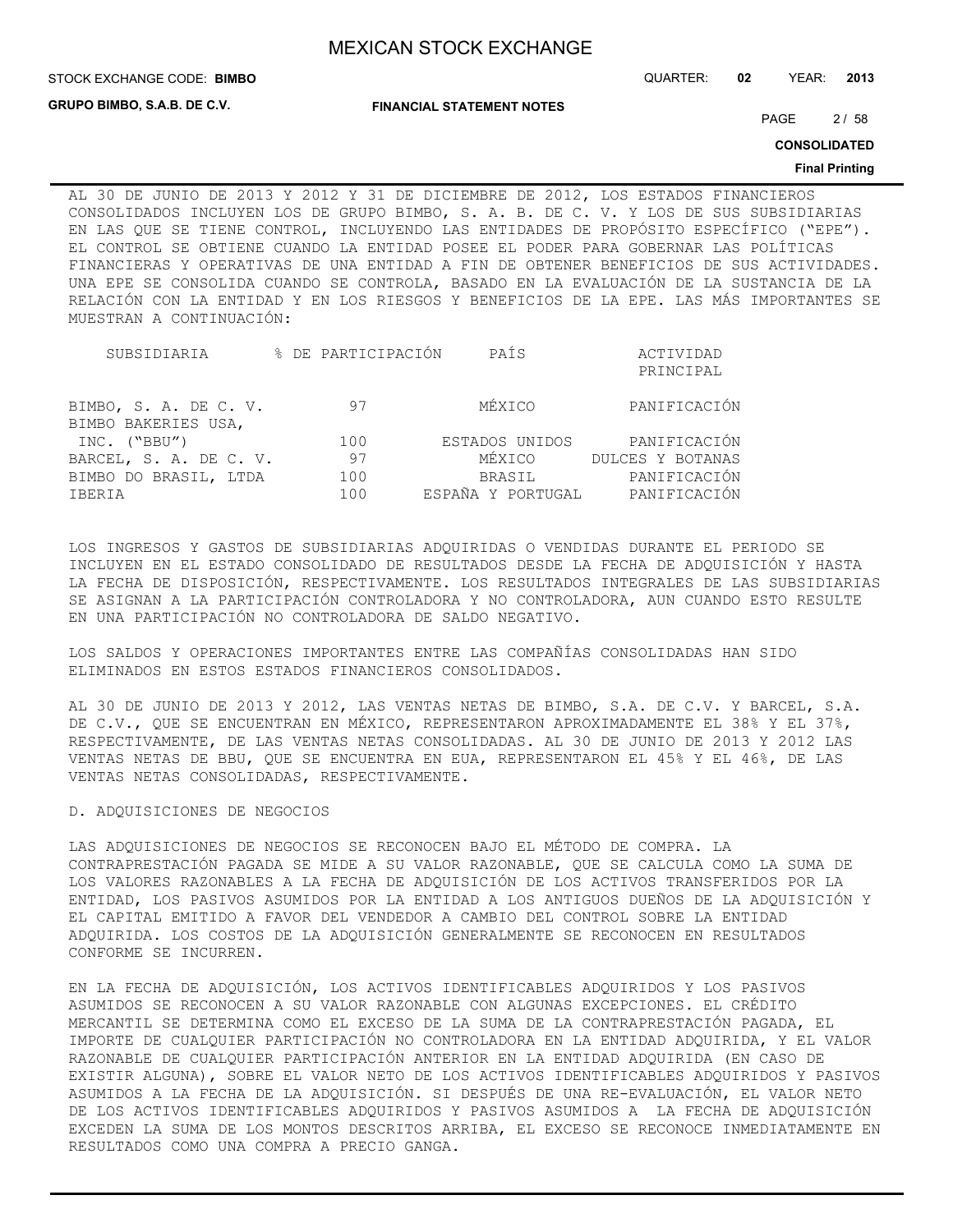**STOCK EXCHANGE CODE: BIMBO** 

**GRUPO BIMBO, S.A.B. DE C.V.**

**FINANCIAL STATEMENT NOTES**

STOCK EXCHANGE CODE: QUARTER: **02** YEAR: **2013**

PAGE 3/58

**CONSOLIDATED**

#### **Final Printing**

LAS PARTICIPACIONES NO CONTROLADORAS PUEDEN SER INICIALMENTE VALUADAS YA SEA A SU VALOR RAZONABLE O A SU PARTICIPACIÓN PROPORCIONAL SOBRE EL VALOR RAZONABLE DE LOS ACTIVOS NETOS IDENTIFICABLES DE LA ENTIDAD ADQUIRIDA. ESTA ELECCIÓN DE LA BASE DE VALUACIÓN SE HACE SOBRE UNA BASE DE TRANSACCIÓN POR TRANSACCIÓN.

SI LA CONTABILIZACIÓN INICIAL DE UNA ADQUISICIÓN DE NEGOCIOS NO SE HA CONCLUIDO A LA FECHA DE REPORTE, LA ENTIDAD REPORTA MONTOS PROVISIONALES. DICHOS MONTOS PROVISIONALES SE AJUSTAN DURANTE EL PERIODO DE VALUACIÓN, O EN SU CASO, SE RECONOCEN ACTIVOS O PASIVOS ADICIONALES, PARA REFLEJAR NUEVA INFORMACIÓN OBTENIDA SOBRE LOS HECHOS Y CIRCUNSTANCIAS EXISTENTES A LA FECHA DE ADQUISICIÓN, QUE DE HABERSE CONOCIDO, HUBIERAN IMPACTADO LOS MONTOS RECONOCIDOS A ESA FECHA.

E. RECONOCIMIENTO DE LOS EFECTOS DE LA INFLACIÓN

LOS EFECTOS DE LA INFLACIÓN SE RECONOCEN ÚNICAMENTE CUANDO LA MONEDA FUNCIONAL DE UNA ENTIDAD ES LA MONEDA DE UNA ECONOMÍA HIPERINFLACIONARIA. LA ECONOMÍA MEXICANA DEJÓ DE SER HIPERINFLACIONARIA EN 1999 Y, EN CONSECUENCIA, LOS EFECTOS INFLACIONARIOS FUERON RECONOCIDOS HASTA ESA FECHA, EXCEPTO POR LAS PROPIEDADES, PLANTA Y EQUIPO CUYA INFLACIÓN SE RECONOCIÓ HASTA 2007, COMO ESTÁ PERMITIDO POR LAS NORMAS DE INFORMACIÓN FINANCIERAS MEXICANAS ("NIF"), CONFORME A LAS REGLAS DE TRANSICIÓN A IFRS. EXISTEN OTROS PAÍSES DONDE OPERA LA ENTIDAD QUE SU ENTORNO CALIFICA COMO HIPERINFLACIONARIO, CUYAS INFLACIONES DE LOS TRES EJERCICIOS ANUALES ANTERIORES Y POR LOS CUALES SE RECONOCIERON LOS EFECTOS DE LA INFLACIÓN. DICHOS EFECTOS NO SON MATERIALES PARA LA SITUACIÓN FINANCIERA, DESEMPEÑO O FLUJOS DE EFECTIVO DE LA ENTIDAD.

#### F. TRANSACCIONES EN MONEDA EXTRANJERA

AL PREPARAR LOS ESTADOS FINANCIEROS DE CADA SUBSIDIARIA, LAS TRANSACCIONES EN MONEDA DISTINTA A LA MONEDA FUNCIONAL DE LA ENTIDAD (MONEDA EXTRANJERA) SE RECONOCEN UTILIZANDO EL TIPO DE CAMBIO DE LA FECHA DE OPERACIÓN. AL FINAL DE CADA PERIODO, LAS PARTIDAS MONETARIAS DENOMINADAS EN MONEDA EXTRANJERA SE CONVIERTEN AL TIPO DE CAMBIO DE CIERRE. LAS PARTIDAS NO MONETARIAS REGISTRADAS A VALOR RAZONABLE, DENOMINADAS EN MONEDA EXTRANJERA, SE CONVIERTEN AL TIPO DE CAMBIO DE LA FECHA EN QUE SE DETERMINÓ EL VALOR RAZONABLE. LAS PARTIDAS NO-MONETARIAS CALCULADAS EN TÉRMINOS DE COSTO HISTÓRICO, EN MONEDA EXTRANJERA, NO SE CONVIERTEN.

LAS DIFERENCIAS EN TIPO DE CAMBIO SE RECONOCEN EN LOS RESULTADOS DEL PERIODO, EXCEPTO POR:

- DIFERENCIAS EN TIPO DE CAMBIO PROVENIENTES DE TRANSACCIONES RELACIONADAS CON COBERTURAS DE RIESGOS DE TIPO DE CAMBIO (VER NOTA 13);

- DIFERENCIAS EN TIPO DE CAMBIO PROVENIENTES DE PARTIDAS MONETARIAS POR COBRAR O POR PAGAR A UNA OPERACIÓN EXTRANJERA CUYA LIQUIDACIÓN NO ESTÁ PLANEADA NI SE ESPERA QUE OCURRA (POR LO TANTO, FORMA PARTE DE LA INVERSIÓN NETA EN LA OPERACIÓN EXTRANJERA), QUE SE RECONOCEN EN OTRAS PARTIDAS DE UTILIDAD INTEGRAL Y SE RECLASIFICAN A RESULTADOS CUANDO OCURRE LA LIQUIDACIÓN; Y

- DIFERENCIAS EN TIPOS DE CAMBIO PROVENIENTES DE PRÉSTAMOS DENOMINADOS EN MONEDA EXTRANJERA RELACIONADOS CON ACTIVOS EN CONSTRUCCIÓN, LAS CUALES SE INCLUYEN EN EL COSTO DE DICHOS ACTIVOS CUANDO SE CONSIDERAN UN AJUSTE A LOS COSTOS POR INTERESES.

LA MONEDA DE PRESENTACIÓN DE ESTOS ESTADOS FINANCIEROS CONSOLIDADOS ES EL PESO MEXICANO. LOS ACTIVOS Y PASIVOS DE LAS OPERACIONES EN MONEDA EXTRANJERA DE LA ENTIDAD SE EXPRESAN EN PESOS MEXICANOS, UTILIZANDO EL TIPO DE CAMBIO DE CIERRE DE CADA PERIODO.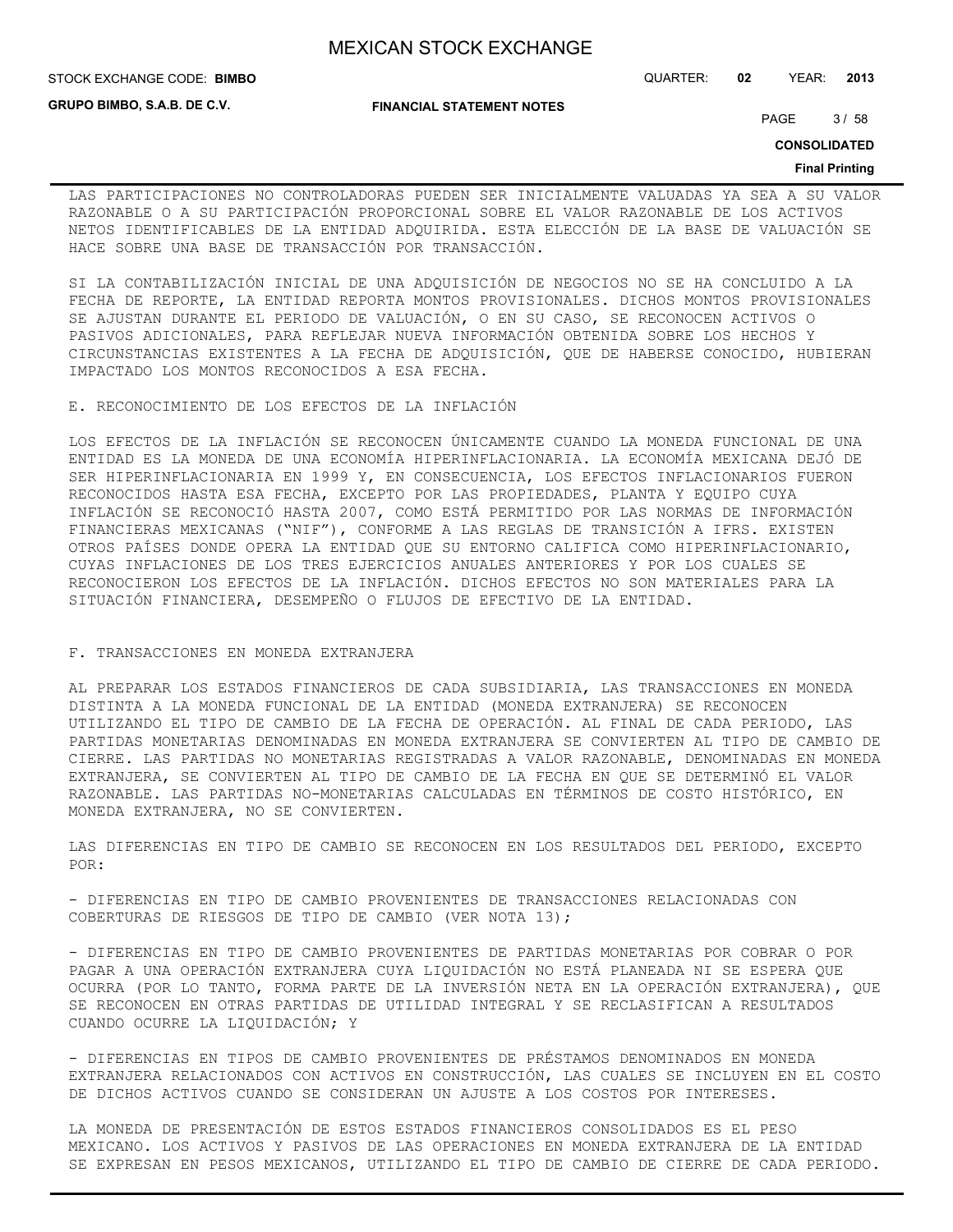**GRUPO BIMBO, S.A.B. DE C.V.**

**FINANCIAL STATEMENT NOTES**

STOCK EXCHANGE CODE: QUARTER: **02** YEAR: **2013 BIMBO**

PAGE 4/58

**CONSOLIDATED**

#### **Final Printing**

LOS INGRESOS Y GASTOS SE CONVIERTEN A LOS TIPOS DE CAMBIO PROMEDIO DEL PERIODO, A MENOS QUE ÉSTOS FLUCTÚEN EN FORMA SIGNIFICATIVA, EN CUYO CASO SE UTILIZAN LOS TIPOS DE CAMBIO DE LA FECHA DE OPERACIÓN. EN EL CASO DE LAS OPERACIONES EXTRANJERAS QUE OPERAN EN UN ENTORNO INFLACIONARIO, SUS ESTADOS FINANCIEROS SE REEXPRESAN EN MONEDA DE PODER ADQUISITIVO AL CIERRE DE CADA PERIODO, UTILIZANDO EL ÍNDICE DE PRECIOS DEL PAÍS, Y POSTERIORMENTE SE CONVIERTEN UTILIZANDO EL TIPO DE CAMBIO DE CIERRE PARA TODAS LAS PARTIDAS. LAS DIFERENCIAS EN TIPO DE CAMBIO SE RECONOCEN EN OTRAS PARTIDAS DE UTILIDAD INTEGRAL Y SE ACUMULAN EN EL CAPITAL CONTABLE (ATRIBUIDAS A LAS PARTICIPACIONES NO CONTROLADORAS CUANDO SEA APROPIADO).

CUANDO SE VENDE TOTALMENTE UNA OPERACIÓN EXTRANJERA, LAS DIFERENCIAS EN TIPO DE CAMBIO ACUMULADAS RELACIONADAS CON ESA OPERACIÓN ATRIBUIBLES A LA ENTIDAD SE RECLASIFICAN A RESULTADOS. CUALQUIER DIFERENCIA EN EL TIPO DE CAMBIO ATRIBUIBLE A LA PARTE NO CONTROLADORA ES CANCELADA, PERO NO RECLASIFICADA A RESULTADOS.

EL CRÉDITO MERCANTIL Y EL VALOR RAZONABLE GENERADOS EN LA ADQUISICIÓN DE UNA OPERACIÓN EN EL EXTRANJERO SE CONSIDERAN COMO ACTIVOS Y PASIVOS DE DICHA OPERACIÓN Y SE CONVIERTEN AL TIPO DE CAMBIO DE CIERRE.

DEBIDO A QUE LA ENTIDAD MANTIENE INVERSIONES EN SUBSIDIARIAS EN EL EXTRANJERO, CUYA MONEDA FUNCIONAL NO ES EL PESO MEXICANO, SE ENCUENTRA EXPUESTA A UN RIESGO DE CONVERSIÓN DE MONEDA EXTRANJERA. ASIMISMO, SE HAN CONTRATADO ACTIVOS Y PASIVOS MONETARIOS DENOMINADOS EN DIVERSAS MONEDAS, PRINCIPALMENTE EN DÓLARES ESTADOUNIDENSES, POR LO QUE EXISTE UNA EXPOSICIÓN AL RIESGO CAMBIARIO, ATRIBUIBLE A OPERACIONES COMERCIALES Y PROVEEDURÍA DE INSUMOS, DURANTE EL CURSO NORMAL DEL NEGOCIO. VER DETALLE EN LA NOTA 13.

## G. ESTADO DE UTILIDAD INTEGRAL

LA ENTIDAD PRESENTA EL ESTADO DE RESULTADOS EN DOS ESTADOS: I) EL ESTADO CONSOLIDADO DE RESULTADOS, Y, II) EL ESTADO CONSOLIDADO DE RESULTADOS INTEGRALES. LOS GASTOS EN EL ESTADO DE RESULTADOS SE PRESENTAN ATENDIENDO A SU FUNCIÓN, DEBIDO A QUE ESA ES LA PRÁCTICA DEL SECTOR AL QUE LA ENTIDAD PERTENECE, LA NATURALEZA DE ESOS GASTOS ESTÁ PRESENTADA EN LAS NOTAS. ADICIONALMENTE, LA ENTIDAD PRESENTA EL SUBTOTAL DE UTILIDAD DE OPERACIÓN, EL CUAL, AUN CUANDO NO ES REQUERIDO POR LAS IFRS, SE INCLUYE YA QUE CONTRIBUYE A UN MEJOR ENTENDIMIENTO DEL DESEMPEÑO ECONÓMICO Y FINANCIERO DE LA ENTIDAD.

#### H. ESTADO DE FLUJOS DE EFECTIVO

LA ENTIDAD PRESENTA EL ESTADO DE FLUJOS DE EFECTIVO CONFORME AL MÉTODO INDIRECTO. CLASIFICA LOS INTERESES Y DIVIDENDOS COBRADOS EN LAS ACTIVIDADES DE INVERSIÓN, MIENTRAS QUE LOS INTERESES Y DIVIDENDOS PAGADOS SE PRESENTAN EN LAS ACTIVIDADES DE FINANCIAMIENTO.

#### 3. PRINCIPALES POLÍTICAS CONTABLES

#### A. EFECTIVO Y EQUIVALENTES DE EFECTIVO

CONSISTEN PRINCIPALMENTE EN DEPÓSITOS BANCARIOS EN CUENTAS DE CHEQUES E INVERSIONES EN VALORES A CORTO PLAZO, DE GRAN LIQUIDEZ, FÁCILMENTE CONVERTIBLES EN EFECTIVO, CON VENCIMIENTO HASTA DE TRES MESES A PARTIR DE SU FECHA DE ADQUISICIÓN Y SUJETOS A RIESGOS POCO SIGNIFICATIVOS DE CAMBIOS EN VALOR. EL EFECTIVO SE PRESENTA A VALOR NOMINAL Y LOS EQUIVALENTES SE VALÚAN A SU VALOR RAZONABLE; LAS FLUCTUACIONES EN SU VALOR SE RECONOCEN EN RESULTADOS (VER ACTIVOS FINANCIEROS ABAJO). LOS EQUIVALENTES DE EFECTIVO ESTÁN REPRESENTADOS PRINCIPALMENTE POR INVERSIONES EN INSTRUMENTOS DE DEUDA GUBERNAMENTAL CON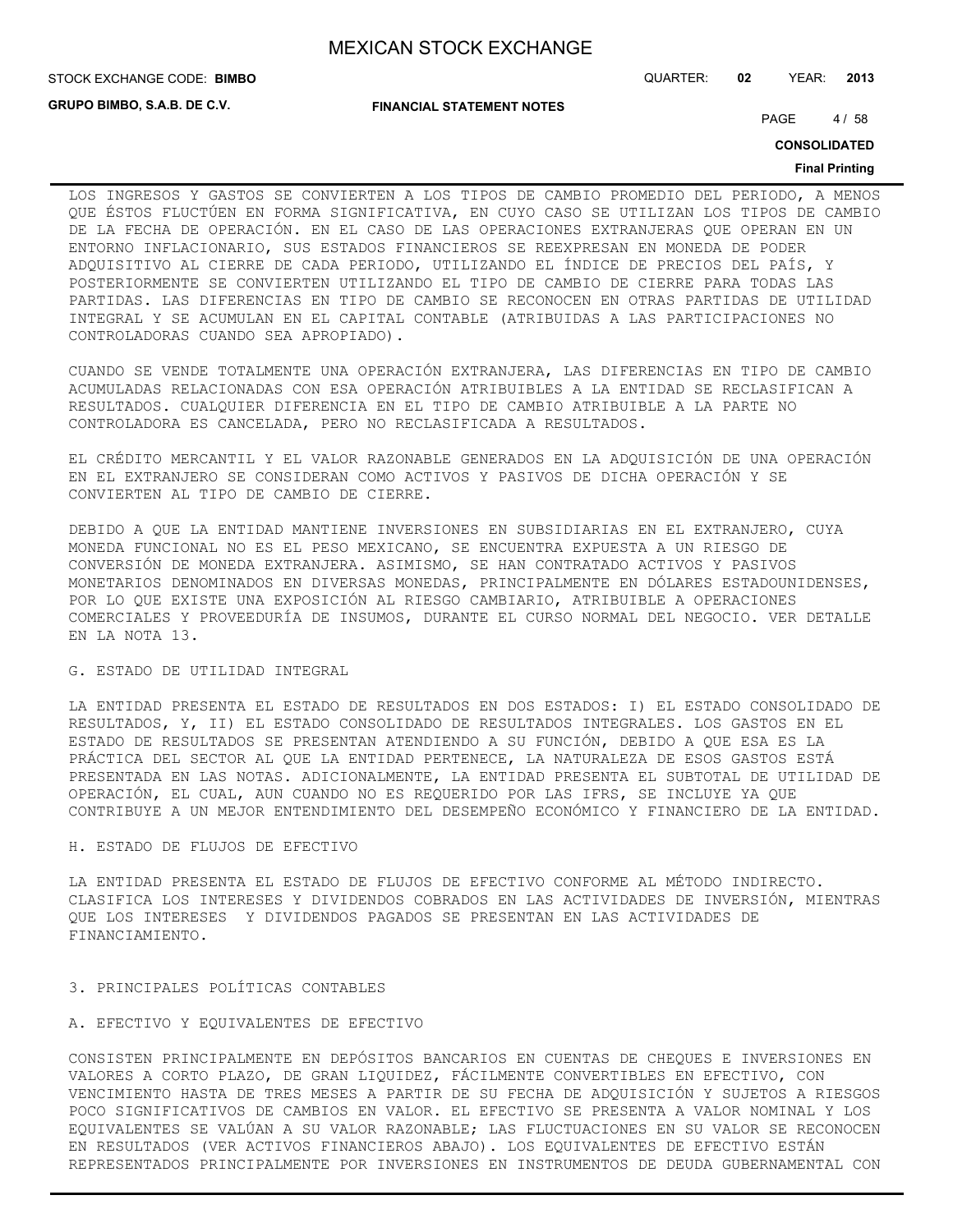| STOCK EXCHANGE CODE: BIMBO  |                                  | QUARTER: | 02 | YEAR: | 2013   |
|-----------------------------|----------------------------------|----------|----|-------|--------|
| GRUPO BIMBO, S.A.B. DE C.V. | <b>FINANCIAL STATEMENT NOTES</b> |          |    | PAGE  | 5 / 58 |

**CONSOLIDATED**

**Final Printing**

VENCIMIENTO DIARIO.

#### B. ACTIVOS FINANCIEROS

LOS ACTIVOS FINANCIEROS, DISTINTOS AL EFECTIVO, SE VALÚAN INICIALMENTE A VALOR RAZONABLE. LOS COSTOS DE TRANSACCIÓN (EXCEPTO POR AQUELLOS ACTIVOS FINANCIEROS CLASIFICADOS COMO VALOR RAZONABLE CON CAMBIOS A TRAVÉS DE RESULTADOS), LOS CUALES SE VALÚAN INICIALMENTE A VALOR RAZONABLE. LA VALUACIÓN POSTERIOR DEPENDE DE LA CATEGORÍA EN LA QUE SE CLASIFICAN.

SE CLASIFICAN DENTRO DE LAS SIGUIENTES CATEGORÍAS: "ACTIVOS FINANCIEROS A VALOR RAZONABLE CON CAMBIOS EN RESULTADOS", "INVERSIONES CONSERVADAS AL VENCIMIENTO", "ACTIVOS FINANCIEROS DISPONIBLES PARA SU VENTA" Y "PRÉSTAMOS Y CUENTAS POR COBRAR". LA CLASIFICACIÓN DEPENDE DE LA NATURALEZA Y PROPÓSITO DE LOS MISMOS Y SE DETERMINA AL MOMENTO DE SU RECONOCIMIENTO INICIAL. A LA FECHA DE LOS ESTADOS CONSOLIDADOS DE POSICIÓN FINANCIERA LA ENTIDAD SOLO MANTIENE INSTRUMENTOS FINANCIEROS A VALOR RAZONABLE CON CAMBIOS EN RESULTADOS Y PRÉSTAMOS Y CUENTAS POR COBRAR. LA NOTA 13 DESCRIBE LA CATEGORÍA EN LAS QUE CALIFICA CADA CLASE DE ACTIVOS FINANCIEROS QUE MANTIENE.

ACTIVOS FINANCIEROS A VALOR RAZONABLE CON CAMBIOS EN RESULTADOS

LOS ACTIVOS FINANCIEROS SE CLASIFICAN A VALOR RAZONABLE CON CAMBIOS EN RESULTADOS CUANDO SE DESIGNAN OPCIONALMENTE COMO TAL (Y CUMPLEN CIERTAS CONDICIONES) O CUANDO SE MANTIENEN PARA NEGOCIACIÓN. LA ENTIDAD NO HA DESIGNADO ACTIVOS A VALOR RAZONABLE. UN ACTIVO FINANCIERO CLASIFICA COMO MANTENIDO PARA NEGOCIACIÓN CUANDO SE ADQUIERE PRINCIPALMENTE CON EL PROPÓSITO DE VENDERLO EN EL CORTO PLAZO. TAMBIÉN, LOS INSTRUMENTOS FINANCIEROS DERIVADOS SE CLASIFICAN COMO DE NEGOCIACIÓN, SALVO LOS QUE SE DESIGNAN Y SON EFICACES COMO COBERTURAS (LA POLÍTICA CONTABLE ESPECÍFICA PARA INSTRUMENTOS FINANCIEROS DERIVADOS SE DETALLA MÁS ADELANTE).

SE REGISTRAN A VALOR RAZONABLE, RECONOCIENDO CUALQUIER GANANCIA O PÉRDIDA QUE SURGE DE SU VALUACIÓN EN RESULTADOS QUE INCLUYE CUALQUIER DIVIDENDO O INTERÉS OBTENIDO DEL ACTIVO FINANCIERO. SE CLASIFICAN COMO CIRCULANTES SI SE ESPERA SEAN RECUPERADOS DENTRO DE UN PERIODO MENOR A 12 MESES, DE OTRA FORMA, SE CLASIFICAN COMO NO CIRCULANTES.

#### PRÉSTAMOS Y CUENTAS POR COBRAR

LOS PRÉSTAMOS Y LAS CUENTAS POR COBRAR SON ACTIVOS FINANCIEROS NO DERIVADOS QUE DAN DERECHO A PAGOS FIJOS O DETERMINABLES Y QUE NO COTIZAN EN UN MERCADO ACTIVO. SE VALÚAN AL COSTO AMORTIZADO USANDO EL MÉTODO DE INTERÉS EFECTIVO, MENOS CUALQUIER DETERIORO (EL MÉTODO DE INTERÉS EFECTIVO SE DESCRIBE MÁS ADELANTE, EN LA POLÍTICA CONTABLE DE PASIVOS FINANCIEROS). SE PRESENTAN EN EL ACTIVO CIRCULANTE, EXCEPTO POR AQUELLOS CUYO VENCIMIENTO ES MAYOR A 12 MESES CONTADOS DESDE LA FECHA DE CIERRE DEL EJERCICIO REPORTADO, LOS CUALES SE CLASIFICAN COMO ACTIVOS NO CIRCULANTES.

LA ENTIDAD EVALÚA AL FINAL DE CADA PERIODO SI EXISTE EVIDENCIA OBJETIVA DE DETERIORO DE UN ACTIVO FINANCIERO. SE CONSIDERA QUE LOS ACTIVOS FINANCIEROS ESTÁN DETERIORADOS, CUANDO EXISTE EVIDENCIA OBJETIVA QUE, COMO CONSECUENCIA DE UNO O MÁS EVENTOS QUE HAYAN OCURRIDO DESPUÉS DEL RECONOCIMIENTO INICIAL DEL ACTIVO FINANCIERO, HAN SIDO AFECTADOS LOS FLUJOS DE EFECTIVO FUTUROS ESTIMADOS DEL ACTIVO FINANCIERO. EL IMPORTE DE LA PÉRDIDA POR DETERIORO QUE SE RECONOCE ES LA DIFERENCIA ENTRE EL VALOR EN LIBROS Y EL VALOR PRESENTE DE LOS FLUJOS FUTUROS. EL VALOR EN LIBROS DE LAS CUENTAS POR COBRAR SE REDUCE A TRAVÉS DE UNA CUENTA DE ESTIMACIÓN PARA CUENTAS DE COBRO DUDOSO. CUANDO SE CONSIDERA QUE UNA CUENTA POR COBRAR ES INCOBRABLE, SE ELIMINA CONTRA LA ESTIMACIÓN. LOS CAMBIOS EN LA CUENTA DE LA ESTIMACIÓN SE RECONOCEN EN LOS RESULTADOS.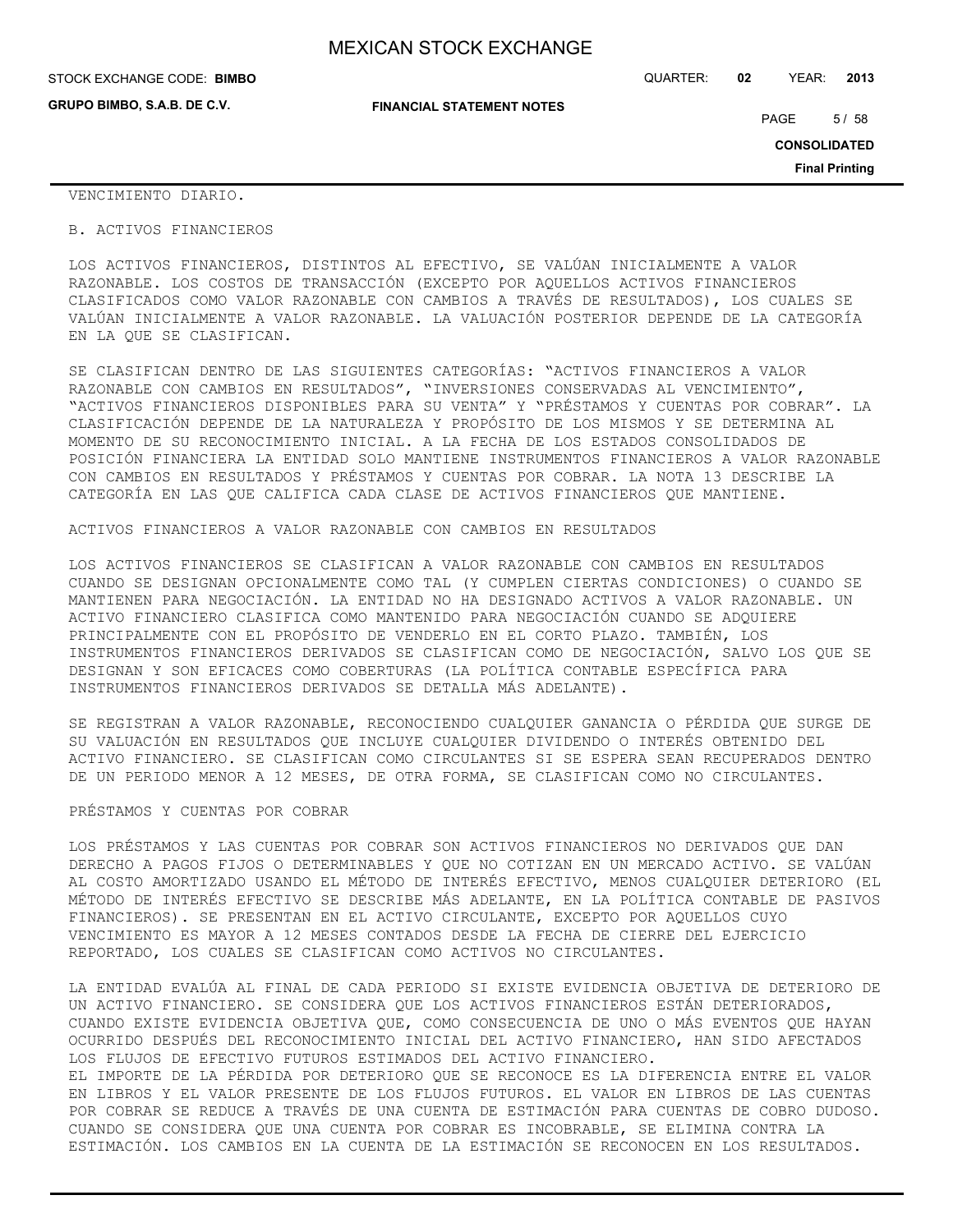**GRUPO BIMBO, S.A.B. DE C.V.**

**FINANCIAL STATEMENT NOTES**

STOCK EXCHANGE CODE: QUARTER: **02** YEAR: **2013 BIMBO**

PAGE 6/58

**CONSOLIDATED**

#### **Final Printing**

LA ENTIDAD DA DE BAJA UN ACTIVO FINANCIERO ÚNICAMENTE CUANDO EXPIRAN LOS DERECHOS CONTRACTUALES SOBRE LOS FLUJOS DE EFECTIVO DEL ACTIVO FINANCIERO, Y TRANSFIERE DE MANERA SUSTANCIAL LOS RIESGOS Y BENEFICIOS INHERENTES A LA PROPIEDAD DEL ACTIVO FINANCIERO.

#### C. INVENTARIOS Y COSTOS DE VENTAS

LOS INVENTARIOS SE REGISTRAN A SU COSTO O A SU VALOR NETO DE REALIZACIÓN, EL QUE RESULTE MENOR. EL COSTO, INCLUYE EL COSTO DE LA MERCANCÍA MÁS LOS COSTOS DE IMPORTACIÓN, FLETES, MANIOBRAS, EMBARQUE, ALMACENAJE EN ADUANAS Y CENTROS DE DISTRIBUCIÓN, DISMINUIDO DEL VALOR DE LAS DEVOLUCIONES RESPECTIVAS. EL VALOR NETO DE REALIZACIÓN ES EL PRECIO DE VENTA ESTIMADO EN EL CURSO NORMAL DE LAS OPERACIONES MENOS LOS COSTOS ESTIMADOS PARA REALIZAR LA VENTA. EL COSTO SE DETERMINA USANDO LA FÓRMULA DE COSTO PROMEDIO.

### D. ACTIVOS DISPONIBLES PARA LA VENTA

LOS ACTIVOS DE LARGA DURACIÓN QUE SE ESPERA SEAN RECUPERADOS PRINCIPALMENTE A TRAVÉS DE SU VENTA (EN LUGAR DE SU USO CONTINUO) SE CLASIFICAN COMO DISPONIBLES PARA LA VENTA EN EL ACTIVO CIRCULANTE Y SE VALÚAN AL MENOR VALOR ENTRE SU VALOR EN LIBROS Y SU VALOR RAZONABLE, MENOS COSTOS DE VENTA.

EL 23 DE FEBRERO DE 2013, LA ENTIDAD EFECTUÓ A TRAVÉS DE SU SUBSIDIARIA EN EUA LAS DESINVERSIONES REQUERIDAS POR EL DEPARTAMENTO DE ESTADO DE JUSTICIA DE EUA, COMO RESULTADO DE LA ADQUISICIÓN SARA LEE EN DICIEMBRE DE 2011. LA ENTIDAD RECIBIÓ 40 MILLONES DE DÓLARES ESTADOUNIDENSES EN EFECTIVO DE PARTE DE FLOWERS FOOD INC. (FLOWERS) A CAMBIO DE CIERTAS MARCAS, UNA PLANTA Y UN EQUIPO LOCALIZADO EN STOCKTON, CALIFORNIA.

## E. PROPIEDADES, PLANTA Y EQUIPO

LAS PARTIDAS DE PROPIEDADES, PLANTA Y EQUIPO SE RECONOCEN AL COSTO MENOS SU DEPRECIACIÓN ACUMULADA Y PÉRDIDAS POR DETERIORO. LAS ADQUISICIONES REALIZADAS HASTA EL 31 DE DICIEMBRE DE 2007 FUERON ACTUALIZADAS APLICANDO FACTORES DERIVADOS DEL ÍNDICE NACIONAL DE PRECIOS AL CONSUMIDOR ("INPC") HASTA ESTA FECHA, LOS CUALES SE CONVIRTIERON EN EL COSTO ESTIMADO DE DICHOS ACTIVOS AL 1 DE ENERO DE 2011 CON LA ADOPCIÓN DE IFRS (COMO ES PERMITIDO POR LA IFRS 1).

EL COSTO INCLUYE LOS GASTOS DIRECTAMENTE ATRIBUIBLES A LA ADQUISICIÓN DE ESTOS ACTIVOS Y TODOS LOS GASTOS RELACIONADOS CON LA UBICACIÓN DEL ACTIVO EN EL LUGAR Y EN LAS CONDICIONES NECESARIAS PARA QUE PUEDA OPERAR DE LA FORMA PREVISTA POR LA ADMINISTRACIÓN. LOS COSTOS POR PRÉSTAMOS ATRIBUIBLES A LA ADQUISICIÓN, CONSTRUCCIÓN O PRODUCCIÓN DE ACTIVOS CALIFICABLES, QUE SON AQUELLOS QUE LLEVAN TIEMPO SUSTANCIAL PARA ESTAR LISTOS PARA EL USO QUE SE LES PRETENDE DAR, SE SUMAN AL COSTO DEL ACTIVO.

LOS COSTOS DE AMPLIACIÓN, REMODELACIÓN O MEJORA QUE REPRESENTAN UN AUMENTO DE LA CAPACIDAD Y POR ENDE UNA EXTENSIÓN DE LA VIDA ÚTIL DE LOS BIENES, TAMBIÉN SE CAPITALIZAN. LOS GASTOS DE MANTENIMIENTO Y DE REPARACIÓN SE CARGAN AL ESTADO DE RESULTADOS EN EL PERÍODO EN QUE SE INCURREN. EL IMPORTE EN LIBROS DE LOS ACTIVOS REMPLAZADOS ES DADO DE BAJA CUANDO SE CAMBIAN, LLEVANDO TODO EL EFECTO AL ESTADO DE RESULTADOS.

LOS TERRENOS NO SE DEPRECIAN. LA DEPRECIACIÓN DE OTRAS PROPIEDADES, PLANTA Y EQUIPO SE CALCULA CON BASE EN EL MÉTODO DE LÍNEA RECTA PARA DISTRIBUIR SU COSTO A SU VALOR RESIDUAL DURANTE SUS VIDAS ÚTILES ESTIMADAS COMO SIGUE: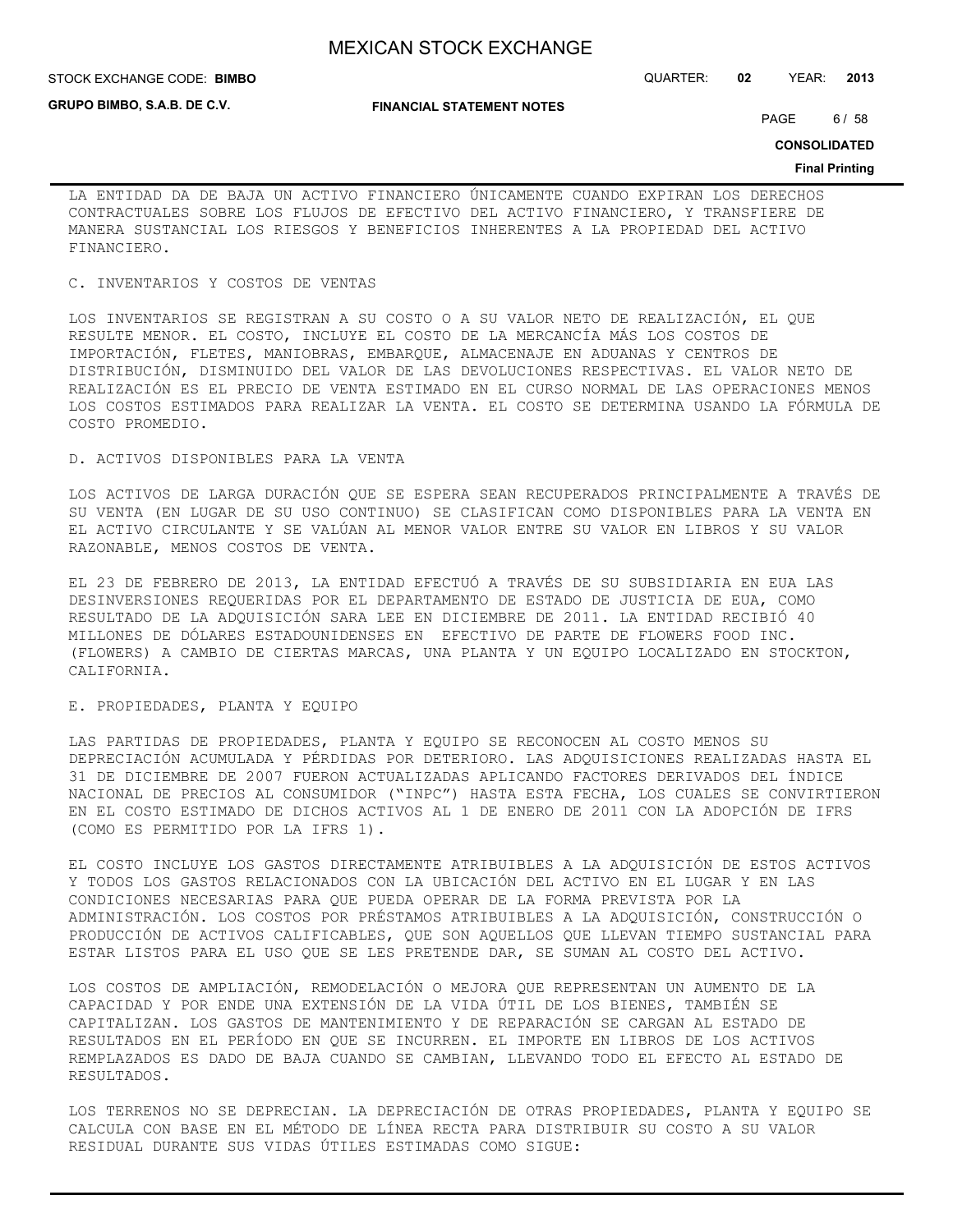**GRUPO BIMBO, S.A.B. DE C.V.**

#### **FINANCIAL STATEMENT NOTES**

STOCK EXCHANGE CODE: QUARTER: **02** YEAR: **2013 BIMBO**

PAGE 7/58

**CONSOLIDATED**

**Final Printing**

|                                  | AÑOS          |
|----------------------------------|---------------|
| OBRA NEGRA                       | 15            |
| CIMENTACIÓN                      | 45            |
| TECHOS                           | 20            |
| INSTALACIONES FIJAS Y ACCESORIOS | 10            |
| EOUIPO DE FABRICACIÓN            | 10            |
| VEHÍCULOS                        | 13            |
| MOBILIARIO Y EOUIPO              | 10            |
| EQUIPO DE CÓMPUTO                | 3             |
| MEJORAS A LOCALES ARRENDADOS     | DURANTE LA    |
|                                  | VIGENCIA      |
|                                  | DEI, CONTRATO |

LA ENTIDAD ASIGNA EL IMPORTE INICIALMENTE RECONOCIDO RESPECTO DE UN ELEMENTO DE EDIFICIOS Y EQUIPO DE FABRICACIÓN EN SUS DIFERENTES PARTES SIGNIFICATIVAS (COMPONENTES) Y DEPRECIA POR SEPARADO CADA UNO DE ESOS COMPONENTES.

LOS MÉTODOS DE DEPRECIACIÓN, VALORES RESIDUALES Y LA VIDA ÚTIL DE LOS ACTIVOS SE REVISAN Y AJUSTAN, DE SER NECESARIO, A LA FECHA DE CADA ESTADO DE POSICIÓN FINANCIERA.

-EL VALOR EN LIBROS DE UN ACTIVO SE CASTIGA A SU VALOR DE RECUPERACIÓN SI EL VALOR EN LIBROS DEL ACTIVO ES MAYOR QUE SU VALOR DE RECUPERACIÓN ESTIMADO.

LAS UTILIDADES Y PÉRDIDAS POR LA VENTA DE ACTIVOS, RESULTAN DE LA DIFERENCIA ENTRE LOS INGRESOS DE LA TRANSACCIÓN Y EL VALOR EN LIBROS DE LOS ACTIVOS. ESTAS SE INCLUYEN EN EL ESTADO DE RESULTADOS DENTRO DE OTROS INGRESOS (GASTOS).

LAS MEJORAS Y ADAPTACIONES A INMUEBLES Y LOCALES COMERCIALES EN LOS QUE LA ENTIDAD ACTÚA COMO ARRENDATARIO SE RECONOCEN AL COSTO HISTÓRICO DISMINUIDO DE LA DEPRECIACIÓN RESPECTIVA.

#### F. ASOCIADAS Y NEGOCIOS CONJUNTOS

LAS ASOCIADAS SON TODAS LAS ENTIDADES SOBRE LAS QUE LA ENTIDAD EJERCE INFLUENCIA SIGNIFICATIVA PERO NO CONTROL, GENERALMENTE ESTAS ENTIDADES SON AQUELLAS EN LAS QUE SE MANTIENE UNA PARTICIPACIÓN DE ENTRE 20% Y 50% DE LOS DERECHOS A VOTO.

UN NEGOCIO CONJUNTO ES UN ACUERDO CONTRACTUAL A TRAVÉS DEL CUAL, LA ENTIDAD Y TERCEROS LLEVAN A CABO UNA ACTIVIDAD ECONÓMICA SUJETA A CONTROL CONJUNTO, ES DECIR, CUANDO LAS DECISIONES ESTRATÉGICAS FINANCIERAS Y OPERATIVAS REQUIEREN CONSENTIMIENTO UNÁNIME DE LAS PARTES QUE COMPARTEN EL CONTROL.

ESTAS INVERSIONES SE REGISTRAN A TRAVÉS DEL MÉTODO DE PARTICIPACIÓN Y SE RECONOCEN INICIALMENTE AL COSTO. LA INVERSIÓN DE LA ENTIDAD INCLUYE EL CRÉDITO MERCANTIL (NETO DE CUALQUIER PÉRDIDA ACUMULADA POR DETERIORO, SI LO HUBIERA) IDENTIFICADA AL MOMENTO DE LA ADQUISICIÓN.

## G. ACTIVOS INTANGIBLES

SE INTEGRA PRINCIPALMENTE POR MARCAS Y RELACIONES CON CLIENTES DERIVADOS DE LA ADQUISICIÓN DE LOS NEGOCIOS EN EUA, IBERIA, FARGO Y DE ALGUNAS MARCAS EN SUDAMÉRICA. SE RECONOCEN AL COSTO DE ADQUISICIÓN. EL COSTO DE ACTIVOS INTANGIBLES ADQUIRIDOS A TRAVÉS DE UNA ADQUISICIÓN ES EL DE SU VALOR RAZONABLE A LA FECHA DE ADQUISICIÓN.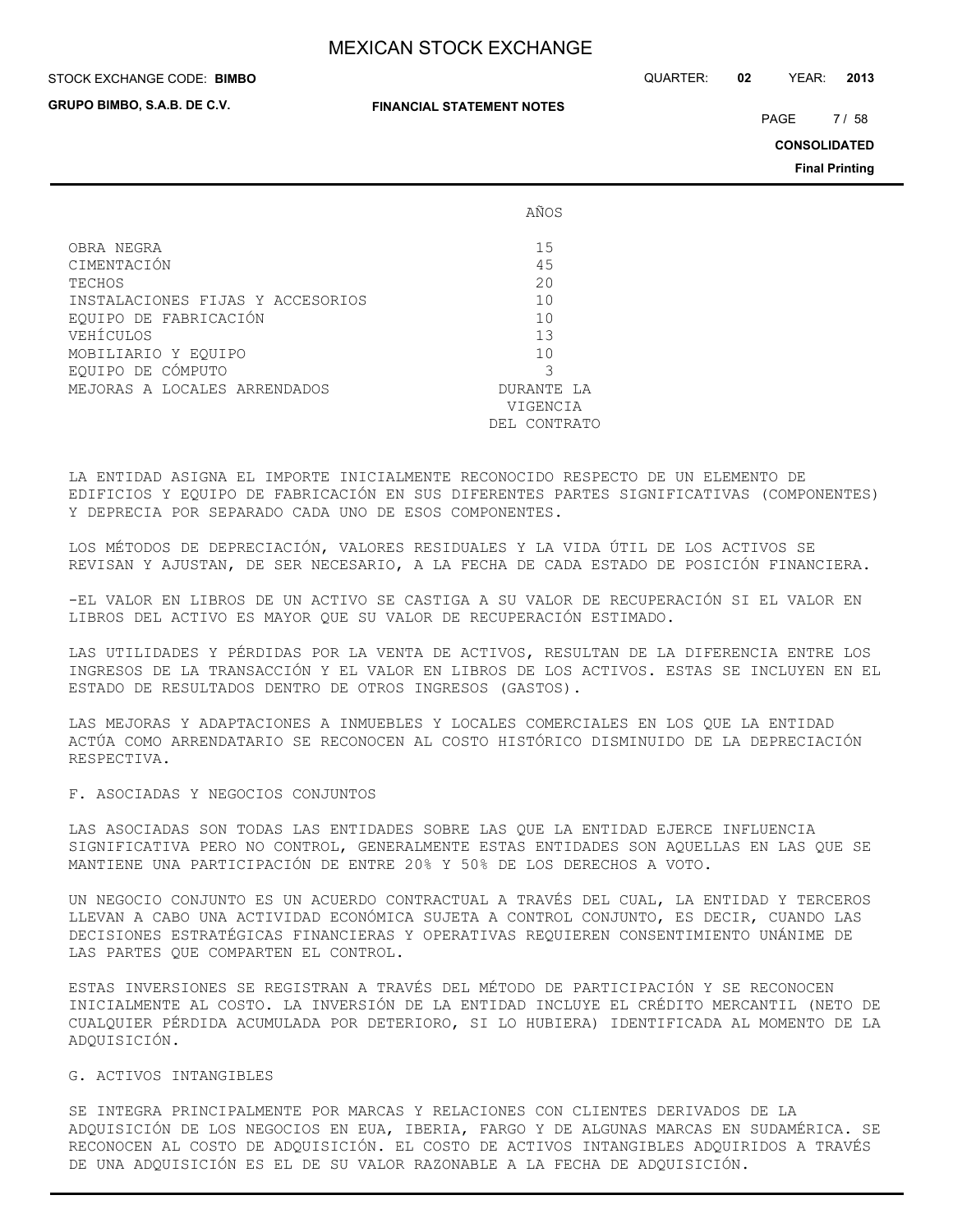**GRUPO BIMBO, S.A.B. DE C.V.**

**FINANCIAL STATEMENT NOTES**

PAGE 8/58

**CONSOLIDATED**

#### **Final Printing**

POSTERIORMENTE SE VALÚAN A SU COSTO MENOS AMORTIZACIÓN Y PÉRDIDAS POR DETERIORO ACUMULADAS. LOS ACTIVOS INTANGIBLES GENERADOS INTERNAMENTE, EXCEPTO POR LOS COSTOS DE DESARROLLO, NO SE CAPITALIZAN Y SE RECONOCEN COMO GASTOS EN RESULTADOS DEL PERIODO EN EL QUE SE INCURREN.

LOS ACTIVOS INTANGIBLES SE CLASIFICAN COMO DE VIDA DEFINIDA O INDEFINIDA. LOS DE VIDA DEFINIDA SE AMORTIZAN BAJO EL MÉTODO DE LÍNEA RECTA DURANTE SU VIDA ESTIMADA Y CUANDO EXISTEN INDICIOS, SE PRUEBAN POR DETERIORO. LOS MÉTODOS DE AMORTIZACIÓN Y LA VIDA ÚTIL DE LOS ACTIVOS SE REVISAN Y AJUSTAN, DE SER NECESARIO, A LA FECHA DE CADA ESTADO DE POSICIÓN FINANCIERA. LA AMORTIZACIÓN SE CARGA A RESULTADOS EN EL RUBRO DE GASTOS DE DISTRIBUCIÓN Y VENTA Y ADMINISTRACIÓN. LOS DE VIDA INDEFINIDA NO SE AMORTIZAN PERO SE SUJETAN CUANDO MENOS ANUALMENTE, A PRUEBAS DE DETERIORO.

H. DETERIORO DE ACTIVOS DE LARGA DURACIÓN DISTINTOS AL CRÉDITO MERCANTIL

LA ENTIDAD REVISA EL VALOR EN LIBROS DE LOS ACTIVOS DE LARGA DURACIÓN DISTINTOS AL CRÉDITO MERCANTIL, ANTE LA PRESENCIA DE ALGÚN INDICIO DE DETERIORO QUE PUDIERA INDICAR QUE EL VALOR EN LIBROS PUDIERA NO SER RECUPERABLE, CONSIDERANDO EL MAYOR DEL VALOR PRESENTE DE LOS FLUJOS NETOS DE EFECTIVO FUTUROS O EL PRECIO NETO DE VENTA EN EL CASO DE SU EVENTUAL DISPOSICIÓN. EL DETERIORO SE REGISTRA SI EL VALOR EN LIBROS EXCEDE AL MAYOR DE LOS VALORES ANTES MENCIONADOS. LOS INDICIOS DE DETERIORO QUE SE CONSIDERAN PARA ESTOS EFECTOS SON, ENTRE OTROS, LAS PÉRDIDAS DE OPERACIÓN O FLUJOS DE EFECTIVO NEGATIVOS EN EL PERIODO SI ES QUE ESTÁN COMBINADOS CON UN HISTORIAL O PROYECCIÓN DE PÉRDIDAS, DEPRECIACIONES Y AMORTIZACIONES CARGADAS A RESULTADOS QUE EN TÉRMINOS PORCENTUALES, EN RELACIÓN CON LOS INGRESOS, SEAN SUBSTANCIALMENTE SUPERIORES A LAS DE EJERCICIOS ANTERIORES, EFECTOS DE OBSOLESCENCIA, REDUCCIÓN EN LA DEMANDA DE LOS PRODUCTOS QUE SE FABRICAN, COMPETENCIA Y OTROS FACTORES ECONÓMICOS Y LEGALES. PARA EFECTOS DE LA EVALUACIÓN DE DETERIORO, LOS ACTIVOS SE AGRUPAN EN LOS NIVELES MÁS PEQUEÑOS EN LOS QUE GENERAN FLUJOS DE EFECTIVO IDENTIFICABLES (UNIDADES GENERADORAS DE EFECTIVO). LOS ACTIVOS DE LARGA DURACIÓN DISTINTOS AL CRÉDITO MERCANTIL QUE SEAN OBJETO DE CASTIGOS POR DETERIORO SE EVALÚAN A CADA FECHA DE REPORTE PARA IDENTIFICAR POSIBLES REVERSIONES DE DICHO DETERIORO.

I. CRÉDITO MERCANTIL

EL CRÉDITO MERCANTIL SE REGISTRA A SU COSTO MENOS PÉRDIDAS ACUMULADAS POR DETERIORO.

EL CRÉDITO MERCANTIL SE ASIGNA A CADA UNIDAD GENERADORA DE EFECTIVO (O GRUPO DE UNIDADES GENERADORAS DE EFECTIVO) QUE SE ESPERA QUE SE BENEFICIE DE SINERGIAS DE LA ADQUISICIÓN PARA EFECTOS DE PRUEBAS DE DETERIORO. UNA UNIDAD GENERADORA DE EFECTIVO A LA CUAL SE HA ASIGNADO CRÉDITO MERCANTIL SE PRUEBA POR DETERIORO ANUALMENTE, O MÁS FRECUENTEMENTE SI EXISTEN INDICIOS DE DETERIORO. CUANDO EL MONTO RECUPERABLE DE LA UNIDAD GENERADORA DE EFECTIVO ES MENOR QUE SU VALOR EN LIBROS, LA PÉRDIDA POR DETERIORO REDUCE EL MONTO DEL CRÉDITO MERCANTIL Y POSTERIORMENTE EL VALOR DE OTROS ACTIVOS DE LA UNIDAD DE FORMA PROPORCIONAL A SU VALOR EN LIBROS. LAS PÉRDIDAS POR DETERIORO SE RECONOCEN DIRECTAMENTE EN RESULTADOS Y NO SE REVERSAN EN PERIODOS SUBSECUENTES.

#### J. PASIVOS FINANCIEROS

LOS PASIVOS FINANCIEROS SE VALÚAN INICIALMENTE A VALOR RAZONABLE, MENOS LOS COSTOS DE TRANSACCIÓN, EXCEPTO POR AQUELLOS PASIVOS FINANCIEROS CLASIFICADOS COMO VALOR RAZONABLE CON CAMBIOS A TRAVÉS DE RESULTADOS, LOS CUALES SE VALÚAN INICIALMENTE A VALOR RAZONABLE. LA VALUACIÓN POSTERIOR DEPENDE DE LA CATEGORÍA EN LA QUE SE CLASIFICAN.

LOS PASIVOS FINANCIEROS SE CLASIFICAN DENTRO DE LAS SIGUIENTES CATEGORÍAS: "A VALOR RAZONABLE CON CAMBIOS EN RESULTADOS" O COMO "OTROS PASIVOS FINANCIEROS". LA NOTA 13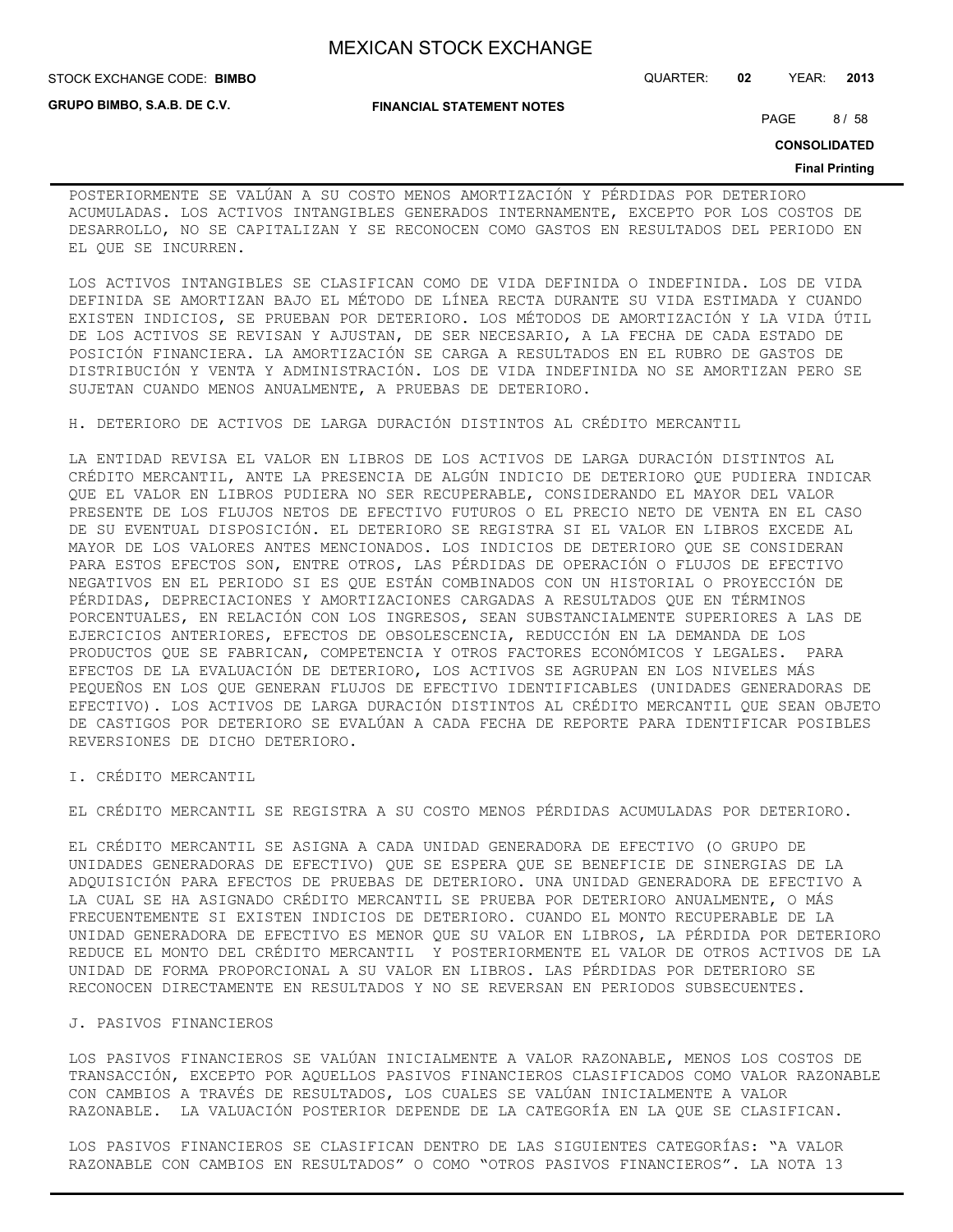**GRUPO BIMBO, S.A.B. DE C.V.**

**FINANCIAL STATEMENT NOTES**

STOCK EXCHANGE CODE: QUARTER: **02** YEAR: **2013 BIMBO**

PAGE 9/58

**CONSOLIDATED**

**Final Printing**

DESCRIBE LA CATEGORÍA EN LAS QUE CALIFICA CADA CLASE DE PASIVOS FINANCIEROS QUE MANTIENE LA ENTIDAD.

PASIVOS FINANCIEROS A VALOR RAZONABLE CON CAMBIOS EN RESULTADOS

LOS PASIVOS FINANCIEROS SE CLASIFICAN A VALOR RAZONABLE CON CAMBIOS EN RESULTADOS CUANDO SE DESIGNAN OPCIONALMENTE COMO TAL (Y CUMPLEN CIERTAS CONDICIONES) O CUANDO SE MANTIENEN PARA NEGOCIACIÓN. LA ENTIDAD NO HA DESIGNADO PASIVOS A VALOR RAZONABLE. LOS INSTRUMENTOS FINANCIEROS DERIVADOS SE CLASIFICAN COMO DE NEGOCIACIÓN, SALVO LOS QUE SE DESIGNAN Y SON EFICACES COMO COBERTURAS (LA POLÍTICA CONTABLE ESPECÍFICA PARA INSTRUMENTOS FINANCIEROS DERIVADOS SE DETALLA MÁS ADELANTE). LA ENTIDAD NO HA DESIGNADO PASIVOS FINANCIEROS CON CAMBIOS A TRAVÉS DE RESULTADOS.

#### OTROS PASIVOS FINANCIEROS

LOS OTROS PASIVOS FINANCIEROS, QUE INCLUYEN PRINCIPALMENTE PRÉSTAMOS DE INSTITUCIONES FINANCIERAS Y OTRAS CUENTAS POR PAGAR, SE VALÚAN POSTERIORMENTE AL COSTO AMORTIZADO USANDO EL MÉTODO DE INTERÉS EFECTIVO, RECONOCIENDO LOS GASTOS POR INTERÉS SOBRE UNA BASE DE RENDIMIENTO EFECTIVO.

EL MÉTODO DE INTERÉS EFECTIVO ES UN MÉTODO DE CÁLCULO DEL COSTO AMORTIZADO DE UN PASIVO FINANCIERO Y DE ASIGNACIÓN DEL GASTO FINANCIERO A LO LARGO DEL PERÍODO PERTINENTE. LA TASA DE INTERÉS EFECTIVA ES LA TASA QUE DESCUENTA EXACTAMENTE LOS FLUJOS ESTIMADOS DE PAGOS EN EFECTIVO A LO LARGO DE LA VIDA ESPERADA DEL PASIVO FINANCIERO (O, CUANDO SEA ADECUADO, EN UN PERÍODO MÁS CORTO) AL IMPORTE NETO EN LIBROS DEL PASIVO FINANCIERO EN SU RECONOCIMIENTO INICIAL.

LA ENTIDAD DA DE BAJA LOS PASIVOS FINANCIEROS SÍ, Y SOLO SÍ, LAS OBLIGACIONES DE LA ENTIDAD SE CUMPLEN, CANCELAN O EXPIRAN.

K. INSTRUMENTOS FINANCIEROS DERIVADOS Y ACTIVIDADES DE COBERTURA

LOS INSTRUMENTOS FINANCIEROS DERIVADOS SE RECONOCEN INICIALMENTE A SU VALOR RAZONABLE EN LA FECHA EN QUE SE CELEBRA EL CONTRATO DEL INSTRUMENTO FINANCIERO DERIVADO Y SON REMEDIDOS SUBSECUENTEMENTE A SU VALOR RAZONABLE. EL MÉTODO PARA RECONOCER LA UTILIDAD O PÉRDIDA DE LOS CAMBIOS EN LOS VALORES RAZONABLES DE LOS INSTRUMENTOS FINANCIEROS DERIVADOS DEPENDE DE SI SON DESIGNADOS COMO INSTRUMENTOS DE COBERTURA, Y SI ES ASÍ, LA NATURALEZA DE LA PARTIDA QUE SE ESTÁ CUBRIENDO. LA ENTIDAD ÚNICAMENTE CUENTA CON INSTRUMENTOS FINANCIEROS DERIVADOS DE COBERTURA DE FLUJOS DE EFECTIVO Y DE COBERTURA DE LA INVERSIÓN NETA EN SUBSIDIARIAS EN EL EXTRANJERO.

LA ENTIDAD DOCUMENTA AL INICIO DE LA TRANSACCIÓN LA RELACIÓN ENTRE LOS INSTRUMENTOS DE COBERTURA Y LAS PARTIDAS CUBIERTAS, ASÍ COMO SUS OBJETIVOS Y LA ESTRATEGIA DE LA ADMINISTRACIÓN DE RIESGOS QUE RESPALDAN SUS TRANSACCIONES DE COBERTURA. LA ENTIDAD DOCUMENTA EN FORMA PERIÓDICA SI LOS INSTRUMENTOS FINANCIEROS DERIVADOS UTILIZADOS EN LAS TRANSACCIONES DE COBERTURA SON ALTAMENTE EFECTIVOS PARA CUBRIR LOS CAMBIOS EN VALOR RAZONABLE O FLUJOS DE EFECTIVO DE LAS PARTIDAS CUBIERTAS.

LOS VALORES RAZONABLES DE LOS INSTRUMENTOS FINANCIEROS DERIVADOS UTILIZADOS COMO INSTRUMENTOS DE COBERTURA SE REVELAN EN LA NOTA 13.

#### COBERTURAS DE FLUJOS DE EFECTIVO

LA PORCIÓN EFECTIVA DE LOS CAMBIOS EN EL VALOR RAZONABLE DE LOS INSTRUMENTOS FINANCIEROS DERIVADOS QUE SE DESIGNAN Y CALIFICAN COMO COBERTURA DE FLUJOS EFECTIVO SE RECONOCEN EN LAS OTRAS PARTIDAS DE LA UTILIDAD INTEGRAL Y SE PRESENTAN EN EL RUBRO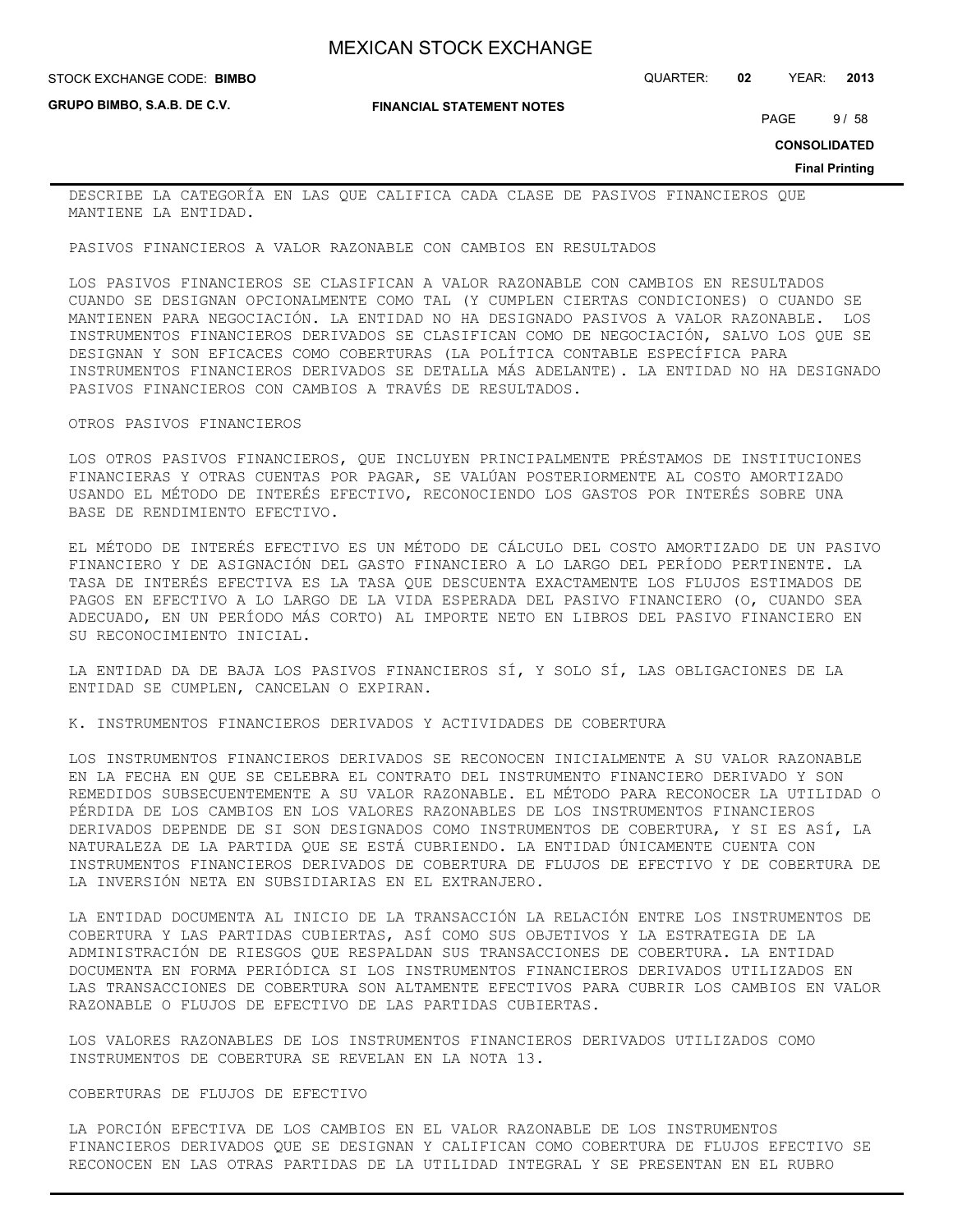**STOCK EXCHANGE CODE: BIMBO** 

**GRUPO BIMBO, S.A.B. DE C.V.**

#### **FINANCIAL STATEMENT NOTES**

STOCK EXCHANGE CODE: QUARTER: **02** YEAR: **2013**

PAGE 10 / 58

**CONSOLIDATED**

#### **Final Printing**

"VARIACIÓN NETA DE LA PÉRDIDA/GANANCIA POR REALIZAR DE INSTRUMENTOS DE COBERTURA DE FLUJOS DE EFECTIVO". LA PORCIÓN INEFECTIVA SE RECONOCE INMEDIATAMENTE EN LOS RESULTADOS DEL PERIODO. LAS CANTIDADES QUE HAYAN SIDO REGISTRADAS EN EL CAPITAL CONTABLE COMO PARTE DE LA UTILIDAD INTEGRAL, SE RECLASIFICAN A LOS RESULTADOS DEL MISMO PERIODO EN EL QUE LA PARTIDA CUBIERTA IMPACTA RESULTADOS.

LA ENTIDAD SUSPENDE LA CONTABILIDAD DE COBERTURAS CUANDO EL DERIVADO HA VENCIDO, HA SIDO VENDIDO, ES CANCELADO O EJERCIDO, CUANDO EL DERIVADO NO ALCANZA UNA ALTA EFECTIVIDAD PARA COMPENSAR LOS CAMBIOS EN LOS FLUJOS DE EFECTIVO DE LA PARTIDA CUBIERTA, O CUANDO LA ENTIDAD DECIDE CANCELAR LA DESIGNACIÓN DE COBERTURA. CUALQUIER PÉRDIDA O GANANCIA RECONOCIDA EN OTROS RESULTADOS INTEGRALES Y ACUMULADA EN EL CAPITAL, PERMANECE EN EL CAPITAL Y ES RECONOCIDA CUANDO LA PROYECCIÓN DE LA TRANSACCIÓN ES FINALMENTE RECONOCIDA EN RESULTADOS.

#### COBERTURA DE LA INVERSIÓN NETA EN SUBSIDIARIAS EN EL EXTRANJERO

UNA COBERTURA DE LA INVERSIÓN NETA EN SUBSIDIARIAS EN EL EXTRANJERO SE CONTABILIZA DE FORMA SIMILAR A UNA COBERTURA DE FLUJOS DE EFECTIVO. LA PORCIÓN EFECTIVA DE LOS CAMBIOS EN EL VALOR RAZONABLE DE LOS INSTRUMENTOS FINANCIEROS DERIVADOS (O NO DERIVADOS) QUE SE DESIGNAN Y CALIFICAN COMO COBERTURA DE LA INVERSIÓN NETA EN SUBSIDIARIAS EN EL EXTRANJERO SE RECONOCEN EN LAS OTRAS PARTIDAS DE LA UTILIDAD INTEGRAL Y SE PRESENTAN EN EL RUBRO "EFECTO DE CONVERSIÓN DE OPERACIONES EXTRANJERAS". LA PORCIÓN INEFECTIVA SE RECONOCE INMEDIATAMENTE EN LOS RESULTADOS DEL PERIODO EN EL RUBRO "GANANCIA (PÉRDIDA) CAMBIARIA NETA". LAS CANTIDADES QUE HAYAN SIDO REGISTRADAS EN EL CAPITAL CONTABLE COMO PARTE DE LA UTILIDAD INTEGRAL, SE RECLASIFICAN A LOS RESULTADOS DEL MISMO PERIODO DE LA DISPOSICIÓN DE LA INVERSIÓN.

#### L. PROVISIONES

LAS PROVISIONES SE RECONOCEN CUANDO LA ENTIDAD TIENE UNA OBLIGACIÓN LEGAL O ASUMIDA (PRESENTE) COMO RESULTADO DE EVENTOS PASADOS, ES PROBABLE QUE SE REQUIERA LA SALIDA DE FLUJOS DE EFECTIVO PARA PAGAR LA OBLIGACIÓN Y EL MONTO PUEDA SER ESTIMADO CONFIABLEMENTE.

LOS PASIVOS CONTINGENTES ADQUIRIDOS EN UNA COMBINACIÓN DE NEGOCIOS SE MIDEN INICIALMENTE A SU VALOR RAZONABLE A LA FECHA DE ADQUISICIÓN. POSTERIORMENTE, SE MIDEN AL MAYOR ENTRE EL MEJOR ESTIMADO DEL GASTO QUE SE REQUIERE PARA LIQUIDAR LA OBLIGACIÓN Y EL MONTO RECONOCIDO ORIGINALMENTE MENOS SU AMORTIZACIÓN ACUMULADA.

## M. IMPUESTOS A LA UTILIDAD

EL GASTO POR IMPUESTOS A LA UTILIDAD COMPRENDE EL IMPUESTO CAUSADO Y EL DIFERIDO. EL IMPUESTO SE RECONOCE EN EL ESTADO DE RESULTADOS, EXCEPTO CUANDO SE RELACIONA CON PARTIDAS RECONOCIDAS DIRECTAMENTE EN OTRAS PARTIDAS DE LA UTILIDAD INTEGRAL O EN EL CAPITAL CONTABLE. EN ESTE CASO, EL IMPUESTO TAMBIÉN SE RECONOCE EN OTRAS PARTIDAS DE LA UTILIDAD INTEGRAL O DIRECTAMENTE EN EL CAPITAL CONTABLE, RESPECTIVAMENTE.

EN EL CASO DE MÉXICO, EL IMPUESTO A LA UTILIDAD CAUSADO SE COMPONE DEL IMPUESTO SOBRE LA RENTA ("ISR") Y EL IMPUESTO EMPRESARIAL A TASA ÚNICA ("IETU"), LOS CUALES SE REGISTRAN EN LOS RESULTADOS DEL AÑO EN QUE SE CAUSAN. EL IMPUESTO CAUSADO ES EL QUE RESULTA MAYOR ENTRE AMBOS. ÉSTOS SE BASAN EN LAS UTILIDADES FISCALES Y EN FLUJOS DE EFECTIVO DE CADA AÑO, RESPECTIVAMENTE.

EL IMPUESTO A LAS UTILIDADES CAUSADO SE CALCULA CON BASE EN LAS LEYES FISCALES APROBADAS A LA FECHA DEL ESTADO DE POSICIÓN FINANCIERA EN LOS PAÍSES EN LOS QUE LA ENTIDAD OPERA Y GENERA UNA BASE GRAVABLE.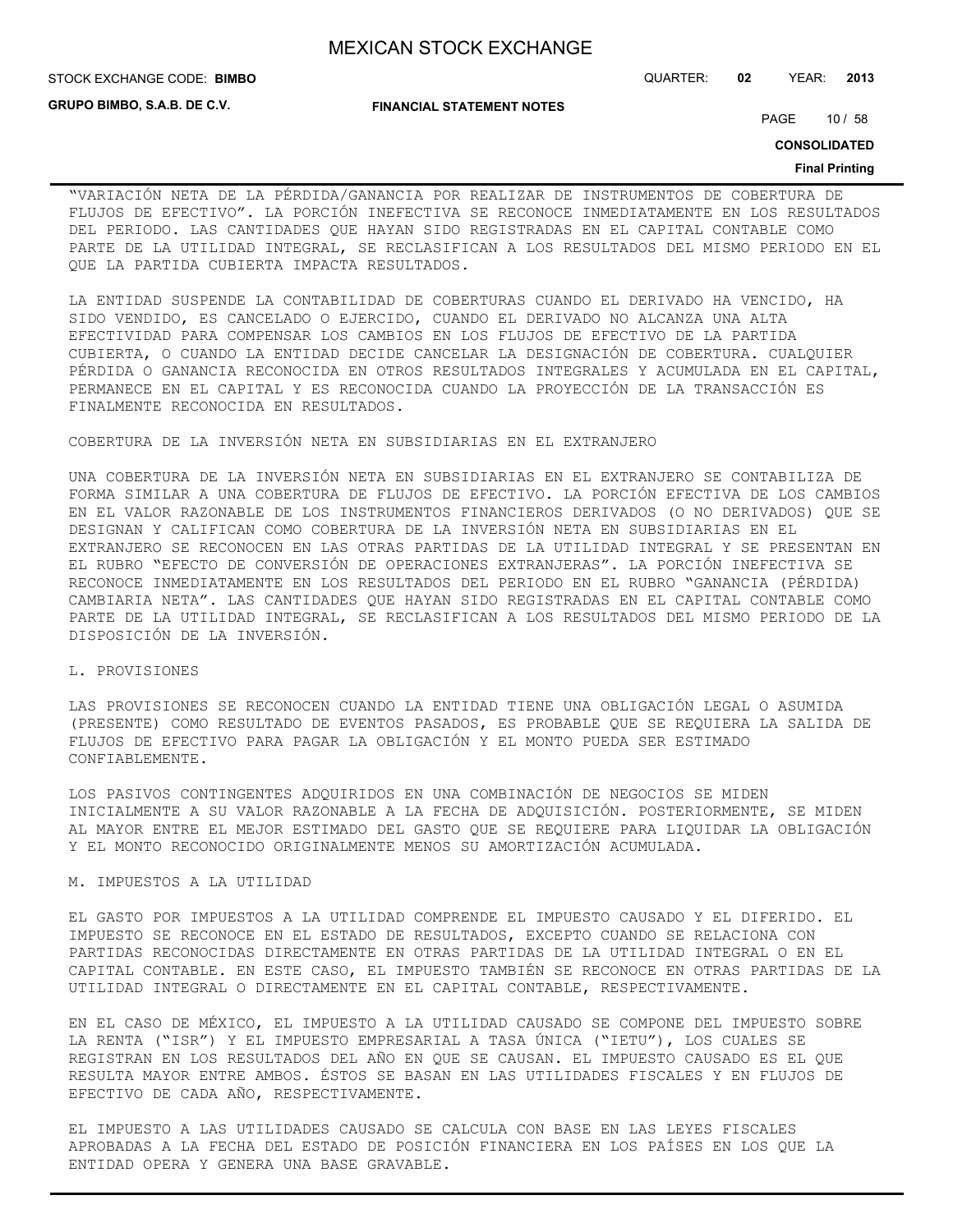**GRUPO BIMBO, S.A.B. DE C.V.**

STOCK EXCHANGE CODE: QUARTER: **02** YEAR: **2013 BIMBO**

**FINANCIAL STATEMENT NOTES**

PAGE 11 / 58

**CONSOLIDATED**

**Final Printing**

EL IMPUESTO A LAS UTILIDADES DIFERIDO SE DETERMINA UTILIZANDO LAS TASAS Y LEYES FISCALES QUE HAN SIDO PROMULGADAS A LA FECHA DEL ESTADO DE POSICIÓN FINANCIERA Y QUE SE ESPERA SERÁN APLICABLES CUANDO LAS DIFERENCIAS TEMPORALES SE REVIERTAN. EN EL CASO DE MÉXICO, PARA RECONOCER EL IMPUESTO DIFERIDO SE DETERMINA SI, CON BASE EN PROYECCIONES FINANCIERAS, LA ENTIDAD CAUSARÁ ISR O IETU Y SE RECONOCE EL IMPUESTO DIFERIDO QUE CORRESPONDA AL IMPUESTO QUE SE ESTIMA QUE SE PAGARÁ EN CADA EJERCICIO.

EL IMPUESTO SOBRE LA RENTA DIFERIDO SE PROVISIONA CON BASE EN EL MÉTODO DE ACTIVOS Y PASIVOS, SOBRE LAS DIFERENCIAS TEMPORALES QUE SURGEN ENTRE LAS BASES FISCALES DE LOS ACTIVOS Y PASIVOS Y SUS RESPECTIVOS VALORES MOSTRADOS EN LOS ESTADOS FINANCIEROS CONSOLIDADOS. NO SE RECONOCE EL IMPUESTO A LAS UTILIDADES DIFERIDO DE LAS SIGUIENTES DIFERENCIAS TEMPORALES: I) LAS QUE SURGEN DEL RECONOCIMIENTO INICIAL DE ACTIVOS O PASIVOS EN TRANSACCIONES DISTINTAS A ADQUISICIONES DE NEGOCIOS Y QUE NO AFECTAN RESULTADOS CONTABLES O FISCALES, II) LAS RELACIONADAS A INVERSIONES EN SUBSIDIARIAS Y EN ASOCIADAS EN LA MEDIDA QUE SEA PROBABLE QUE NO SE REVERTIRÁN EN EL FUTURO PREVISIBLE, Y, III) LAS QUE SURGEN DEL RECONOCIMIENTO INICIAL DEL CRÉDITO MERCANTIL. EL IMPUESTO A LA UTILIDAD DIFERIDO ACTIVO SÓLO SE RECONOCE EN LA MEDIDA QUE SEA PROBABLE QUE SE OBTENGAN BENEFICIOS FISCALES FUTUROS CONTRA LOS QUE SE PUEDAN UTILIZAR.

LOS SALDOS DE IMPUESTOS A LAS UTILIDADES ACTIVOS Y PASIVOS SE COMPENSAN SÓLO CUANDO EXISTE UN DERECHO LEGAL EXIGIBLE A COMPENSAR LOS IMPUESTOS CAUSADOS ACTIVOS CONTRA LOS PASIVOS Y SON RELATIVOS A LA MISMA AUTORIDAD FISCAL, O SI SON DISTINTAS ENTIDADES FISCALES, SE TIENE LA INTENCIÓN DE LIQUIDARLOS SOBRE BASES NETAS O LOS ACTIVOS Y PASIVOS SE REALIZARÁN DE FORMA SIMULTÁNEA.

#### N. BENEFICIOS A LOS EMPLEADOS

#### I. PENSIONES Y PRIMA DE ANTIGÜEDAD

UN PLAN DE CONTRIBUCIONES DEFINIDAS ES UN PLAN DE BENEFICIOS POSTERIORES AL EMPLEO BAJO EL CUAL LA ENTIDAD PAGA CONTRIBUCIONES FIJAS A UN FONDO O FIDEICOMISO Y NO TIENE NINGUNA OBLIGACIÓN LEGAL O ASUMIDA DE HACER PAGOS ADICIONALES. LAS OBLIGACIONES SE RECONOCEN COMO GASTOS CUANDO LOS EMPLEADOS PRESTAN LOS SERVICIOS QUE LES DAN DERECHO AL PLAN.

UN PLAN DE BENEFICIOS DEFINIDOS ES UN PLAN DE BENEFICIOS POSTERIORES AL EMPLEO DISTINTO A LOS DE CONTRIBUCIONES DEFINIDAS. LAS OBLIGACIONES SE CALCULAN ANUALMENTE POR ACTUARIOS INDEPENDIENTES UTILIZANDO EL MÉTODO DEL CRÉDITO UNITARIO PROYECTADO. LAS UTILIDADES Y PÉRDIDAS ACTUARIALES SE CARGAN O ABONAN AL CAPITAL CONTABLE EN OTRAS PARTIDAS DE LA UTILIDAD INTEGRAL EN EL PERIODO EN EL QUE SURGEN, PARA QUE LAS PENSIONES REFLEJEN EL VALOR TOTAL DEL DÉFICIT O SUPERÁVIT DEL PLAN. LOS COSTOS DE SERVICIOS PASADOS Y GANANCIAS O PÉRDIDAS POR LIQUIDACIONES DEL PLAN, SE RECONOCEN EN LOS RESULTADOS DEL PERIODO EN EL QUE OCURREN. LA ENTIDAD ADOPTÓ ANTICIPADAMENTE LA NORMA INTERNACIONAL DE CONTABILIDAD ("IAS", POR SUS SIGLAS EN INGLÉS) 19 (MODIFICADA), BENEFICIOS A LOS EMPLEADOS, DESDE LA FECHA DE TRANSICIÓN A IFRS.

EL PASIVO O ACTIVO RECONOCIDO EN EL ESTADO DE POSICIÓN FINANCIERA RESPECTO DE LOS PLANES DE BENEFICIOS DEFINIDOS ES EL VALOR PRESENTE DE LA OBLIGACIÓN MENOS EL VALOR RAZONABLE DE LOS ACTIVOS DEL PLAN. EL VALOR PRESENTE DE LAS OBLIGACIONES DE BENEFICIOS DEFINIDOS SE DETERMINA DESCONTANDO LOS FLUJOS DE EFECTIVO ESTIMADOS USANDO LAS TASAS DE INTERÉS DE BONOS GUBERNAMENTALES DENOMINADOS EN LA MISMA MONEDA EN LA QUE LOS BENEFICIOS SERÁN PAGADOS Y QUE TIENEN VENCIMIENTOS QUE SE APROXIMAN AL DE LA OBLIGACIÓN.

LA ENTIDAD OTORGA UN BONO EN EFECTIVO A CIERTOS EJECUTIVOS, CALCULADO CON BASE EN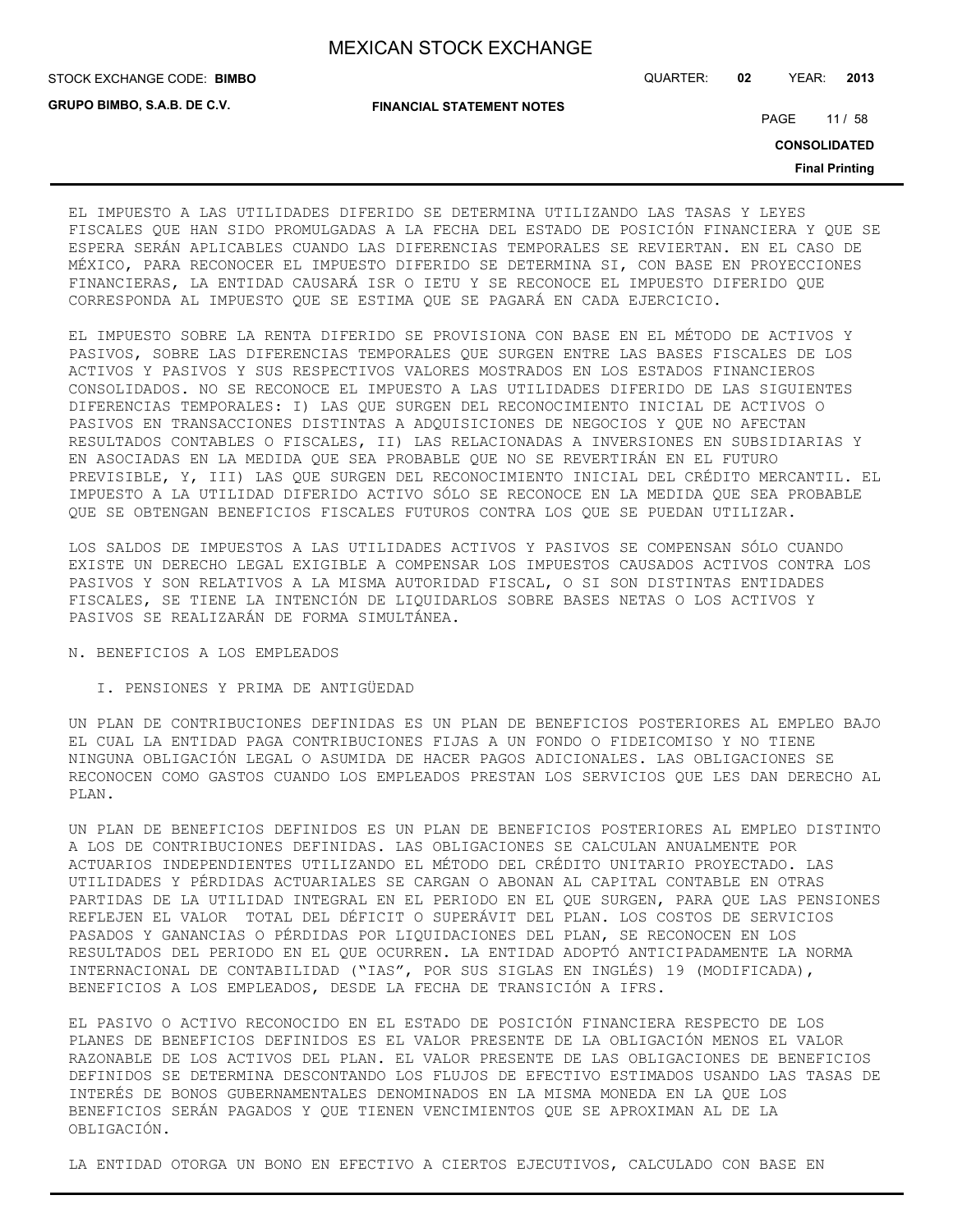#### STOCK EXCHANGE CODE: QUARTER: **02** YEAR: **2013 BIMBO**

**GRUPO BIMBO, S.A.B. DE C.V.**

#### **FINANCIAL STATEMENT NOTES**

PAGE 12 / 58

**CONSOLIDATED**

#### **Final Printing**

MÉTRICAS DE DESEMPEÑO, EL ISR CORRESPONDIENTE ES RETENIDO A LOS EMPLEADOS Y EL IMPORTE NETO ES UTILIZADO PARA LA COMPRA DE ACCIONES DE LA ENTIDAD. EL EMPLEADO PUEDE DISPONER DE DICHAS ACCIONES, AÚN Y CUANDO DEJE DE LABORAR PARA LA ENTIDAD.

II. PARTICIPACIÓN DE LOS TRABAJADORES EN LAS UTILIDADES

LA ENTIDAD RECONOCE UNA PROVISIÓN POR EL COSTO DE LA PARTICIPACIÓN DE LOS TRABAJADORES EN LAS UTILIDADES CUANDO TIENE UNA OBLIGACIÓN PRESENTE LEGAL O ASUMIDA DE REALIZAR EL PAGO COMO RESULTADO DE EVENTOS PASADOS Y SE PUEDE ESTIMAR CONFIABLEMENTE.

#### III. INDEMNIZACIONES

LA ENTIDAD RECONOCE UN PASIVO Y EL GASTO CORRESPONDIENTE POR INDEMNIZACIONES CUANDO YA NO PUEDE RETRAERSE DE UNA OFERTA DE TERMINACIÓN A LOS EMPLEADOS O, ANTES, SI SE CUMPLEN LOS REQUISITOS DE RECONOCIMIENTO DE UN PASIVO POR REESTRUCTURA.

IV. PLANES DE PENSIONES MULTIPATRONALES ("PPM")

LA ENTIDAD CLASIFICA LOS PLANES MULTIPATRONALES COMO DE CONTRIBUCIÓN DEFINIDA O DE BENEFICIOS DEFINIDOS PARA DETERMINAR SU CONTABILIZACIÓN. EN PARTICULAR, LOS PLANES MULTIPATRONALES DE BENEFICIOS DEFINIDOS SE REGISTRAN CON BASE EN LA PROPORCIÓN EN LA QUE LA ENTIDAD PARTICIPA EN LA OBLIGACIÓN, ACTIVOS Y COSTOS, DETERMINADOS DE LA MISMA FORMA QUE OTROS PLANES DE CONTRIBUCIÓN DEFINIDA, SALVO QUE NO SE TENGA INFORMACIÓN SUFICIENTE, EN CUYO CASO SE REGISTRAN COMO SI FUERAN DE CONTRIBUCIÓN DEFINIDA.

LA LIQUIDACIÓN O SALIDA DE LA ENTIDAD DE UN PLAN MULTIPATRONAL SE RECONOCE Y VALÚA CONFORME A LA IAS 37, PROVISIONES, PASIVOS Y ACTIVOS CONTINGENTES.

#### O. ARRENDAMIENTOS

UN ARRENDAMIENTO SE CLASIFICA COMO FINANCIERO CUANDO LOS TÉRMINOS DEL ARRENDAMIENTO TRANSFIEREN SUSTANCIALMENTE AL ARRENDATARIO TODOS LOS RIESGOS Y BENEFICIOS INHERENTES A LA PROPIEDAD. TODOS LOS DEMÁS ARRENDAMIENTOS SE CLASIFICAN COMO OPERATIVOS.

LOS PAGOS POR RENTAS DE ARRENDAMIENTOS OPERATIVOS SE CARGAN A RESULTADOS EMPLEANDO EL MÉTODO DE LÍNEA RECTA, DURANTE EL PLAZO DEL ARRENDAMIENTO. LAS RENTAS VARIABLES SE RECONOCEN COMO GASTOS EN LOS PERIODOS EN LOS QUE SE INCURREN.

P. CAPITAL SOCIAL

UN INSTRUMENTO DE CAPITAL ES UN CONTRATO QUE EVIDENCIA UNA PARTICIPACIÓN RESIDUAL EN LOS ACTIVOS NETOS DE LA ENTIDAD DESPUÉS DE RESTAR TODOS SUS PASIVOS. LOS INSTRUMENTOS DE CAPITAL SE RECONOCEN AL MONTO DE LA CONTRAPRESTACIÓN RECIBIDA MENOS LOS COSTOS DIRECTOS DE EMISIÓN. LAS ACCIONES COMUNES SE CLASIFICAN COMO CAPITAL.

#### Q. RECONOCIMIENTO DE INGRESOS

LOS INGRESOS REPRESENTAN EL VALOR RAZONABLE DEL EFECTIVO COBRADO O POR COBRAR DERIVADO DE LA VENTA DE BIENES EN EL CURSO NORMAL DE LAS OPERACIONES DE LA ENTIDAD. LOS INGRESOS SE MUESTRAN NETOS DE LAS REBAJAS Y DESCUENTOS OTORGADOS A CLIENTES.

LA ENTIDAD RECONOCE SUS INGRESOS CUANDO SE ENTREGAN LOS PRODUCTOS, QUE ES CUANDO SE CONSIDERA QUE SE CUMPLEN LAS SIGUIENTES CONDICIONES:

 •LA ENTIDAD TRANSFIRIÓ AL COMPRADOR LOS RIESGOS Y BENEFICIOS SIGNIFICATIVOS QUE SE DERIVAN DE LA PROPIEDAD DE LOS PRODUCTOS;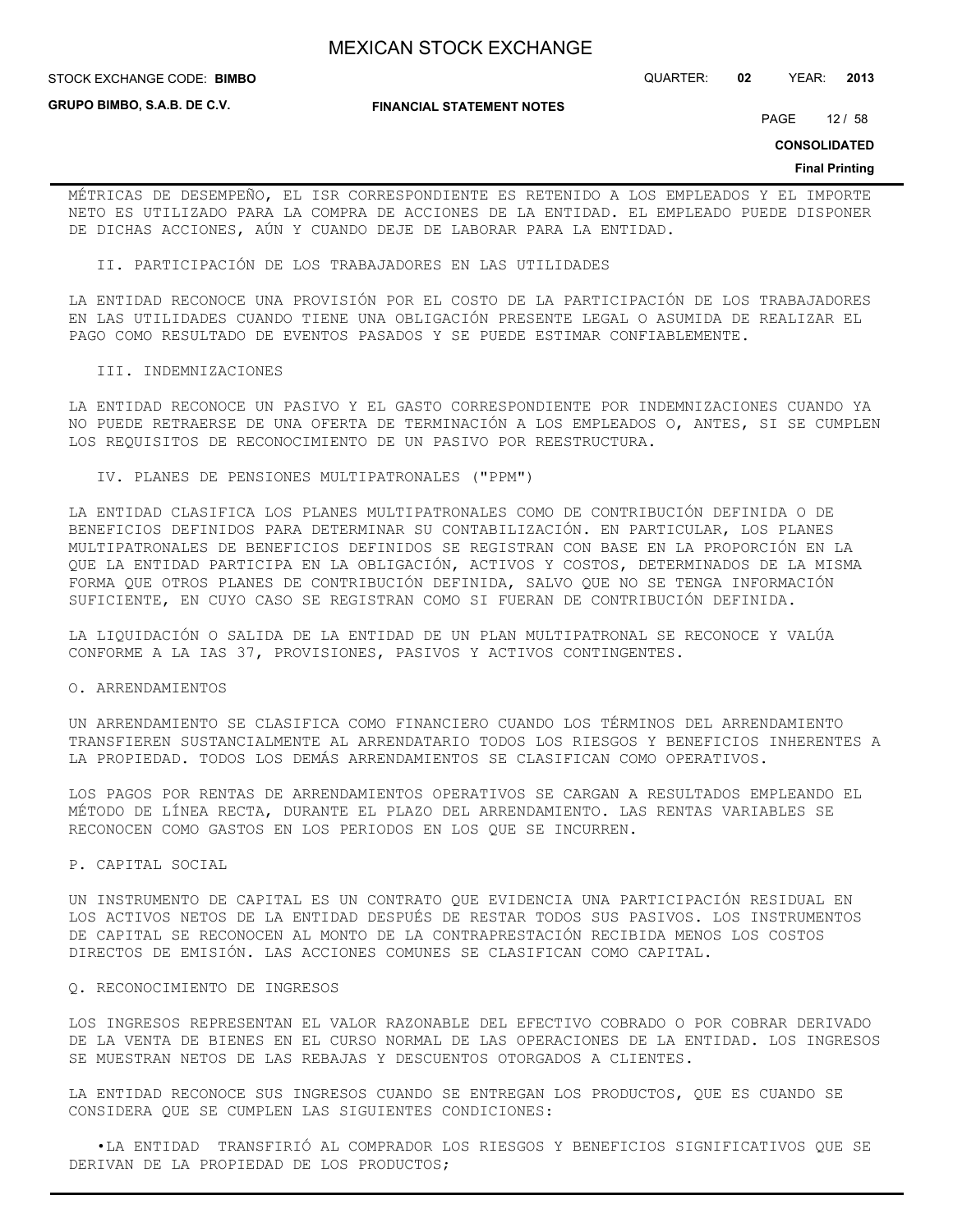#### **STOCK EXCHANGE CODE: BIMBO**

**GRUPO BIMBO, S.A.B. DE C.V.**

**FINANCIAL STATEMENT NOTES**

PAGE 13 / 58

**CONSOLIDATED**

**Final Printing**

 •LA ENTIDAD NO TIENE INVOLUCRAMIENTO CONTINÚO, NI RETIENE CONTROL EFECTIVO SOBRE LOS PRODUCTOS;

- •LOS INGRESOS PUEDEN MEDIRSE CONFIABLEMENTE;
- •ES PROBABLE QUE LOS BENEFICIOS ECONÓMICOS FLUYAN A LA ENTIDAD; Y

•LOS COSTOS INCURRIDOS O POR INCURRIR, PUEDEN MEDIRSE CONFIABLEMENTE.

4. FUENTES CLAVE DE INCERTIDUMBRE EN LAS ESTIMACIONES Y JUICIOS CONTABLES CRÍTICOS

EN LA APLICACIÓN DE LAS POLÍTICAS CONTABLES DE LA ENTIDAD, LAS CUALES SE DESCRIBEN EN LA NOTA 3, LA ADMINISTRACIÓN DE LA ENTIDAD DEBE HACER JUICIOS, ESTIMACIONES Y SUPUESTOS SOBRE LOS IMPORTES EN LIBROS DE LOS ACTIVOS Y PASIVOS. LAS ESTIMACIONES Y SUPUESTOS RELATIVOS SE BASAN EN LA EXPERIENCIA HISTÓRICA Y OTROS FACTORES QUE SE CONSIDERAN RELEVANTES. LOS RESULTADOS REALES PODRÍAN DIFERIR DE DICHOS ESTIMADOS.

LAS ESTIMACIONES Y SUPUESTOS SUBYACENTES SE REVISAN DE MANERA CONTINUA. CAMBIOS A LAS ESTIMACIONES CONTABLES SE RECONOCEN EN EL PERIODO DE LA REVISIÓN Y PERIODOS FUTUROS SI LA REVISIÓN AFECTA TANTO AL PERIODO ACTUAL COMO A PERIODOS SUBSECUENTES.

FUENTES CLAVE DE INCERTIDUMBRE EN LAS ESTIMACIONES

A CONTINUACIÓN SE PRESENTAN LAS FUENTES DE INCERTIDUMBRE CLAVE EN LAS ESTIMACIONES EFECTUADAS A LA FECHA DEL ESTADO DE POSICIÓN FINANCIERA, Y QUE TIENEN UN RIESGO SIGNIFICATIVO DE DERIVAR EN UN AJUSTE A LOS VALORES EN LIBROS DE ACTIVOS Y PASIVOS DURANTE EL SIGUIENTE PERIODO FINANCIERO:

 1. VIDAS ÚTILES, VALORES RESIDUALES Y MÉTODOS DE DEPRECIACIÓN DE ACTIVOS DE LARGA DURACIÓN

COMO SE DESCRIBE EN LA NOTA 3, LA ENTIDAD REVISA PERIÓDICAMENTE LAS VIDAS ÚTILES, VALORES RESIDUALES Y MÉTODOS DE DEPRECIACIÓN DE ACTIVOS DE LARGA DURACIÓN, INCLUYENDO LOS INMUEBLES, PLANTA Y EQUIPO Y LOS INTANGIBLES. ADICIONALMENTE, PARA ESTOS ÚLTIMOS, DETERMINA SI SU VIDA ES DEFINIDA O INDEFINIDA. DURANTE LOS PERIODOS PRESENTADOS, NO SE MODIFICARON DICHOS ESTIMADOS.

2. ESTIMACIÓN PARA CUENTAS DE COBRO DUDOSO

LOS FACTORES QUE CONSIDERA LA ENTIDAD EN LA ESTIMACIÓN DE LAS CUENTAS DE COBRO DUDOSO SON PRINCIPALMENTE EL RIESGO DE CRÉDITO DEL CLIENTE, CUENTAS NO GARANTIZADAS Y RETRASOS CONSIDERABLES EN LA COBRANZA DE ACUERDO A LOS LÍMITES DE CRÉDITO ESTABLECIDOS.

#### 3. DETERIORO DE CRÉDITO MERCANTIL

DETERMINAR SI EL CRÉDITO MERCANTIL HA SUFRIDO DETERIORO IMPLICA EL CÁLCULO DEL VALOR DE USO DE LAS UNIDADES GENERADORAS DE EFECTIVO A LAS CUALES SE HA ASIGNADO. EL CÁLCULO DEL VALOR DE USO REQUIERE QUE LA ENTIDAD DETERMINE LOS FLUJOS DE EFECTIVO FUTUROS QUE ESPERA QUE OBTENGAN LAS UNIDADES GENERADORAS DE EFECTIVO Y ESTIME UNA TASA DE DESCUENTO APROPIADA PARA CALCULAR EL VALOR PRESENTE.

## 4. VALORES RAZONABLES

LOS INSTRUMENTOS FINANCIEROS DERIVADOS SE RECONOCEN EN EL ESTADO DE POSICIÓN FINANCIERA A SU VALOR RAZONABLE A CADA FECHA DE REPORTE. ADICIONALMENTE, REVELA EL VALOR RAZONABLE DE CIERTOS INSTRUMENTOS FINANCIEROS, PRINCIPALMENTE, DE LA DEUDA A LARGO PLAZO, A PESAR DE QUE NO IMPLICA UN RIESGO DE AJUSTE A LOS VALORES EN LIBROS. LO ANTERIOR, SE DESCRIBE EN LA NOTA 13. FINALMENTE, LA ENTIDAD HA LLEVADO A CABO ADQUISICIONES DE NEGOCIOS, QUE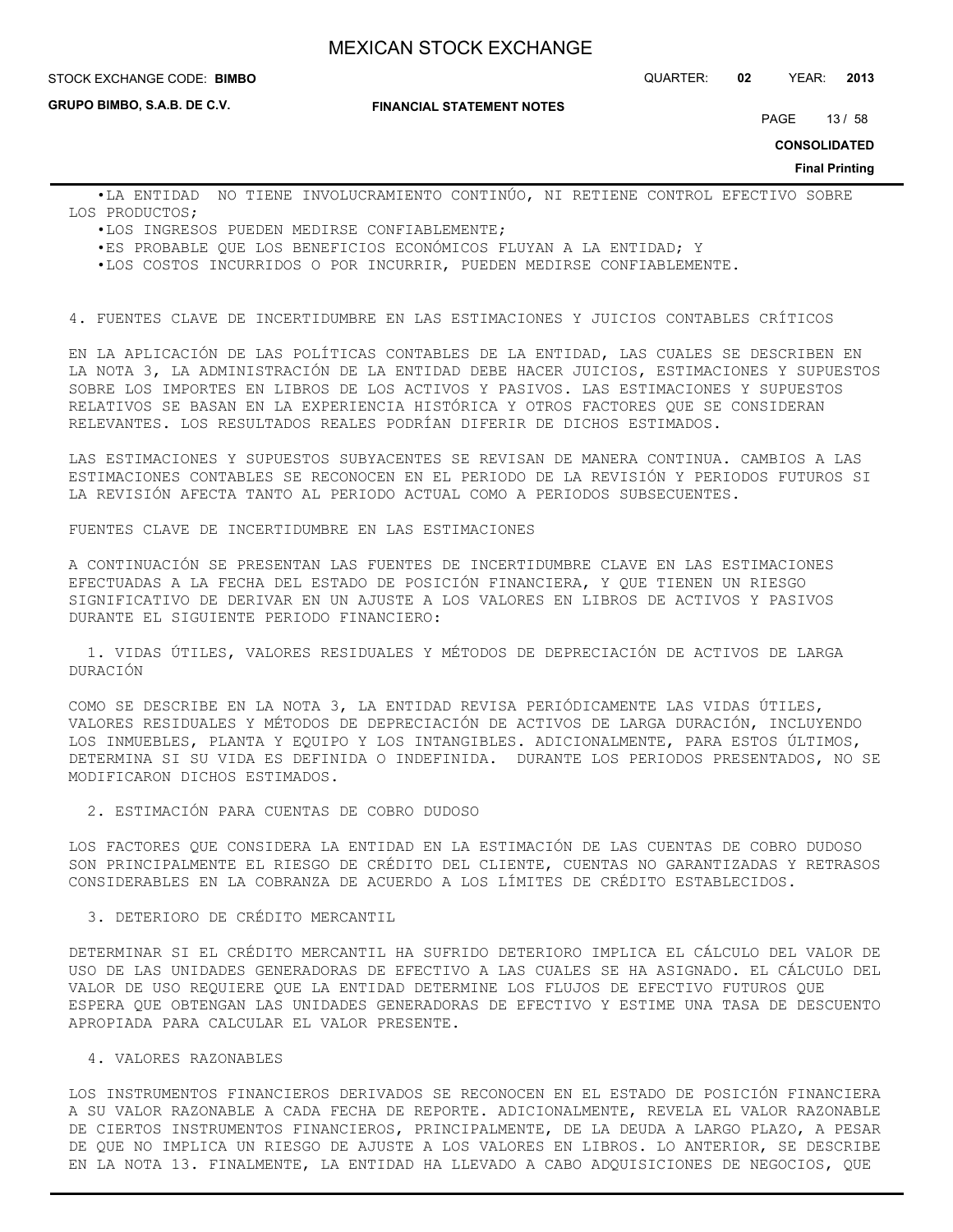STOCK EXCHANGE CODE: QUARTER: **02** YEAR: **2013 BIMBO**

**GRUPO BIMBO, S.A.B. DE C.V.**

**FINANCIAL STATEMENT NOTES**

PAGE 14 / 58

**CONSOLIDATED**

#### **Final Printing**

REQUIEREN QUE SE VALÚE A VALOR RAZONABLE LA CONTRAPRESTACIÓN PAGADA, LOS ACTIVOS IDENTIFICABLES ADQUIRIDOS Y LOS PASIVOS ASUMIDOS, Y, OPCIONALMENTE, LA PARTICIPACIÓN NO CONTROLADORA A LA FECHA DE ADQUISICIÓN, COMO SE INDICA EN LA NOTA 1.

LOS VALORES RAZONABLES DESCRITOS SE ESTIMAN USANDO TÉCNICAS DE VALUACIÓN QUE INCLUYEN DATOS QUE NO SON OBSERVABLES EN UN MERCADO. LOS PRINCIPALES SUPUESTOS UTILIZADOS EN LA VALUACIÓN SE DESCRIBEN EN LAS NOTAS RELATIVAS. LA ADMINISTRACIÓN CONSIDERA QUE LAS TÉCNICAS DE VALUACIÓN Y LOS SUPUESTOS SELECCIONADOS SON APROPIADOS PARA DETERMINAR LOS VALORES RAZONABLES.

#### 5. BENEFICIOS A LOS EMPLEADOS

EL COSTO DE LOS PLANES DE BENEFICIOS DEFINIDOS A LOS EMPLEADOS Y LOS PLANES DE PENSIONES MULTIPATRONALES SE DETERMINA USANDO VALUACIONES ACTUARIALES QUE INVOLUCRAN SUPUESTOS RESPECTO DE TASAS DE DESCUENTO, FUTUROS AUMENTOS DE SUELDO, TASAS DE ROTACIÓN DE PERSONAL Y TASAS DE MORTALIDAD, ENTRE OTROS. DEBIDO A LA NATURALEZA DE LARGO PLAZO DE ESTOS PLANES, TALES ESTIMACIONES SON SENSIBLES A CAMBIOS EN LOS SUPUESTOS.

6. DETERMINACIÓN DE IMPUESTOS A LA UTILIDAD

PARA EFECTOS DE DETERMINAR EL IMPUESTO DIFERIDO, LA ENTIDAD REALIZA PROYECCIONES FISCALES PARA DETERMINAR SI SERÁ CAUSANTE DE IETU O ISR, Y UTILIZAR ESA BASE EN LA DETERMINACIÓN DE LOS IMPUESTOS DIFERIDOS.

## 7. COMPENSACIONES A EMPLEADOS, SEGUROS Y OTROS PASIVOS

RIESGOS DE SEGURO EN EUA COMO PUEDEN SER EL PASIVO POR DAÑOS GENERALES A TERCEROS, EL SEGURO DEL AUTOMÓVIL Y COMPENSACIONES A EMPLEADOS SON AUTOASEGURADOS POR LA ENTIDAD CON COBERTURAS SUJETAS A LÍMITES ESPECÍFICOS ACORDADOS EN UN PROGRAMA DE SEGUROS. LAS PROVISIONES PARA RECLAMOS SOBRE EL PROGRAMA SON REGISTRADAS EN BASE A LA BASE DE RECLAMOS INCURRIDOS. LOS PASIVOS POR RIESGOS ASEGURABLES SON DETERMINADOS USANDO DATOS HISTÓRICOS DE LA ENTIDAD. EL PASIVO NETO AL 31 DE DICIEMBRE DE 2012, 2011 ASCENDIÓ A \$2,944,589 Y \$2,994,661 RESPECTIVAMENTE.

#### JUICIOS CONTABLES CRÍTICOS

EN LA APLICACIÓN DE LAS POLÍTICAS CONTABLES DE LA ENTIDAD, LA ADMINISTRACIÓN HA EJERCIDO SU JUICIO EN LAS SIGUIENTES ÁREAS, LAS CUALES TIENEN IMPACTO SIGNIFICATIVO EN LOS ESTADOS FINANCIEROS:

#### 1. CONSOLIDACIÓN DE ENTIDADES DE PROPÓSITO ESPECÍFICO

COMO SE DESCRIBE A MAYOR DETALLE EN LA NOTA 7 BBU Y SARA LEE HAN CELEBRADO ACUERDOS CON CONTRATISTAS TERCEROS ("OPERADORES INDEPENDIENTES"), EN LOS CUALES NO DETENTAN PARTICIPACIÓN ACCIONARIA DIRECTA O INDIRECTA PERO QUE CALIFICAN COMO ENTIDADES DE PROPÓSITO ESPECÍFICO ("EPE"). LA ENTIDAD HA CONCLUIDO QUE CONTROLA CIERTOS OPERADORES INDEPENDIENTES, PRINCIPALMENTE POR GARANTIZAR U OTORGAR LOS FINANCIAMIENTOS, ASÍ COMO POR LA OBLIGACIÓN QUE HA ASUMIDO DE MANTENER LAS RUTAS OPERANDO. EN OTROS CASOS, LA ENTIDAD HA CONCLUIDO QUE NO DETENTA DICHO CONTROL.

#### 5. CUENTAS Y DOCUMENTOS POR COBRAR

|                     | 30 DE JUNIO<br>DE 2013 | 31 DICIEMBRE<br>DE 2012 |
|---------------------|------------------------|-------------------------|
| CLIENTES Y AGENCIAS | \$11,650,722           | \$11,803,827            |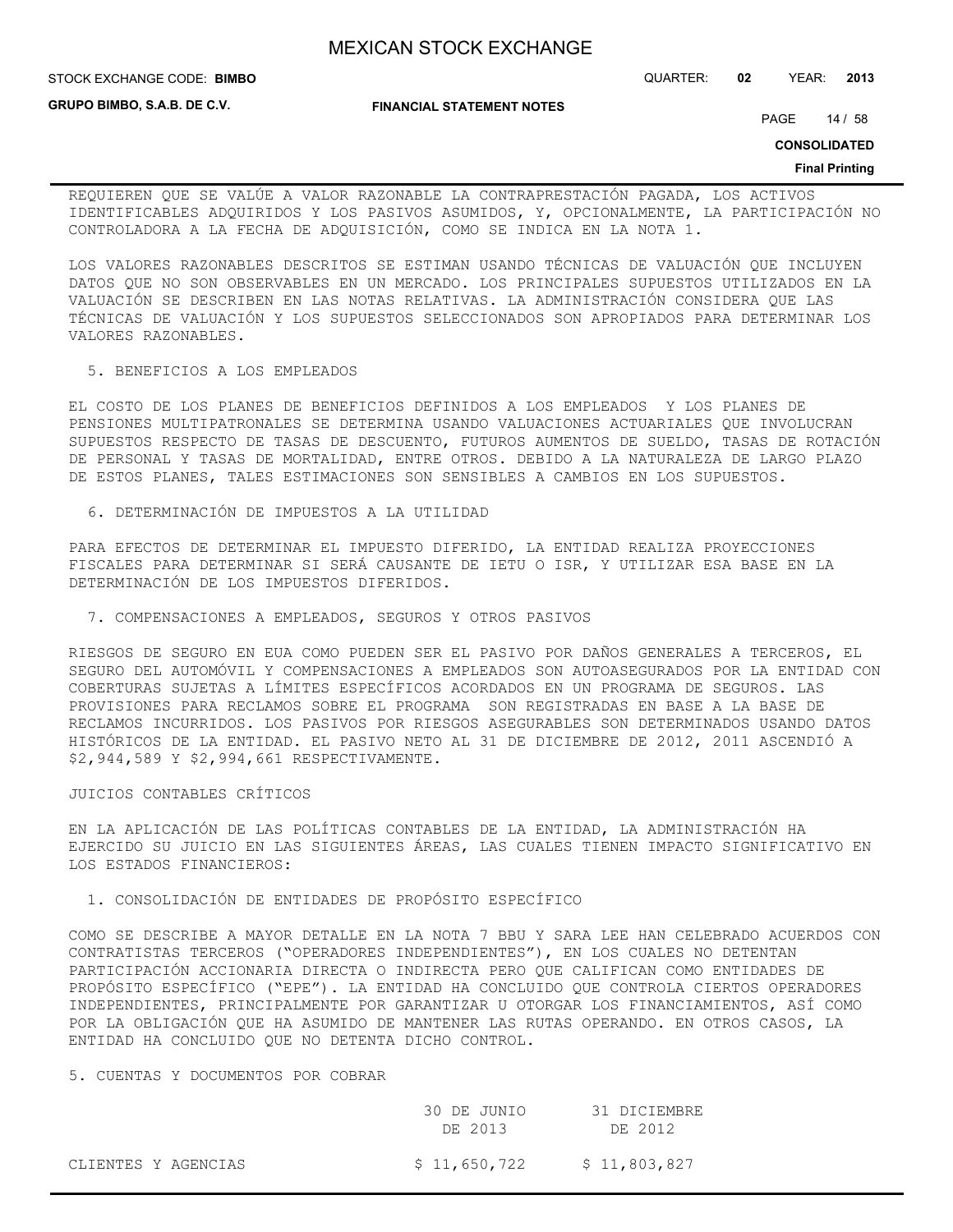#### STOCK EXCHANGE CODE: QUARTER: **02** YEAR: **2013 BIMBO**

**GRUPO BIMBO, S.A.B. DE C.V.**

**FINANCIAL STATEMENT NOTES**

PAGE 15 / 58

**CONSOLIDATED**

**Final Printing**

| ESTIMACIÓN PARA CUENTAS<br>DE COBRO DUDOSO          | (817, 130)  | (811, 762)  |
|-----------------------------------------------------|-------------|-------------|
|                                                     |             |             |
| CUENTAS Y DOCUMENTOS                                |             |             |
| POR COBRAR CLIENTES (NETO)                          | 10,833,592  | 10,992,065  |
|                                                     | --------    |             |
|                                                     |             |             |
| DOCUMENTOS POR COBRAR                               | 269,324     | 253,598     |
| IMPUESTO SOBRE LA RENTA, IMPUESTO AL VALOR AGREGADO |             |             |
| Y OTROS IMPUESTOS POR RECUPERAR                     | 2,964,925   | 3,730,860   |
| DEUDORES DIVERSOS                                   | 1,488,625   | 1,318,989   |
|                                                     |             |             |
| OTRAS CUENTAS Y DOCUMENTOS                          |             |             |
| POR COBRAR (NETO)                                   | \$4,722,874 | \$5,303,447 |
|                                                     |             |             |

LOS PLAZOS DE CRÉDITO PROMEDIO SOBRE LAS VENTAS DE BIENES SON PARA MÉXICO 30 DÍAS, EUA 60 DÍAS Y OLA 30 DÍAS. LOS SALDOS VENCIDOS NO RESERVADOS NO SON RELEVANTES A LAS FECHAS DEL ESTADO DE POSICIÓN FINANCIERA. LOS IMPORTES VENCIDOS A MÁS DE 90 DÍAS SE ENCUENTRAN RESERVADOS AL SETENTA Y CINCO POR CIENTO Y AQUELLOS VENCIDOS EN MÁS DE 180 DÍAS AL CIEN POR CIENTO.

#### 6. INVENTARIOS

|                                                                                                                                            | 30 DE JUNIO<br>DE 2013                               | 31 DICIEMBRE<br>DE 2012                                      |
|--------------------------------------------------------------------------------------------------------------------------------------------|------------------------------------------------------|--------------------------------------------------------------|
| \$.<br>PRODUCTOS TERMINADOS<br>ORDENES EN PROCESO<br>MATERIAS PRIMAS, ENVASES Y ENVOLTURAS<br>OTROS ALMACENES<br>ESTIMACIÓN DE INVENTARIOS | 1,692,319<br>143,553<br>2,089,379<br>37,975<br>1,192 | \$1,627,711<br>174,324<br>2,571,274<br>(5, 793)<br>(33, 651) |
|                                                                                                                                            | 3,964,418                                            | 4,333,865                                                    |
| MATERIAS PRIMAS EN TRÁNSITO                                                                                                                | 270,203                                              | 257,977                                                      |
| \$.                                                                                                                                        | 4,234,621                                            | \$4,591,842                                                  |

## 7. ENTIDADES DE PROPÓSITO ESPECÍFICO

BBU, PRINCIPALMENTE A TRAVÉS DE SARA LEE HAN CELEBRADO ACUERDOS CON OPERADORES INDEPENDIENTES QUE REPRESENTAN DERECHOS DE DISTRIBUCIÓN PARA VENDER Y DISTRIBUIR LOS PRODUCTOS DE LA ENTIDAD VÍA ENTREGA DIRECTA A LAS TIENDAS O DETALLISTAS EN CIERTOS TERRITORIOS DE VENTA DEFINIDOS. BBU Y SARA LEE NO DETENTAN PARTICIPACIÓN ALGUNA EN LAS ENTIDADES QUE CONTROLAN LOS OPERADORES INDEPENDIENTES, LAS CUALES FINANCIAN LA COMPRA DE DICHOS DERECHOS DE DISTRIBUCIÓN A TRAVÉS DE PRÉSTAMOS CON ENTIDADES FINANCIERAS, LOS CUALES ESTÁN GARANTIZADOS POR SARA LEE O FINANCIADOS POR BBU. PARA MANTENER EN FUNCIONAMIENTO LAS RUTAS Y ASEGURAR LA ENTREGA DE PRODUCTO A LOS CLIENTES, BBU Y SARA LEE ASUMEN COMPROMISOS EXPLÍCITOS E IMPLÍCITOS. BBU Y SARA LEE DEFINIERON QUE TODOS LOS OPERADORES INDEPENDIENTES ESTABLECIDOS COMO PERSONAS MORALES CALIFICAN COMO ENTIDADES DE PROPÓSITO ESPECÍFICO QUE EN SUSTANCIA SON CONTROLADAS POR DICHAS COMPAÑÍAS, PRINCIPALMENTE POR GARANTIZAR U OTORGAR LOS FINANCIAMIENTOS, ASÍ COMO POR LA OBLIGACIÓN QUE HAN ASUMIDO DE MANTENER LAS RUTAS OPERANDO. DE ACUERDO A LO ANTERIOR, LAS EPE'S SON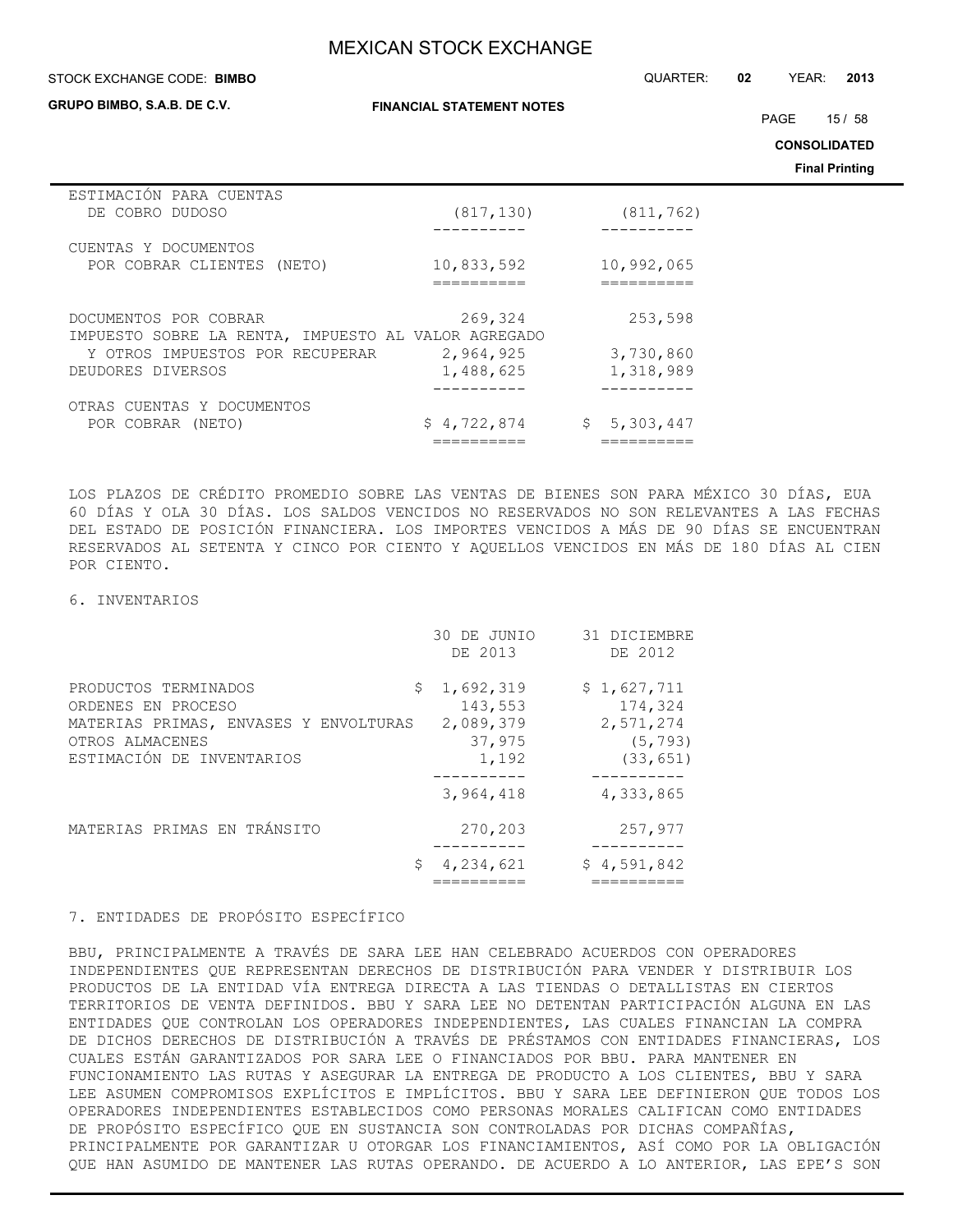#### **STOCK EXCHANGE CODE: BIMBO**

**GRUPO BIMBO, S.A.B. DE C.V.**

STOCK EXCHANGE CODE: QUARTER: **02** YEAR: **2013**

**FINANCIAL STATEMENT NOTES**

PAGE 16 / 58

**CONSOLIDATED**

**Final Printing**

#### CONSOLIDADAS POR LA ENTIDAD.

BBU FINANCIA EL 90% DE LOS DERECHOS DE DISTRIBUCIÓN VENDIDOS A CIERTOS OPERADORES INDEPENDIENTES A TASAS ENTRE EL 9.75% Y 10.75%, CON UN PLAZO DE 120 MESES. LOS EFECTOS HASTA EL 2010 NO ERAN MATERIALES.

8. PROPIEDADES, PLANTA Y EQUIPO

LA CONCILIACIÓN ENTRE LOS VALORES EN LIBROS AL INICIO Y AL FINAL DEL EJERCICIO 2013 Y 2012, ES COMO SIGUE:

|                                                                                                           |    | SALDO AL 1 DE<br>ENERO DE 2012                                                                 | ADICIONES                                                               | TRASPASOS                                                               |
|-----------------------------------------------------------------------------------------------------------|----|------------------------------------------------------------------------------------------------|-------------------------------------------------------------------------|-------------------------------------------------------------------------|
| INVERSIÓN:<br>EDIFICIOS<br>EQUIPO DE FABRICACIÓN<br>VEHÍCULOS<br>EQUIPO DE OFICINA<br>EOUIPO DE CÓMPUTO   |    | \$12,306,998<br>38,469,168<br>10,634,602<br>686,342<br>2,579,890<br>__________                 |                                                                         | \$1,743,800<br>2,245,366<br>1,101,566<br>87,259<br>448,649<br>--------- |
| TOTAL INVERSIÓN                                                                                           |    | \$64,677,000<br>-----------                                                                    |                                                                         | \$5,626,640                                                             |
| DEPRECIACIÓN:                                                                                             |    |                                                                                                |                                                                         |                                                                         |
| EDIFICIOS<br>EQUIPO DE FABRICACIÓN<br>VEHÍCULOS<br>EQUIPO DE OFICINA<br>EQUIPO DE CÓMPUTO                 |    | \$(4,996,000)<br>(17, 791, 779)<br>(4, 597, 582)<br>(480, 480)<br>(2,060,160)<br>. - - - - - . | \$(1,687,554)<br>(2, 345, 927)<br>(789, 030)<br>(64, 075)<br>(274, 069) | \$                                                                      |
| TOTAL DEPRECIACIÓN<br>ACUMULADA                                                                           |    | \$(29, 926, 001)                                                                               | \$(5, 160, 655)                                                         | \$                                                                      |
|                                                                                                           |    | \$34,750,999                                                                                   | \$ (5, 160, 655)                                                        | \$5,626,640                                                             |
| TERRENOS<br>CONSTRUCCIONES EN PROCESO Y MAOUINARIA EN<br>TRÁNSITO<br>ACTIVOS DISPONIBLES<br>PARA LA VENTA | Ş  | 4,280,463<br>3,558,930<br>(171, 501)                                                           | 7,010,764                                                               | 418,992<br>\$<br>(6, 045, 632)                                          |
| INVERSIÓN NETA                                                                                            |    | \$42,418,891<br>==========                                                                     | \$1,850,109<br>========                                                 | \$                                                                      |
| CONTINUA                                                                                                  |    |                                                                                                |                                                                         |                                                                         |
| INVERSIÓN:                                                                                                |    | EFECTO POR<br>CONVERSIÓN                                                                       | COSTO POR<br>RETIRO                                                     | REVALUACIÓN                                                             |
|                                                                                                           |    |                                                                                                |                                                                         |                                                                         |
| EDIFICIOS<br>EQUIPO DE FABRICACIÓN<br>VEHÍCULOS<br>EQUIPO DE OFICINA<br>EQUIPO DE CÓMPUTO                 | \$ | (601, 712)<br>(1, 307, 987)<br>(80, 908)<br>(32, 421)<br>(99, 978)                             | (502, 489)<br>(695, 268)<br>(356, 669)<br>(214, 978)<br>(114, 836)      | 96,636<br>199,242<br>24,906<br>7,856<br>10,121                          |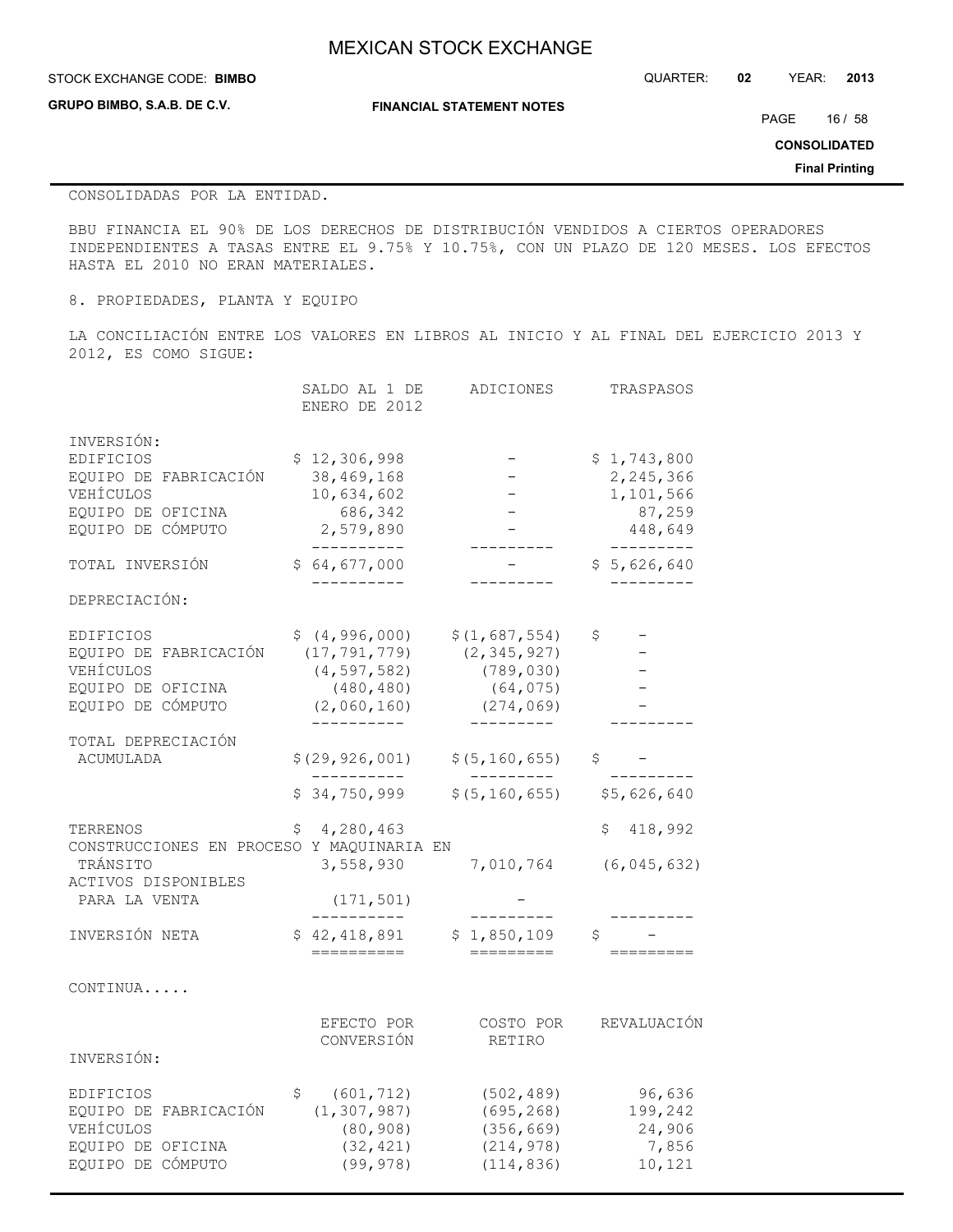#### STOCK EXCHANGE CODE: QUARTER: **02** YEAR: **2013 BIMBO**

**GRUPO BIMBO, S.A.B. DE C.V.**

PAGE 17 / 58

**CONSOLIDATED**

**Final Printing**

|                                                                                           |                           |                                                                                                                                                                                                                     |              | Filidi Ffilitiliy |
|-------------------------------------------------------------------------------------------|---------------------------|---------------------------------------------------------------------------------------------------------------------------------------------------------------------------------------------------------------------|--------------|-------------------|
| TOTAL INVERSIÓN                                                                           | -----------               | ----------<br>$$ (2, 123, 006)$ $$ (1, 884, 240)$ $$ 338, 761$                                                                                                                                                      | -----------  |                   |
| DEPRECIACIÓN:                                                                             |                           |                                                                                                                                                                                                                     |              |                   |
| EDIFICIOS<br>EQUIPO DE FABRICACIÓN<br>VEHÍCULOS<br>EQUIPO DE OFICINA<br>EQUIPO DE CÓMPUTO | 259,354<br>__________     | $$ 488,817 $ \$ (72,503)<br>$\begin{array}{cccc} 399,136 & & 184,329 & & (116,725) \\ 134,953 & & 160,519 & & (26,924) \\ 21,135 & & 183,422 & & & (11) \\ 180,774 & & 82,740 & & & (746) \end{array}$<br>_________ |              |                   |
| TOTAL DEPRECIACIÓN<br>ACUMULADA                                                           |                           | 995,352 \$ 1,099,827                                                                                                                                                                                                | \$(216, 909) |                   |
|                                                                                           |                           | __________<br>$(1, 127, 654)$ $(784, 413)$ $121, 852$                                                                                                                                                               |              |                   |
| TERRENOS<br>CONSTRUCCIONES EN PROCESO Y MAQUINARIA EN<br>TRÁNSITO                         | (151, 256)                | $(102,009)$ \$ $(214,613)$ \$ 13,550                                                                                                                                                                                | (24, 484)    |                   |
| ACTIVOS DISPONIBLES<br>PARA LA VENTA                                                      | 11,479                    |                                                                                                                                                                                                                     |              |                   |
| INVERSIÓN NETA                                                                            | ___________<br>========== | ----------<br>$(1, 369, 440)$ (999,026) \$ 110,922<br>=========                                                                                                                                                     | ===========  |                   |
| INVERSIÓN:<br>EDIFICIOS                                                                   |                           | SALDO AL 31 DE<br>DICIEMBRE 2012<br>\$13,043,233                                                                                                                                                                    |              |                   |
| EQUIPO DE FABRICACIÓN<br>VEHÍCULOS<br>EQUIPO DE OFICINA<br>EQUIPO DE CÓMPUTO              |                           | 38, 910, 521<br>11, 323, 497<br>534,058<br>2,823,846                                                                                                                                                                |              |                   |
| TOTAL INVERSIÓN                                                                           |                           | \$66,635,155                                                                                                                                                                                                        |              |                   |
| DEPRECIACIÓN:                                                                             |                           |                                                                                                                                                                                                                     |              |                   |
| EDIFICIOS<br>EQUIPO DE FABRICACIÓN<br>VEHÍCULOS<br>EQUIPO DE OFICINA<br>EQUIPO DE CÓMPUTO |                           | (6,007,886)<br>(19, 670, 966)<br>(5, 118, 064)<br>(340, 009)<br>(2,071,461)<br>__________                                                                                                                           |              |                   |
| TOTAL DEPRECIACIÓN<br>ACUMULADA                                                           |                           | (33, 208, 386)                                                                                                                                                                                                      |              |                   |
| TERRENOS<br>CONSTRUCCIONES EN PROCESO Y MAQUINARIA EN                                     |                           | ----------<br>33, 426, 769<br>4,396,383                                                                                                                                                                             |              |                   |
| TRÁNSITO<br>ACTIVOS DISPONIBLES                                                           |                           | 4,348,326                                                                                                                                                                                                           |              |                   |
| PARA LA VENTA                                                                             |                           | (160, 022)                                                                                                                                                                                                          |              |                   |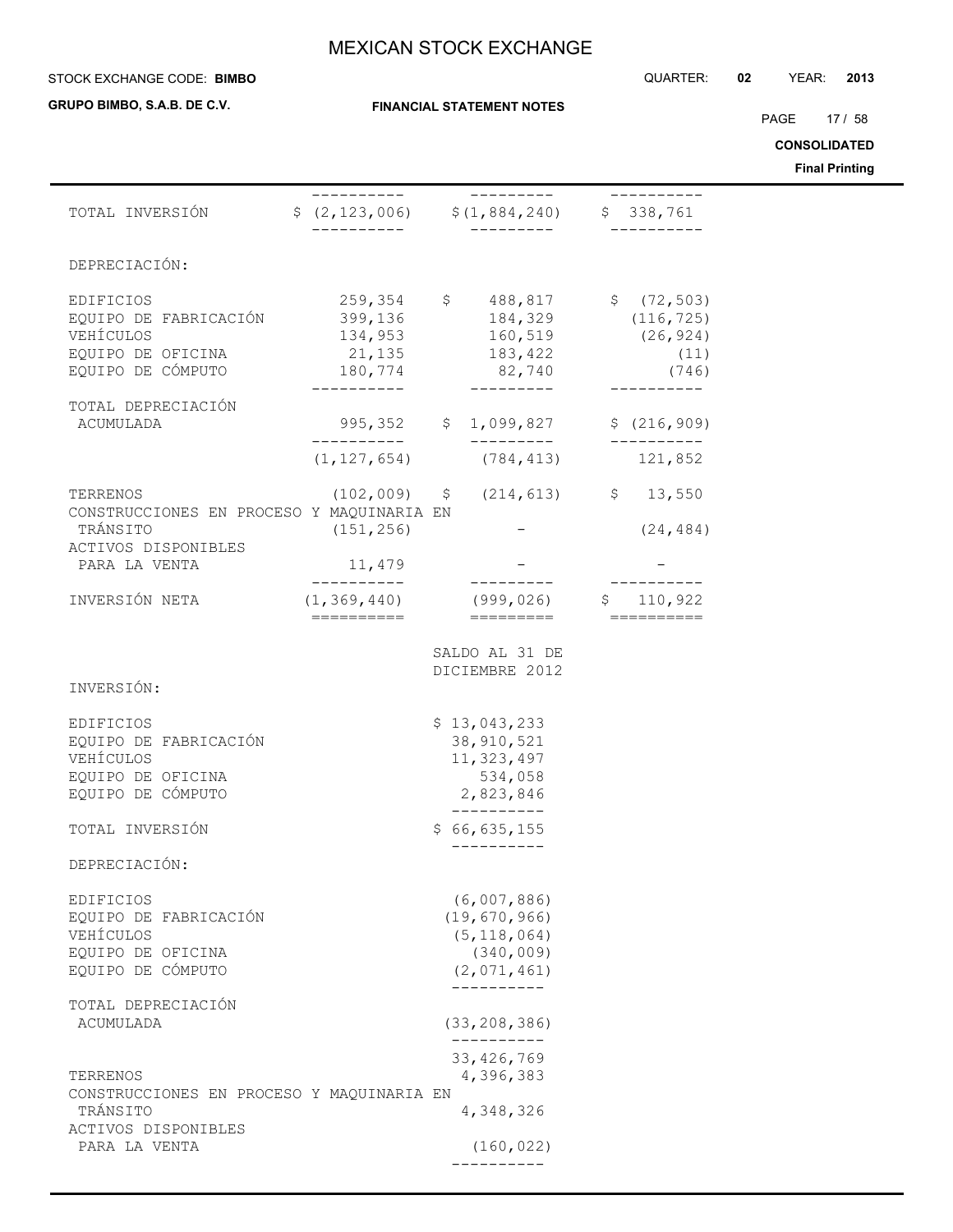#### STOCK EXCHANGE CODE: QUARTER: **02** YEAR: **2013 BIMBO**

**GRUPO BIMBO, S.A.B. DE C.V.**

## **FINANCIAL STATEMENT NOTES**

PAGE 18 / 58

**CONSOLIDATED**

**Final Printing**

| INVERSIÓN NETA                                                                                                     |                                                                                   | 42,011,456                                                                                                                            |                                                         |
|--------------------------------------------------------------------------------------------------------------------|-----------------------------------------------------------------------------------|---------------------------------------------------------------------------------------------------------------------------------------|---------------------------------------------------------|
|                                                                                                                    | ENERO DE 2013                                                                     | SALDO AL 1 DE ADICIONES                                                                                                               | TRASPASOS                                               |
| INVERSIÓN:                                                                                                         |                                                                                   |                                                                                                                                       |                                                         |
| EDIFICIOS<br>EQUIPO DE FABRICACIÓN<br>VEHÍCULOS<br>EQUIPO DE OFICINA<br>EQUIPO DE CÓMPUTO                          | \$13,043,233<br>38,910,521<br>11,323,497<br>534,059<br>2,823,845<br>-----------   | $\mathfrak{S}$                                                                                                                        | \$902, 135<br>1,311,735<br>315,366<br>18,783<br>149,855 |
| TOTAL INVERSIÓN                                                                                                    | \$66,635,155                                                                      |                                                                                                                                       | \$2,697,874                                             |
| DEPRECIACIÓN:                                                                                                      |                                                                                   |                                                                                                                                       |                                                         |
| EDIFICIOS<br>EQUIPO DE FABRICACIÓN (19,670,967) (1,495,005)<br>VEHÍCULOS<br>EQUIPO DE OFICINA<br>EQUIPO DE CÓMPUTO | -----------                                                                       | $$ (6,007,886)$ $$ (449,897)$<br>$(5, 118, 062)$ $(216, 299)$<br>$(340, 009)$ $(152, 018)$<br>$(2,071,461)$ $(175,719)$<br>---------- | $\mathsf{S}$                                            |
| TOTAL DEPRECIACIÓN<br>ACUMULADA                                                                                    | __________                                                                        | $$(33, 208, 385)$ $$(2, 488, 938)$<br>—————————<br>$$33,426,770$ $$(2,488,938)$ $$2,697,874$                                          |                                                         |
| TERRENOS<br>CONSTRUCCIONES EN PROCESO Y MAQUINARIA EN<br>TRÁNSITO<br>ACTIVOS DISPONIBLES<br>PARA LA VENTA          | (160, 022)                                                                        | $4,396,383$ -<br>$4,348,325$ 2,475,010 (2,981,377)                                                                                    | 283,503                                                 |
| INVERSIÓN NETA                                                                                                     |                                                                                   | ___________                                                                                                                           | \$                                                      |
| CONTINUA                                                                                                           |                                                                                   |                                                                                                                                       |                                                         |
| INVERSIÓN:                                                                                                         | EFECTO DE<br>CONVERSIÓN                                                           | COSTO POR<br>RETIRO                                                                                                                   | REVALUACIÓN                                             |
| EDIFICIOS<br>EQUIPO DE FABRICACIÓN<br>VEHÍCULOS<br>EQUIPO DE OFICINA<br>EQUIPO DE CÓMPUTO                          | \$<br>(323, 138)<br>(655, 220)<br>(68, 203)<br>(7, 959)<br>(29, 370)<br>--------- | \$(38, 498)<br>(789, 139)<br>(407, 169)<br>(6, 123)<br>(11, 492)<br>----------                                                        | \$23,903<br>33,910<br>4,102<br>20<br>38                 |
| TOTAL INVERSIÓN                                                                                                    | \$(1,083,890)                                                                     | \$(1, 252, 421)                                                                                                                       | 61,973                                                  |
| DEPRECIACIÓN:                                                                                                      |                                                                                   |                                                                                                                                       |                                                         |
| EDIFICIOS<br>EQUIPO DE FABRICACIÓN                                                                                 | \$<br>133,272<br>422,007                                                          | 215,486<br>\$<br>368,720                                                                                                              | (15, 338)<br>\$<br>(26, 159)                            |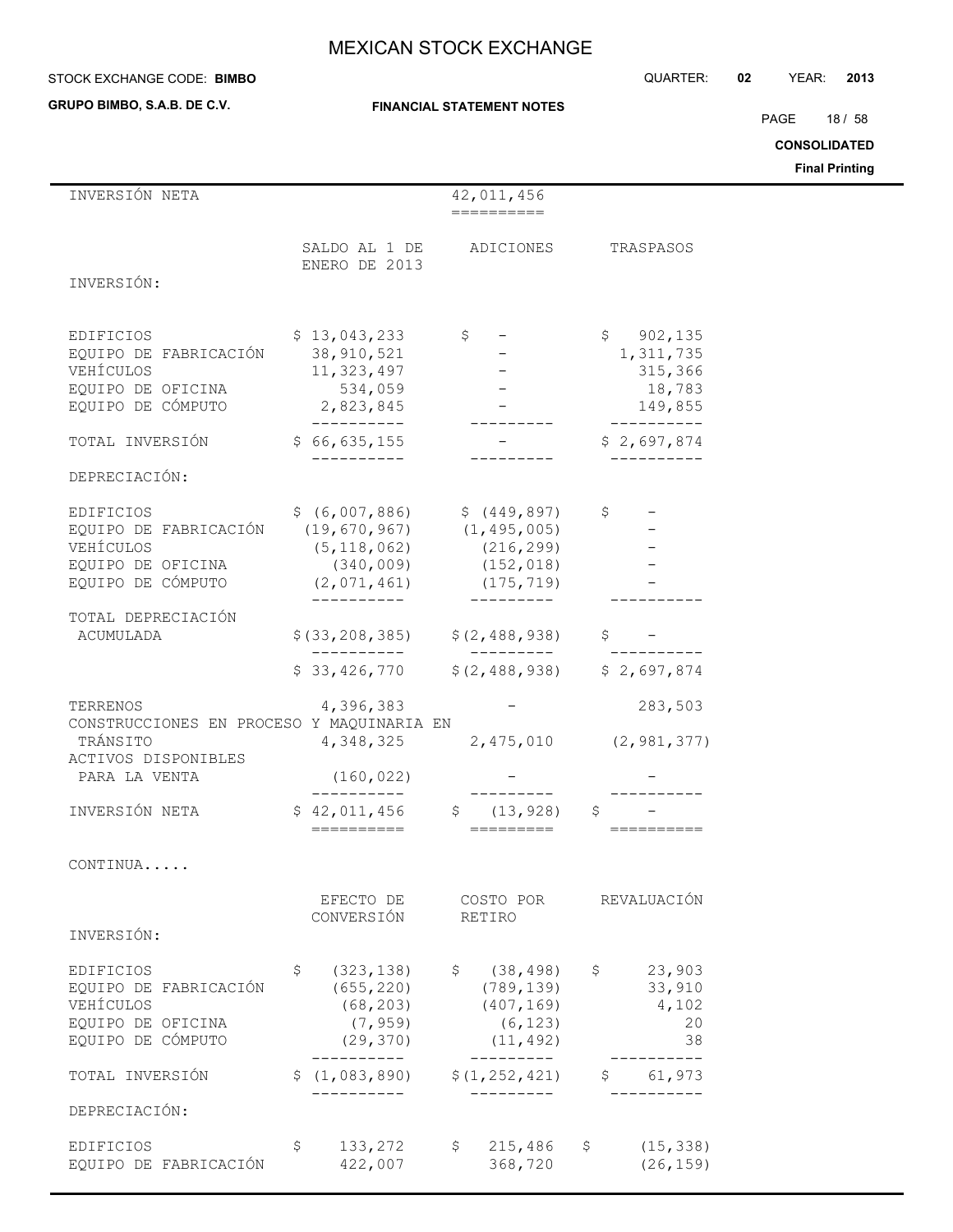## **STOCK EXCHANGE CODE: BIMBO**

**GRUPO BIMBO, S.A.B. DE C.V.**

**FINANCIAL STATEMENT NOTES**

PAGE 19 / 58

**CONSOLIDATED**

|                                           |                |                              |              |                | <b>00000000000</b>    |
|-------------------------------------------|----------------|------------------------------|--------------|----------------|-----------------------|
|                                           |                |                              |              |                | <b>Final Printing</b> |
| VEHÍCULOS                                 | 36,056         | 152,056                      |              | (2, 653)       |                       |
| EQUIPO DE OFICINA                         | 5,934          | 140,511                      |              | (2)            |                       |
| EQUIPO DE CÓMPUTO                         | 18,761         | 8,755                        |              | (79)           |                       |
|                                           |                |                              |              |                |                       |
| TOTAL DEPRECIACIÓN                        |                |                              |              |                |                       |
| ACUMULADA                                 | 616,030        | \$885,528                    | $\mathsf{S}$ | (44, 231)      |                       |
|                                           | ---------      | ---------                    |              |                |                       |
| \$                                        | (467, 860)     | \$(366, 893)                 |              | \$17,742       |                       |
|                                           |                |                              |              |                |                       |
| \$<br>TERRENOS                            | $(59, 777)$ \$ | (36, 615)                    | \$           | 4,295          |                       |
| CONSTRUCCIONES EN PROCESO Y MAQUINARIA EN |                |                              |              |                |                       |
| TRÁNSITO<br>ACTIVOS DISPONIBLES           | (157, 508)     |                              |              | (53, 262)      |                       |
| PARA LA VENTA                             |                | 160,022                      |              |                |                       |
|                                           |                | . _ _ _ _ _ _ _ _            |              |                |                       |
| INVERSIÓN NETA<br>\$                      |                | $(685, 145)$ \$ $(243, 486)$ | \$           | (31, 225)      |                       |
|                                           |                | ==========    =========      |              | $=$ ========== |                       |
|                                           |                |                              |              |                |                       |
| CONTINUA                                  |                |                              |              |                |                       |
|                                           |                |                              |              |                |                       |
|                                           |                |                              |              |                |                       |
| INVERSIÓN:                                |                | SALDOS AL                    |              |                |                       |
|                                           |                | 30 DE JUNIO                  |              |                |                       |
|                                           |                | DE 2013                      |              |                |                       |
|                                           |                |                              |              |                |                       |
| EDIFICIOS                                 |                | \$13,607,635                 |              |                |                       |
| EQUIPO DE FABRICACIÓN                     |                | 38,811,807                   |              |                |                       |
| VEHÍCULOS                                 |                | 11, 167, 593                 |              |                |                       |
| EQUIPO DE OFICINA<br>EQUIPO DE CÓMPUTO    |                | 538,780<br>2,932,876         |              |                |                       |
|                                           |                | -----------                  |              |                |                       |
| TOTAL INVERSIÓN                           |                | \$67,058,691                 |              |                |                       |
|                                           |                |                              |              |                |                       |
| DEPRECIACIÓN:                             |                |                              |              |                |                       |
|                                           |                |                              |              |                |                       |
| EDIFICIOS                                 |                | \$ (6, 124, 363)             |              |                |                       |
| EQUIPO DE FABRICACIÓN                     |                | (20, 401, 404)               |              |                |                       |
| VEHÍCULOS                                 |                | (5, 148, 902)                |              |                |                       |
| EQUIPO DE OFICINA                         |                | (345, 584)                   |              |                |                       |
| EQUIPO DE CÓMPUTO                         |                | (2, 219, 743)                |              |                |                       |
|                                           |                | __________                   |              |                |                       |
| TOTAL DEPRECIACIÓN                        |                |                              |              |                |                       |
| ACUMULADA                                 |                | (34, 239, 996)               |              |                |                       |
|                                           |                | \$32,818,695                 |              |                |                       |
|                                           |                |                              |              |                |                       |
| TERRENOS                                  |                | 4,587,789<br>\$              |              |                |                       |
| CONSTRUCCIONES EN PROCESO Y MAQUINARIA EN |                |                              |              |                |                       |
| TRÁNSITO                                  |                | 3,631,188                    |              |                |                       |
| ACTIVOS DISPONIBLES                       |                |                              |              |                |                       |
| PARA LA VENTA                             |                |                              |              |                |                       |
|                                           |                | . _ _ _ _ _ _ _ _ _          |              |                |                       |
| INVERSIÓN NETA                            |                | \$41,037,672                 |              |                |                       |
|                                           |                | ==========                   |              |                |                       |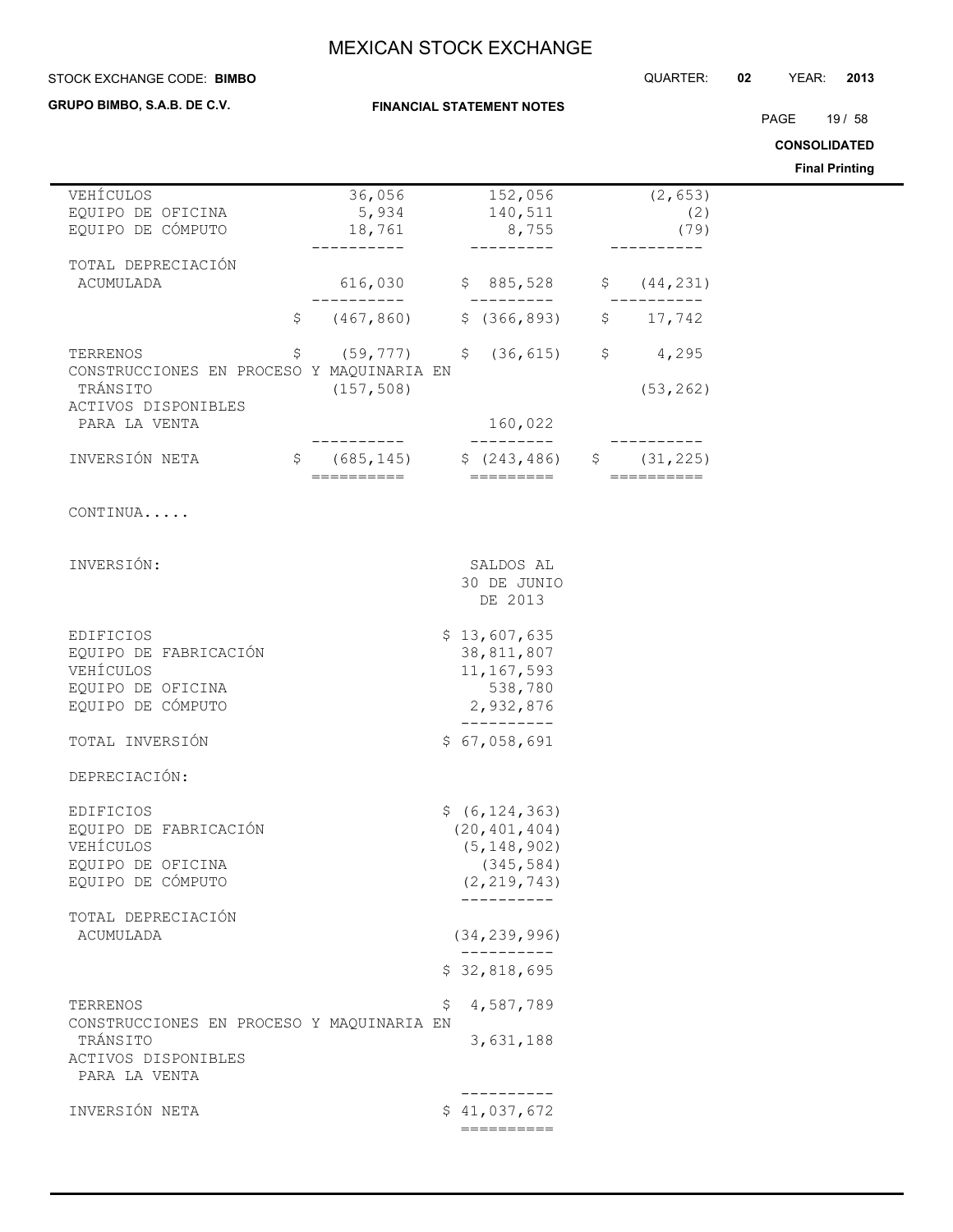### **STOCK EXCHANGE CODE: BIMBO**

**GRUPO BIMBO, S.A.B. DE C.V.**

**FINANCIAL STATEMENT NOTES**

PAGE 20 / 58

**CONSOLIDATED**

**Final Printing**

9. INVERSIÓN EN ACCIONES DE COMPAÑÍAS ASOCIADAS, NEGOCIOS CONJUNTOS Y OTRAS INVERSIONES PERMANENTES

LA INVERSIÓN EN ACCIONES DE ASOCIADAS Y OTRAS INVERSIONES PERMANENTES SE INTEGRA COMO SIGUE:

|                                               |                | =========    | =========    |
|-----------------------------------------------|----------------|--------------|--------------|
|                                               |                | \$2,109,229  | \$2,141,768  |
| OTRAS                                         | VARIOS         | 62,728       | 59,381       |
| MÉXICO, S. A. DE C. V.                        | 45             | 427,685      | 426,897      |
| BLUE LABEL DE                                 |                |              |              |
| ALIMENTOS, S.A. DE CV.                        | 50             | 721          | 29,024       |
| INNOVACIÓN EN                                 |                |              |              |
| OVOPLUS, S. A. DE C. V.                       | 25             | 43,505       | 45,525       |
| GRUPO ALTEX, S. A. DE C. V.                   | 10             | 79,830       | 75,981       |
| PRODUCTOS RICH, SA. DE CV.                    | 18             | 105,499      | 100,867      |
| FIN COMÚN, S. A. DE C. V.                     | 36             | 94,674       | 71,036       |
| DEL CENTRO, S. A. DE C. V.                    | 15             | 100,224      | 98,231       |
| CONGELACIÓN Y ALMACENAJE                      |                |              |              |
| GRUPO LA MODERNA, SA. DE CV.                  | 3              | 156,320      | 156,320      |
| FÁBRICA DE GALLETAS LA<br>MODERNA, SA. DE CV. | 50             | 247,157      | 266,977      |
| MUNDO DULCE, SA. DE CV.                       | 50             | 271,348      | 304,122      |
| BETA SAN MIGUEL, SA. DE CV.                   |                | $519,538$ \$ | 507,407      |
|                                               | 8 <sup>8</sup> | $\mathsf{S}$ |              |
| ASOCIADA                                      | PARTICIPACIÓN  |              |              |
|                                               | $\approx$      | DE 2013      | DE 2012      |
|                                               |                | 30 DE JUNIO  | 31 DICIEMBRE |

#### 10. ACTIVOS INTANGIBLES

LA INTEGRACIÓN DE LOS ACTIVOS INTANGIBLES POR ÁREA GEOGRÁFICA ES LA SIGUIENTE:

|                         | 30 DE JUNIO<br>DE 2013 | 31 DICIEMBRE<br>DE 2012 |
|-------------------------|------------------------|-------------------------|
| MÉXICO                  | \$8,464,560            | \$9,424,720             |
| EUA                     | 15,680,136             | 15, 423, 291            |
| IBERIA                  | 744,365                | 753,832                 |
| OLA                     | 1,594,967              | 1,593,326               |
| ACTIVOS DISPONIBLE PARA |                        |                         |
| LA VENTA                |                        | (504, 978)              |
|                         | \$26,484,028           | \$26,690,191            |
|                         |                        |                         |

AL 30 DE JUNIO DE 2013 Y AL 31 DE DICIEMBRE DE 2012 LA INTEGRACIÓN POR CONCEPTO DE LOS ACTIVOS INTANGIBLES ES LA SIGUIENTE:

| MARCAS<br>DERECHOS DE USO | INDEFINIDA<br>INDEFINIDA | \$19,435,006<br>2,330,933 | \$19,479,312<br>2,328,535 |
|---------------------------|--------------------------|---------------------------|---------------------------|
|                           | PROMEDIO DE<br>VIDA UTIL | 30 DE JUNIO<br>DE 2013    | 31 DICIEMBRE<br>DE 2012   |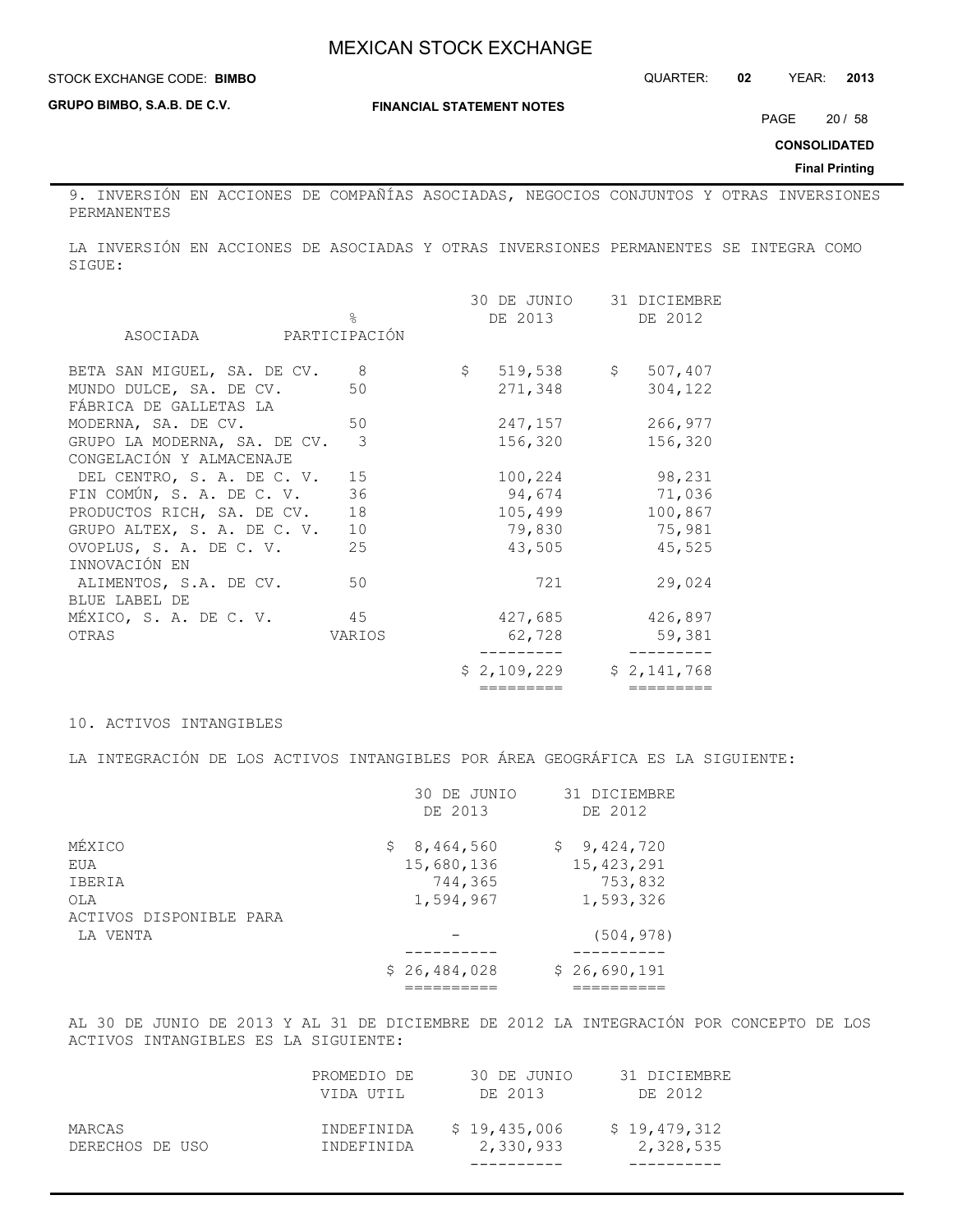#### STOCK EXCHANGE CODE: QUARTER: **02** YEAR: **2013 BIMBO**

**GRUPO BIMBO, S.A.B. DE C.V.**

**FINANCIAL STATEMENT NOTES**

PAGE 21 / 58

**CONSOLIDATED**

**Final Printing**

|                                                                                                                           |                                          |                                          | <b>Final Printing</b> |
|---------------------------------------------------------------------------------------------------------------------------|------------------------------------------|------------------------------------------|-----------------------|
|                                                                                                                           | 21,765,939                               | 21,807,847                               |                       |
| 18 AÑOS<br>RELACIONES CON CLIENTES<br>8 Y 2 AÑOS<br>LICENCIAS Y SOFTWARE<br>5 AÑOS<br>ACUERDOS DE NO COMPETENCIA<br>OTROS | 5,634,643<br>333,418<br>22,973<br>34,035 | 5,628,843<br>333,075<br>22,949<br>34,000 |                       |
| AMORTIZACIÓN ACUMULADA                                                                                                    | 6,025,069<br>(1, 306, 980)               | 6,018,867<br>(1, 136, 523)               |                       |
|                                                                                                                           | 4,718,089                                | 4,882,344                                |                       |
|                                                                                                                           | \$26,484,028                             | \$26,690,191                             |                       |

LA ENTIDAD MANTIENE ACTIVOS INTANGIBLES POR RELACIONES CON CLIENTES, RESULTANTES DE LA ADQUISICIÓN DE WESTON FOODS, INC. EN 2009 Y DE SARA LEE BAKERY GROUP, INC. EN 2011. EL VALOR NETO EN LIBROS DE ESTOS ACTIVOS AL 30 DE JUNIO DE 2013 Y SU VIDA ÚTIL REMANENTE SON DE \$2,906,960 Y \$1,065,257 Y 14 Y 17 AÑOS, RESPECTIVAMENTE.

LOS ACTIVOS INTANGIBLES POR ÁREA GEOGRÁFICA CORRESPONDEN A LAS SIGUIENTES UNIDADES GENERADORAS DE EFECTIVO:

| DE 2013<br>MÉXICO:<br>\$<br>1,140,571<br>\$<br><b>BARCEL</b><br>359,915<br>EL GLOBO<br>310,492<br><b>BIMBO</b><br>6,543,050<br><b>BBU</b><br>110,532<br>OTRAS<br>15,680,136<br>EUA<br>744,365<br>IBERIA<br>OLA:<br>624,078<br>BRASIL<br>556,820<br>FARGO<br>414,069<br>OTRAS<br>\$26,484,028 |  | 31 DICIEMBRE |
|----------------------------------------------------------------------------------------------------------------------------------------------------------------------------------------------------------------------------------------------------------------------------------------------|--|--------------|
|                                                                                                                                                                                                                                                                                              |  | DE 2012      |
|                                                                                                                                                                                                                                                                                              |  |              |
|                                                                                                                                                                                                                                                                                              |  |              |
|                                                                                                                                                                                                                                                                                              |  | 1,140,571    |
|                                                                                                                                                                                                                                                                                              |  | 359,915      |
|                                                                                                                                                                                                                                                                                              |  | 310,492      |
|                                                                                                                                                                                                                                                                                              |  | 6,998,232    |
|                                                                                                                                                                                                                                                                                              |  | 110,942      |
|                                                                                                                                                                                                                                                                                              |  | 15, 423, 291 |
|                                                                                                                                                                                                                                                                                              |  | 753,832      |
|                                                                                                                                                                                                                                                                                              |  |              |
|                                                                                                                                                                                                                                                                                              |  | 623,436      |
|                                                                                                                                                                                                                                                                                              |  | 556,247      |
|                                                                                                                                                                                                                                                                                              |  | 413,233      |
|                                                                                                                                                                                                                                                                                              |  |              |
|                                                                                                                                                                                                                                                                                              |  | \$26,690,191 |
|                                                                                                                                                                                                                                                                                              |  |              |
|                                                                                                                                                                                                                                                                                              |  | 30 DE JUNIO  |

LOS MOVIMIENTOS DE LAS MARCAS DURANTE EL SEGUNDO TRIMESTRE DE 2013 Y EL AÑO DE 2012 FUERON LOS SIGUIENTES:

|                      | 30 DE JUNIO<br>DE 2013 | 31 DICIEMBRE<br>DE 2012 |
|----------------------|------------------------|-------------------------|
| SALDO AL 1 DE ENERO  | \$19,479,312           | \$20,320,333            |
| ADOUISICIONES        | 415,449                |                         |
| DETERIORO            |                        |                         |
| VENTA                | (455, 182)             |                         |
| AJUSTE POR VARIACIÓN |                        |                         |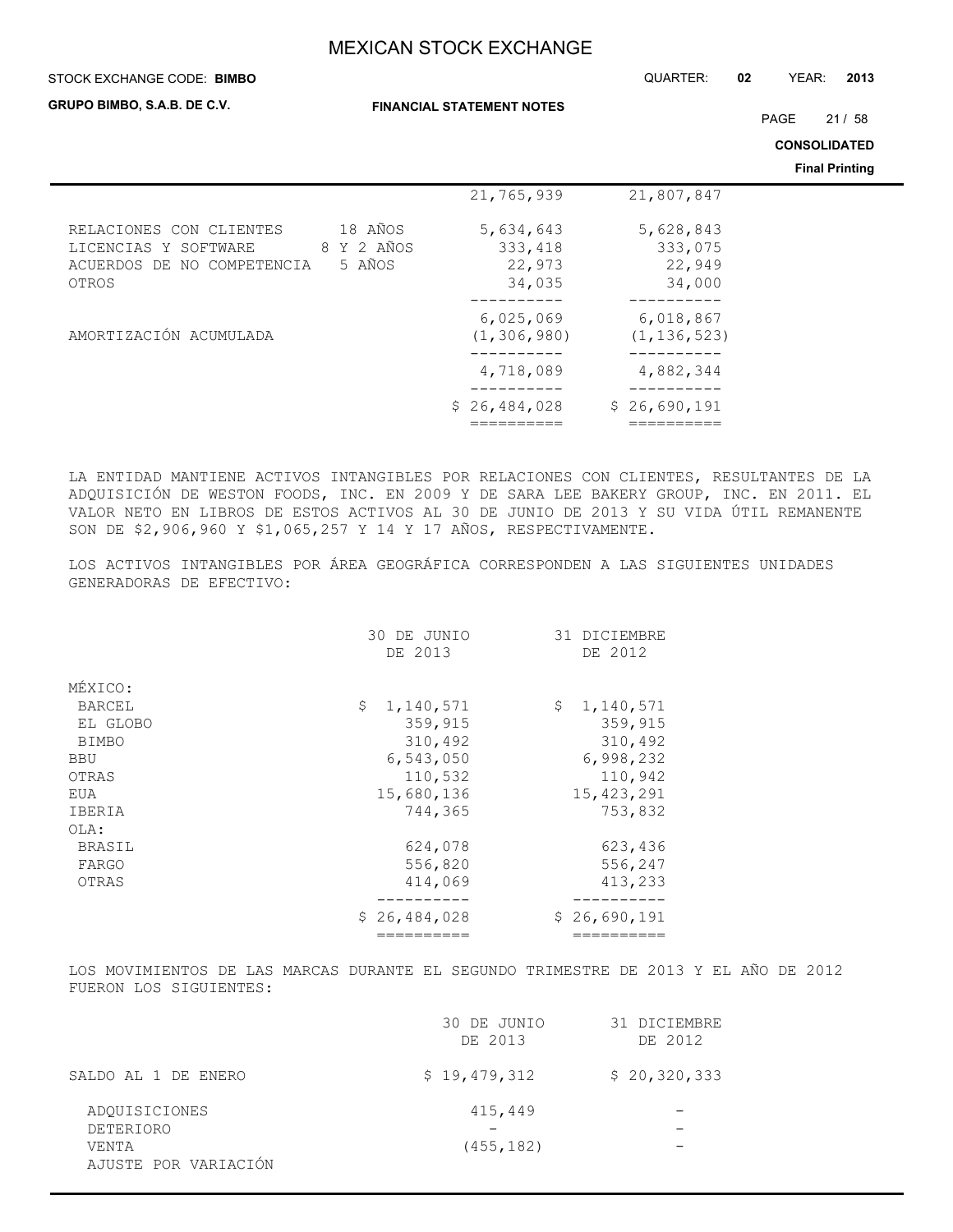## STOCK EXCHANGE CODE: QUARTER: **02** YEAR: **2013 BIMBO**

**GRUPO BIMBO, S.A.B. DE C.V.**

**FINANCIAL STATEMENT NOTES**

PAGE 22 / 58

**CONSOLIDATED**

**Final Printing**

| EN TIPO DE CAMBIO        | (4, 573)     | (841, 021)   |
|--------------------------|--------------|--------------|
|                          |              |              |
| SALDO AL 31 DE DICIEMBRE | \$19,435,006 | \$19,479,312 |
|                          |              |              |

EL VALOR RAZONABLE DE LAS MARCAS, PARA EFECTOS DE PRUEBAS DE DETERIORO, SE ESTIMA A TRAVÉS DE UNA TÉCNICA DE VALUACIÓN DE MÉTODO DE REGALÍAS, UTILIZANDO UN RANGO DE TASA DE REGALÍAS ENTRE UN 2% Y 5%, SIENDO DEL 3% EL PORCENTAJE UTILIZADO PARA LA MAYORÍA DE LAS MARCAS.

## 11. CRÉDITO MERCANTIL

LA INTEGRACIÓN DEL CRÉDITO MERCANTIL POR ÁREA GEOGRÁFICA ES LA SIGUIENTE:

|                                | 30 DE JUNIO<br>DE 2013                              | 31 DICIEMBRE<br>DE 2012                           |
|--------------------------------|-----------------------------------------------------|---------------------------------------------------|
| MÉXICO<br>EUA<br>IBERIA<br>OLA | \$1,232,346<br>30, 737, 372<br>420,488<br>1,769,099 | \$1,232,346<br>30,705,746<br>425,836<br>1,832,255 |
|                                | \$34,159,305                                        | \$34,196,183                                      |
| RESERVA DE DETERIORO           | (4, 424, 590)                                       | (4, 441, 920)                                     |
|                                | \$29,734,715                                        | \$29,754,263                                      |

LOS MOVIMIENTOS DEL CRÉDITO MERCANTIL DURANTE EL PRIMER TRIMESTRE DE 2013 Y EL AÑO DE 2012 FUERON LOS SIGUIENTES:

|                                                          | 2013         | 2012                       |
|----------------------------------------------------------|--------------|----------------------------|
| SALDO AL 1 DE ENERO<br>ADOUISICIONES<br><b>DETERIORO</b> | \$29,754,263 | \$32,048,768<br>(120, 000) |
| AJUSTE POR VARIACIÓN EN TIPO<br>DE CAMBIO                | (19, 548)    | (2, 174, 505)              |
| SALDO AL 31 DE DICIEMBRE                                 | 29,734,715   | \$29,754,263               |

EN 2012 SE RECONOCIÓ UN DETERIORO DEL VALOR DEL CRÉDITO MERCANTIL POR \$120,000 EN EL GLOBO (INCLUIDO EN EL SEGMENTO DE MÉXICO) QUE SE ORIGINÓ PRINCIPALMENTE POR LOS RESULTADOS NEGATIVOS DE LA OPERACIÓN QUE FUERON REPERCUTIDOS EN LA PROYECCIÓN DE LOS FLUJOS DE EFECTIVO FUTUROS PARA ESTA OPERACIÓN.

MOVIMIENTOS DE LAS PÉRDIDAS ACUMULADAS POR DETERIORO AL 30 DE JUNIO DE 2013 Y EL AÑO 2012 SON COMO SIGUEN:

2013 2012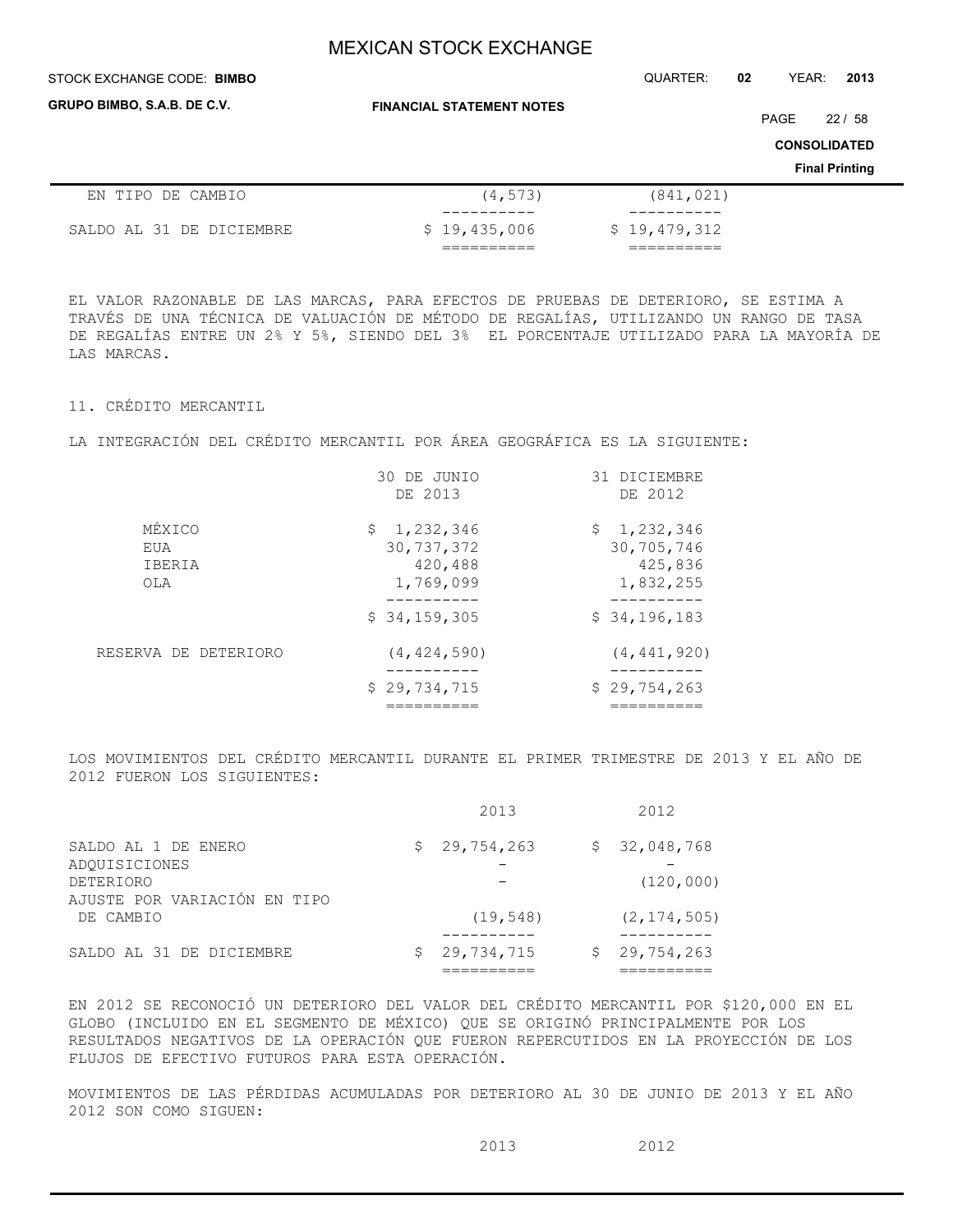#### STOCK EXCHANGE CODE: QUARTER: **02** YEAR: **2013 BIMBO**

**GRUPO BIMBO, S.A.B. DE C.V.**

**FINANCIAL STATEMENT NOTES**

PAGE 23 / 58

**CONSOLIDATED Final Printing**

|                              |           |    |             | Fin |
|------------------------------|-----------|----|-------------|-----|
| SALDO AL 1 DE ENERO          | 4,441,920 | S. | 4,670,594   |     |
| DETERIORO DEL AÑO            |           |    | 120,000     |     |
| AJUSTE POR VARIACIÓN EN TIPO |           |    |             |     |
| DE CAMBIO                    | (17, 330) |    | (348, 674)  |     |
|                              |           |    |             |     |
| SALDO AL 31 DE DICIEMBRE     | 4,424,590 |    | \$4,441,920 |     |
|                              |           |    |             |     |

12. DEUDA A LARGO PLAZO

BONOS INTERNACIONALES –

EL 25 DE ENERO DE 2012 LA COMPAÑÍA REALIZÓ UNA EMISIÓN CONFORME A LA REGLA 144 A Y LA REGULACIÓN S DE LA SECURITY EXCHANGE COMISIÓN ("SEC" POR SUS SIGLAS EN INGLÉS) POR 800 MILLONES DE DÓLARES ESTADOUNIDENSES CON VENCIMIENTO EL 25 DE ENERO DE 2022. DICHO FINANCIAMIENTO DEVENGA UNA TASA DE INTERÉS FIJA DEL 4.50% PAGADERA SEMESTRALMENTE. LOS RECURSOS PROVENIENTES DE LA PRESENTE EMISIÓN TUVIERON COMO DESTINO EL REFINANCIAMIENTO DE LA DEUDA.

| VALOR        | 30 DE JUNIO  | 31 DICIEMBRE |
|--------------|--------------|--------------|
| RAZONABLE    | DE 2013      | DE 2012      |
|              |              |              |
| \$10,430,365 | \$10,418,800 | \$10,408,080 |

EL 30 DE JUNIO DE 2010, LA COMPAÑÍA REALIZÓ UNA EMISIÓN CONFORME A LA REGLA 144 A REGULACIÓN S POR 800 MILLONES DE DÓLARES ESTADOUNIDENSES Y CON VENCIMIENTO EL 30 DE JUNIO DE 2020. SOBRE DICHO FINANCIAMIENTO, LA COMPAÑÍA DEBE PAGAR UNA TASA DE INTERÉS FIJA DEL 4.875% PAGADERA SEMESTRALMENTE. LOS RECURSOS DE DICHA EMISIÓN, FUERON APLICADOS AL REFINANCIAMIENTO DE DEUDA DE LA COMPAÑÍA.

| VALOR        | 30 DE JUNIO  | 31 DICIEMBRE |
|--------------|--------------|--------------|
| RAZONABLE    | DE 2013      | DE 2012      |
| \$10,774,706 | \$10,418,800 | \$10,408,080 |

LA TOTALIDAD DE LOS BONOS INTERNACIONALES EMITIDOS POR LA COMPAÑÍA, CUENTAN CON LA GARANTÍA DE SUS PRINCIPALES SUBSIDIARIAS OPERATIVAS.

## CERTIFICADOS BURSÁTILES

A LA FECHA, LA COMPAÑÍA MANTIENE VIGENTES DIVERSAS EMISIONES DE CERTIFICADOS BURSÁTILES.

BIMBO 12- CON EL PROPÓSITO DE REFINANCIAR PARCIALMENTE SU DEUDA EXISTENTE, EL 10 DE FEBRERO DE 2012 LA COMPAÑÍA EMITIÓ CERTIFICADOS BURSÁTILES CON VENCIMIENTO EN AGOSTO DE 2018 Y CON UNA TASA DE INTERÉS FIJA DE 6.83%.

| VALOR<br>RAZONABLE | 30 DE JUNIO<br>DE 2013 | 31 DICIEMBRE<br>DE 2012 |
|--------------------|------------------------|-------------------------|
| \$5,084,650        | \$5,000,000            | \$5,000,000             |

DURANTE 2009, LA COMPAÑÍA REALIZÓ LAS SIGUIENTES EMISIONES DE CERTIFICADOS BURSÁTILES, PAGADERAS A SU VENCIMIENTO. LOS RECURSOS OBTENIDOS DE DICHAS EMISIONES, FUERON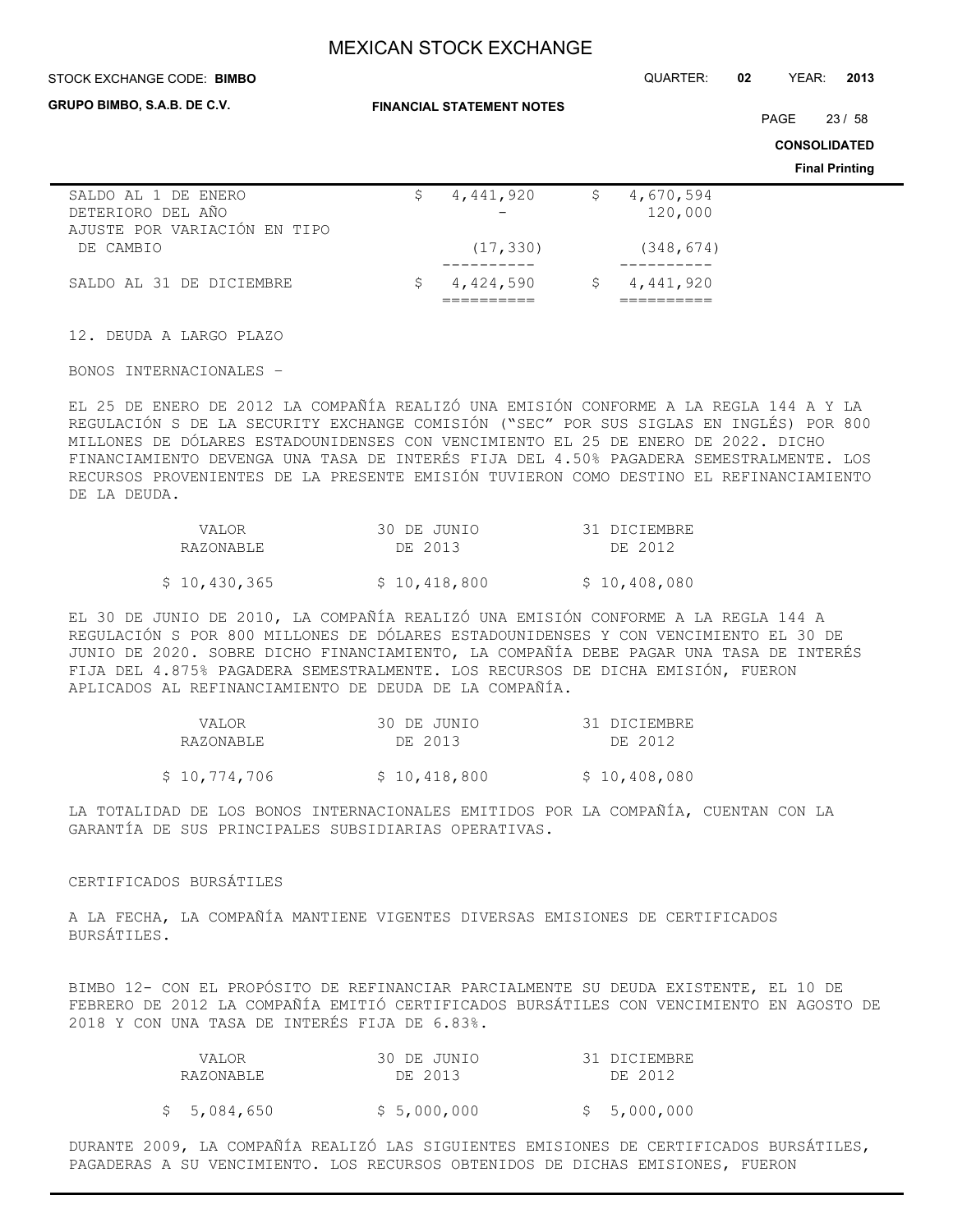STOCK EXCHANGE CODE: QUARTER: **02** YEAR: **2013 BIMBO**

**GRUPO BIMBO, S.A.B. DE C.V.**

**FINANCIAL STATEMENT NOTES**

PAGE 24 / 58

**CONSOLIDATED**

#### **Final Printing**

UTILIZADOS PARA REFINANCIAR DEUDA DE LA COMPAÑÍA, ORIGINALMENTE CONTRATADA PARA HACER FRENTE A LA ADQUISICIÓN DE BFI.

BIMBO 09- EMITIDOS EL 15 DE JUNIO DE 2009, CON VENCIMIENTO EN JUNIO DE 2014 Y CON UNA TASA DE INTERÉS APLICABLE A ESTA EMISIÓN DE TIIE DE 28 DÍAS MÁS 1.55 PUNTOS PORCENTUALES.

| VALOR     | 30 DE JUNIO | 31 DICIEMBRE |
|-----------|-------------|--------------|
| RAZONABLE | DE 2013     | DE 2012      |
|           |             |              |

 $$5,070,050$   $$5,000,000$   $$5,000,000$ 

BIMBO 09-2- EMITIDOS EL 15 DE JUNIO DE 2009 Y CON VENCIMIENTO EN JUNIO DE 2016 Y CON UNA TASA DE INTERÉS FIJA DEL 10.60%.

| VALOR       | 30 DE JUNIO | 31 DICIEMBRE |
|-------------|-------------|--------------|
| RAZONABLE   | DE 2013     | DE 2012      |
| \$2,276,400 | \$2,000,000 | \$2,000,000  |

BIMBO 09-U- EMITIDOS EL 15 DE JUNIO DE 2009 POR UN MONTO DE 706,302 UDIS, CON VENCIMIENTO EN JUNIO DE 2016, DEVENGANDO UNA TASA DE INTERÉS FIJA DEL 6.05%. EL VALOR DE LA UDI AL 30 DE JUNIO DE 2013 Y AL 31 DE DICIEMBRE DE 2012 ES DE \$4.9521 Y \$4.8746 PESOS POR UDI, RESPECTIVAMENTE.

| VALOR<br>RAZONABLE | 30 DE JUNIO<br>DE 2013 | 31 DICIEMBRE<br>DE 2012 |
|--------------------|------------------------|-------------------------|
| \$ 3,868,092       | \$3,497,435            | \$3,442,958             |

CRÉDITO BANCARIO SINDICADO

EL 26 DE ABRIL DE 2011, LA COMPAÑÍA CONTRATÓ UN CRÉDITO BANCARIO A LARGO PLAZO POR UN IMPORTE DE 1,300 MILLONES DE DÓLARES ESTADOUNIDENSES. EN DICHO CRÉDITO, PARTICIPA BANK OF AMERICA N.A. COMO AGENTE ADMINISTRADOR Y UN SINDICATO DE BANCOS INTEGRADO A LA FECHA POR DIEZ INSTITUCIONES. EL PRESENTE CRÉDITO SERÁ AMORTIZADO SEMESTRALMENTE A PARTIR DE OCTUBRE DE 2014 Y HASTA EL 20 DE ABRIL DE 2016. SOBRE ESTE FINANCIAMIENTO, LA COMPAÑÍA DEBE PAGAR INTERESES A LA TASA LIBOR MÁS 1.10%. LOS RECURSOS OBTENIDOS DE ESTE FINANCIAMIENTO, FUERON APLICADOS AL REFINANCIAMIENTO DE OBLIGACIONES ORIGINALMENTE CONTRATADAS PARA FINANCIAR LA ADQUISICIÓN DE BFI Y PARA EL PAGO PARCIAL DE LA ADQUISICIÓN DE SARA LEE. EN ENERO DE 2012, LA COMPAÑÍA PREPAGÓ \$1,102 MILLONES DE DÓLARES ESTADOUNIDENSES CON LOS RECURSOS OBTENIDOS POR LOS FINANCIAMIENTOS BURSÁTILES EN 2012.

EN JUNIO DE 2013, LA COMPAÑÍA PREPAGÓ \$70 MILLONES DE DÓLARES AMERICANOS CON RECURSOS PROPIOS.

| VALOR       | 30 DE JUNIO | 31 DICIEMBRE |
|-------------|-------------|--------------|
| RAZONABLE   | DE 2013     | DE 2012      |
| \$1,744,054 | \$1,667,008 | \$2,576,000  |

LÍNEA DE CRÉDITO COMPROMETIDA REVOLVENTE (MULTIMONEDA)

DURANTE EL MES DE DICIEMBRE DE 2011, LA COMPAÑÍA ENMENDÓ LOS TÉRMINOS Y CONDICIONES DE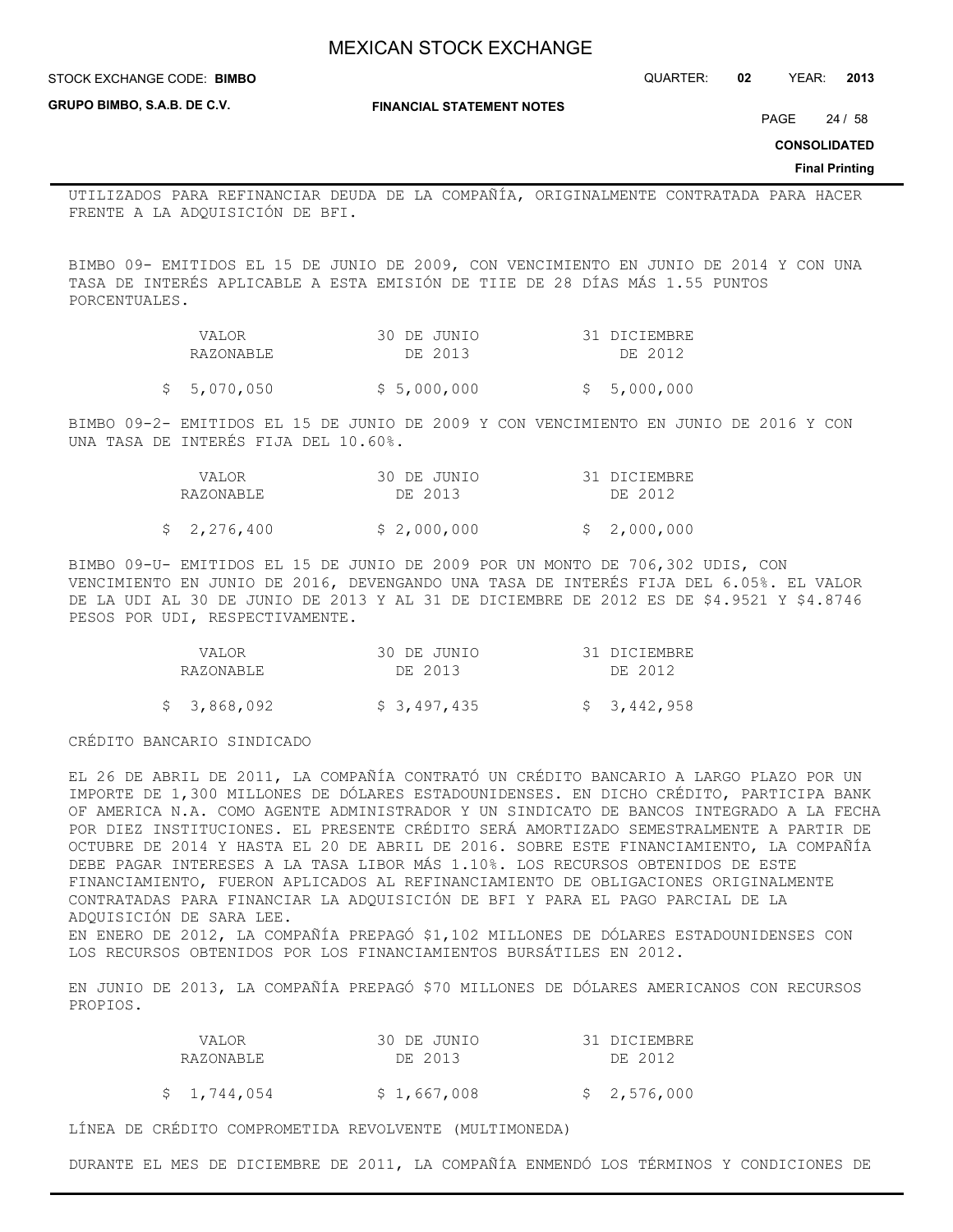STOCK EXCHANGE CODE: QUARTER: **02** YEAR: **2013 BIMBO**

**GRUPO BIMBO, S.A.B. DE C.V.**

**FINANCIAL STATEMENT NOTES**

PAGE 25 / 58

**CONSOLIDATED**

#### **Final Printing**

SU LÍNEA COMPROMETIDA MULTIMONEDA, CONTRATADA ORIGINALMENTE EL 26 DE ABRIL DE 2010.

DE ACUERDO A SUS NUEVOS TÉRMINOS Y CONDICIONES, EL IMPORTE TOTAL DE LA LÍNEA ES DE HASTA \$1,500 MILLONES DE DÓLARES, SU FECHA DE VENCIMIENTO ES EL 27 DE DICIEMBRE DE 2016 Y LA TASA DE INTERÉS APLICABLE ES DE LIBOR MÁS 1.25% Y PARA DISPOSICIONES EN PESOS ES DE TIIE MÁS 1.00%. A LA FECHA, SON DIEZ LAS INSTITUCIONES FINANCIERAS QUE PARTICIPAN EN LA LÍNEA Y NO EXISTEN SALDOS DISPUESTOS A SU AMPARO.

| VALOR     | 30 DE JUNIO | 31 DICIEMBRE |
|-----------|-------------|--------------|
| RAZONABLE | DE 2013     | DE 2012      |

- - -

#### CRÉDITO BANCARIO EN EUROS

EL 24 DE OCTUBRE DE 2011, LA COMPAÑÍA CONTRATÓ, CON UNA INSTITUCIÓN EUROPEA, UN CRÉDITO A LARGO PLAZO POR \$65 MILLONES DE EUROS, CON UNA TASA DE INTERÉS APLICABLE DE EURIBOR MÁS 1.00% Y CON VENCIMIENTO EL 13 DE AGOSTO DE 2014. LOS RECURSOS OBTENIDOS DE ESTE CRÉDITO, FUERON UTILIZADOS PARA LA ADQUISICIÓN DE IBERIA.

EN JUNIO DEL 2013, LA COMPAÑÍA PREPAGO \$25 MILLONES DE EUROS CON RECURSOS PROPIOS.

| VALOR     | 30 DE JUNIO | 31 DICIEMBRE |
|-----------|-------------|--------------|
| RAZONABLE | DE 2013     | DE 2012      |
| \$674,062 | \$ 678,368  | \$1,121,341  |

LOS CRÉDITOS BANCARIOS CONTRATADOS POR LA COMPAÑÍA, CUENTAN CON EL AVAL DE SUS PRINCIPALES SUBSIDIARIAS OPERATIVAS.

## CRÉDITO REVOLVENTE EN DÓLARES ESTADOUNIDENSES

EL 30 DE JUNIO DE 2012 BBU ACTUALIZÓ UNA LÍNEA DE CRÉDITO REVOLVENTE COMPROMETIDA CON UNA INSTITUCIÓN BANCARIA ESTADOUNIDENSE POR UN MONTO DE HASTA 20 MILLONES DE DÓLARES ESTADOUNIDENSES CON FECHA DE VENCIMIENTO AL 28 DE NOVIEMBRE DE 2014. LOS PAGOS DE INTERESES SERÁN MENSUALES SOBRE EL SALDO REMANENTE ANUAL A UNA TASA DE INTERÉS LIBOR MÁS 0.90%. ADEMÁS, LA ENTIDAD PAGARÁ UNA COMISIÓN DEL 0.20% ANUAL POR LOS MONTOS NO DISPUESTOS. AL 30 DE JUNIO DE 2013 LA ENTIDAD NO HA REALIZADO DISPOSICIONES POR ESTE CRÉDITO. NO HAY CONVENIOS FINANCIEROS POR ESTA LÍNEA DE CRÉDITO REVOLVENTE.

| VALOR     | 30 DE JUNIO | 31 DICIEMBRE |
|-----------|-------------|--------------|
| RAZONABLE | DE 2013     | DE 2012      |
|           |             |              |
|           |             |              |

OTROS - ALGUNAS SUBSIDIARIAS TIENEN CONTRATADOS OTROS PRÉSTAMOS DIRECTOS PARA SOLVENTAR PRINCIPALMENTE SUS NECESIDADES DE CAPITAL DE TRABAJO, CON VENCIMIENTOS QUE FLUCTÚAN ENTRE EL 2013 Y 2018, Y GENERAN INTERESES A DIVERSAS TASAS.

| VALOR        | 30 DE JUNIO  | 31 DICIEMBRE   |
|--------------|--------------|----------------|
| RAZONABLE    | DE 2013      | DE 2012        |
| \$1,960,831  | \$1,960,831  | \$2,312,476    |
| \$41,883,212 | \$40,641,242 | \$42, 268, 935 |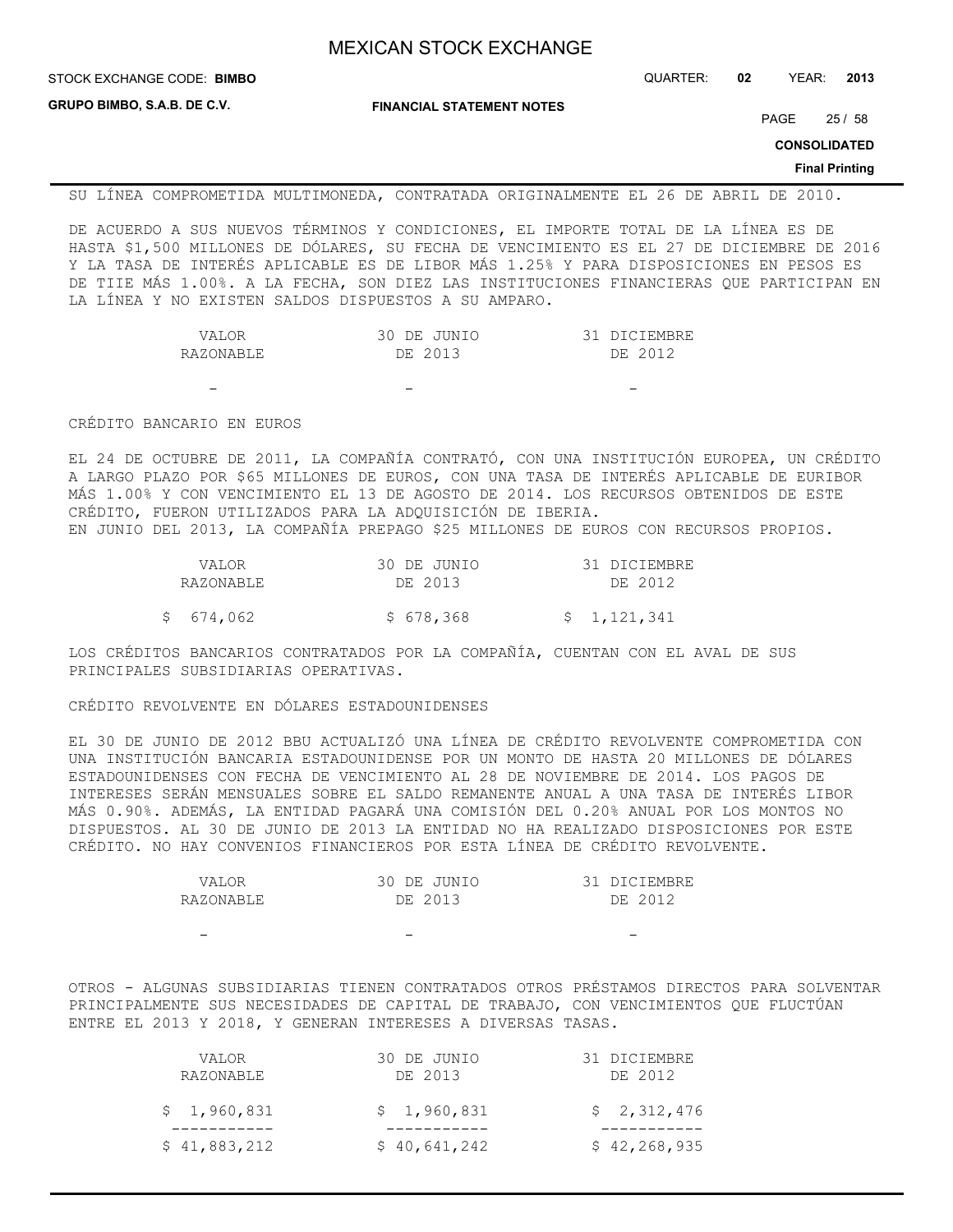#### STOCK EXCHANGE CODE: QUARTER: **02** YEAR: **2013 BIMBO**

**GRUPO BIMBO, S.A.B. DE C.V.**

**FINANCIAL STATEMENT NOTES**

PAGE 26 / 58

**CONSOLIDATED**

**Final Printing**

| MENOS - PORCIÓN CIRCULANTE DE LA<br>DEUDA A LARGO PLAZO                 |                  |                  |
|-------------------------------------------------------------------------|------------------|------------------|
| \$ (6,311,131)                                                          | \$ (6, 241, 082) | \$(1, 573, 500)  |
| GASTOS POR EMISIÓN DE DEUDA<br>(268, 942)<br>\$.<br>DEUDA A LARGO PLAZO | (268, 942)<br>Ŝ. | (297, 317)<br>S. |
| \$35,303,139                                                            | \$34,131,218     | 40,398,118<br>\$ |

LOS VENCIMIENTOS DE LA DEUDA A LARGO PLAZO AL 30 DE JUNIO DE 2013, SON COMO SIGUE:

| AÑOS                                     | IMPORTE                                                      |
|------------------------------------------|--------------------------------------------------------------|
| 2014<br>2015<br>2016<br>AÑOS POSTERIORES | 678,368<br>S<br>108,619<br>\$<br>\$7,262,069<br>\$26,082,162 |
|                                          | \$34,131,218                                                 |

TODAS LAS EMISIONES DE CERTIFICADOS BURSÁTILES VIGENTES LOS BONOS INTERNACIONALES Y EL CRÉDITO BANCARIO SINDICADO 2009 ESTÁN GARANTIZADOS POR LOS PRINCIPALES SUBSIDIARIAS DEL GRUPO. AL 30 DE JUNIO DE 2013 Y AL 31 DE DICIEMBRE DE 2012 LA ENTIDAD HA CUMPLIDO CON TODAS LAS OBLIGACIONES DE HACER Y DE NO HACER INCLUYENDO DIVERSAS RAZONES FINANCIERAS ESTABLECIDAS EN LOS CONTRATOS DE CRÉDITO DE LA ENTIDAD Y SUS SUBSIDIARIAS.

## 13. INSTRUMENTOS FINANCIEROS DERIVADOS

13.1 CATEGORÍAS DE LOS INSTRUMENTOS FINANCIEROS AL 30 DE JUNIO DE 2013 Y 31 DE DICIEMBRE DE 2012 SE INTEGRAN COMO SIGUE:

|                                                                                                                                          |    | 30 DE JUNIO 31 DICIEMBRE<br>2013       | 2012                                       |
|------------------------------------------------------------------------------------------------------------------------------------------|----|----------------------------------------|--------------------------------------------|
| ACTIVO CIRCULANTE:<br>EFECTIVO Y EQUIVALENTES DE EFECTIVO<br>CUENTAS Y DOCUMENTOS POR COBRAR, NETO<br>INSTRUMENTOS FINANCIEROS DERIVADOS | Ŝ. | \$5,217,646<br>\$15,556,466<br>569,994 | \$4,277,203<br>\$16, 294, 467<br>\$688,923 |
| TOTAL DEL ACTIVO CIRCULANTE                                                                                                              |    | \$21,344,106                           | \$21, 260, 593                             |
| CUENTAS POR COBRAR A LARGO PLAZO<br>A OPERADORES INDEPENDIENTES<br>INVERSIÓN EN ACCIONES DE COMPAÑÍAS ASOCIADAS,                         |    | $$1,485,771$ $$1,484,244$              |                                            |
| NEGOCIOS CONJUNTOS Y OTRAS INVERSIONES<br>INSTRUMENTOS FINANCIEROS DERIVADOS                                                             |    | 2,109,229<br>688,123                   | \$2,141,768<br>$\mathsf{S}$<br>532,782     |
| TOTAL DEL ACTIVO                                                                                                                         |    | \$25,627,229                           | \$25,419,387                               |
| PASIVO CIRCULANTE:                                                                                                                       |    |                                        |                                            |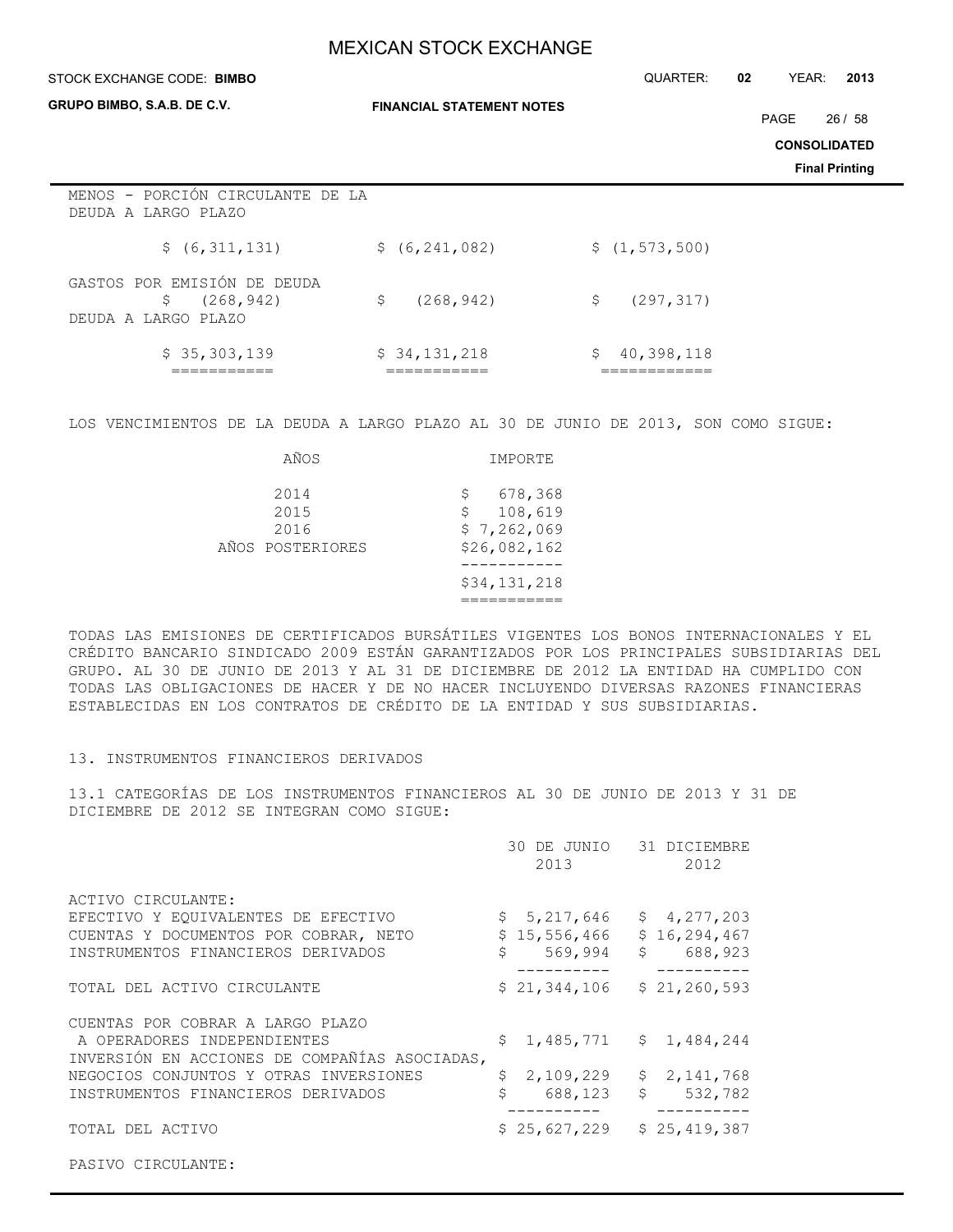#### STOCK EXCHANGE CODE: QUARTER: **02** YEAR: **2013 BIMBO**

**GRUPO BIMBO, S.A.B. DE C.V.**

#### **FINANCIAL STATEMENT NOTES**

PAGE 27 / 58

**CONSOLIDATED**

**Final Printing**

|                                              |               |                           | . |
|----------------------------------------------|---------------|---------------------------|---|
| CRÉDITOS BANCARIOS                           |               | $$1,241,082$ $$1,573,500$ |   |
| CRÉDITOS BURSÁTILES                          |               |                           |   |
| CUENTAS POR PAGAR A PROVEEDORES              | \$9,429,658   | \$10,164,301              |   |
| OTRAS CUENTAS POR PAGAR Y PASIVOS ACUMULADOS | \$12,928,175  | \$10,798,822              |   |
| INSTRUMENTOS FINANCIEROS DERIVADOS           | 819,084<br>\$ | \$237,119                 |   |
|                                              |               |                           |   |
| TOTAL DEL PASIVO CIRCULANTE                  | \$24,417,999  | \$22,773,742              |   |
| CRÉDITOS BANCARIOS                           | \$3,065,125   | \$4,436,317               |   |
| CRÉDITOS BURSÁTILES                          | \$36,335,035  | \$35,951,811              |   |
| INSTRUMENTOS FINANCIEROS DERIVADOS           | 208,829<br>\$ | $\mathsf{S}$<br>935,788   |   |
|                                              |               |                           |   |
| TOTAL DEL PASIVO                             | \$64,026,988  | \$64,097,658              |   |

### 13.2 ADMINISTRACIÓN DE RIESGOS

LA ENTIDAD, DENTRO DEL MARCO DE SUS OPERACIONES COTIDIANAS, SE ENCUENTRA EXPUESTA A RIESGOS INTRÍNSECOS A DISTINTAS VARIABLES DE TIPO FINANCIERO, ASÍ COMO A VARIACIONES EN EL PRECIO DE ALGUNOS INSUMOS QUE COTIZAN EN MERCADOS FORMALES INTERNACIONALES. LA ENTIDAD CUENTA CON UN PROCESO ORDENADO DE MANEJO DE RIESGOS QUE RECAE EN ÓRGANOS REGULADORES LOS CUALES EVALÚAN LA NATURALEZA Y ALCANCE DE DICHOS RIESGOS.

LOS PRINCIPALES RIESGOS FINANCIEROS A LOS QUE ESTÁ SUJETA LA ENTIDAD SON:

- RIESGOS DE MERCADO
- RIESGOS DE TASA DE INTERÉS
- RIESGOS DE TIPO DE CAMBIO
- RIESGOS DE PRECIOS
- RIESGOS DE LIQUIDEZ
- RIESGOS DE CRÉDITO
- RIESGOS DE CAPITAL

LA TESORERÍA CORPORATIVA ES RESPONSABLE DE LA ADMINISTRACIÓN DE LOS RIESGOS DE TASA DE INTERÉS, DE TIPO DE CAMBIO, DE LIQUIDEZ Y DE CRÉDITO QUE EMANAN DE SU OPERACIÓN DIARIA. A SU VEZ, LOS SUBCOMITÉS DE RIESGO DE MERCADO DE MATERIAS PRIMAS SON LOS ENCARGADOS DE ADMINISTRAR EL RIESGO DE MERCADO DE PRECIOS INVOLUCRADO EN LA COMPRA DE INSUMOS; ASÍ MISMO REVISAN LA CONSISTENCIA DE LAS POSICIONES ABIERTAS DE LA ENTIDAD EN LOS MERCADOS DE FUTUROS CON LA ESTRATEGIA CORPORATIVA. AMBOS ORGANISMOS REPORTAN ESTAS ACTIVIDADES A LA DIRECCIÓN DE ADMINISTRACIÓN DE RIESGOS.

LOS OBJETIVOS PRIMORDIALES DE LA DIRECCIÓN DE ADMINISTRACIÓN DE RIESGOS SON:

- IDENTIFICAR, EVALUAR Y MONITOREAR LOS RIESGOS EXTERNOS E INTERNOS QUE PUDIERAN IMPACTAR SIGNIFICATIVAMENTE A LA ENTIDAD;

- PRIORIZAR RIESGOS;
- ASEGURAR LA ASIGNACIÓN Y SEGUIMIENTO DE LOS RIESGOS;
- VALIDAR ÓRGANOS Y/O RESPONSABLES DE SU ADMINISTRACIÓN;
- VALIDAR AVANCES EN LA ADMINISTRACIÓN DE CADA UNO DE LOS RIESGOS PRIORITARIOS; Y

- RECOMENDAR ACCIONES A SEGUIR.

EN VIRTUD DE QUE TODAS LAS VARIABLES A LAS QUE LA ENTIDAD SE ENCUENTRA EXPUESTA GUARDAN UN COMPORTAMIENTO DINÁMICO, LAS ESTRATEGIAS DE COBERTURA SON VALORADAS Y MONITOREADAS DE MANERA FORMAL Y PERIÓDICA. DE IGUAL FORMA, SON REPORTADAS AL ÁREA DE GOBIERNO CORRESPONDIENTE. LA FINALIDAD PRIMORDIAL ES ALCANZAR UNA POSICIÓN NEUTRAL Y EQUILIBRADA CON RELACIÓN A LA EXPOSICIÓN AL RIESGO DE UNA CIERTA VARIABLE FINANCIERA.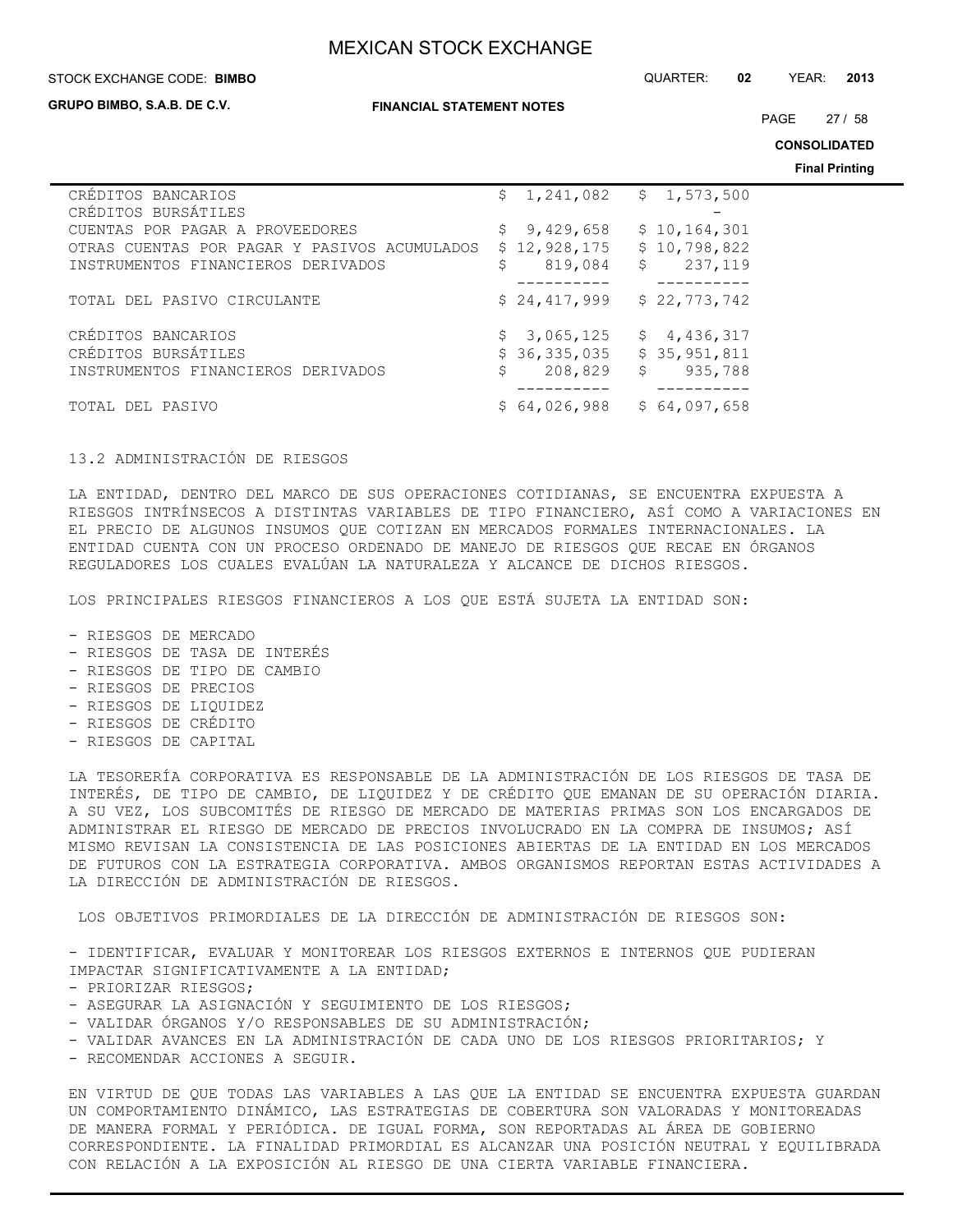**GRUPO BIMBO, S.A.B. DE C.V.**

STOCK EXCHANGE CODE: QUARTER: **02** YEAR: **2013 BIMBO**

**FINANCIAL STATEMENT NOTES**

PAGE 28 / 58

**CONSOLIDATED**

**Final Printing**

## 13.2.1 RIESGOS DE MERCADO

LA ENTIDAD SE ENCUENTRA EXPUESTA A RIESGOS DE TASA DE INTERÉS Y RIESGOS DE TIPO DE CAMBIO, LOS CUALES SON GESTIONADOS POR LA TESORERÍA CORPORATIVA, ASÍ COMO DE RIESGOS DE PRECIO DE ALGUNOS INSUMOS GESTIONADOS POR LOS SUBCOMITÉS DE MATERIAS PRIMAS. PARA LO ANTERIOR, LA ENTIDAD EN OCASIONES UTILIZA INSTRUMENTOS FINANCIEROS DERIVADOS PARA MITIGAR EL POSIBLE IMPACTO DE FLUCTUACIONES EN DICHAS VARIABLES Y PRECIOS SOBRE SUS RESULTADOS. CONSIDERA QUE DICHOS INSTRUMENTOS OTORGAN FLEXIBILIDAD QUE PERMITE UNA MAYOR ESTABILIDAD DE UTILIDADES Y UNA MEJOR VISIBILIDAD Y CERTIDUMBRE CON RELACIÓN A LOS COSTOS Y GASTOS QUE SE HABRÁN DE SOLVENTAR EN EL FUTURO.

A TRAVÉS DE LAS ÁREAS RESPONSABLES, LA ENTIDAD DETERMINA LOS MONTOS Y PARÁMETROS OBJETIVOS SOBRE POSICIONES PRIMARIAS PARA LAS QUE SE CONTRATARÁ UN INSTRUMENTO FINANCIERO DERIVADO DE COBERTURA, Y LOGRAR ASÍ COMPENSAR UNO O MÁS DE LOS RIESGOS GENERADOS POR UNA TRANSACCIÓN O CONJUNTO DE TRANSACCIONES ASOCIADAS CON LA POSICIÓN PRIMARIA.

LA NEGOCIACIÓN CON INSTRUMENTOS DERIVADOS SE REALIZA SÓLO CON INSTITUCIONES DE RECONOCIDA SOLVENCIA Y SE HAN ESTABLECIDO LÍMITES PARA CADA INSTITUCIÓN.

LOS INSTRUMENTOS FINANCIEROS DERIVADOS QUE UTILIZA PRINCIPALMENTE SON:

A) CONTRATOS MEDIANTE LOS CUALES SE ESTABLECE LA OBLIGACIÓN BILATERAL DE INTERCAMBIAR FLUJOS DE EFECTIVO EN FECHAS FUTURAS PREESTABLECIDAS, SOBRE UN VALOR NOMINAL O DE REFERENCIA (SWAPS):

1. DE TASAS DE INTERÉS (INTEREST RATE SWAPS) PARA EQUILIBRAR LA MEZCLA DE TASAS DE SUS PASIVOS FINANCIEROS ENTRE TASAS FIJAS Y VARIABLES. 2. DE MONEDAS (CROSS CURRENCY SWAPS) PARA TRANSFORMAR LA MONEDA EN LA QUE SE ENCUENTRA DENOMINADO TANTO EL CAPITAL COMO LOS INTERESES DE UN PASIVO FINANCIERO.

B) CONTRATOS DE PRECIO ADELANTADO (FORWARDS) DE DIVISAS;

- C) OPCIONES DE COMPRA DE DIVISAS (CALLS);
- D) FUTUROS DE MATERIAS PRIMAS; Y
- E) OPCIONES SOBRE FUTUROS DE MATERIAS PRIMAS.

LA EXPOSICIÓN AL RIESGO DE MERCADO ES MONITOREADA Y REPORTADA CONTINUAMENTE POR EL ÁREA CORRESPONDIENTE.

LA ENTIDAD EFECTÚA ANÁLISIS DE SENSIBILIDAD YA QUE SU POLÍTICA SOBRE LA CONTRATACIÓN DE INSTRUMENTOS FINANCIEROS DERIVADOS ES QUE SUS OBJETIVOS SEAN EXCLUSIVAMENTE DE COBERTURA. ESTO ES, LA EVENTUAL CONTRATACIÓN DE UN INSTRUMENTO FINANCIERO DERIVADO DEBE DE ESTAR NECESARIAMENTE ASOCIADA A UNA POSICIÓN PRIMARIA QUE REPRESENTE ALGÚN RIESGO. CONSECUENTEMENTE, LOS MONTOS NOCIONALES DE UNO O TODOS LOS INSTRUMENTOS FINANCIEROS DERIVADOS CONTRATADOS PARA LA COBERTURA DE CIERTO RIESGO SERÁN CONSISTENTES CON LAS CANTIDADES DE LAS POSICIONES PRIMARIAS QUE REPRESENTAN LA POSICIÓN DE RIESGO. ASÍ MISMO, LA ENTIDAD NO REALIZA OPERACIONES EN LAS QUE EL BENEFICIO PRETENDIDO O FIN PERSEGUIDO SEAN LOS INGRESOS POR PRIMAS. SI LA ENTIDAD DECIDE LLEVAR A CABO UNA ESTRATEGIA DE COBERTURA EN DONDE SE COMBINEN OPCIONES, EL NETO DE LAS PRIMAS PAGADAS/COBRADAS DEBERÁ REPRESENTARLE UN EGRESO.

LAS POSICIONES DE INSTRUMENTOS FINANCIEROS DERIVADOS SE INTEGRAN COMO SIGUE: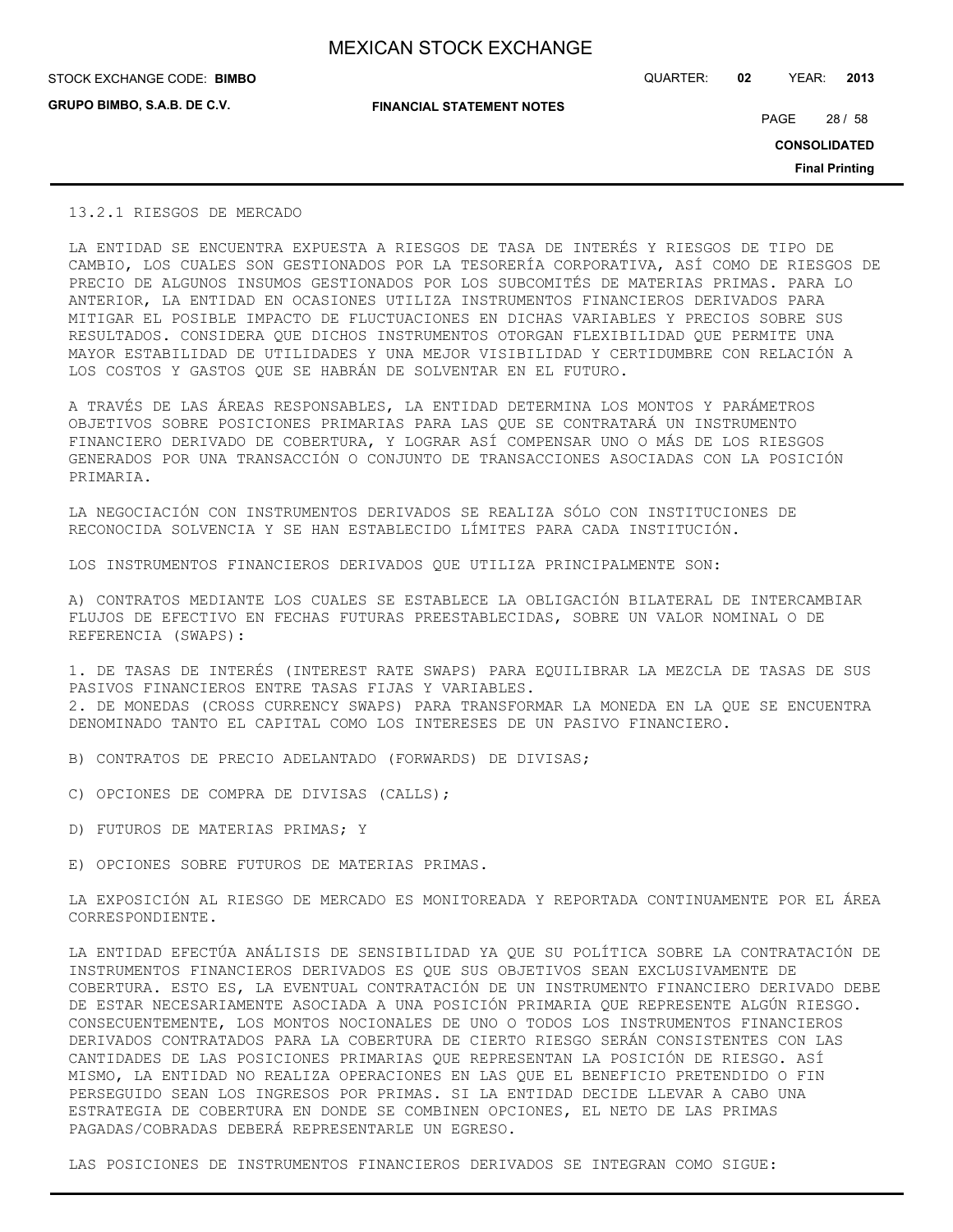## **STOCK EXCHANGE CODE: BIMBO**

**GRUPO BIMBO, S.A.B. DE C.V.**

STOCK EXCHANGE CODE: QUARTER: **02** YEAR: **2013**

PAGE 29 / 58

**CONSOLIDATED**

**Final Printing**

|                                                                                                                                                                                                           |                 | 30 DE JUNIO 31 DICIEMBRE<br>DE 2013                                                                                                                                                        |                    | DE 2012                                                                                                   |
|-----------------------------------------------------------------------------------------------------------------------------------------------------------------------------------------------------------|-----------------|--------------------------------------------------------------------------------------------------------------------------------------------------------------------------------------------|--------------------|-----------------------------------------------------------------------------------------------------------|
| ACTIVO:<br>CIRCULANTE<br>FORWARDS<br>PRIMAS PAGADAS EN OPCIONES, NETAS<br>FORWARDS DE MATERIAS PRIMAS<br>SWAPS<br><b>FUTUROS</b><br>VALOR RAZONABLE DE GAS NATURAL<br>DEPÓSITOS EN CUENTAS DE DE GARANTÍA | \$.<br>\$<br>\$ | 119,832 $\frac{13}{7}$ \$ 3,459<br>$\mathcal{L}_{\text{max}}$ and $\mathcal{L}_{\text{max}}$<br>$\begin{array}{cc} 7 & 16,440 \end{array}$<br>$$33,422$ $$77,985$<br>$$400,300$ $$565,453$ | $\hat{\mathsf{S}}$ | \$12,921<br>$\sim$ $-$<br>$\begin{array}{c} \tilde{\varsigma} \\ \tilde{\varsigma} \end{array}$<br>29,105 |
| TOTAL DE INSTRUMENTOS FINANCIEROS<br>DERIVADOS A CORTO PLAZO                                                                                                                                              |                 | $$569,994$ $$688,923$                                                                                                                                                                      |                    | $- - - - - -$                                                                                             |
| SWAPS A LARGO PLAZO                                                                                                                                                                                       |                 | $$688,123$ $$532,782$                                                                                                                                                                      |                    |                                                                                                           |
| PASIVO:<br>CIRCULANTE -<br>SWAPS<br>FUTUROS<br>VALOR RAZONABLE DE TRIGO Y ACEITE DE SOYA                                                                                                                  |                 | $$ (612, 167) $ -$$<br>$$ (206, 917)$ $$ (237, 119)$                                                                                                                                       |                    |                                                                                                           |
| TOTAL DE INSTRUMENTOS FINANCIEROS<br>DERIVADOS A CORTO PLAZO                                                                                                                                              |                 | $$ (819,084)$ $$ (237,119)$<br>========                                                                                                                                                    |                    | $=$ $=$ $=$ $=$ $=$ $=$ $=$                                                                               |
| SWAP A LARGO PLAZO                                                                                                                                                                                        |                 | $$(208, 829)$ $$(935, 888)$<br>========                                                                                                                                                    |                    | $\qquad \qquad \overline{\qquad \qquad }==-=-=-=-1$                                                       |
| CAPITAL CONTABLE:<br>TOTAL VALUACIÓN DE INSTRUMENTOS FINANCIEROS DE FLUJO<br>DE EFECTIVO, NETO DE INTERESES DEVENGADOS<br>CONTRATOS CERRADOS DE FUTUROS NO CONSUMIDOS $$$ (92,461)                        |                 | \$68,124<br>________                                                                                                                                                                       |                    | \$ (287, 673)<br>$- - - - - - - -$                                                                        |
| ISR DIFERIDO, NETO                                                                                                                                                                                        | \$              | $$(150, 227)$ $$(219, 549)$<br>45,570 \$ 87,318<br>---------                                                                                                                               |                    | $- - - - - -$                                                                                             |
| TOTAL DE OTRAS PARTIDAS DE<br>UTILIDAD INTEGRAL                                                                                                                                                           | \$              | $(104, 657)$ \$ $(132, 231)$<br>========                                                                                                                                                   |                    | $=$ ========                                                                                              |

13.2.2 ADMINISTRACIÓN DE RIESGO DE TASA DE INTERÉS

LA ENTIDAD ESTÁ EXPUESTA A RIESGO DE TASAS DE INTERÉS PRINCIPALMENTE POR PASIVOS FINANCIEROS. EL RIESGO ES ADMINISTRADO DE ACUERDO A UNA MEZCLA APROPIADA ENTRE TASA FIJA Y VARIABLE, LA CUAL EN OCASIONES SE LOGRA MEDIANTE LA CONTRATACIÓN DE SWAPS DE TASA DE INTERÉS. LOS DERIVADOS SON CONTRATADOS CON LA FINALIDAD DE CUBRIR DICHO RIESGO Y CUMPLEN CON TODOS LOS REQUISITOS PARA CLASIFICARLOS COMO DERIVADOS DE COBERTURA.

LA ADMINISTRACIÓN CONSIDERA QUE EL RIESGO DE TASA DE INTERÉS QUE EMANA DE LOS ACTIVOS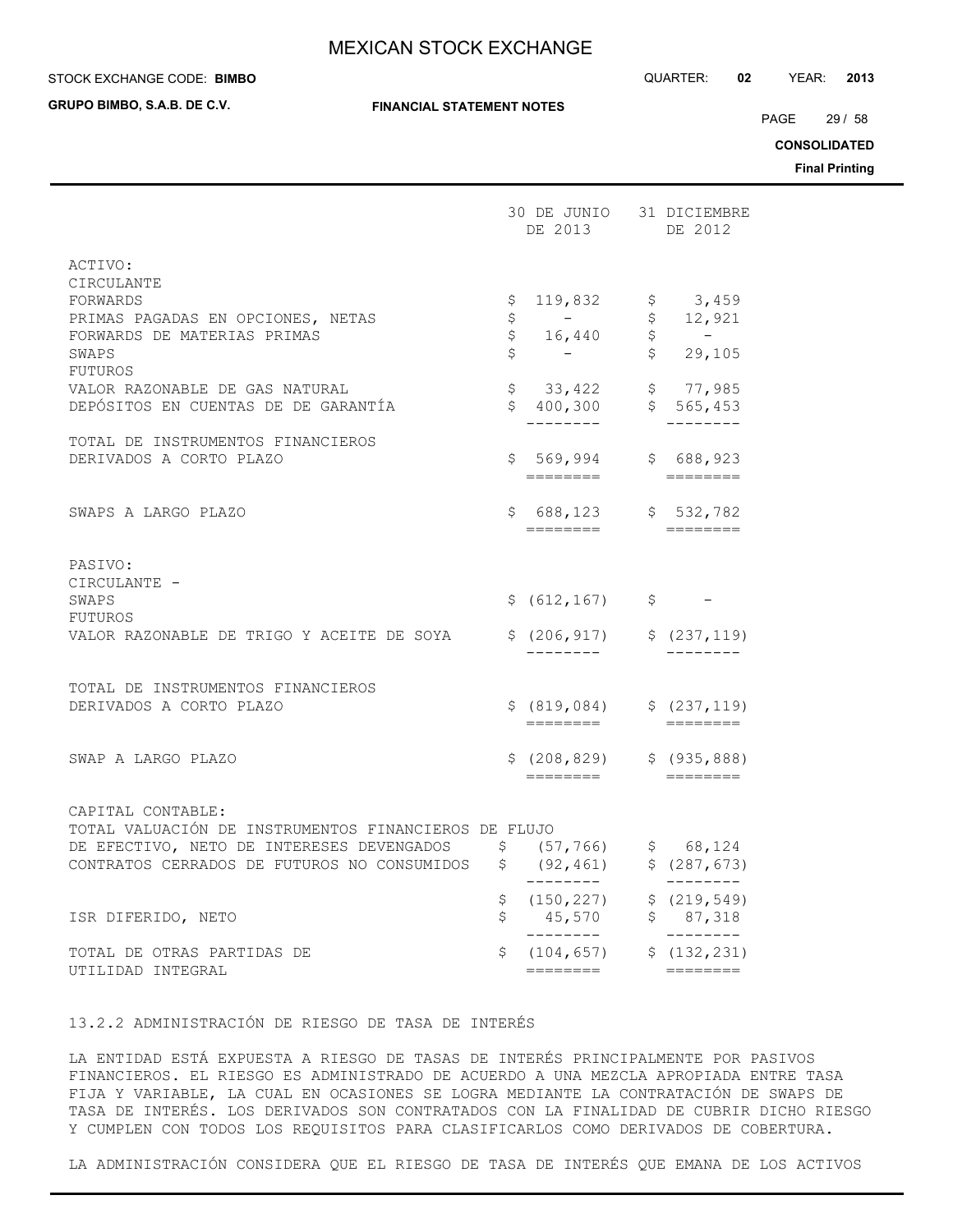#### STOCK EXCHANGE CODE: QUARTER: **02** YEAR: **2013 BIMBO**

**GRUPO BIMBO, S.A.B. DE C.V.**

**FINANCIAL STATEMENT NOTES**

PAGE 30 / 58

**CONSOLIDATED**

#### **Final Printing**

FINANCIEROS DE LA ENTIDAD ES LIMITADO DEBIDO A QUE SE ENCUENTRAN CONTRATADOS A PLAZOS CORTOS.

AL 30 DE JUNIO DE 2013 Y 2012, LA ENTIDAD TIENE DEUDA A LARGO PLAZO CONTRATADA A TASAS VARIABLES REFERENCIADAS A TIIE, UDI, LIBOR Y EURIBOR Y HA CONTRATADO SWAPS DE TASAS DE INTERÉS QUE CAMBIAN DICHO PERFIL. LOS SWAPS UTILIZADOS HAN SIDO DESIGNADOS COMO DE COBERTURA DE FLUJO DE EFECTIVO.

### SENSIBILIDAD A LAS TASAS DE INTERÉS

LOS ANÁLISIS DE SENSIBILIDAD QUE SE PRESENTAN A CONTINUACIÓN SE DETERMINARON CON BASE EN LOS SALDOS CON EXPOSICIÓN A TASAS DE INTERÉS A LA FECHA DE CIERRE DEL PERIODO, TANTO DE LOS INSTRUMENTOS FINANCIEROS DERIVADOS COMO PARA LOS NO DERIVADOS. POR LO ANTERIOR, PUEDEN NO SER REPRESENTATIVOS DEL RIESGO DE TASA A LO LARGO DE TODO EL PERIODO DEBIDO A LAS VARIACIONES EN LOS SALDOS SUJETOS A DICHA EXPOSICIÓN. PARA LOS INSTRUMENTOS A TASA VARIABLE, EL ANÁLISIS DE SENSIBILIDAD ASUME QUE EL SALDO AL CIERRE ESTUVO VIGENTE DURANTE TODO EL PERIODO. UN CAMBIO DE 20 PUNTOS BASE EN LAS TASA LIBOR A UN MES Y UN CAMBIO DE 10 PUNTOS BASE EN LA TASA EURIBOR A UN MES, REPRESENTAN LA EVALUACIÓN DE LA ADMINISTRACIÓN SOBRE UN CAMBIO RAZONABLEMENTE POSIBLE EN LAS MISMAS, EL CUAL SE DETERMINÓ CONSIDERANDO QUE LAS TASAS VIGENTES AL CIERRE SON MENORES Y UN CAMBIO EN LOS PUNTOS BASE USADOS REPRESENTARÍA UN CAMBIO DE MÁS DE CIEN POR CIENTO. LA ENTIDAD NO TIENE RIESGOS LIGADOS A MOVIMIENTOS EN LA TASA TIIE Y EN EL VALOR DE LA UDI YA QUE DICHOS RIESGOS SE ENCUENTRAN MITIGADOS EN SU TOTALIDAD MEDIANTE SWAPS DE TASA DE INTERÉS.

UN INCREMENTO/DECREMENTO DE 20 PUNTOS BASE EN LA TASA LIBOR, RESULTARÍA EN UN DECREMENTO/INCREMENTO EN LOS RESULTADOS DE LA ENTIDAD DE APROXIMADAMENTE \$2,236 Y \$1,233 POR LOS AÑOS TERMINADOS EL 30 DE JUNIO DE 2013 Y 2012 RESPECTIVAMENTE, LO CUAL LA ADMINISTRACIÓN NO CONSIDERA SIGNIFICATIVO EN EL RESULTADO DE SUS OPERACIONES.

UN INCREMENTO/DECREMENTO DE 10 PUNTOS BASE EN LA TASA EURIBOR, RESULTARÍA EN UN DECREMENTO/INCREMENTO EN LOS RESULTADOS DE LA ENTIDAD DE APROXIMADAMENTE \$635 Y \$1,109 POR LOS AÑOS TERMINADOS EL 30 DE JUNIO DE 2013 Y 2012, RESPECTIVAMENTE, LO CUAL LA ADMINISTRACIÓN NO CONSIDERA SIGNIFICATIVO EN EL RESULTADO DE SUS OPERACIONES.

UN INCREMENTO DE 15 PUNTOS BASE EN LA TASA LIBOR, RESULTARÍA EN UN INCREMENTO EN LA UTILIDAD INTEGRAL DE LA ENTIDAD DE APROXIMADAMENTE \$620 Y UN DECREMENTO DE 15 PUNTOS BASE EN LA TASA LIBOR, RESULTARÍA EN UN DECREMENTO EN LA UTILIDAD INTEGRAL DE LA ENTIDAD DE APROXIMADAMENTE \$622 PARA EL AÑO TERMINADO EL 30 DE JUNIO DE 2013.

UN INCREMENTO DE 100 PUNTOS BASE EN LA TASA TIIE, RESULTARÍA EN UN INCREMENTO EN LA UTILIDAD INTEGRAL DE LA ENTIDAD DE APROXIMADAMENTE \$46,227 Y UN DECREMENTO DE 100 PUNTOS BASE EN LA TASA TIIE, RESULTARÍA EN UN DECREMENTO EN LA UTILIDAD INTEGRAL DE LA ENTIDAD DE APROXIMADAMENTE \$46,715 PARA EL AÑO TERMINADO EL 30 DE JUNIO DE 2013.

## 13.2.3 ADMINISTRACIÓN DE RIESGO DE TIPO DE CAMBIO

LA ENTIDAD REALIZA TRANSACCIONES EN DIVERSAS MONEDAS Y REPORTA SUS ESTADOS FINANCIEROS EN PESOS MEXICANOS. DEBIDO A LO ANTERIOR, ESTÁ EXPUESTA A RIESGOS CAMBIARIOS TRANSACCIONALES (POR EJEMPLO, POR COMPRAS PRONOSTICADAS DE MATERIAS PRIMAS, CONTRATOS EN FIRME Y ACTIVOS Y PASIVOS MONETARIOS) Y DE CONVERSIÓN (POR EJEMPLO, POR SUS INVERSIONES NETAS EN SUBSIDIARIAS EN EL EXTRANJERO). PRINCIPALMENTE, ESTÁ EXPUESTA AL RIESGO DE VARIACIÓN EN EL PRECIO DEL PESO MEXICANO FRENTE AL DÓLAR ESTADOUNIDENSE.

- ADMINISTRACIÓN DE RIESGO DE TIPO DE CAMBIO POR CONVERSIÓN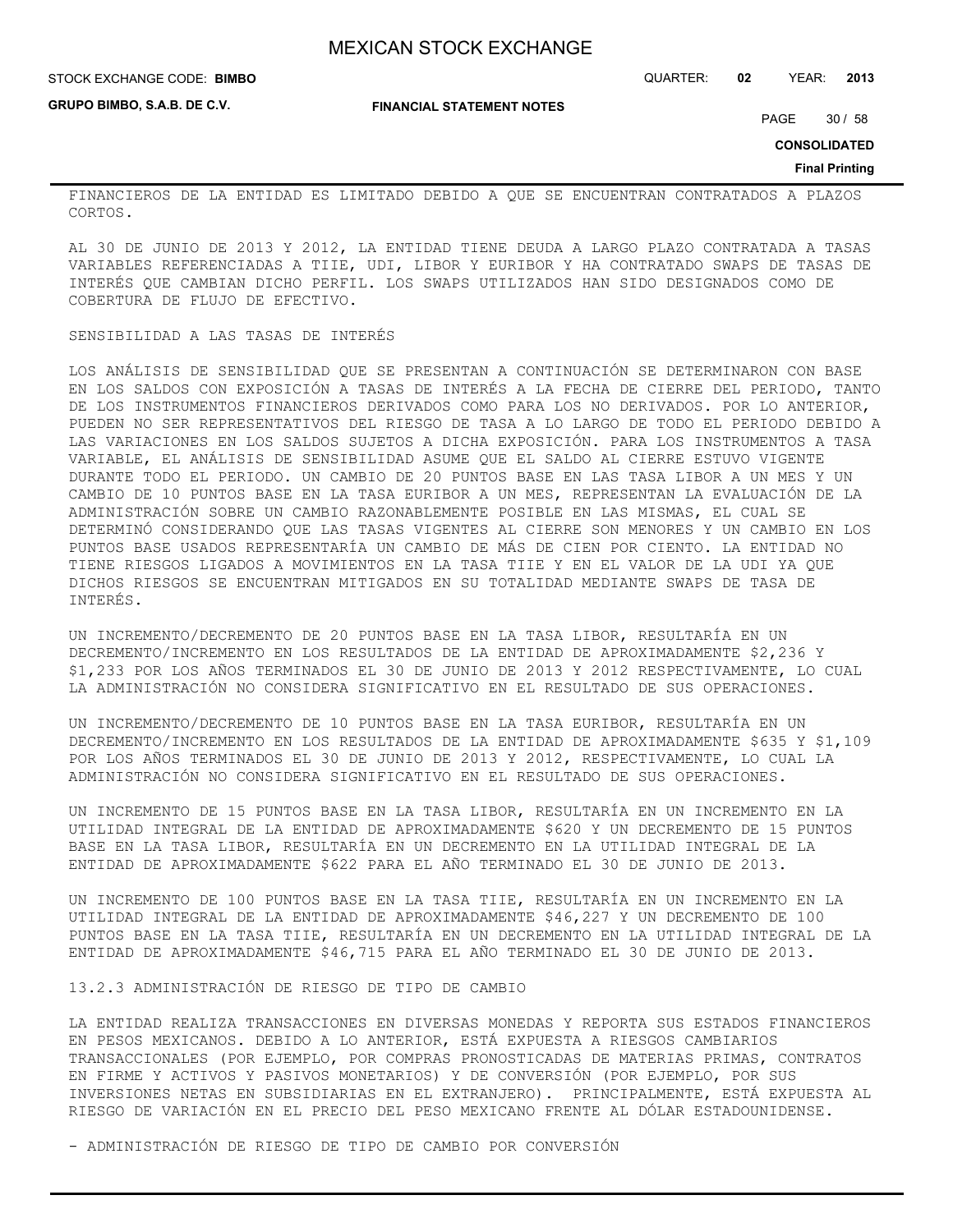**GRUPO BIMBO, S.A.B. DE C.V.**

STOCK EXCHANGE CODE: QUARTER: **02** YEAR: **2013 BIMBO**

**FINANCIAL STATEMENT NOTES**

PAGE 31 / 58

**CONSOLIDATED**

#### **Final Printing**

DEBIDO A QUE LA ENTIDAD MANTIENE INVERSIONES EN SUBSIDIARIAS EN EL EXTRANJERO CUYA MONEDA FUNCIONAL NO ES EL PESO MEXICANO, SE ENCUENTRA EXPUESTA A UN RIESGO DE CONVERSIÓN DE MONEDA EXTRANJERA. ASIMISMO SE HAN CONTRATADO ACTIVOS Y PASIVOS FINANCIEROS INTERCOMPAÑÍAS EN DIVERSAS MONEDAS QUE IGUALMENTE PROVOCAN ESTE RIESGO.

LA COBERTURA A ESTE RIESGO DE CONVERSIÓN CAMBIARIA SE MITIGA EN GRAN MEDIDA A TRAVÉS DE LA DESIGNACIÓN DE UNO O MÁS PRÉSTAMOS DENOMINADOS EN ESTAS MONEDAS COMO COBERTURA CAMBIARIA DE LA EXPOSICIÓN DE CONVERSIÓN Y CIERTOS INSTRUMENTOS FINANCIEROS DERIVADOS, SIGUIENDO EL MODELO DE CONTABILIZACIÓN DE COBERTURA DE LA INVERSIÓN NETA EN SUBSIDIARIAS EN EL EXTRANJERO (RESULTADO DE COBERTURA ECONÓMICA NETA, DENTRO DE OTROS RESULTADOS INTEGRALES).

AL 31 DE JUNIO DE 2013 Y 2012, LOS IMPORTES DE LOS PRÉSTAMOS QUE HAN SIDO DESIGNADOS COMO COBERTURAS SOBRE LA INVERSIÓN NETA EN SUBSIDIARIAS EN EL EXTRANJERO ASCIENDEN A 2,949 Y 3,060 MILLONES DE DÓLARES ESTADOUNIDENSES, RESPECTIVAMENTE.

AL 31 DE JUNIO DE 2013 Y 2012, LOS IMPORTES QUE SE HAN DESIGNADO COMO COBERTURAS POR PRÉSTAMOS INTERCOMPAÑÍAS DE LARGO PLAZO SON 300 Y 352 MILLONES DE EUROS, RESPECTIVAMENTE.

LA POLÍTICA DE ADMINISTRACIÓN DE RIESGOS EN MATERIA DE RIESGO CAMBIARIO CONSISTE TAMBIÉN EN CUBRIR LOS FLUJOS DE EFECTIVO ESPERADOS, PRINCIPALMENTE EL DE LAS COMPRAS FUTURAS DE MATERIA PRIMA. DICHAS COMPRAS FUTURAS CUMPLEN CON LOS REQUISITOS PARA SER CONSIDERADAS COMO EXPOSICIONES ASOCIADAS CON OPERACIONES PRONOSTICADAS "ALTAMENTE PROBABLES" PARA EFECTOS DE LA CONTABILIDAD DE COBERTURAS. CUANDO LA COMPRA FUTURA SE LLEVA A CABO, LA ENTIDAD AJUSTA EL MONTO DEL ELEMENTO NO FINANCIERO QUE SE ENCONTRABA CUBIERTO PARA LA PÉRDIDA O GANANCIA PREVIAMENTE RECONOCIDA EN OTROS RESULTADOS INTEGRALES.

- ADMINISTRACIÓN DE RIESGO DE TIPO DE CAMBIO TRANSACCIONAL

LA POLÍTICA DE ADMINISTRACIÓN DE RIESGOS EN MATERIA DE RIESGO CAMBIARIO TRANSACCIONAL CONSISTE EN CUBRIR LOS FLUJOS DE EFECTIVO ESPERADOS, PRINCIPALMENTE DE OBLIGACIONES PREVISTAS LAS CUALES CUMPLEN CON LOS REQUISITOS PARA SER CONSIDERADAS COMO EXPOSICIONES ASOCIADAS CON OPERACIONES PRONOSTICADAS "ALTAMENTE PROBABLES" PARA EFECTOS DE LA CONTABILIDAD DE COBERTURAS.

## SENSIBILIDAD AL TIPO DE CAMBIO

LOS ANÁLISIS DE SENSIBILIDAD QUE SE PRESENTAN A CONTINUACIÓN SE DETERMINARON CON BASE EN LOS SALDOS CON EXPOSICIÓN A TIPO DE CAMBIO A LA FECHA DE CIERRE DEL PERIODO TANTO DE LOS INSTRUMENTOS FINANCIEROS DERIVADOS COMO PARA LOS NO DERIVADOS, Y, POR LO TANTO, PUEDEN NO SER REPRESENTATIVOS DEL RIESGO DE TIPO DE CAMBIO DURANTE EL PERIODO DEBIDO A VARIACIONES EN LOS SALDOS SUJETOS A DICHA EXPOSICIÓN.

UNA DEVALUACIÓN/REVALUACIÓN DE 1 PESO MEXICANO POR DÓLAR ESTADOUNIDENSE, QUE REPRESENTA LA EVALUACIÓN DE LA ADMINISTRACIÓN SOBRE UN CAMBIO RAZONABLEMENTE POSIBLE EN LA PARIDAD CAMBIARIA ENTRE ESAS MONEDAS, RESULTARÍA EN UN INCREMENTO/DECREMENTO DE APROXIMADAMENTE \$39,000 Y \$35,000 EN LOS RESULTADOS, POR LOS AÑOS TERMINADO EL 30 DE JUNIO DE 2013 Y 2012, RESPECTIVAMENTE.

DETALLE DE OPERACIONES DERIVADAS PARA CUBRIR EL RIESGO DE TASA DE INTERÉS Y TIPO DE CAMBIO

LAS CARACTERÍSTICAS DE DICHAS OPERACIONES DERIVADAS UTILIZADAS PARA LA COBERTURA DE LOS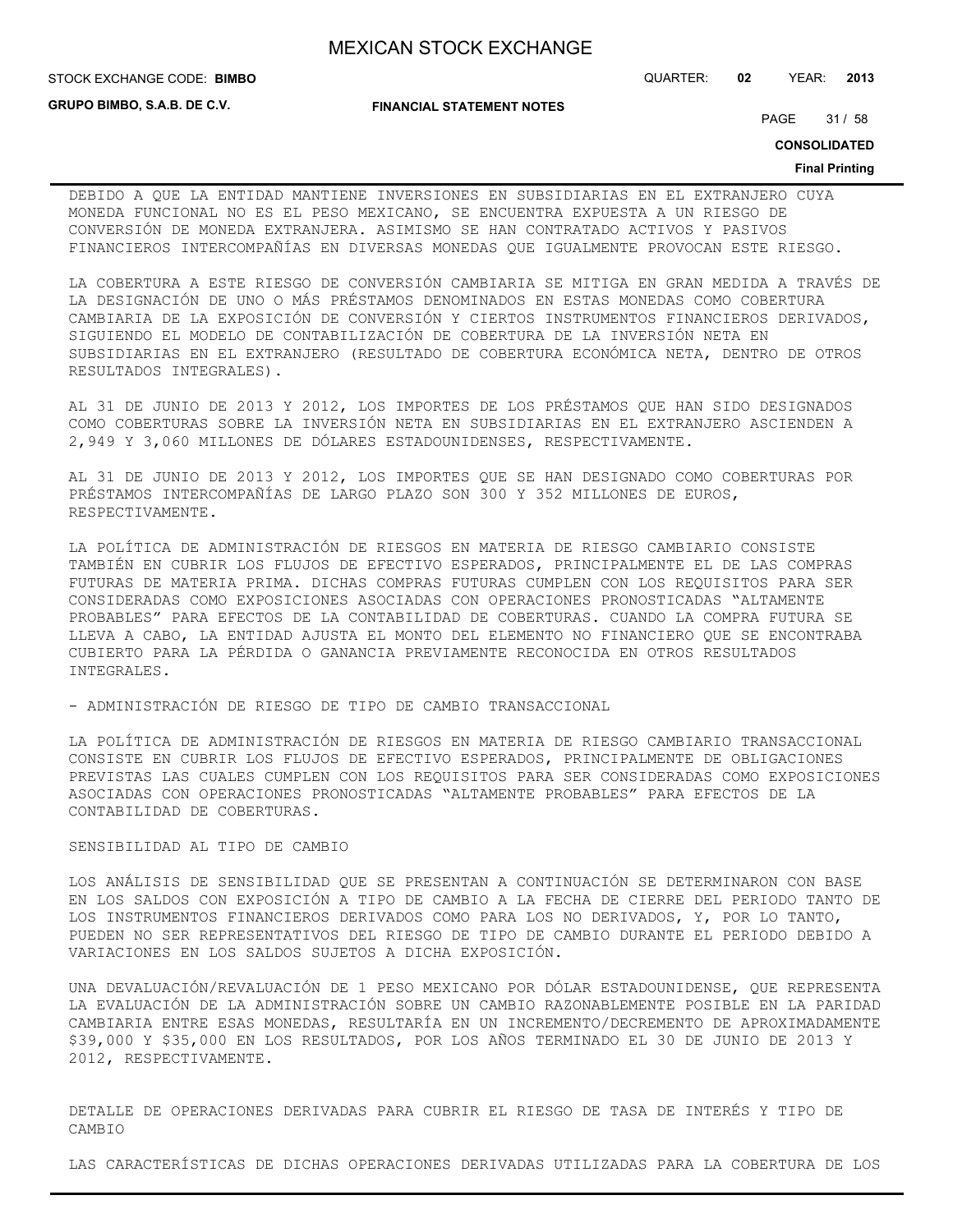**GRUPO BIMBO, S.A.B. DE C.V.**

**FINANCIAL STATEMENT NOTES**

PAGE 32 / 58

**CONSOLIDATED**

**Final Printing**

## RIESGOS ANTES MENCIONADOS Y SU VALOR RAZONABLE A ESAS FECHAS SON:

CIFRAS AL 30 DE JUNIO DE 2013

|        | FECHA       | MONTO    | TASA<br>DE. | TNTERES | VALOR     |
|--------|-------------|----------|-------------|---------|-----------|
| INICIO | VENCIMIENTO | NOCIONAL | PAGADA      | ∩RR∆T   | RAZONABLE |

A) SWAPS QUE CONVIERTEN EL CERTIFICADO BURSÁTIL BIMBO 09-2 EN PESOS MEXICANOS A DÓLARES ESTADOUNIDENSES Y CAMBIA LA TASA DE INTERÉS DE PESOS MEXICANOS FIJA A DÓLARES ESTADOUNIDENSES FIJA:

13 DIC 2010 6 JUN 2016 \$155.3 (\*) 6.35% (USD) 10.60% (PESOS) \$ 33,266

B) SWAPS QUE MODIFICAN TASAS DE LOS CERTIFICADOS BURSÁTILES BIMBO 09U

|  | 15 JUN 2009 06 JUN 2016 |  | \$1,000 10.54% (MXP) 6.05% (UDI) |  |  | \$184,016 |
|--|-------------------------|--|----------------------------------|--|--|-----------|
|  | 15 JUN 2009 06 JUN 2016 |  | \$2,000 10.60% (MXP) 6.05% (UDI) |  |  | \$364,579 |

C) SWAPS QUE CONVIERTEN EL CERTIFICADO BURSÁTIL BIMBO 12 EN PESOS MEXICANOS A DÓLARES ESTADOUNIDENSES Y CAMBIAN LA TASA DE INTERÉS DE PESOS MEXICANOS FIJA A DÓLARES ESTADOUNIDENSES FIJA:

| \$18,849 |
|----------|
| \$16,418 |
| \$17,010 |
| \$13,397 |
| \$24,202 |
|          |

TOTAL ACTIVO A LARGO PLAZO **\$688,123** 

 ------- =======

D) SWAPS QUE FIJAN TASAS DE CRÉDITO BANCARIO A LARGO PLAZO EN DÓLARES ESTADOUNIDENSES: 26 JUN 2009 15 ENE 2014 37.5(\*) 2.33% (FIJA) .19% (LIBOR) \$ (6,063) E) SWAPS QUE FIJAN LAS TASAS DE INTERÉS DE LOS CERTIFICADOS BURSÁTILES BIMBO 09:

|  |             |  |            |                                                        |  | 5.85%                            |                                             |              |                                                                                    |  |
|--|-------------|--|------------|--------------------------------------------------------|--|----------------------------------|---------------------------------------------|--------------|------------------------------------------------------------------------------------|--|
|  |             |  |            | 22 MAR 2011 9 JUN 2014 1,000 8.00% (FIJA) (TIIE+1.55%) |  |                                  |                                             | \$(20, 262)  |                                                                                    |  |
|  |             |  |            |                                                        |  | 5.85%                            |                                             |              |                                                                                    |  |
|  |             |  |            | 22 MAR 2011 9 JUN 2014 1,000 7.94% (FIJA)              |  | (TIIE+1.55%)                     |                                             | \$(20, 398)  |                                                                                    |  |
|  |             |  |            |                                                        |  | 5.85%                            |                                             |              |                                                                                    |  |
|  |             |  |            | 22 MAR 2011 9 JUN 2014 1,000 8.03% (FIJA) (TIIE+1.55%) |  |                                  |                                             | \$(19, 507)  |                                                                                    |  |
|  |             |  |            |                                                        |  |                                  |                                             |              |                                                                                    |  |
|  |             |  |            | 13 JUL 2009 9 JUN 2014 2,000 7.43% (FIJA) 4.30% (TIIE) |  |                                  |                                             | \$ (59, 634) |                                                                                    |  |
|  |             |  |            |                                                        |  |                                  |                                             |              |                                                                                    |  |
|  |             |  |            |                                                        |  |                                  |                                             |              | F) SWAPS QUE CONVIERTEN LOS CERTIFICADOS BURSÁTILES BIMBO 09 EN PESOS MEXICANOS A  |  |
|  |             |  |            |                                                        |  |                                  |                                             |              | DÓLARES ESTADOUNIDENSES Y CAMBIAN LA TASA DE INTERÉS DE PESOS FIJA A DÓLARES FIJA: |  |
|  |             |  |            |                                                        |  |                                  |                                             |              |                                                                                    |  |
|  | 21 FEB 2011 |  | 9 JUN 2014 |                                                        |  |                                  | 166.2 (*) 5.06% (USD) 8.98% (MXP)           | \$(140, 231) |                                                                                    |  |
|  | 29 ABR 2011 |  |            |                                                        |  |                                  | 9 JUN 2014 86.6 (*) 3.73% (USD) 7.94% (MXP) | \$(111, 581) |                                                                                    |  |
|  | 27 ABR 2011 |  |            |                                                        |  |                                  | 9 JUN 2014 86.2 (*) 3.83% (USD) 8.03% (MXP) | \$(113, 951) |                                                                                    |  |
|  | 02 MAY 2011 |  | 9 JUN 2014 |                                                        |  | 86.7 (*) 3.78% (USD) 8.00% (MXP) |                                             | \$(120, 540) |                                                                                    |  |
|  |             |  |            |                                                        |  |                                  |                                             |              |                                                                                    |  |

-------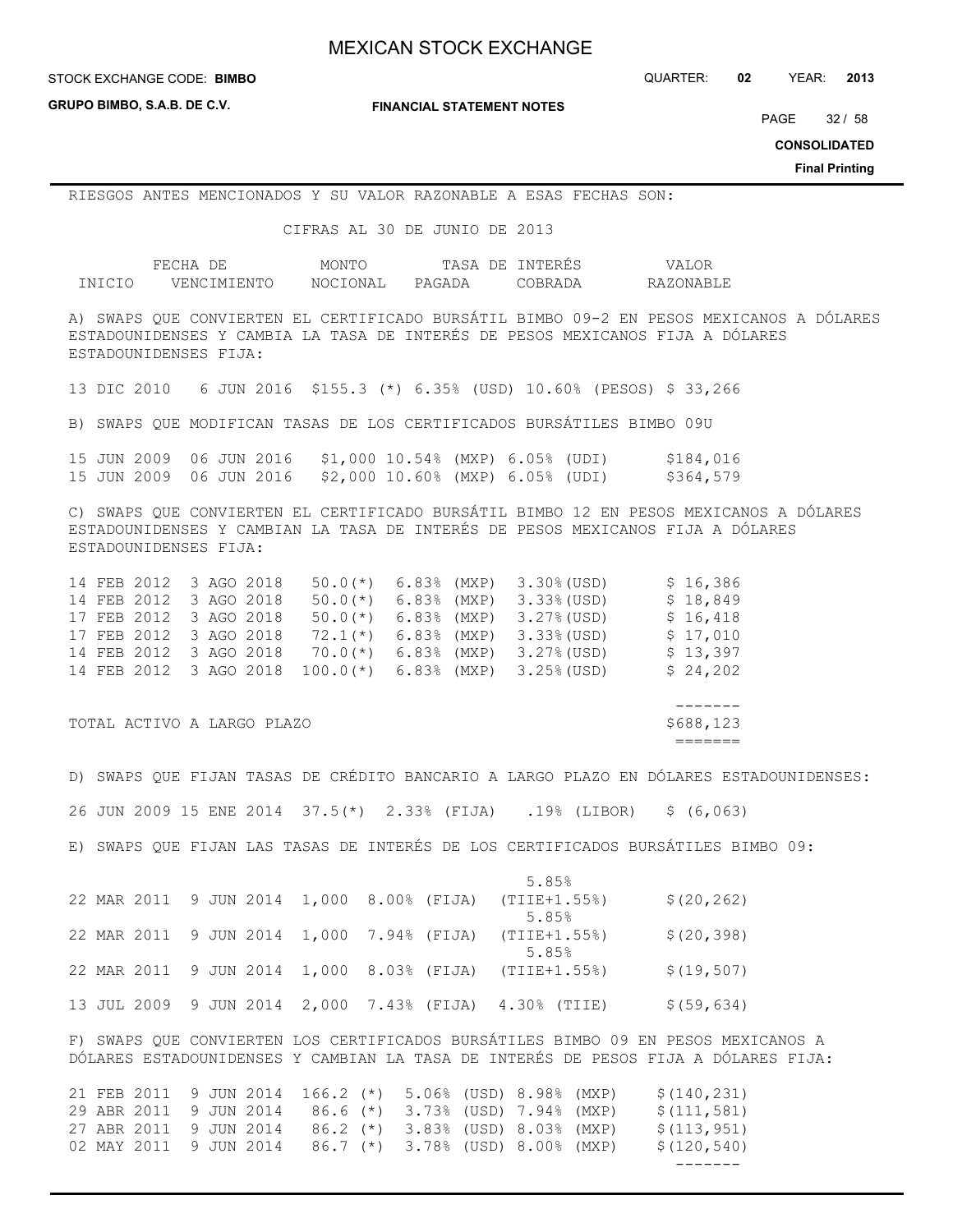| STOCK EXCHANGE CODE: BIMBO         |                                  | <b>QUARTER:</b> | -02 | YEAR:                | 2013                 |
|------------------------------------|----------------------------------|-----------------|-----|----------------------|----------------------|
| <b>GRUPO BIMBO, S.A.B. DE C.V.</b> | <b>FINANCIAL STATEMENT NOTES</b> |                 |     | $\sim$ $\sim$ $\sim$ | $\sim$ $\sim$ $\sim$ |

PAGE 33 / 58

**CONSOLIDATED**

**Final Printing**

| TOTAL PASIVO A CORTO PLAZO<br>(SWAPS)         | \$ (612, 167)                                                                                                                                                             |
|-----------------------------------------------|---------------------------------------------------------------------------------------------------------------------------------------------------------------------------|
|                                               |                                                                                                                                                                           |
| ESTADOUNIDENSES FIJA:                         | G) SWAPS OUE CONVIERTEN EL CERTIFICADO BURSÁTIL BIMBO 09-U EN PESOS MEXICANOS A DÓLARES<br>ESTADOUNIDENSES Y CAMBIAN LA TASA DE INTERÉS DE PESOS MEXICANOS FIJA A DÓLARES |
| 21 FEB 2011<br>6 JUN 2016<br>$83.1$ (*) 6.47% | \$(69, 458)<br>(USD) 10.54%<br>(MXP)                                                                                                                                      |
| 21 FEB 2011<br>6 JUN 2016 166.3 $(*)$ 6.53%   | (USD) 10.60%<br>\$(139, 371)<br>(MXP)                                                                                                                                     |
| TOTAL PASIVO A LARGO PLAZO<br>(SWAPS)         | \$(208, 829)                                                                                                                                                              |

(\*) MONTOS EN MILLONES DE DÓLARES ESTADOUNIDENSES (\*\*) MONTOS EN MILLONES DE EUROS

A) CON EL FIN DE TRANSFORMAR EN DÓLARES ESTADOUNIDENSES LA TASA EN PESOS MEXICANOS DE LA EMISIÓN DE CERTIFICADOS BURSÁTILES BIMBO 09-2 CON UN MONTO NOCIONAL DE \$2,000,000 (EQUIVALENTE A 155.3 MILLONES DE DÓLARES ESTADOUNIDENSES), EN 2010 SE CONTRATÓ UN SWAP DE MONEDAS QUE TRANSFORMAN EL PASIVO DE PESOS MEXICANOS A DÓLARES ESTADOUNIDENSES. EL TIPO DE CAMBIO APLICABLE A ESTE INSTRUMENTO ES DE \$12.88 Y LA TASA DE INTERÉS FIJA APLICABLE ES DE 6.35%.

B) CON RELACIÓN A LA EMISIÓN DE CERTIFICADOS BURSÁTILES BIMBO 09U, EL 15 DE JUNIO DE 2009 SE CONTRATARON DOS SWAPS DE MONEDAS POR \$1,000,000 Y \$2,000,000 QUE EN CONJUNTO COMPLETAN EL MONTO ORIGINAL TOTAL DE LA EMISIÓN BIMBO 09U Y QUE TRANSFORMAN LA DEUDA DE 6.05% DE UDIS A PESOS MEXICANOS A UNA TASA FIJA DE 10.54% Y 10.60%, RESPECTIVAMENTE.

C) CON EL FIN DE TRANSFORMAR LA TOTALIDAD DE LOS CERTIFICADOS BURSÁTILES BIMBO 12 DE PESOS MEXICANOS A DÓLARES ESTADOUNIDENSES, ENTRE EL 14 Y EL 17 DE FEBRERO DE 2012 SE CONTRATARON 6 CROSS CURRENCY SWAPS POR UN MONTO EN MILLONES DE DÓLARES ESTADOUNIDENSES DE 50, 50, 72.1, 70, 100 Y 50 RESPECTIVAMENTE. TODOS ESTOS INSTRUMENTOS RECIBEN 6.83% EN PESOS MEXICANOS Y PAGAN 3.24%, 3.30%, 3.33%, 3.27%, 3.25% Y 3.23% RESPECTIVAMENTE.

D) PARA CUBRIR EL RIESGO DE LAS TASAS DE INTERÉS EN LA PORCIÓN EN DÓLARES ESTADOUNIDENSES DEL TRAMO A DEL CRÉDITO SINDICADO BANCARIO, ENTRE EL 27 Y EL 26 DE JUNIO DE 2009, ORIGINALMENTE SE CONTRATARON 3 SWAPS, QUE EN CONJUNTO SUMABAN UN MONTO DE 300 MILLONES DE DÓLARES ESTADOUNIDENSES Y FIJABAN LA TASA LIBOR A UNA TASA PONDERADA DE 1.63% Y 1.66%. DEBIDO AL PREPAGO DE DICHO PASIVO, EL PASADO 25 DE AGOSTO SE DECIDIÓ TERMINAR ANTICIPADAMENTE 175 MILLONES DE DÓLARES ESTADOUNIDENSES, ACTUALMENTE SIGUEN VIGENTES 37.5 MILLONES DE DÓLARES ESTADOUNIDENSES DE ESTE INSTRUMENTO, LOS CUALES SE ASIGNARON COMO COBERTURA DEL DEL CRÉDITO SINDICADO.

E) PARA CUBRIR EL RIESGO DE LA VARIABILIDAD DE LA TASA EN LA EMISIÓN DE CERTIFICADOS BURSÁTILES BIMBO 09, EL 26 DE JUNIO DE 2009 SE CONTRATÓ UN SWAP POR \$2,000,000 QUE FIJA LA TASA VARIABLE A 7.43%, A PARTIR DEL 13 DE JULIO DE 2009. SIGUIENDO ESTE MISMO FIN, EL 22 DE MARZO DE 2011 SE CONTRATARON TRES INSTRUMENTOS POR \$1,000,000 QUE FIJAN DE TIIE+1.55% A 8.00%, 7.94%, Y 8.03%, RESPECTIVAMENTE.

F) CON EL FIN DE TRANSFORMAR LA PORCIÓN FIJA DE LOS CERTIFICADOS BURSÁTILES BIMBO 09 DE PESOS MEXICANOS A DÓLARES ESTADOUNIDENSES, EL 21 DE FEBRERO DE 2011 SE CONTRATÓ UN SWAP DE MONEDAS Y TASAS POR \$2,000,000 (EQUIVALENTES A 166 MILLONES DE DÓLARES ESTADOUNIDENSES), EL TIPO DE CAMBIO APLICABLE A ESTE INSTRUMENTO FUE DE \$12.05 PESOS MEXICANOS Y LA TASA DE INTERÉS EN DÓLARES ESTADOUNIDENSES SE FIJÓ EN 5.06%. CON ESTE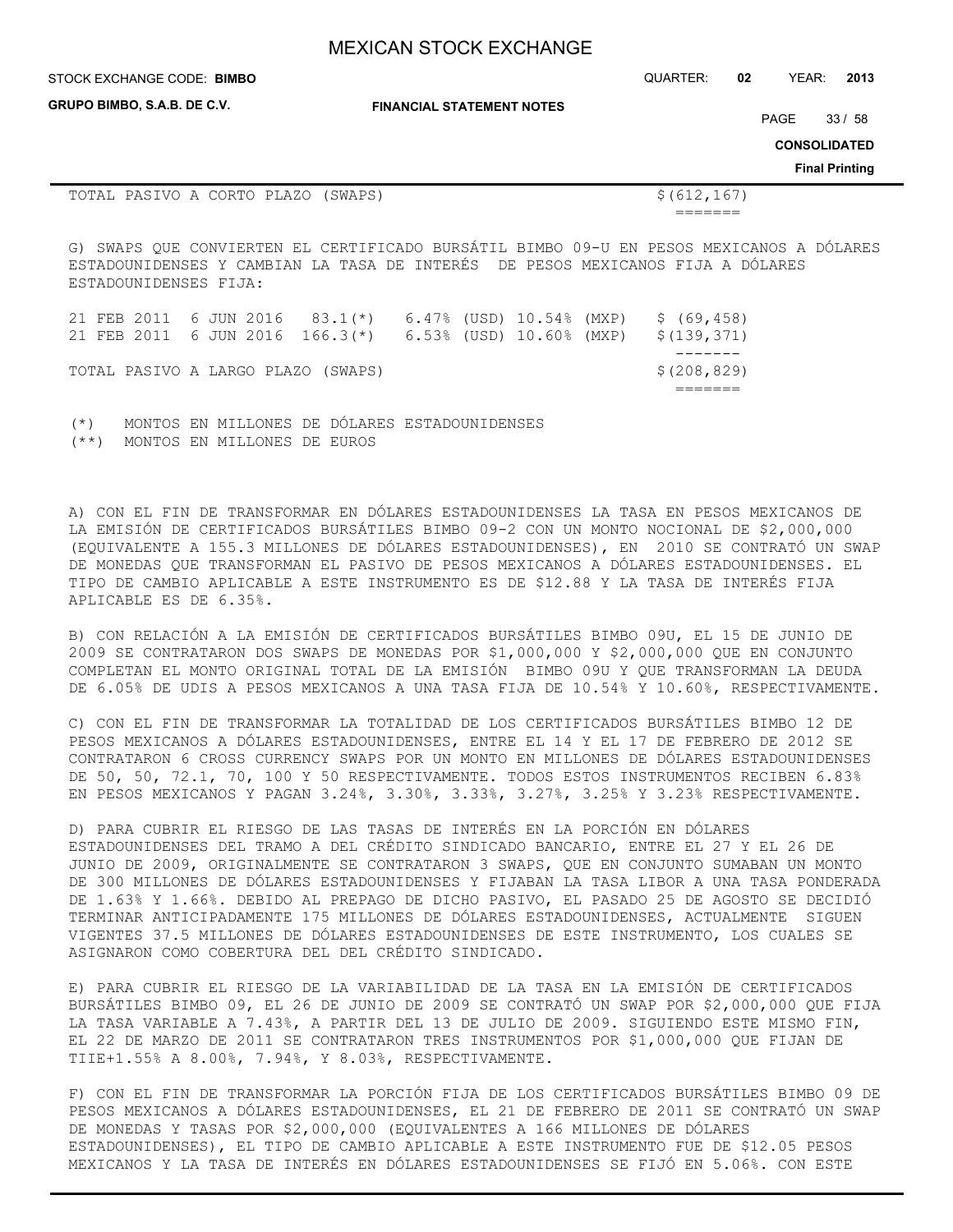**FINANCIAL STATEMENT NOTES**

STOCK EXCHANGE CODE: QUARTER: **02** YEAR: **2013 BIMBO**

**GRUPO BIMBO, S.A.B. DE C.V.**

PAGE 34 / 58

**CONSOLIDATED**

#### **Final Printing**

MISMO FIN, ENTRE EL 27 DE ABRIL Y EL 2 DE MAYO DE 2011 SE CONTRATARON OTROS 3 INSTRUMENTOS, CADA UNO POR \$1,000,000, LOS TIPOS DE CAMBIO APLICABLES FUERON \$11.53, \$11.55 Y \$11.60 PESOS MEXICANOS POR DÓLAR ESTADOUNIDENSE Y LAS TASAS DE INTERÉS FIJAS EN DÓLARES ESTADOUNIDENSES FUERON 3.78%, 3.73% Y 3.83%, RESPECTIVAMENTE.

G) CON EL FIN DE TRANSFORMAR LAS PORCIONES PASIVAS DE LOS INSTRUMENTOS RELACIONADOS A LA EMISIÓN DE LOS CERTIFICADOS BURSÁTILES BIMBO 09-U DE PESOS MEXICANOS A DÓLARES ESTADOUNIDENSES, EL 21 DE FEBRERO DE 2011 SE CONTRATARON DOS SWAPS DE MONEDAS Y TASAS POR \$1,000,000 (EQUIVALENTES A 83.1 MILLONES DE DÓLARES ESTADOUNIDENSES) Y \$2,000,000 (EQUIVALENTES A 166.3 MILLONES DE DÓLARES ESTADOUNIDENSES), RESPECTIVAMENTE. EL TIPO DE CAMBIO APLICABLE A ESTOS INSTRUMENTOS ES DE \$12.03 PESOS MEXICANOS POR DÓLAR ESTADOUNIDENSE Y LAS TASAS DE INTERÉS FIJAS APLICABLES SON 6.47% Y 6.53%, RESPECTIVAMENTE.

## CIFRAS AL 31 DE DICIEMBRE DE 2012

|               | FF.(              | MONTO           | DE.<br>TASA | NTERES  |            |
|---------------|-------------------|-----------------|-------------|---------|------------|
| <b>TNTCTO</b> | LNTENTO<br>./ENCT | <b>NOCTONAI</b> | PAGADA      | 70RRADA | RAZONARLE. |

A) SWAPS QUE CONVIERTEN DEUDA EN DÓLARES AMERICANOS A EUROS Y CAMBIAN LA TASA DE INTERÉS DE DÓLARES AMERICANOS FIJA A EUROS FIJA:

17 OCT 2011 17 JUN 2013 50,000 (\*\*) 3.52% (EUROS) 3.43% (USD) \$ 29,105 =======

B) SWAPS QUE CONVIERTEN EL CERTIFICADO BURSÁTIL BIMBO 09-2 EN PESOS MEXICANOS A DÓLARES ESTADOUNIDENSES Y CAMBIA LA TASA DE INTERÉS DE PESOS MEXICANOS FIJA A DÓLARES ESTADOUNIDENSES FIJA:

13 DIC 2010 6 JUN 2016 \$155.33 (\*) 6.35% (USD) 10.60% (PESOS) \$ 6,057

C) SWAPS QUE MODIFICAN TASAS Y MONEDA DE LOS CERTIFICADOS BURSÁTILES BIMBO 09U

|  |  |  | 15 JUN 2009 06 ENE 2016 \$1,000 10.54% (MXP) 6.05% (UDI) |  | \$175,358 |
|--|--|--|----------------------------------------------------------|--|-----------|
|  |  |  | 15 JUN 2009 06 ENE 2016 \$2,000 10.60% (MXP) 6.05% (UDI) |  | \$346,783 |

D) SWAPS QUE CONVIERTEN EL CERTIFICADO BURSÁTIL BIMBO 12 EN PESOS MEXICANOS A DÓLARES ESTADOUNIDENSES Y CAMBIAN LA TASA DE INTERÉS DE PESOS MEXICANOS FIJA A DÓLARES ESTADOUNIDENSES FIJA:

|  | 14 FEB 2012 3 AGO 2018 |  |                            |  | $50.0$ (*) 6.83% (MXP) 3.24%(MXP)                      | 851       |
|--|------------------------|--|----------------------------|--|--------------------------------------------------------|-----------|
|  | 14 FEB 2012 3 AGO 2018 |  |                            |  | $50.0$ (*) $6.83$ % (MXP) $3.30$ % (MXP)               | \$3,124   |
|  |                        |  |                            |  | 17 FEB 2012 3 AGO 2018 50.0(*) 6.83% (MXP) 3.27% (MXP) | S 460     |
|  |                        |  |                            |  |                                                        |           |
|  |                        |  | TOTAL ACTIVO A LARGO PLAZO |  |                                                        | \$532,782 |
|  |                        |  |                            |  |                                                        |           |

E) SWAPS QUE FIJAN TASAS DE CRÉDITO BANCARIO A LARGO PLAZO EN DÓLARES ESTADOUNIDENSES: 26 JUNIO 2009 15 ENE 2014 112.5(\*) 2.33% (FIJA) .30% (LIBOR) \$(16,295) F) SWAP QUE FIJAN LAS TASAS DE INTERÉS DE LOS CERTIFICADOS BURSÁTILES BIMBO 09:

 $6.35%$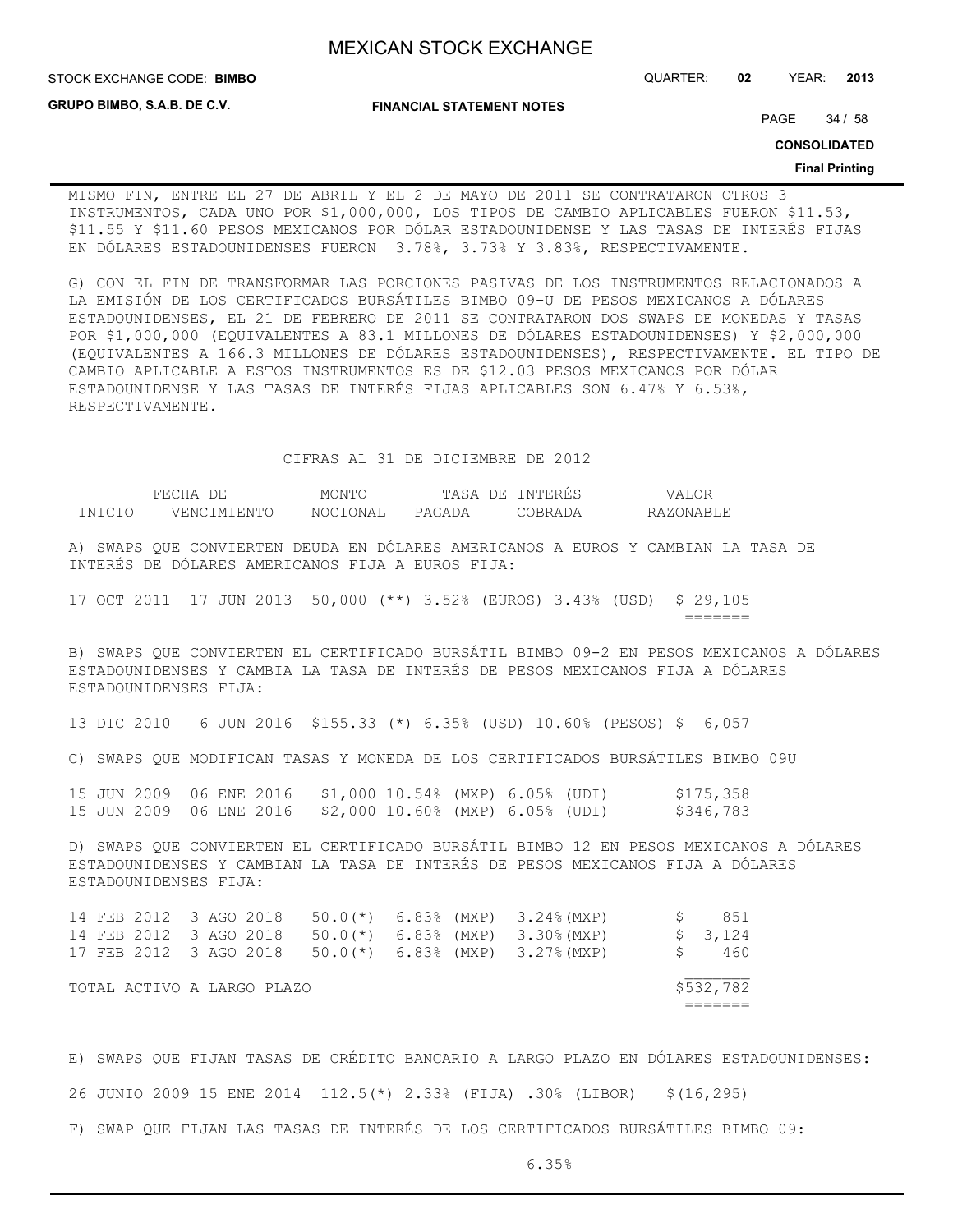STOCK EXCHANGE CODE: QUARTER: **02** YEAR: **2013 BIMBO**

**GRUPO BIMBO, S.A.B. DE C.V.**

**FINANCIAL STATEMENT NOTES**

PAGE 35 / 58

**CONSOLIDATED**

**Final Printing**

|  | 21 FEB 2011 9 JUN 2014 1,000 8.00% (FIJA) (TIIE+1.55%)<br>6.35% | \$(21, 837) |
|--|-----------------------------------------------------------------|-------------|
|  | 29 ABR 2011 9 JUN 2014 1,000 7.94% (FIJA) (TIIE+1.55%)<br>6.35% | \$(21, 858) |
|  | 27 ABR 2011 9 JUN 2014 1,000 8.03% (FIJA) (TIIE+1.55%)          | \$(20, 541) |
|  | 02 JUN 2009 9 JUN 2014 2,000 7.43% (FIJA) 4.80% (TIIE)          | \$(70, 450) |

G) SWAPS QUE CONVIERTEN LOS CERTIFICADOS BURSÁTILES BIMBO 09 EN PESOS MEXICANOS A DÓLARES ESTADOUNIDENSES Y CAMBIAN LA TASA DE INTERÉS DE PESOS FIJA A DÓLARES FIJA:

|  |  |  |  | 11 FEB 2011 9 JUN 2014 166.0 (*) 5.06% (USD) 8.98% (MXP) |  | \$(151,509) |
|--|--|--|--|----------------------------------------------------------|--|-------------|
|  |  |  |  | 27 ABR 2011 9 JUN 2014 86.6 (*) 3.73% (USD) 7.94% (MXP)  |  | \$(107,034) |
|  |  |  |  | 25 ABR 2011 9 JUN 2014 86.2 (*) 3.83% (USD) 8.03% (MXP)  |  | \$(114,206) |
|  |  |  |  | 02 MAY 2011 9 JUN 2014 86.7 (*) 3.78% (USD) 8.00% (MXP)  |  | \$(120,767) |

H) SWAPS QUE CONVIERTEN EL CERTIFICADO BURSÁTIL BIMBO 09-U EN PESOS MEXICANOS A DÓLARES ESTADOUNIDENSES Y CAMBIAN LA TASA DE INTERÉS DE PESOS MEXICANOS FIJA A DÓLARES ESTADOUNIDENSES FIJA:

|  |  |  |  |                                                          | 21 FEB 2011 6 JUN 2016 83.1 (*) 6.47% (USD)10.54% (MXP) \$ (87,655) |
|--|--|--|--|----------------------------------------------------------|---------------------------------------------------------------------|
|  |  |  |  | 21 FEB 2011 6 JUN 2016 166.3 (*) 6.53% (USD)10.60% (MXP) | \$(175,885)                                                         |

I) SWAPS QUE CONVIERTEN EL CERTIFICADO BURSÁTIL BIMBO 12 EN PESOS MEXICANOS A DÓLARES ESTADOUNIDENSES Y CAMBIAN LA TASA DE INTERÉS DE PESOS MEXICANOS FIJA A DÓLARES ESTADOUNIDENSES FIJA:

|  |                                    |  |  | 17 FEB 2012 3 AGO 2018 72.1 (*) 6.83% (MXP) 3.33% (USD)  |  |  | \$(7,181)    |
|--|------------------------------------|--|--|----------------------------------------------------------|--|--|--------------|
|  |                                    |  |  | 14 FEB 2012 3 AGO 2018 70.0 (*) 6.83% (MXP) 3.27% (USD)  |  |  | \$ (9,870)   |
|  |                                    |  |  | 14 FEB 2012 3 AGO 2018 100.0 (*) 6.83% (MXP) 3.25% (USD) |  |  | \$(10,099)   |
|  |                                    |  |  |                                                          |  |  |              |
|  | TOTAL PASIVO A LARGO PLAZO (SWAPS) |  |  |                                                          |  |  | \$(935, 888) |
|  |                                    |  |  |                                                          |  |  |              |
|  |                                    |  |  |                                                          |  |  |              |

(\*) MONTOS EN MILLONES DE DÓLARES ESTADOUNIDENSES (\*\*) MONTOS EN MILLONES DE EUROS

A) CON EL PROPÓSITO DE FINANCIAR PARTE DE LA ADQUISICIÓN DE IBERIA, LA ENTIDAD CONTRATÓ EL 17 DE OCTUBRE DE 2011 UN CROSS CURRENCY SWAP QUE TRANSFORMA 68.4 MILLONES DE DÓLARES ESTADOUNIDENSES DEL CRÉDITO BANCARIO SINDICADO A 50 MILLONES DE EUROS. CON ESTE INSTRUMENTO LA ENTIDAD RECIBE UNA TASA DE INTERÉS FIJA DE 3.43% DE DÓLARES ESTADOUNIDENSES Y PAGA A UNA TASA FIJA DE 3.52% DE EUROS.

B) CON EL FIN DE TRANSFORMAR EN DÓLARES ESTADOUNIDENSES LA TASA EN PESOS MEXICANOS DE LA EMISIÓN DE CERTIFICADOS BURSÁTILES BIMBO 09-2 CON UN MONTO NOCIONAL DE \$2,000,000 (EQUIVALENTE A 155.3 MILLONES DE DÓLARES ESTADOUNIDENSES), EN 2010 SE CONTRATÓ UN SWAP DE MONEDAS QUE TRANSFORMAN EL PASIVO DE PESOS MEXICANOS A DÓLARES ESTADOUNIDENSES. EL TIPO DE CAMBIO APLICABLE A ESTE INSTRUMENTO ES DE \$12.88 Y LA TASA DE INTERÉS FIJA APLICABLE ES DE 6.35%.

C) CON RELACIÓN A LA EMISIÓN DE CERTIFICADOS BURSÁTILES BIMBO 09U, EL 15 DE JUNIO DE 2009 SE CONTRATARON DOS SWAPS DE MONEDAS POR \$1,000,000 Y \$2,000,000 QUE EN CONJUNTO COMPLETAN EL MONTO ORIGINAL TOTAL DE LA EMISIÓN BIMBO 09U Y QUE TRANSFORMAN LA DEUDA DE 6.05% DE UDIS A PESOS MEXICANOS A UNA TASA FIJA DE 10.54% Y 10.60%, RESPECTIVAMENTE.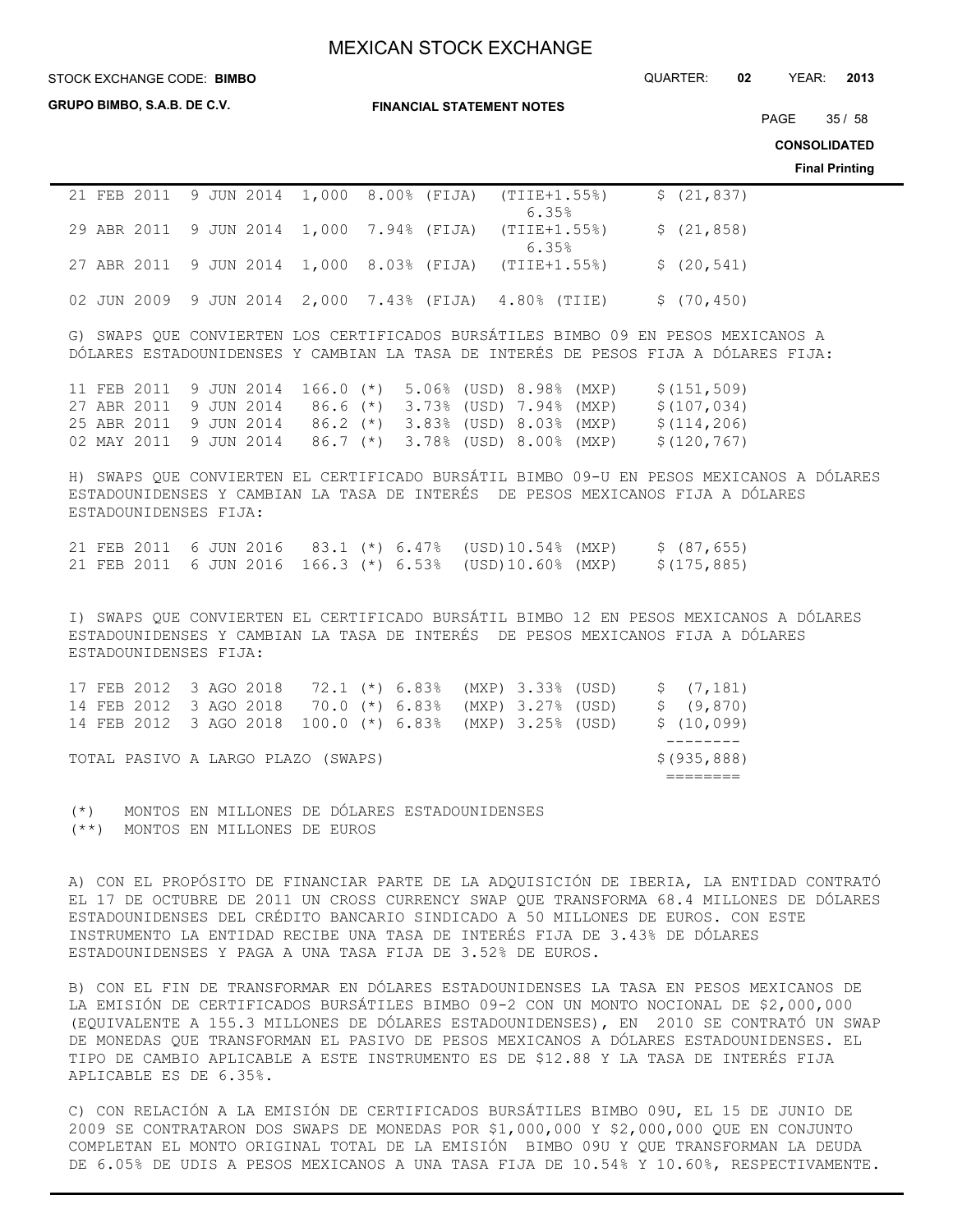**GRUPO BIMBO, S.A.B. DE C.V.**

STOCK EXCHANGE CODE: QUARTER: **02** YEAR: **2013 BIMBO**

**FINANCIAL STATEMENT NOTES**

PAGE 36 / 58

**CONSOLIDATED**

**Final Printing**

D) E I) CON EL FIN DE TRANSFORMAR LA TOTALIDAD DE LOS CERTIFICADOS BURSÁTILES BIMBO 12 DE PESOS MEXICANOS A DÓLARES ESTADOUNIDENSES, ENTRE EL 14 Y EL 17 DE FEBRERO DE 2012 SE CONTRATARON 6 CROSS CURRENCY SWAPS POR UN MONTO EN MILLONES DE DÓLARES ESTADOUNIDENSES DE 50, 50, 72.1, 70, 100 Y 50 RESPECTIVAMENTE. TODOS ESTOS INSTRUMENTOS RECIBEN 6.83% EN PESOS MEXICANOS Y PAGAN 3.24%, 3.30%, 3.33%, 3.27%, 3.25% Y 3.23% RESPECTIVAMENTE.

E) PARA CUBRIR EL RIESGO DE LAS TASAS DE INTERÉS EN LA PORCIÓN EN DÓLARES ESTADOUNIDENSES DEL TRAMO A DEL CRÉDITO SINDICADO BANCARIO, ENTRE EL 27 Y EL 26 DE JUNIO DE 2009, ORIGINALMENTE SE CONTRATARON 3 SWAPS, QUE EN CONJUNTO SUMABAN UN MONTO DE 300 MILLONES DE DÓLARES ESTADOUNIDENSES Y FIJABAN LA TASA LIBOR A UNA TASA PONDERADA DE 1.63% Y 1.66%. DEBIDO AL PREPAGO DE DICHO PASIVO, EL PASADO 25 DE AGOSTO SE DECIDIÓ TERMINAR ANTICIPADAMENTE 175 MILLONES DE DÓLARES ESTADOUNIDENSES, CON LO QUE SIGUEN VIGENTES 125 MILLONES DE DÓLARES ESTADOUNIDENSES DE ESTE INSTRUMENTO, LOS CUALES SE ASIGNARON COMO COBERTURA DEL TRAMO B DEL CRÉDITO BANCARIO.

F) PARA CUBRIR EL RIESGO DE LA VARIABILIDAD DE LA TASA EN LA EMISIÓN DE CERTIFICADOS BURSÁTILES BIMBO 09, EL 02 DE JUNIO DE 2009 SE CONTRATÓ UN SWAP POR \$2,000,000 QUE FIJA LA TASA VARIABLE A 7.43%. SIGUIENDO ESTE MISMO FIN, EL 24 DE FEBRERO DE 2011 SE CONTRATARON DOS INSTRUMENTOS POR \$1,000,000 QUE FIJAN DE TIIE+1.55% A 8.00% Y A 7.94%, RESPECTIVAMENTE, Y EL 28 DE FEBRERO DE 2011 SE CONTRATÓ OTRO INSTRUMENTO POR \$1,000,000 QUE FIJA DE TIIE+1.55% A 8.03%.

G) CON EL FIN DE TRANSFORMAR LA PORCIÓN FIJA DE LOS CERTIFICADOS BURSÁTILES BIMBO 09 DE PESOS MEXICANOS A DÓLARES ESTADOUNIDENSES, EL 11 DE FEBRERO DE 2011 SE CONTRATÓ UN SWAP DE MONEDAS Y TASAS POR \$2,000,000 (EQUIVALENTES A 166 MILLONES DE DÓLARES ESTADOUNIDENSES), EL TIPO DE CAMBIO APLICABLE A ESTE INSTRUMENTO FUE DE \$12.05 PESOS MEXICANOS Y LA TASA DE INTERÉS EN DÓLARES ESTADOUNIDENSES SE FIJÓ EN 5.06%. CON ESTE MISMO FIN, ENTRE EL 25 DE ABRIL Y EL 2 DE MAYO DE 2011 SE CONTRATARON OTROS 3 INSTRUMENTOS, CADA UNO POR \$1,000,000, LOS TIPOS DE CAMBIO APLICABLES FUERON \$11.53, \$11.55 Y \$11.60 PESOS MEXICANOS POR DÓLAR ESTADOUNIDENSE Y LAS TASAS DE INTERÉS FIJAS EN DÓLARES ESTADOUNIDENSES FUERON 3.78%, 3.73% Y 3.83%, RESPECTIVAMENTE.

H) CON EL FIN DE TRANSFORMAR LAS PORCIONES PASIVAS DE LOS INSTRUMENTOS RELACIONADOS A LA EMISIÓN DE LOS CERTIFICADOS BURSÁTILES BIMBO 09-U DE PESOS MEXICANOS A DÓLARES ESTADOUNIDENSES, EL 17 DE FEBRERO DE 2011 SE CONTRATARON DOS SWAPS DE MONEDAS Y TASAS POR \$1,000,000 (EQUIVALENTES A 83.1 MILLONES DE DÓLARES ESTADOUNIDENSES) Y \$2,000,000 (EQUIVALENTES A 166.3 MILLONES DE DÓLARES ESTADOUNIDENSES), RESPECTIVAMENTE. EL TIPO DE CAMBIO APLICABLE A ESTOS INSTRUMENTOS ES DE \$12.03 PESOS MEXICANOS POR DÓLAR ESTADOUNIDENSE Y LAS TASAS DE INTERÉS FIJAS APLICABLES SON 6.47% Y 6.53%, RESPECTIVAMENTE.

## COBERTURA DE DIVISAS

CON EL FIN DE CUBRIR PASIVOS INTERCOMPAÑIAS LA ENTIDAD TIENE CONTRATADOS A CORTO PLAZO FORWARDS. ESTOS INSTRUMENTOS AMPARAN UN MONTO NOCIONAL DE 20 Y 24.9 MILLONES DE EUROS AL 30 DE JUNIO DE 2013 Y 31 DE DICIEMBRE DE 2012, RESPECTIVAMENTE, Y FIJAN EL TIPO DE CAMBIO PARA LA COMPRA DE EUROS A UN PRECIO DE \$16.0655 Y \$17.022 PESOS MEXICANOS POR EURO Y SU VALOR RAZONABLE ES DE \$19,715 Y \$3,119, AL CIERRE DE CADA AÑO, RESPECTIVAMENTE.

CON EL FIN DE CUBRIR LAS NECESIDADES DE DÓLARES ESTADOUNIDENSES DE LA TESORERÍA CORPORATIVA LIGADAS A DIVERSOS GASTOS PRONOSTICADOS, LA ENTIDAD MANTIENE AL 30 DE JUNIO DE 2013 Y 31 DICIEMBRE DE 2012 UN PORTAFOLIO DE OPCIONES Y FORWARDS QUE RESULTAN EN UNA POSICIÓN LARGA EN FORWARDS CON VENCIMIENTOS MENSUALES POR UN TOTAL DE 136 MILLONES Y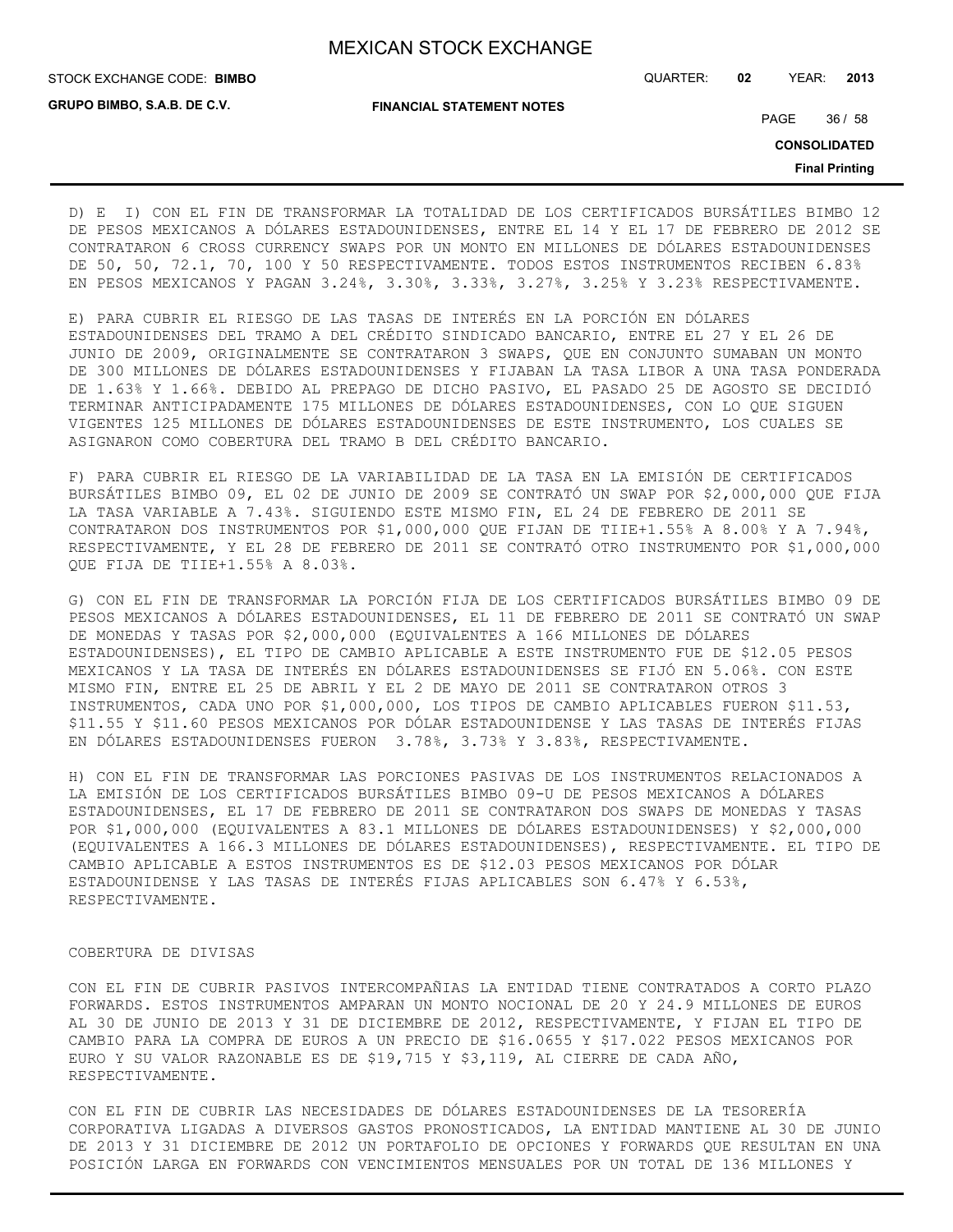**GRUPO BIMBO, S.A.B. DE C.V.**

STOCK EXCHANGE CODE: QUARTER: **02** YEAR: **2013 BIMBO**

**FINANCIAL STATEMENT NOTES**

PAGE 37 / 58

**CONSOLIDATED**

#### **Final Printing**

128 MILLONES DE DÓLARES ESTADOUNIDENSES, RESPECTIVAMENTE, A UN TIPO DE CAMBIO PROMEDIO DE \$12.3158 Y \$13.9996 PESOS MEXICANOS POR DÓLAR ESTADOUNIDENSE. ESTAS OPERACIONES TIENEN UN VALOR NETO DE MERCADO DE \$99,311 Y \$(1,950), RESPECTIVAMENTE.

AL 30 DE JUNIO DE 2013 Y 31 DE DICIEMBRE DE 2012, LA ENTIDAD TENÍA CONTRATADOS FORWARDS CON EL OBJETO DE CUBRIR EL RIESGO DE PASIVOS EN DÓLARES ESTADOUNIDENSES DE SUBSIDIARIAS CUYA MONEDA FUNCIONAL SON EUROS. DICHOS INSTRUMENTOS AMPARABAN UN MONTO NOCIONAL DE 17 Y 10.5 MILLONES DE DÓLARES, RESPECTIVAMENTE, FIJANDO EL TIPO DE CAMBIO PARA LA COMPRA DE DIVISAS EN \$1.3024 Y \$1.3259 DÓLARES ESTADOUNIDENSES POR EURO Y SU VALOR RAZONABLE ERA DE \$208 Y \$(690).

AL 30 DE JUNIO DE 2013, LA ENTIDAD TENÍA CONTRATADOS FORWARDS CON EL OBJETO DE CUBRIR RIESGO CAMBIARIO DE MATERIAS PRIMAS RELACIONADOS A LA OPERACIÓN EN URUGUAY. ESTOS INSTRUMENTOS AMPARABAN MONTOS NOCIONAL DE 3.5 MILLONES DE DÓLARES ESTADOUNIDENSES, QUE FIJABAN EL TIPO DE CAMBIO PARA LA COMPRA DE DIVISAS A UN PRECIO DE \$20.471 PESOS URUGUAYOS POR DÓLAR ESTADOUNIDENSE Y SU VALOR RAZONABLE ERA DE \$806

AL 30 DE JUNIO DE 2013, LA ENTIDAD TENÍA CONTRATADOS FORWARDS CON EL OBJETO DE CUBRIR RIESGO CAMBIARIO DE MATERIAS PRIMAS RELACIONADOS A LA OPERACIÓN EN MÉXICO. ESTOS INSTRUMENTOS AMPARABAN MONTOS NOCIONAL DE 63 MILLONES DE DÓLARES ESTADOUNIDENSES, QUE FIJABA EL TIPO DE CAMBIO PARA LA COMPRA DE DIVISAS A UN PRECIO DE \$12.80 PESOS MEXICANOS POR DÓLAR ESTADOUNIDENSE Y SU VALOR RAZONABLE ERA DE \$16,440.

13.2.4 ADMINISTRACIÓN DE RIESGO DE PRECIOS

LA ENTIDAD, CONFORME SUS POLÍTICAS DE ADMINISTRACIÓN DE RIESGOS, CELEBRA CONTRATOS DE FUTUROS DE TRIGO, GAS NATURAL Y OTROS INSUMOS CON LA FINALIDAD DE MINIMIZAR LOS RIESGOS DE VARIACIÓN EN LOS PRECIOS INTERNACIONALES DE DICHOS INSUMOS.

EL TRIGO, PRINCIPAL INSUMO QUE LA ENTIDAD UTILIZA, JUNTO CON EL GAS NATURAL SON ALGUNOS DE LOS COMMODITIES QUE LA ENTIDAD CUBRE. LAS OPERACIONES SON CELEBRADAS EN MERCADOS RECONOCIDOS Y A TRAVÉS DE SU DOCUMENTACIÓN FORMAL SON DESIGNADAS COMO COBERTURA DE FLUJO DE EFECTIVO POR TRATARSE DE TRANSACCIONES PRONOSTICADAS. LA ENTIDAD REALIZA MEDICIONES DE EFECTIVIDAD RETROSPECTIVAS Y PROSPECTIVAS PARA ASEGURARSE QUE LOS INSTRUMENTOS UTILIZADOS MITIGAN LA EXPOSICIÓN A LA VARIABILIDAD EN LOS FLUJOS DE CAJA PROVENIENTES DE LA FLUCTUACIÓN EN EL PRECIO DE DICHOS INSUMOS.

AL 30 DE JUNIO DE 2013 Y 31 DE DICIEMBRE DE 2012, LA ENTIDAD TIENE RECONOCIDOS EN LA UTILIDAD INTEGRAL CONTRATOS DE DERIVADOS DE TRIGO CERRADOS, LOS CUALES NO SE HAN APLICADO AL COSTO DE VENTAS PORQUE EL TRIGO PRODUCTO DE DICHOS CONTRATOS NO HA SIDO CONSUMIDO PARA TRANSFORMARLOS EN HARINA.

DETALLE DE OPERACIONES DERIVADAS PARA CUBRIR EL RIESGO DE PRECIOS

AL 30 DE JUNIO DE 2013 Y 31 DE DICIEMBRE DE 2012, LOS CONTRATOS DE FUTUROS Y SUS PRINCIPALES CARACTERÍSTICAS SON:

## CIFRAS AL 30 DE JUNIO DE 2013

| FECHA DE |          | CONTRATOS | <b>VALOR</b> |                  |
|----------|----------|-----------|--------------|------------------|
| INICIO   | POSICIÓN | NÚMERO    | VENCIMIENTO  | REGIÓN RAZONABLE |

CONTRATOS DE FUTUROS PARA FIJAR EL PRECIO DE GAS NATURAL Y DIESEL: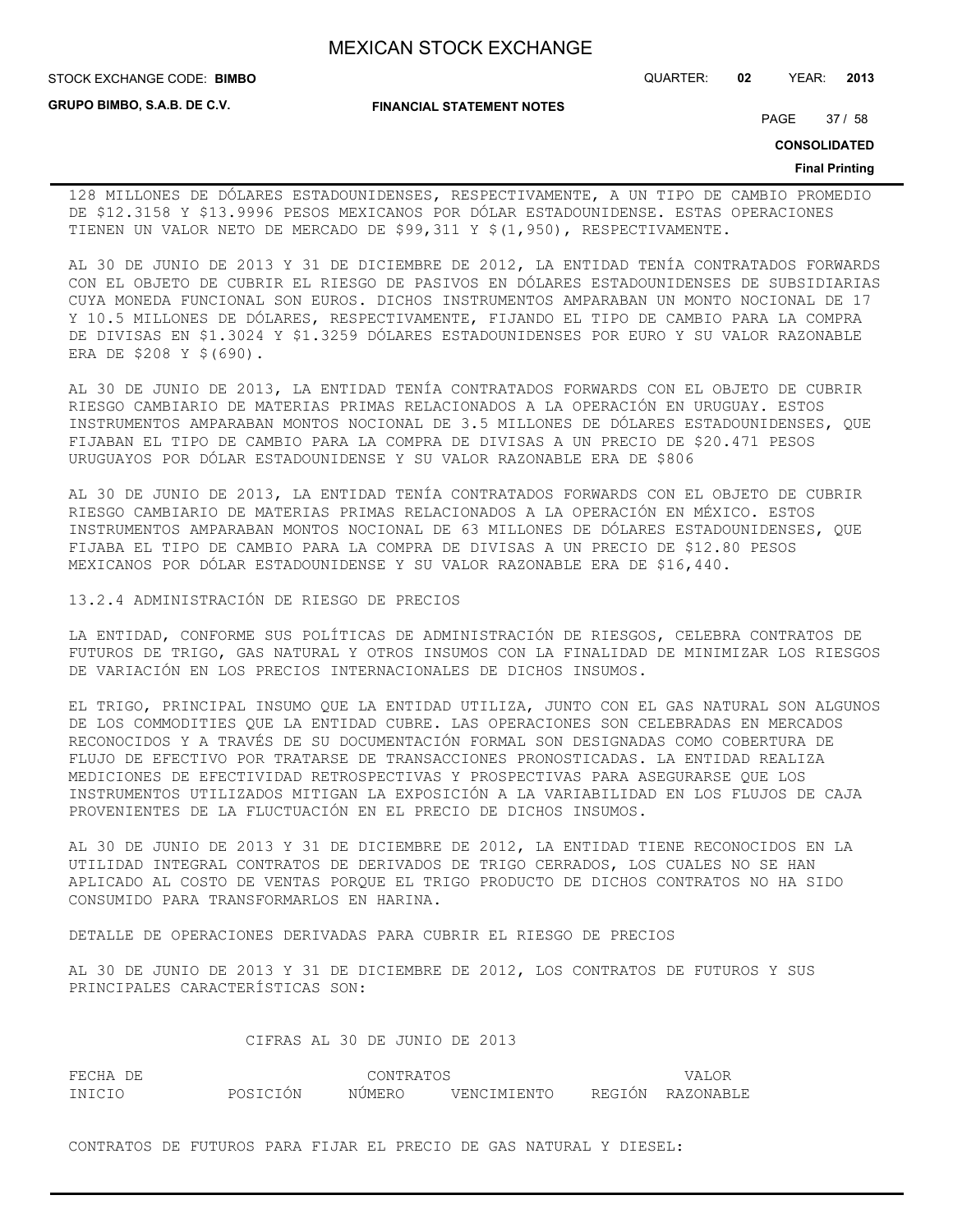#### STOCK EXCHANGE CODE: QUARTER: **02** YEAR: **2013 BIMBO**

**GRUPO BIMBO, S.A.B. DE C.V.**

**FINANCIAL STATEMENT NOTES**

PAGE 38 / 58

**CONSOLIDATED**

**Final Printing**

| VARIAS (DIESEL) LARGA 2,172 VARIAS EUA \$14,055<br>VARIAS (GASOLINA) LARGA 442 VARIAS EUA \$11,480<br>VARIAS (GASUATURAL)LARGA 196 VARIAS MÉXICO \$5,086<br>VARIAS (GASUATURAL)LARGA 93 VARIAS EUA \$2,801                              |                                   |              |        |                                                                                         |
|-----------------------------------------------------------------------------------------------------------------------------------------------------------------------------------------------------------------------------------------|-----------------------------------|--------------|--------|-----------------------------------------------------------------------------------------|
|                                                                                                                                                                                                                                         |                                   |              |        | $\begin{tabular}{cc} - & - & - & - \\ \hline \end{tabular}$                             |
| TOTAL ACTIVO A CORTO PLAZO                                                                                                                                                                                                              |                                   |              |        | \$33,422                                                                                |
|                                                                                                                                                                                                                                         |                                   |              |        | $=$ $=$ $=$ $=$ $=$                                                                     |
|                                                                                                                                                                                                                                         |                                   |              |        |                                                                                         |
|                                                                                                                                                                                                                                         |                                   |              |        |                                                                                         |
| CONTRATOS DE FUTUROS PARA FIJAR EL PRECIO DE COMPRA DE TRIGO Y ACEITE DE SOYA:                                                                                                                                                          |                                   |              |        |                                                                                         |
|                                                                                                                                                                                                                                         |                                   |              |        |                                                                                         |
|                                                                                                                                                                                                                                         |                                   |              |        |                                                                                         |
|                                                                                                                                                                                                                                         |                                   |              |        |                                                                                         |
|                                                                                                                                                                                                                                         |                                   |              |        |                                                                                         |
|                                                                                                                                                                                                                                         |                                   |              |        |                                                                                         |
| AGO DIC 2012 (TRIGO) LARGA 6,426 MAY DIC 2013 EUA \$(15,428)<br>ABR DIC 2012 (TRIGO) LARGA 2,289 MAY DIC 2013 MÉXICO \$(190,644)<br>VARIAS (MAÍZ) LARGA 132 JUL DIC 2013 EUA \$1,592<br>VARIAS (ACEITE SOYA) LARGA 310 SEP DIC 2013 EUA |                                   |              |        |                                                                                         |
|                                                                                                                                                                                                                                         |                                   |              |        | $- - - - - - -$                                                                         |
| TOTAL PASIVO A CORTO PLAZO                                                                                                                                                                                                              |                                   |              |        | \$(206, 917)                                                                            |
|                                                                                                                                                                                                                                         |                                   |              |        | =======                                                                                 |
|                                                                                                                                                                                                                                         |                                   |              |        |                                                                                         |
|                                                                                                                                                                                                                                         | CIFRAS AL 31 DE DICIEMBRE DE 2012 |              |        |                                                                                         |
|                                                                                                                                                                                                                                         |                                   |              |        |                                                                                         |
|                                                                                                                                                                                                                                         |                                   |              |        |                                                                                         |
|                                                                                                                                                                                                                                         |                                   |              |        |                                                                                         |
|                                                                                                                                                                                                                                         |                                   |              |        |                                                                                         |
| CONTRATOS DE FUTUROS PARA FIJAR EL PRECIO DE GAS NATURAL Y DIESEL:                                                                                                                                                                      |                                   |              |        |                                                                                         |
|                                                                                                                                                                                                                                         |                                   |              |        |                                                                                         |
|                                                                                                                                                                                                                                         |                                   |              |        |                                                                                         |
|                                                                                                                                                                                                                                         |                                   |              |        |                                                                                         |
|                                                                                                                                                                                                                                         |                                   |              |        |                                                                                         |
| VARIAS (DIESEL) LARGA 2,530 VARIAS EUA \$47,721<br>VARIAS (GASOLINA) LARGA 735 VARIAS EUA \$29,692<br>VARIAS (GASWATURAL)LARGA 350 VARIAS MÉXICO \$428<br>VARIAS (GASWATURAL)LARGA 246 VARIAS EUA \$144                                 |                                   |              |        |                                                                                         |
|                                                                                                                                                                                                                                         |                                   |              |        | $- - - - - -$                                                                           |
| TOTAL ACTIVO A CORTO PLAZO                                                                                                                                                                                                              |                                   |              |        | \$77,985                                                                                |
|                                                                                                                                                                                                                                         |                                   |              |        | $=$ $=$ $=$ $=$ $=$                                                                     |
|                                                                                                                                                                                                                                         |                                   |              |        |                                                                                         |
| CONTRATOS DE FUTUROS PARA FIJAR EL PRECIO DE COMPRA DE TRIGO Y ACEITE DE SOYA:                                                                                                                                                          |                                   |              |        |                                                                                         |
|                                                                                                                                                                                                                                         |                                   |              |        |                                                                                         |
|                                                                                                                                                                                                                                         |                                   |              |        |                                                                                         |
|                                                                                                                                                                                                                                         |                                   |              |        |                                                                                         |
| AGO DIC 2012 (TRIGO)LARGA 6,815 MAY DIC 2013 EUA \$(188,725)<br>ABR DIC 2012 (TRIGO)LARGA 3,113 MAY DIC 2013 MÉXICO (33,596)<br>VARIAS (MAÍZ) LARGA 174 JUL DIC 2013 EUA \$ (4,992)                                                     |                                   |              |        |                                                                                         |
| VARIAS (ACEITE SOYA) LARGA                                                                                                                                                                                                              | 581                               | MAR DIC 2013 |        | EUA $$$ (5,590)                                                                         |
|                                                                                                                                                                                                                                         |                                   |              |        |                                                                                         |
| OCT DIC 2012 (TRIGO) LARGA                                                                                                                                                                                                              | 179                               | MAR JUL 2013 | OLA \$ | (4, 216)<br>--------                                                                    |
|                                                                                                                                                                                                                                         |                                   |              |        |                                                                                         |
| TOTAL PASIVO A CORTO PLAZO                                                                                                                                                                                                              |                                   |              |        | \$(237, 119)                                                                            |
|                                                                                                                                                                                                                                         |                                   |              |        | $=$ $=$ $=$ $=$ $=$ $=$                                                                 |
|                                                                                                                                                                                                                                         |                                   |              |        |                                                                                         |
| AL 30 DE JUNIO DE 2013, LA ENTIDAD TIENE CONTRATADOS FORWARDS CON EL OBJETO DE CUBRIR                                                                                                                                                   |                                   |              |        |                                                                                         |
|                                                                                                                                                                                                                                         |                                   |              |        | EL FLUJO DE EFECTIVO RELACIONADO A COMPRAS DE MATERIA PRIMA EN DÓLARES ESTADOUNIDENSES. |

CIFRAS AL 30 DE JUNIO DE 2013

| FECHA DE | FECHA DE    | MONTO    | TIPO CAMBIO | VALOR     |
|----------|-------------|----------|-------------|-----------|
| INICIO   | VENCIMIENTO | NOCIONAL | PROMEDIO    | RAZONABLE |

FORWARDS PARA CUBRIR EL FLUJO DE EFECTIVO RELACIONADO A LA COMPRA DE MATERIA PRIMA EN DÓLARES ESTADOUNIDENSES: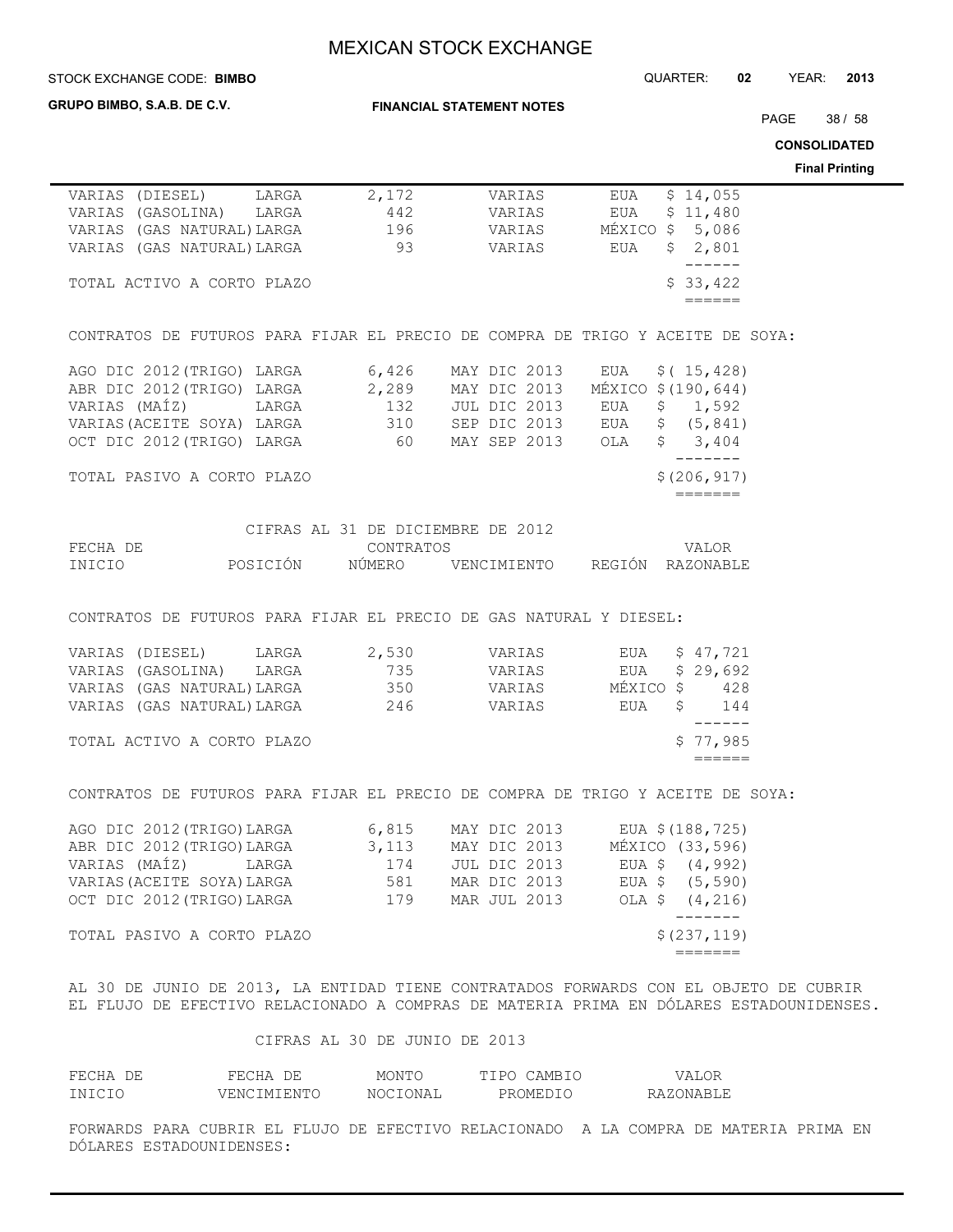STOCK EXCHANGE CODE: QUARTER: **02** YEAR: **2013 BIMBO**

| GRUPO BIMBO, S.A.B. DE C.V.   |                                                       |                   | <b>FINANCIAL STATEMENT NOTES</b>  |                      |                       |
|-------------------------------|-------------------------------------------------------|-------------------|-----------------------------------|----------------------|-----------------------|
|                               |                                                       |                   |                                   | PAGE                 | 39/58                 |
|                               |                                                       |                   |                                   |                      | <b>CONSOLIDATED</b>   |
|                               |                                                       |                   |                                   |                      | <b>Final Printing</b> |
| ABR 2013 A<br><b>JUN 2013</b> | ENTRE JUL Y SEP<br>DE 2013                            | \$63 (USD)        | 12,0000                           | 16,440<br>\$.        |                       |
|                               |                                                       |                   | CIFRAS AL 31 DE DICIEMBRE DE 2012 |                      |                       |
| FECHA DE<br>INICIO            | FECHA DE<br>VENCIMIENTO                               | MONTO<br>NOCIONAL | TIPO CAMBIO<br>PROMEDIO           | VALOR<br>RAZONABLE   |                       |
|                               | FORWARDS PARA CURRIR EL FLUJO DE EFECTIVO RELACIONADO |                   | A                                 | IA COMPRA DE MATERIA | PRIMA<br>EN.          |

FORWARDS PARA CUBRIR EL FLUJO DE EFECTIVO RELACIONADO A LA COMPRA DE MATERIA PRIMA EN DÓLARES ESTADOUNIDENSES:

| DE SEP A |             | ENTRE ENE Y ABR | \$80<br>(USD) | 12.9730 | 000               |
|----------|-------------|-----------------|---------------|---------|-------------------|
|          | DIC DE 2012 | DE.             |               |         | ______<br>_______ |

INSTRUMENTOS DERIVADOS IMPLÍCITOS - AL 30 DE JUNIO DE 2013 Y 31 DE DICIEMBRE DE 2012, LA ENTIDAD NO TIENE INSTRUMENTOS DERIVADOS CON CARACTERÍSTICAS DE DERIVADOS IMPLÍCITOS SEPARABLES.

TÉCNICAS DE VALUACIÓN Y SUPUESTOS APLICADOS PARA PROPÓSITOS DE DETERMINAR EL VALOR RAZONABLE

EL VALOR RAZONABLE DE LOS ACTIVOS Y PASIVOS FINANCIEROS SE DETERMINA DE LA SIGUIENTE FORMA:

EL VALOR RAZONABLE DE LOS ACTIVOS Y PASIVOS FINANCIEROS CON TÉRMINOS Y CONDICIONES ESTÁNDAR Y NEGOCIADOS EN LOS MERCADOS LÍQUIDOS ACTIVOS SE DETERMINAN CON REFERENCIA A LOS PRECIOS COTIZADOS EN EL MERCADO.

EL VALOR RAZONABLE DE LOS OTROS ACTIVOS Y PASIVOS SE DETERMINA DE CONFORMIDAD CON MODELOS DE DETERMINACIÓN DE PRECIOS DE ACEPTACIÓN GENERAL, QUE SE BASAN EN EL ANÁLISIS DEL FLUJO DE EFECTIVO DESCONTADO.

EN PARTICULAR, EL VALOR RAZONABLE DE LOS PRÉSTAMOS DE INSTITUCIONES FINANCIERAS SE DETERMINÓ A TRAVÉS DE UN ENFOQUE DE INGRESOS, DESCONTANDO LOS FLUJOS CONTRACTUALES DE DICHOS PASIVOS A LAS TASAS ACTUALES ESTIMADAS POR LA ENTIDAD. DICHAS TASAS ACTUALES SE DETERMINARON MEDIANTE COTIZACIONES INFORMATIVAS REALIZADAS CON DIVERSAS CONTRAPARTES. LAS TASAS UTILIZADAS FUERON DEL, 2.00% Y 1.76%, PARA PRÉSTAMOS DENOMINADOS EN DÓLARES ESTADOUNIDENSES Y EUROS RESPECTIVAMENTE. ESTA VALUACIÓN SE CONSIDERA NIVEL 3, CONFORME A LA JERARQUÍA QUE SE DESCRIBE A CONTINUACIÓN. EL VALOR RAZONABLE DE LOS ACTIVOS Y PASIVOS FINANCIEROS ES SIMILAR AL VALOR EN LIBROS.

AL 30 DE JUNIO DE 2013 Y 31 DE DICIEMBRE DE 2012, EL VALOR EN LIBROS DE LOS ACTIVOS FINANCIEROS Y PASIVOS NO VARÍA SIGNIFICATIVAMENTE DE SU VALOR RAZONABLE.

LA VALUACIÓN DE LA DEUDA BURSÁTIL SE REALIZÓ CON EL VALOR DE MERCADO CON PRECIOS DE VALUACIÓN OPERATIVA Y REFERENCIAS DE MERCADO, S. A. DE C. V. ("VALMER"), QUE ES UNA ENTIDAD SUPERVISADA POR LA COMISIÓN NACIONAL BANCARIA Y DE VALORES (CNBV) QUE PROPORCIONA PRECIOS ACTUALIZADOS DE INSTRUMENTOS FINANCIEROS. ESTA VALUACIÓN SE CONSIDERA NIVEL 1, CONFORME A LA JERARQUÍA QUE SE DESCRIBE A CONTINUACIÓN.

JERARQUÍA DE VALOR RAZONABLE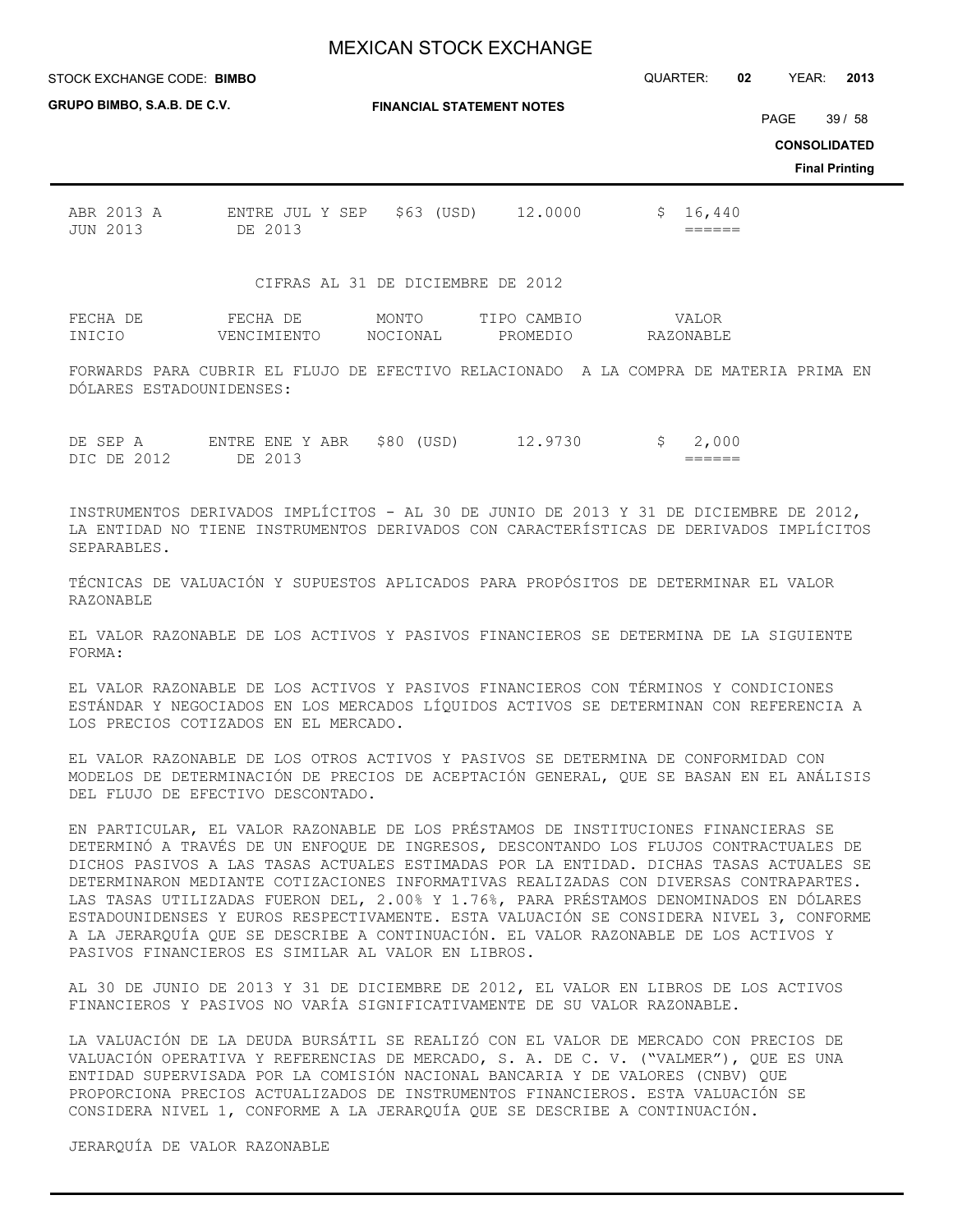**STOCK EXCHANGE CODE: BIMBO** 

STOCK EXCHANGE CODE: QUARTER: **02** YEAR: **2013**

**GRUPO BIMBO, S.A.B. DE C.V.**

**FINANCIAL STATEMENT NOTES**

PAGE 40 / 58

**CONSOLIDATED**

#### **Final Printing**

LA ENTIDAD CLASIFICA EN TRES NIVELES DE JERARQUÍA LAS VALUACIONES A VALOR RAZONABLE RECONOCIDAS EN EL ESTADO DE SITUACIÓN FINANCIERA, CONFORME A LOS DATOS UTILIZADOS EN LA VALUACIÓN. CUANDO UNA VALUACIÓN UTILIZA DATOS DE DIFERENTES NIVELES, LA VALUACIÓN EN SU CONJUNTO SE CLASIFICA EN EL NIVEL MÁS BAJO DE CLASIFICACIÓN DE CUALQUIER DATO RELEVANTE:

\* NIVEL 1 LAS VALUACIONES A VALOR RAZONABLE SON AQUELLAS DERIVADAS DE LOS PRECIOS COTIZADOS (NO AJUSTADOS) EN LOS MERCADOS ACTIVOS PARA PASIVOS O ACTIVOS IDÉNTICOS;

\* NIVEL 2 LAS VALUACIONES A VALOR RAZONABLE SON AQUELLAS DERIVADAS DE INDICADORES DISTINTOS A LOS PRECIOS COTIZADOS INCLUIDOS DENTRO DEL NIVEL 1, QUE SON OBSERVABLES PARA EL ACTIVO O PASIVO, BIEN SEA DIRECTAMENTE (ES DECIR COMO PRECIOS) O INDIRECTAMENTE (ES DECIR QUE DERIVAN DE LOS PRECIOS); Y

\* NIVEL 3 LAS VALUACIONES A VALOR RAZONABLE SON AQUELLAS DERIVADAS DE LAS TÉCNICAS DE VALUACIÓN QUE INCLUYEN LOS INDICADORES PARA LOS ACTIVOS O PASIVOS, QUE NO SE BASAN EN INFORMACIÓN OBSERVABLE DEL MERCADO (INDICADORES NO OBSERVABLES).

## 13.2.5 ADMINISTRACIÓN DE RIESGO DE LIQUIDEZ

ES RESPONSABILIDAD DE LA TESORERÍA CORPORATIVA LA ADMINISTRACIÓN DEL RIESGO DE LIQUIDEZ. LA ADMINISTRACIÓN DE DICHO RIESGO, PREVÉ LA CAPACIDAD DE LA ENTIDAD DE CUMPLIR CON LOS REQUERIMIENTOS DE FONDOS EN EL CORTO, MEDIANO Y LARGO PLAZO, SIEMPRE BUSCANDO FLEXIBILIDAD FINANCIERA. LA ENTIDAD CONSERVA LA LIQUIDEZ NECESARIA MEDIANTE UN MANEJO ORDENADO DEL FLUJO DE EFECTIVO MONITOREÁNDOLO CONSTANTEMENTE, ASÍ COMO MANTENIENDO DIVERSAS LÍNEAS DE CRÉDITO (ALGUNAS DE ELLAS COMPROMETIDAS) CON EL MERCADO BANCARIO Y UN MANEJO ADECUADO DEL CAPITAL DE TRABAJO, GARANTIZANDO ASÍ, EL PAGO DE LAS OBLIGACIONES FUTURAS. DEBIDO A LA NATURALEZA DEL NEGOCIO, LA ENTIDAD CONSIDERA QUE EL RIESGO DE LIQUIDEZ ES BAJO.

LAS OBLIGACIONES TANTO POR INSTRUMENTOS FINANCIEROS DERIVADOS COMO POR EL SERVICIO Y LAS AMORTIZACIONES DE DEUDA SON LAS SIGUIENTES:

| DEUDA | INSTRUMENTOS DERIVADOS\$ 495,701 \$ (445,705) \$ (310,107) \$ 752,327 | $$6,878,295$ $$12,036,616$ $$2,364,568$ $$31,522,372$ |  |
|-------|-----------------------------------------------------------------------|-------------------------------------------------------|--|
| TOTAL |                                                                       | $$7,373,996$ $$11,590,911$ $$2,054,461$ $$32,274,699$ |  |

## 13.2.6 ADMINISTRACIÓN DE RIESGO DE CRÉDITO

EL RIESGO DE CRÉDITO EMANA DE LA POSIBLE PÉRDIDA QUE LA ENTIDAD PUEDA TENER, COMO RESULTADO DEL INCUMPLIMIENTO DE PAGO DE SUS CLIENTES, COMO PÉRDIDA EN LAS INVERSIONES Y PRINCIPALMENTE CON LAS CONTRAPARTES CON LAS QUE TIENE CONTRATADOS INSTRUMENTOS FINANCIEROS DERIVADOS.

EN CASO DE DETERIORO DE LAS CUENTAS POR COBRAR A CLIENTES, LA ENTIDAD REGISTRA UNA PROVISIÓN CUANDO LA ANTIGÜEDAD SUPERA LOS 90 DÍAS DE NO HABER RECIBIDO EL PAGO EXIGIBLE, Y SE INCREMENTA EL SALDO DE ESTA PROVISIÓN CON BASE EN EL ANÁLISIS INDIVIDUAL DE CADA CUENTA Y DE LOS RESULTADOS DE LA EVALUACIÓN DEL COMPORTAMIENTO DE LA CARTERA Y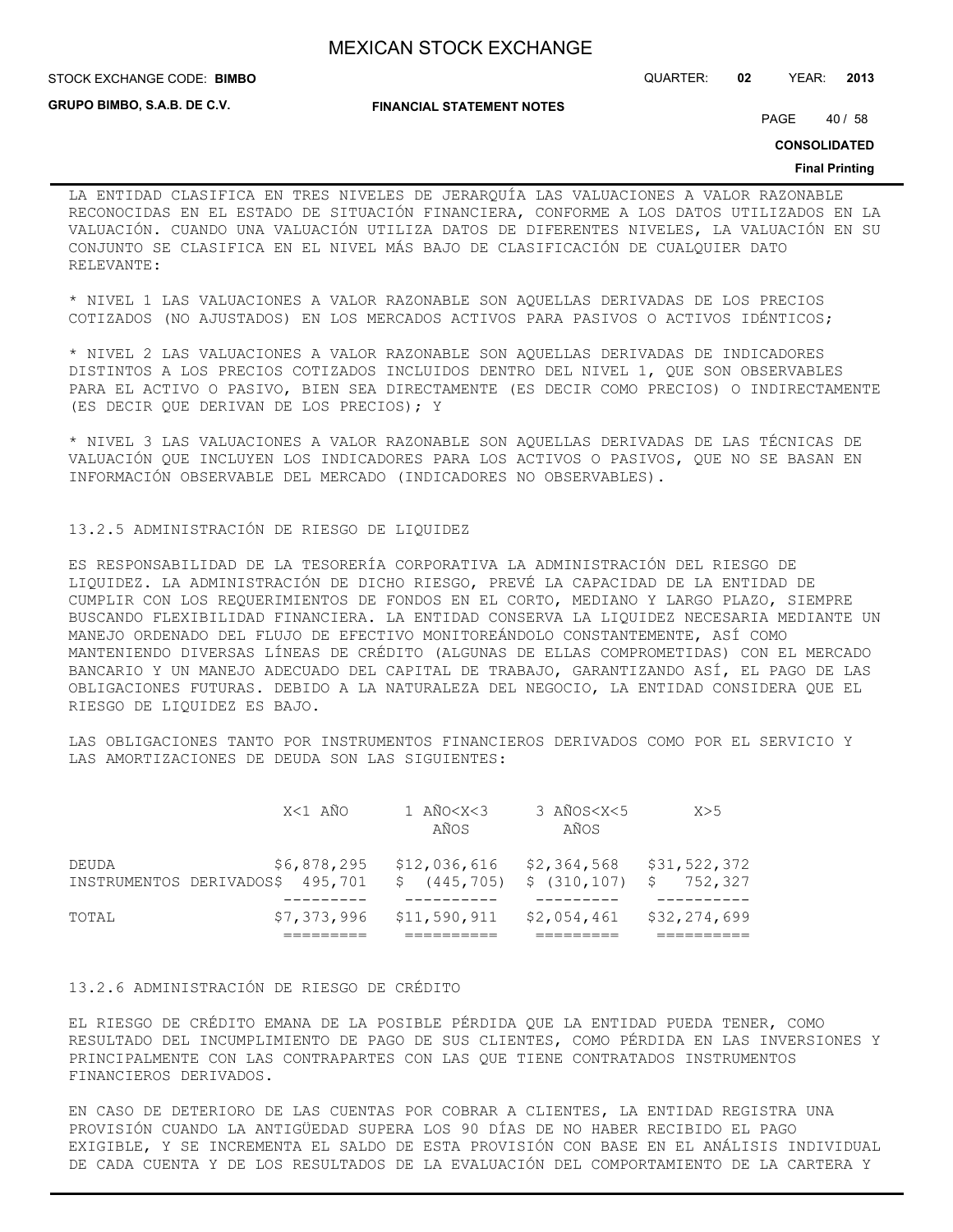**STOCK EXCHANGE CODE: BIMBO** 

**GRUPO BIMBO, S.A.B. DE C.V.**

#### **FINANCIAL STATEMENT NOTES**

PAGE 41 / 58

STOCK EXCHANGE CODE: QUARTER: **02** YEAR: **2013**

**CONSOLIDATED**

#### **Final Printing**

LA ESTACIONALIDAD DEL NEGOCIO. LA METODOLOGÍA UTILIZADA PARA DETERMINAR EL SALDO DE ESTA PROVISIÓN SE HA APLICADO CONSISTENTEMENTE E HISTÓRICAMENTE HA SIDO SUFICIENTE PARA CUBRIR LOS QUEBRANTOS POR CRÉDITOS IRRECUPERABLES.

CON RESPECTO A LAS OPERACIONES CON INSTRUMENTOS FINANCIEROS DERIVADOS RELACIONADAS A TASAS DE INTERÉS Y TIPO DE CAMBIO, ESTAS SON CONTRATADAS BILATERALMENTE (OTC) CON CONTRAPARTES ACEPTADAS DE ACUERDO A CIERTOS CRITERIOS QUE SE MENCIONAN A CONTINUACIÓN, CON LAS CUALES, ADEMÁS SE MANTIENE UNA AMPLIA Y CONTINUA RELACIÓN COMERCIAL.

ESTAS CONTRAPARTES SON ACEPTABLES EN VIRTUD DE QUE CUENTAN CON UNA SOLVENCIA SUFICIENTE - MEDIDA DE ACUERDO A LA CALIFICACIÓN DE "RIESGO DE CONTRAPARTE" DE STANDARD & POOR´S -PARA SUS OBLIGACIONES EN MONEDA LOCAL DE CORTO Y LARGO PLAZO, Y MONEDA EXTRANJERA DE CORTO Y LARGO PLAZO. LAS CONTRAPARTES CON LAS QUE LA ENTIDAD TIENE CONTRATOS PARA REALIZAR OPERACIONES FINANCIERAS DERIVADAS BILATERALES SON:

BANCO NACIONAL DE MÉXICO, S. A., BBVA BANCOMER, S. A., BARCLAYS BANK, PLC W. LONDON, BANK OF AMERICA MÉXICO, S. A., MERRYL LYNCH CAPITAL SERVICES, INC., HSBC BANK, ING. INVESTMENT BANK, JP MORGAN CHASE BANK, N. A., BANCO SANTANDER, S. A., MIZUHO CORPORATE BANK, LTD. Y THE BANK OF TOKYO MITSUBISHI UFJ, LTD.

LAS OPERACIONES CON INSTRUMENTOS FINANCIEROS DERIVADOS RELACIONADOS A MATERIAS PRIMAS SON CELEBRADAS EN LOS SIGUIENTES MERCADOS RECONOCIDOS:

- A. MINNEAPOLIS GRAIN EXCHANGE (MGE)
- B. KANSAS CITY BOARD OF TRADE (KCBOT)
- C. CHICAGO BOARD OF TRADE (CBOT)
- D. MERCADO A TÉRMINO DE BUENOS AIRES
- E. NEW YORK MERCANTILE EXCHANGE (NYMEX)

LA EXPOSICIÓN A CADA UNA DE LAS CONTRAPARTES ES MONITOREADA MENSUALMENTE.

TODAS LAS OPERACIONES CON INSTRUMENTOS FINANCIEROS DERIVADOS SE EFECTÚAN AL AMPARO DE UN CONTRATO MARCO ESTANDARIZADO Y DEBIDAMENTE FORMALIZADO POR LOS REPRESENTANTES LEGALES DE LA ENTIDAD Y DE LAS CONTRAPARTES.

LOS SUPLEMENTOS Y ANEXOS CORRESPONDIENTES A DICHOS CONTRATOS MARCO, ESTABLECEN LAS CONDICIONES DE LIQUIDACIÓN Y DEMÁS TÉRMINOS RELEVANTES DE ACUERDO CON LOS USOS Y PRÁCTICAS DEL MERCADO MEXICANO.

ALGUNOS DE LOS CONTRATOS MARCO, SUPLEMENTOS Y ANEXOS A TRAVÉS DE LOS CUALES SE REALIZAN OPERACIONES FINANCIERAS DERIVADAS BILATERALES, ACTUALMENTE CONTEMPLAN EL ESTABLECIMIENTO DE DEPÓSITOS EN EFECTIVO O VALORES PARA GARANTIZAR EL PAGO DE OBLIGACIONES GENERADAS POR DICHOS CONTRATOS. LOS LÍMITES DE CRÉDITO QUE LA ENTIDAD MANTIENE CON SUS CONTRAPARTES SON SUFICIENTEMENTE AMPLIOS PARA SOPORTAR SU OPERACIÓN ACTUAL; SIN EMBARGO, LA ENTIDAD MANTIENE DEPÓSITOS EN EFECTIVO COMO COLATERAL PARA PAGO DE INSTRUMENTOS FINANCIEROS DERIVADOS.

CON RELACIÓN A LOS CONTRATOS DE FUTUROS ASOCIADOS A MATERIAS PRIMAS QUE SE CELEBRAN EN MERCADOS RECONOCIDOS E INTERNACIONALES, LA ENTIDAD ESTÁ SUJETA A LAS REGLAS DE DICHOS MERCADOS. ESTAS REGLAS INCLUYEN, ENTRE OTRAS, CUBRIR EL MARGEN INICIAL PARA OPERAR CONTRATOS DE FUTUROS, ASÍ COMO LAS SUBSECUENTES LLAMADAS DE MARGEN REQUERIDAS A LA ENTIDAD.

13.2.7 ADMINISTRACIÓN DE LA ESTRUCTURA DE CAPITAL

LA ENTIDAD MANTIENE UNA SANA RELACIÓN ENTRE DEUDA Y CAPITAL BUSCANDO MAXIMIZAR EL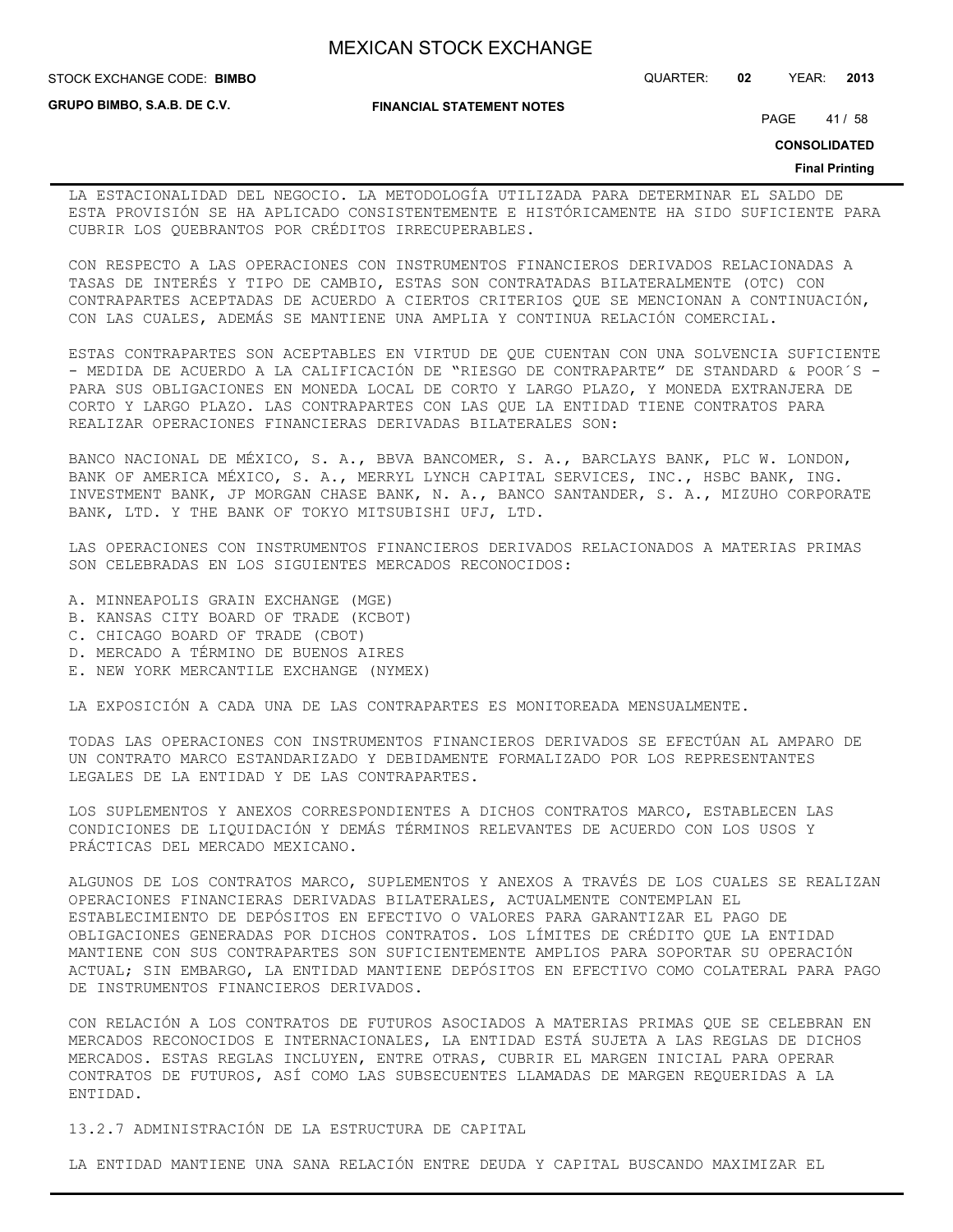| <b>MEXICAN STOCK EXCHANGE</b> |  |  |  |
|-------------------------------|--|--|--|
|-------------------------------|--|--|--|

| STOCK EXCHANGE CODE: BIMBO  |                                  | QUARTER: | 02 | YEAR: | 2013    |
|-----------------------------|----------------------------------|----------|----|-------|---------|
| GRUPO BIMBO, S.A.B. DE C.V. | <b>FINANCIAL STATEMENT NOTES</b> |          |    | PAGE  | 42 / 58 |

**CONSOLIDATED**

**Final Printing**

## RETORNO A LOS ACCIONISTAS.

LA ESTRUCTURA DE CAPITAL CONSISTE EN DEUDA NETA POR \$35,154,654 Y CAPITAL CONTABLE POR \$45,381,246. LA ENTIDAD NO ESTÁ SUJETA A NINGÚN REQUERIMIENTO EXTERNO DE CAPITAL.

AL 30 DE JUNIO DE 2013 LA RAZÓN DE APALANCAMIENTO, CALCULADA COMO DEUDA NETA ENTRE CAPITAL MUESTRA UN NIVEL DE 0.77

## RAZÓN DE APALANCAMIENTO

LA RAZÓN DE APALANCAMIENTO AL 30 DE JUNIO DE 2013 Y AL 31 DE DICIEMBRE DE 2012 ES LA SIGUIENTE:

|                                     | 2013         | 2012         |
|-------------------------------------|--------------|--------------|
| DEUDA (I)                           | \$40,372,300 | \$41,971,617 |
| EFECTIVO Y EOUIVALENTES DE EFECTIVO | \$5,217,646  | \$4,277,203  |
| DEUDA NETA                          | \$35,154,654 | \$37,694,414 |
| CAPITAL CONTABLE                    | \$45,381,246 | \$47,058,443 |
| DEUDA NETA A CAPITAL CONTABLE       | 0.77 VECES   | $0.80$ VECES |

(I) LA DEUDA ESTÁ FORMADA POR LOS CRÉDITOS BANCARIOS Y BURSÁTILES A CORTO Y LARGO PLAZO.

## 14. BENEFICIOS A EMPLEADOS Y PREVISIÓN SOCIAL A LARGO PLAZO

EL PASIVO NETO GENERADO POR BENEFICIOS A EMPLEADOS Y PREVISIÓN SOCIAL A LARGO PLAZO, POR ÁREA GEOGRÁFICA, SE INTEGRA AL 30 DE JUNIO DE 2013 Y 31 DE DICIEMBRE DE 2012 COMO SIGUE:

|                                     | 30 DE JUNIO<br>DE 2013 | 31 DICIEMBRE<br>DE 2012 |
|-------------------------------------|------------------------|-------------------------|
| POR RETIRO MÉXICO                   | \$3,223,601            | \$2,912,774             |
| POR RETIRO Y BENEFICIOS POSTERIORES |                        |                         |
| AL RETIRO EUA                       | 5, 121, 585            | 5,361,618               |
| PREVISIÓN SOCIAL EUA                | 1,815,208              | 2,533,262               |
| POR RETIRO EN OLA E IBERIA          | 140,653                |                         |
| PPM EUA                             | 9,986,352              | 9,400,721               |
|                                     |                        |                         |
| PASIVO NETO TOTAL                   | \$20, 287, 399         | \$20, 208, 375          |
|                                     |                        |                         |

## A. MÉXICO

LA ENTIDAD TIENE ESTABLECIDO UN PLAN DE BENEFICIOS DEFINIDOS PARA PAGOS DE PENSIONES Y PRIMA DE ANTIGÜEDAD; ASIMISMO, TIENE OBLIGACIONES POR PAGOS POR TERMINACIÓN LABORAL QUE NO CALIFICAN COMO PLANES DE BENEFICIOS DEFINIDOS PARA IFRS, POR LO QUE NO SE REGISTRA PASIVO LABORAL. LA POLÍTICA DE FONDEO DE LA ENTIDAD ES LA DE HACER CONTRIBUCIONES DISCRECIONALES. DURANTE 2013 Y 2012 LA ENTIDAD NO EFECTUÓ CONTRIBUCIONES A DICHO PLAN.

LOS PAGOS POR PRIMA DE ANTIGÜEDAD, CONSISTEN EN UN PAGO ÚNICO DE 12 DÍAS POR CADA AÑO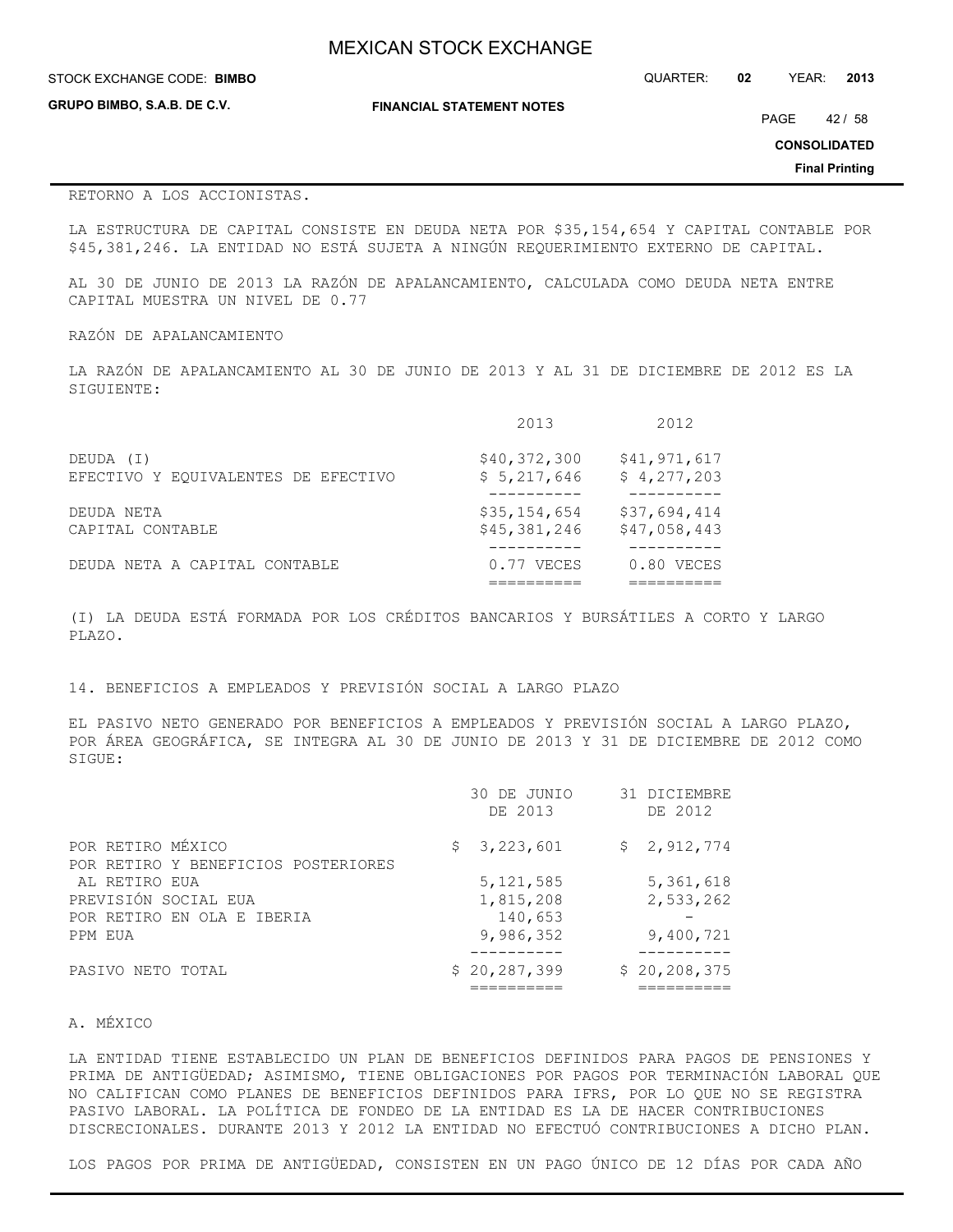**GRUPO BIMBO, S.A.B. DE C.V.**

#### STOCK EXCHANGE CODE: QUARTER: **02** YEAR: **2013 BIMBO**

**FINANCIAL STATEMENT NOTES**

PAGE 43 / 58

**CONSOLIDATED**

#### **Final Printing**

TRABAJADO CON BASE AL ÚLTIMO SUELDO, LIMITADO AL DOBLE DEL SALARIO MÍNIMO VIGENTE A LA FECHA DE PAGO ESTABLECIDO POR LEY PARA TODO SU PERSONAL, DE ACUERDO CON LO ESTIPULADO EN LOS CONTRATOS DE TRABAJO. A PARTIR DE 15 AÑOS DE SERVICIO LOS TRABAJADORES TENDRÁN DERECHO A LA PRIMA DE ANTIGÜEDAD CONTRACTUAL.

LAS VALUACIONES ACTUARIALES MÁS RECIENTES DE LOS ACTIVOS DEL PLAN Y DEL VALOR PRESENTE DE LA OBLIGACIÓN POR BENEFICIOS DEFINIDOS FUERON REALIZADAS POR BUFETE MATEMÁTICO ACTUARIAL, S. C., MIEMBRO DEL INSTITUTO DE ACTUARIOS DE MÉXICO. EL VALOR PRESENTE DE LA OBLIGACIÓN POR BENEFICIOS DEFINIDOS, EL COSTO LABORAL DEL SERVICIO ACTUAL Y EL COSTO DE SERVICIOS PASADOS FUERON CALCULADOS UTILIZANDO EL MÉTODO DE CRÉDITO UNITARIO PROYECTADO.

B. EUA - LA ENTIDAD TIENE ESTABLECIDOS PLANES DE PENSIONES DE BENEFICIOS DEFINIDOS QUE CUBRE A LOS EMPLEADOS ELEGIBLES. ALGUNOS BENEFICIOS DE PLANES DE PERSONAL NO SINDICALIZADO FUERON CONGELADOS. LA POLÍTICA DE FONDEO DE LA ENTIDAD ES LA DE HACER CONTRIBUCIONES DISCRECIONALES. AL 30 DE JUNIO DE 2013 Y 31 DE DICIEMBRE DE 2012, LA ENTIDAD EFECTUÓ CONTRIBUCIONES A DICHO PLAN POR \$312,564 Y \$540,101 RESPECTIVAMENTE.

LA ENTIDAD TAMBIÉN TIENE ESTABLECIDO UN PLAN DE BENEFICIOS DE PREVISIÓN SOCIAL POSTERIORES AL RETIRO QUE CUBRE GASTOS MÉDICOS DE CIERTOS EMPLEADOS ELEGIBLES. LA ENTIDAD ESTÁ ASEGURADA Y PAGA ESTOS GASTOS CONFORME SE INCURREN.

LAS VALUACIONES ACTUARIALES MÁS RECIENTES DE LOS ACTIVOS DEL PLAN Y DEL VALOR PRESENTE DE LA OBLIGACIÓN POR BENEFICIOS DEFINIDOS FUERON REALIZADAS POR MERCER (US), INC. MIEMBRO DEL INSTITUTO DE ACTUARIOS DE LOS ESTADOS UNIDOS DE AMÉRICA EL VALOR PRESENTE DE LA OBLIGACIÓN POR BENEFICIOS DEFINIDOS, EL COSTO LABORAL DEL SERVICIO ACTUAL Y EL COSTO DE SERVICIOS PASADOS FUERON CALCULADOS UTILIZANDO EL MÉTODO DE CRÉDITO UNITARIO PROYECTADO.

## PLANES DE PENSIONES MULTIPATRONALES (PPM)

LA ENTIDAD PARTICIPA EN PLANES DE BENEFICIO DEFINIDOS DENOMINADOS PPM. UN PPM ES UN FONDO EN EL CUAL VARIOS PATRONES NO RELACIONADOS, EN LA MISMA O SIMILAR INDUSTRIA, REALIZAN PAGOS PARA FONDEAR BENEFICIOS AL RETIRO DE EMPLEADOS SINDICALIZADOS INSCRITOS AL PLAN. ORIGINALMENTE SE CONSTITUYERON CON LA INTENCIÓN DE FACILITAR LA MOVILIDAD DE EMPLEADOS ENTRE EMPRESAS DE LA MISMA INDUSTRIA CONSERVANDO LOS BENEFICIOS POR PENSIONES. ESTOS FONDOS SON ADMINISTRADOS Y CONTROLADOS POR UN FIDEICOMISO SUPERVISADO TANTO POR REPRESENTANTES DE LOS PATRONES, COMO DE LOS EMPLEADOS BENEFICIADOS. BBU PARTICIPA ACTUALMENTE EN 34 PPM.

A MENOS QUE LA ENTIDAD DETERMINE QUE LA PROBABILIDAD ES ALTA DE QUE SALGA DEL PPM, ESTOS SON RECONOCIDOS COMO UNA CONTRIBUCIÓN DEFINIDA, YA QUE LA ENTIDAD NO CUENTA CON INFORMACIÓN SUFICIENTE PARA PREPARAR LOS CÁLCULOS RELATIVOS, DEBIDO A LA NATURALEZA COLECTIVA DE LOS PLANES Y LA PARTICIPACIÓN LIMITADA EN LA ADMINISTRACIÓN POR PARTE DE LA ENTIDAD. LA RESPONSABILIDAD DE LA ENTIDAD PARA REALIZAR CONTRIBUCIONES AL PLAN ES ESTABLECIDA EN LOS CONTRATOS COLECTIVOS. LAS CONTRIBUCIONES ANUALES SE CARGAN A RESULTADOS.

LAS CONTRIBUCIONES A LAS PPM DURANTE LOS AÑOS TERMINADOS EL 30 DE JUNIO DE 2013 Y 2012, ASCENDIERON A \$34,601 Y \$1,426,466 RESPECTIVAMENTE. LAS APORTACIONES ESTIMADAS PARA EL AÑO 2013 ASCIENDEN A APROXIMADAMENTE \$1,588,867.

EN EL EVENTO DE QUE OTROS PATRONES SALGAN DEL PPM EN EL QUE PARTICIPA LA ENTIDAD, SIN SATISFACER SU PASIVO DE SALIDA, EL MONTO NO CUBIERTO SERÁ DISTRIBUIDO ENTRE EL RESTO DE LOS PATRONES ACTIVOS. GENERALMENTE, LA DISTRIBUCIÓN DEL PASIVO POR LA SALIDA DEL PLAN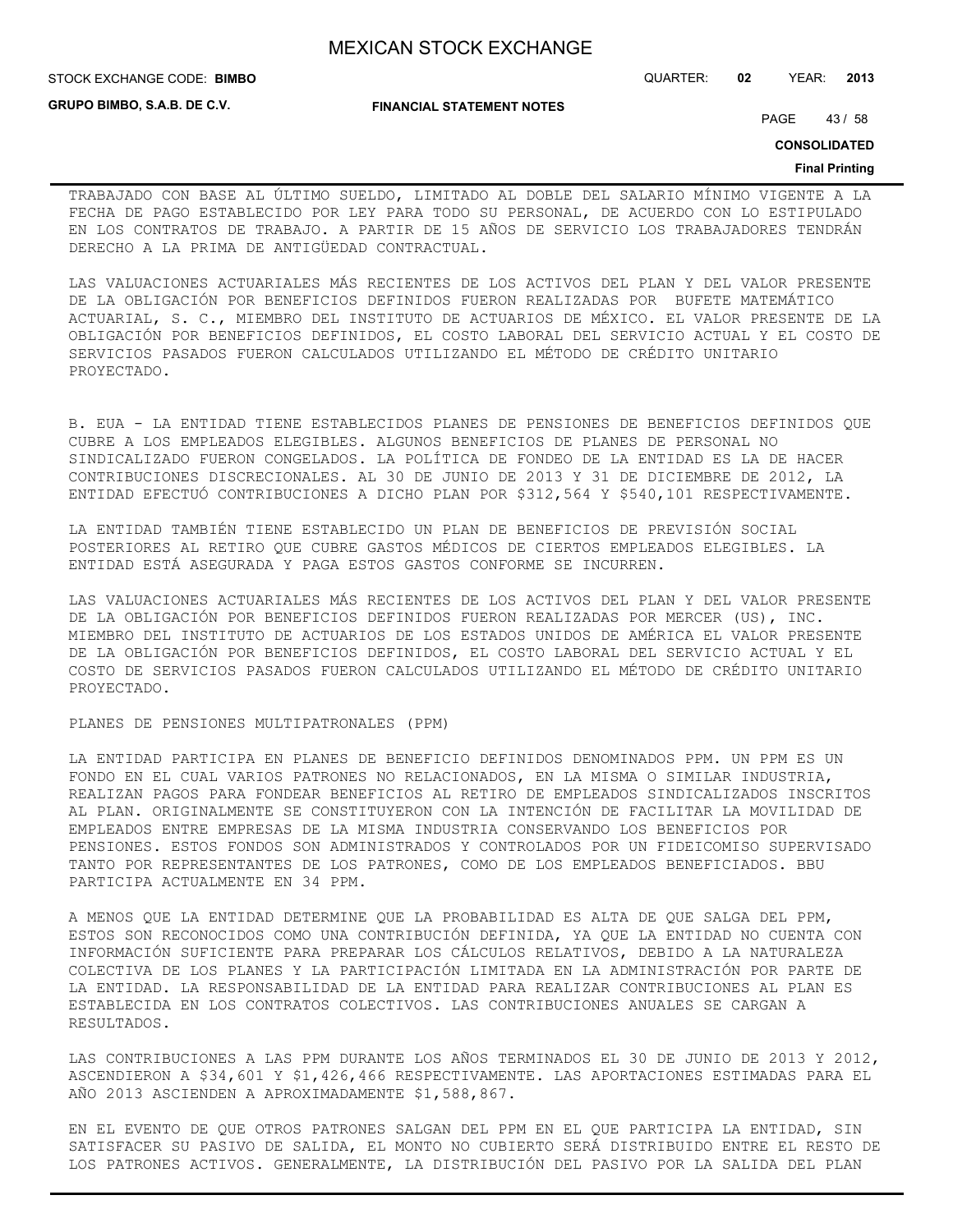**STOCK EXCHANGE CODE: BIMBO** 

STOCK EXCHANGE CODE: QUARTER: **02** YEAR: **2013**

**GRUPO BIMBO, S.A.B. DE C.V.**

**FINANCIAL STATEMENT NOTES**

PAGE 44 / 58

**CONSOLIDATED**

**Final Printing**

CORRESPONDE A LA RELACIÓN ENTRE LAS APORTACIONES DE LA ENTIDAD AL PLAN Y LA RELACIÓN DE LAS CONTRIBUCIONES DE LOS OTROS PARTICIPANTES AL PLAN.

CUANDO SE DETERMINA QUE LA SALIDA DE UN PPM ES MUY PROBABLE QUE SUCEDA, SE RECONOCE UNA PROVISIÓN POR EL VALOR PRESENTE DE LAS ESTIMADAS SALIDAS DE EFECTIVO FUTURAS, DESCONTADAS A LA TASA ACTUAL.

EL PASIVO REGISTRADO DE LOS PLANES DE PENSIONES MULTIPATRONALES QUE SE GENERARON DE LA ADQUISICIÓN DE SARA LEE, ASCIENDE A \$8,354,086 YA QUE EXISTE UNA OBLIGACIÓN CONTRACTUAL CUYO FONDEO ES INSUFICIENTE, CONTÁNDOSE CON LA INFORMACIÓN POR HABER SOLICITADO AL ADMINISTRADOR SU SALIDA ANTICIPADA DEL PLAN. EN ADICIÓN AL MONTO ANTERIOR, BBU OBTUVO INFORMACIÓN DE OTROS PLANES NO RELACIONADOS CON SARA LEE, SOBRE LOS CUALES TENÍA LA INTENCIÓN DE SALIR TAMBIÉN Y POR LOS CUALES SE RECONOCIÓ UN PASIVO CON CARGO A RESULTADOS EN EL 2011 POR UN MONTO DE \$563,915.

DURANTE 2012, LA ENTIDAD DECIDIÓ SU SALIDA DE OTROS DOS PPM EN LOS QUE PARTICIPA GENERANDO UN CARGO DE UNA SOLA VEZ A RESULTADOS POR \$954,005 QUE SE REFLEJA EN EL RENGLÓN DE OTROS GASTOS.

LOS PASIVOS QUE YA HAN SIDO REGISTRADOS POR CONCEPTO DE PPM SUFREN UNA ACTUALIZACIÓN ANUAL DERIVADO DE CAMBIOS EN SALARIOS, ANTIGÜEDADES Y MEZCLA DE EMPLEADOS EN EL PLAN, LAS CUALES SE REGISTRAN EN LOS RESULTADOS DEL AÑO EN ADICIÓN A LOS MONTOS QUE SON CONTRIBUIDOS EN LOS DIFERENTES PPM.

SE ESTIMA QUE EL COSTO DE SALIR DE TODOS LOS PPM ASCENDERÍA A \$21,293,422 DE LOS CUALES SOLAMENTE SE TIENEN PROVISIONADOS \$9,986,352 QUE ES EL MONTO EN EL CUAL LA ENTIDAD ESTIMA QUE EL RIESGO DE SALIDA ES MÁS PROBABLE QUE NO. EL DIFERENCIAL NO PROVISIONADO ES EL MEJOR ESTIMADO QUE TIENE LA ENTIDAD DEL MONTO PROBABLE DEL COSTO DE SALIDA EN CASO DE DARSE, PERO NO SE TIENE LA INFORMACIÓN EN DETALLE NI LA INTENCIÓN DE SALIDA PARA JUSTIFICAR SU REGISTRO.

## PREVISIÓN SOCIAL EUA

LA ENTIDAD TIENE ESTABLECIDO UN PLAN DE BENEFICIOS DE PREVISIÓN SOCIAL POSTERIORES AL RETIRO QUE CALIFICA COMO PLAN DE CONTRIBUCIONES DEFINIDAS. LOS MONTOS CORRESPONDIENTES A ESTE PASIVO SE REGISTRAN EN RESULTADOS CUANDO SE INCURREN. ESTAS OBLIGACIONES SE CLASIFICAN A CORTO Y LARGO PLAZO, Y SUS MONTOS INCLUIDOS EN EL ESTADO DE POSICIÓN FINANCIERA AL 30 DE JUNIO DE 2013 Y 31 DE DICIEMBRE DE 2012 SON:

|                                | 30 DE JUNIO<br>DE 2013     | 31 DICIEMBRE<br>DE 2012  |
|--------------------------------|----------------------------|--------------------------|
| PREVISIÓN SOCIAL               |                            |                          |
| CORTO PLAZO (A)<br>LARGO PLAZO | 196,125<br>S.<br>1,815,208 | \$1,313,409<br>2,533,262 |
|                                | \$2,011,333                | \$3,846,671              |
|                                |                            |                          |

## 15. CAPITAL CONTABLE

A. EL CAPITAL CONTABLE AL 30 DE JUNIO DE 2013 SE INTEGRA COMO SIGUE: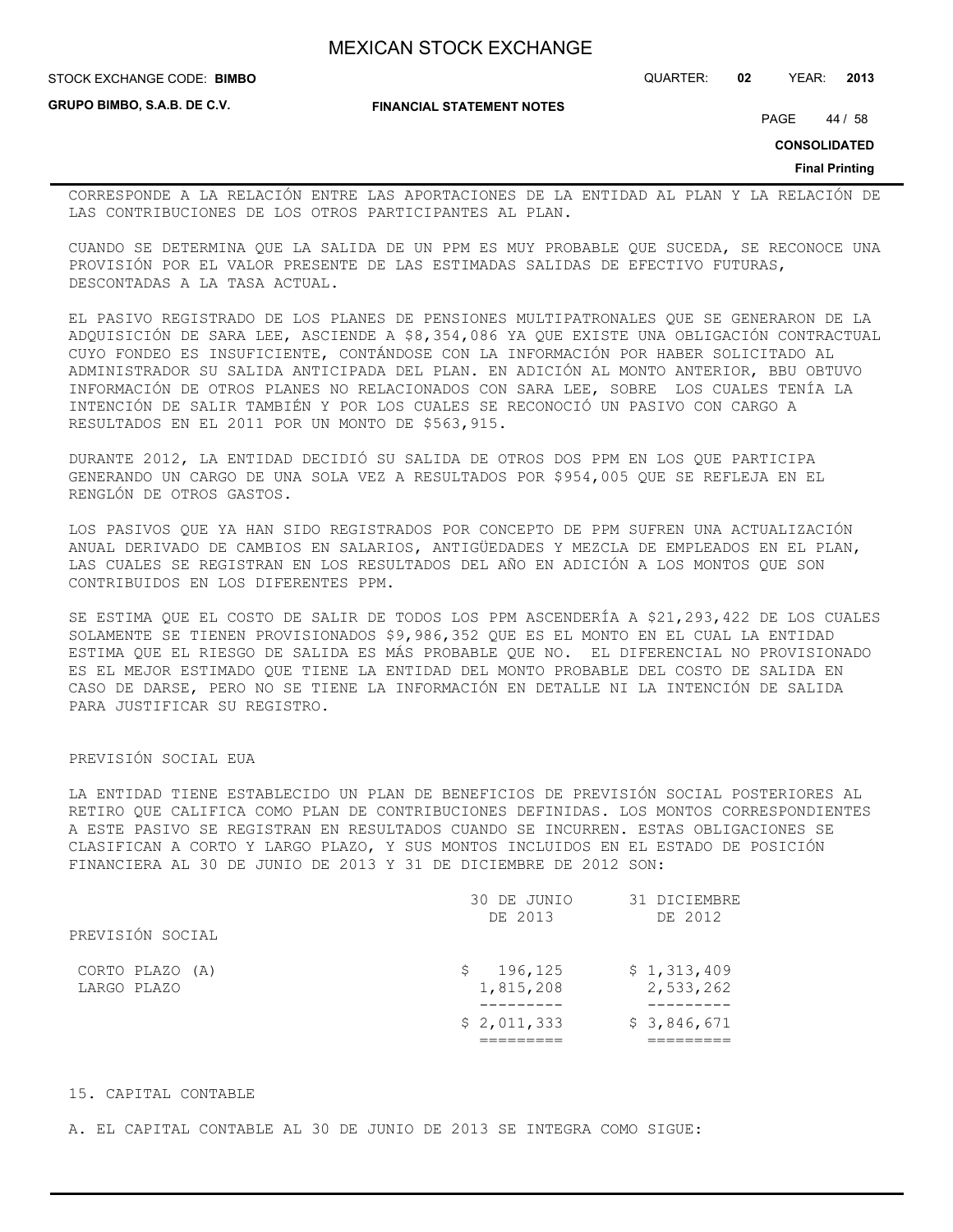#### STOCK EXCHANGE CODE: QUARTER: **02** YEAR: **2013 BIMBO**

**GRUPO BIMBO, S.A.B. DE C.V.**

**FINANCIAL STATEMENT NOTES**

PAGE 45 / 58

**CONSOLIDATED**

**Final Printing**

|                               |                                                   |                  |                                           |                                 | . |
|-------------------------------|---------------------------------------------------|------------------|-------------------------------------------|---------------------------------|---|
|                               | NÚMERO<br>DE ACCIONES                             | VALOR<br>NOMINAL | EFECTO DE<br>ACTUALIZACIÓN/<br>CONVERSIÓN | TOTAL                           |   |
| CAPITAL FIJO                  |                                                   |                  |                                           |                                 |   |
| SERIE "A"                     | 4,703,200,000 \$1,901,132 \$2,325,378 \$4,226,510 |                  |                                           |                                 |   |
| RESERVA PARA RECOMPRA         |                                                   |                  |                                           |                                 |   |
| DE ACCIONES                   |                                                   |                  | 757,853 159,059                           | 916,912                         |   |
| UTILIDADES RETENIDAS          |                                                   |                  | 29,560,752 11,299,385                     | 40,860,137                      |   |
| UTILIDAD DEL EJERCICIO        |                                                   |                  |                                           |                                 |   |
| CONSOLIDADA                   |                                                   | 1,466,671        |                                           | 1,466,671                       |   |
| EFECTO DE CONVERSIÓN DE       |                                                   |                  |                                           |                                 |   |
| OPERACIONES EXTRANJERAS       |                                                   |                  |                                           | $(2, 894, 411)$ $(2, 894, 411)$ |   |
| OBLIGACIONES LABORALES        |                                                   | (430, 582)       |                                           | (430, 582)                      |   |
| VARIACIÓN NETA DE LA PÉRDIDA  |                                                   |                  |                                           |                                 |   |
| POR REALIZAR DE INSTRUMENTOS  |                                                   |                  |                                           |                                 |   |
| DE COBERTURA DE FLUJOS DE     |                                                   |                  |                                           |                                 |   |
| EFECTIVO                      |                                                   | (104, 657)       |                                           | (104, 657)                      |   |
| PARTICIPACIÓN NO CONTROLADORA |                                                   |                  | 1,776,463 134,617 1,911,080               |                                 |   |
| TOTAL                         |                                                   |                  | \$34,927,632 \$11,024,028                 | \$45,951,660                    |   |
|                               |                                                   | ==========       | ==========                                | __________                      |   |

EL CAPITAL SOCIAL ESTÁ ÍNTEGRAMENTE SUSCRITO Y PAGADO Y CORRESPONDE A LA PARTE FIJA DEL CAPITAL SOCIAL, REPRESENTADO POR ACCIONES DE LA SERIE "A". LA PARTE VARIABLE DEL CAPITAL NUNCA PODRÁ EXCEDER DE DIEZ VECES EL IMPORTE DEL CAPITAL MÍNIMO FIJO SIN DERECHO A RETIRO Y ESTARÁ REPRESENTADA POR ACCIONES DE LA SERIE "B", ORDINARIAS, NOMINATIVAS, SIN EXPRESIÓN DE VALOR NOMINAL Y/O POR ACCIONES DE VOTO LIMITADO, NOMINATIVAS, SIN EXPRESIÓN DE VALOR NOMINAL, LAS CUALES SERÁN DENOMINADAS CON EL NOMBRE DE LA SERIE QUE DETERMINE SU EMISIÓN. EN NINGÚN MOMENTO LAS ACCIONES DE VOTO LIMITADO PODRÁN REPRESENTAR MÁS DEL 25% DEL CAPITAL SOCIAL.

B. LOS DIVIDENDOS DECRETADOS PAGADOS AL 30 DE JUNIO DE 2013 Y 2012 ASCENDIERON A:

| 09 DE ABRIL DE 2013 | \$0.165 | \$776,028 |
|---------------------|---------|-----------|
| 20 DE ABRIL DE 2012 | \$0.150 | \$705,840 |

C. LAS UTILIDADES RETENIDAS INCLUYEN LA RESERVA LEGAL. DE ACUERDO CON LA LEY GENERAL DE SOCIEDADES MERCANTILES, DE LAS UTILIDADES NETAS DEL EJERCICIO DEBE SEPARARSE UN 5% COMO MÍNIMO PARA FORMAR LA RESERVA LEGAL, HASTA QUE SU IMPORTE ASCIENDA AL 20% DEL CAPITAL SOCIAL A VALOR NOMINAL. LA RESERVA LEGAL PUEDE CAPITALIZARSE, PERO NO DEBE REPARTIRSE A MENOS QUE SE DISUELVA LA SOCIEDAD, Y DEBE SER RECONSTITUIDA CUANDO DISMINUYA POR CUALQUIER MOTIVO. AL 30 DE JUNIO DE 2013 Y 2012, SU IMPORTE A VALOR NOMINAL ASCIENDE A \$500,000.

D. LA DISTRIBUCIÓN DEL CAPITAL CONTABLE, EXCEPTO POR LOS IMPORTES ACTUALIZADOS DEL CAPITAL SOCIAL APORTADO Y DE LAS UTILIDADES RETENIDAS FISCALES, CAUSARÁ EL IMPUESTO SOBRE LA RENTA SOBRE DIVIDENDOS A CARGO DE LA ENTIDAD A LA TASA VIGENTE AL MOMENTO DE LA DISTRIBUCIÓN. EL IMPUESTO QUE SE PAGUE POR DICHA DISTRIBUCIÓN, SE PODRÁ ACREDITAR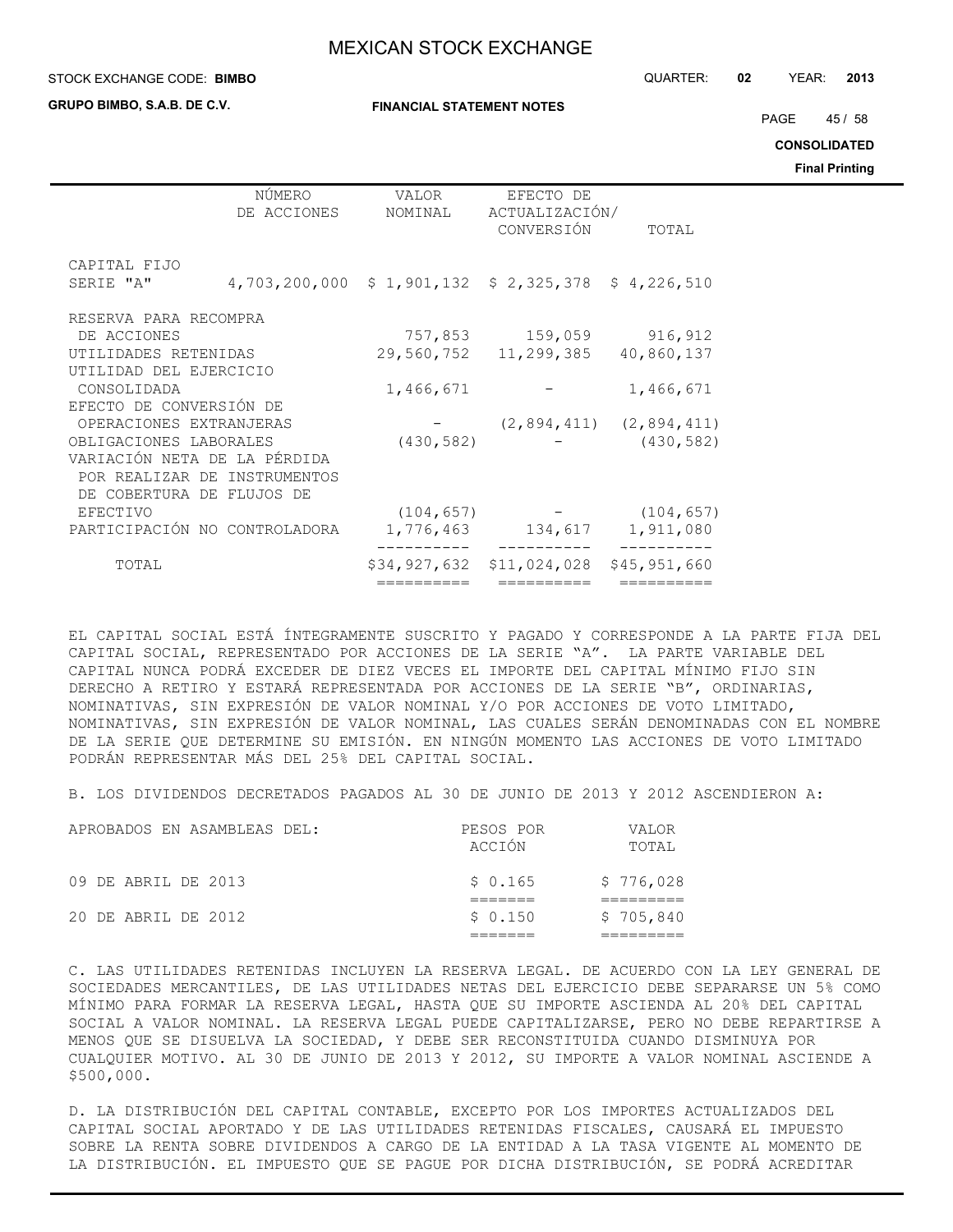**STOCK EXCHANGE CODE: BIMBO** 

**GRUPO BIMBO, S.A.B. DE C.V.**

**FINANCIAL STATEMENT NOTES**

STOCK EXCHANGE CODE: QUARTER: **02** YEAR: **2013**

PAGE 46 / 58

**CONSOLIDATED**

#### **Final Printing**

CONTRA EL IMPUESTO SOBRE LA RENTA DEL EJERCICIO EN EL QUE SE PAGUE EL IMPUESTO SOBRE DIVIDENDOS Y EN LOS DOS EJERCICIOS INMEDIATOS SIGUIENTES, CONTRA EL IMPUESTO DEL EJERCICIO Y LOS PAGOS PROVISIONALES DE LOS MISMOS.

E. LOS SALDOS DE LAS CUENTAS FISCALES DEL CAPITAL CONTABLE AL 30 DE JUNIO DE 2013 Y 31 DE DICIEMBRE DE 2012 SON:

|                                                                   | 30 DE JUNIO<br>DE 2013     | 31 DICIEMBRE<br>DE 2012      |
|-------------------------------------------------------------------|----------------------------|------------------------------|
| CUENTA DE CAPITAL DE APORTACIÓN<br>CUENTA DE UTILIDAD FISCAL NETA | \$26,652,378<br>30,837,058 | \$26,310,344<br>26, 174, 988 |
| TOTAL                                                             | \$57,489,436               | \$52,485,332                 |

16. SALDOS Y TRANSACCIONES EN MONEDA EXTRANJERA

A. LA POSICIÓN MONETARIA EN EL EQUIVALENTE EN MILLONES DE DÓLARES ESTADOUNIDENSES, SE PRESENTA SÓLO DE LAS EMPRESAS MEXICANAS, YA QUE LAS SUBSIDIARIAS EN EL EXTRANJERO REALIZAN SUS OPERACIONES MAYORMENTE EN MONEDA LOCAL Y LA MAYORÍA DE LOS SALDOS EN MONEDA EXTRANJERA SON ELIMINADOS EN CONSOLIDACIÓN POR TRATARSE DE SALDOS CON PARTES RELACIONADAS. LA POSICIÓN MONETARIA AL 30 DE JUNIO DE 2013 Y AÑO 2012, EXCLUYENDO LOS EFECTOS DE INSTRUMENTOS FINANCIEROS DERIVADOS ES:

|              | DE 2012                                                                        |
|--------------|--------------------------------------------------------------------------------|
| 37,750<br>\$ | 52,209                                                                         |
| (27, 222)    | (35, 899)                                                                      |
|              | (1, 884, 190)                                                                  |
|              | (1, 920, 089)                                                                  |
|              |                                                                                |
|              | (1, 867, 880)                                                                  |
|              | \$(24, 301, 295)                                                               |
|              | DE 2013<br>(1, 780, 088)<br>(1, 807, 310)<br>(1, 769, 560)<br>\$(23, 045, 867) |

B. COMO SE INDICA EN LA NOTA 21, LA ENTIDAD TUVO OPERACIONES IMPORTANTES EN EUA, OLA E IBERIA.

C. LAS TRANSACCIONES EN MILLONES DE DÓLARES ESTADOUNIDENSES, SÓLO DE LAS EMPRESAS MEXICANAS, DESPUÉS DE ELIMINAR LAS EFECTUADAS ENTRE SUBSIDIARIAS CONSOLIDADAS, FUERON COMO SIGUE:

| 30 DE JUNIO | 31 DICIEMBRE |
|-------------|--------------|
| DE 2013     | DE 2012      |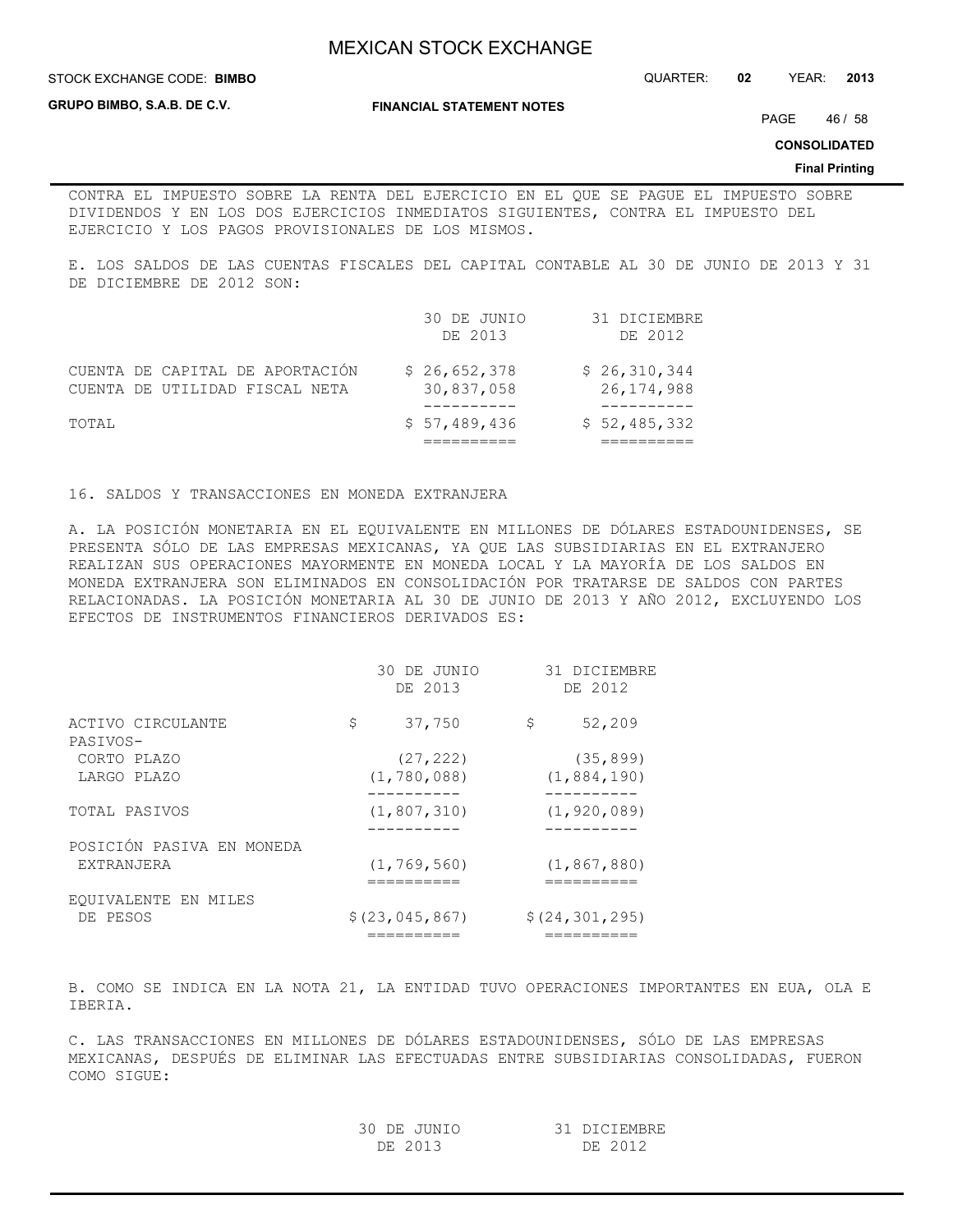| STOCK EXCHANGE CODE: BIMBO         |                                  | QUARTER:  | 02 | YEAR:               | 2013                  |
|------------------------------------|----------------------------------|-----------|----|---------------------|-----------------------|
| <b>GRUPO BIMBO, S.A.B. DE C.V.</b> | <b>FINANCIAL STATEMENT NOTES</b> |           |    | PAGE                | 47 / 58               |
|                                    |                                  |           |    | <b>CONSOLIDATED</b> |                       |
|                                    |                                  |           |    |                     | <b>Final Printing</b> |
| VENTAS DE EXPORTACIÓN              | 2,190,379                        | 1,895,000 |    |                     |                       |

D. LOS TIPOS DE CAMBIO VIGENTES A LA FECHA DE LOS ESTADOS FINANCIEROS CONSOLIDADOS Y A LA FECHA DE SU EMISIÓN FUERON COMO SIGUE:

|                           | 30 DE JUNIO<br>DE 2013 | 31 DICIEMBRE<br>DE 2012 |
|---------------------------|------------------------|-------------------------|
| PESOS MEXICANOS POR DÓLAR |                        |                         |
| ESTADOUNIDENSE            | \$13.0235              | \$13.0101               |
|                           |                        |                         |

17. IMPUESTOS A LA UTILIDAD:

IMPUESTOS A LA UTILIDAD EN MÉXICO

LA COMPAÑÍA ESTÁ SUJETA AL ISR Y AL IETU.

ISR - LA TASA EN EL 2012 FUE DEL 30% Y ESTABA PREVISTA UNA DISMINUCIÓN DE LA MISMA AL 29% PARA 2013 Y 28% A PARTIR DE 2014. SIN EMBARGO POR DISPOSICIÓN OFICIAL PUBLICADA EL DÍA 17 DE DICIEMBRE DE 2012 SE MANTENDRÁ LA TASA DEL 30% PARA 2013; PARA EL 2014 LA TASA VIGENTE SERÁ DEL 29% Y 28% A PARTIR DE 2015.

IETU - TANTO LOS INGRESOS COMO LAS DEDUCCIONES Y CIERTOS CRÉDITOS FISCALES SE DETERMINAN CON BASE EN FLUJOS DE EFECTIVO DE CADA EJERCICIO. A PARTIR DE 2010 LA TASA ES 17.5%. ASIMISMO, AL ENTRAR EN VIGOR ESTA LEY SE ABROGÓ LA LEY DEL IMPAC PERMITIENDO, BAJO CIERTAS CIRCUNSTANCIAS, LA RECUPERACIÓN DE ESTE IMPUESTO PAGADO EN LOS DIEZ EJERCICIOS INMEDIATOS ANTERIORES A AQUÉL EN QUE SE PAGUE ISR EN LOS TÉRMINOS DE LAS DISPOSICIONES FISCALES.

EL IMPUESTO A LA UTILIDAD CAUSADO ES EL QUE RESULTA MAYOR ENTRE EL ISR Y EL IETU.

CON BASE EN PROYECCIONES FINANCIERAS, LA COMPAÑÍA IDENTIFICÓ QUE ALGUNAS DE SUS SUBSIDIARIAS MEXICANAS, EN ALGUNOS EJERCICIOS PAGARÁN ISR Y EN OTROS IETU. DERIVADO DE LO ANTERIOR, SE CALCULÓ TANTO EL ISR COMO EL IETU DIFERIDOS Y SE RECONOCIÓ EL QUE REPRESENTÓ EL PASIVO MAYOR EN CADA SUBSIDIARIA. EN LAS DEMÁS SUBSIDIARIAS, CON BASE EN PROYECCIONES FINANCIERAS, LA COMPAÑÍA IDENTIFICÓ QUE ESENCIALMENTE SÓLO PAGARÁN ISR, POR LO TANTO, LA ENTRADA EN VIGOR DEL IETU NO TUVO EFECTOS SOBRE SU INFORMACIÓN FINANCIERA, POR LO QUE RECONOCEN ÚNICAMENTE ISR DIFERIDO.

IMPUESTOS A LA UTILIDAD EN OTROS PAÍSES -

LAS COMPAÑÍAS SUBSIDIARIAS ESTABLECIDAS EN EL EXTRANJERO, CALCULAN EL IMPUESTO SOBRE LA RENTA SOBRE SUS RESULTADOS INDIVIDUALES Y DE ACUERDO CON LOS REGÍMENES ESPECÍFICOS DE CADA PAÍS. EUA CUENTA CON AUTORIZACIÓN PARA LA PRESENTACIÓN DE UNA DECLARACIÓN DE IMPUESTO SOBRE LA RENTA CONSOLIDADA.

LAS TASAS FISCALES APLICABLES EN LOS OTROS PAÍSES EN DONDE OPERA LA COMPAÑÍA Y EL PERÍODO EN EL CUAL PUEDEN APLICARSE LAS PÉRDIDAS FISCALES SON COMO SIGUE:

TASA LEGAL (%) AÑOS DE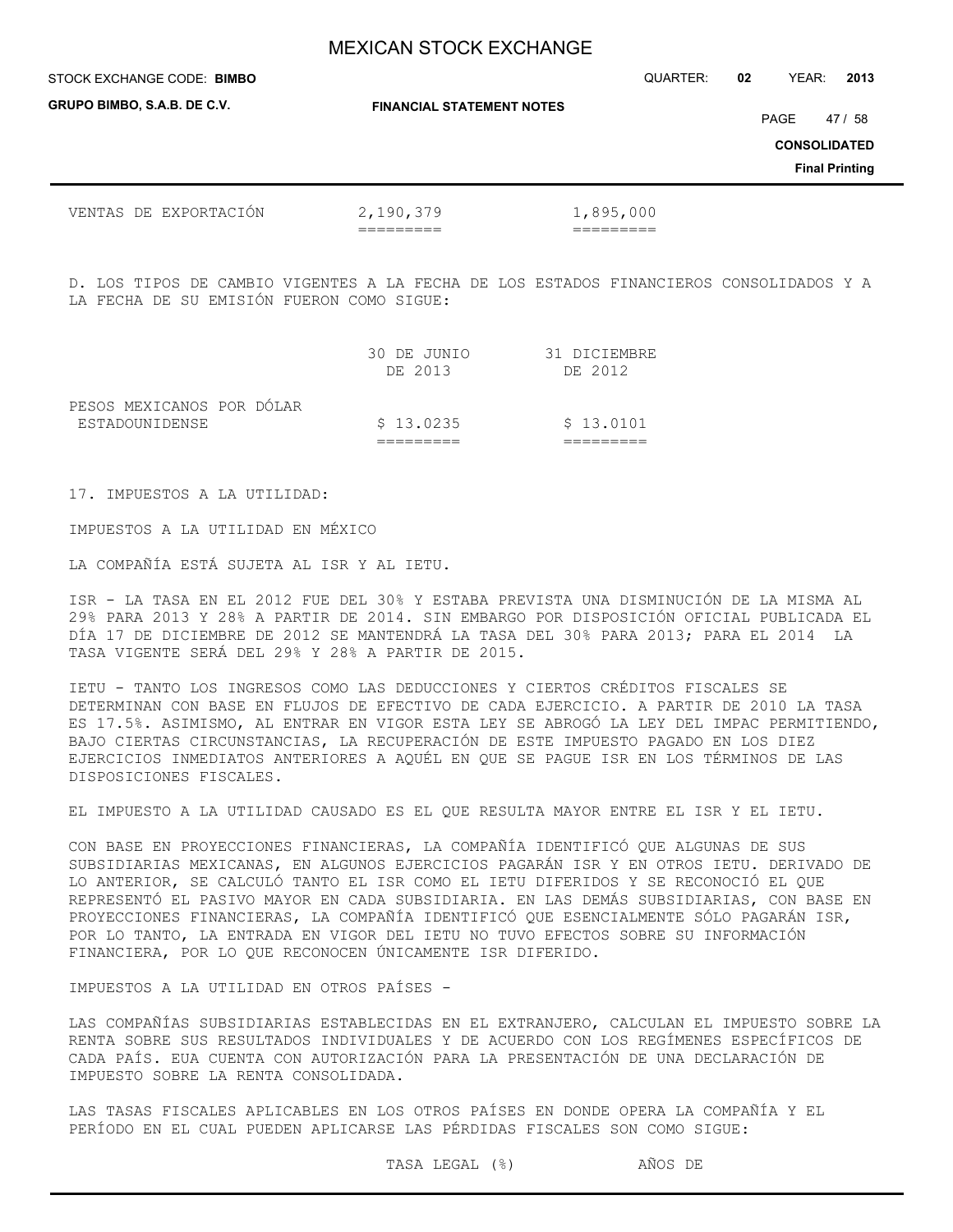**FINANCIAL STATEMENT NOTES**

#### STOCK EXCHANGE CODE: QUARTER: **02** YEAR: **2013 BIMBO**

**GRUPO BIMBO, S.A.B. DE C.V.**

PAGE 48 / 58

**CONSOLIDATED**

**Final Printing**

|                  |     |          |     |          |             | Final Printing |
|------------------|-----|----------|-----|----------|-------------|----------------|
|                  |     | 2013     |     | 2012     | VENCIMIENTO |                |
|                  |     |          |     |          |             |                |
| ARGENTINA        |     | 35.0     |     | 35.0     | $(A)$ 5     |                |
| AUSTRIA          |     | 25.0     |     | 25.0     | (B)         |                |
| <b>BRASIL</b>    |     | 34.0     |     | 34.0     | (C)         |                |
| COLOMBIA         |     | 33.0     |     | 33.0     | (D)         |                |
| COSTA RICA       |     | 30.0     |     | 30.0     | 3           |                |
| CHILE            | (E) | 20.0     |     | 20.0     | (F)         |                |
| CHINA            |     | 25.0     |     | 25.0     | 5           |                |
| EL SALVADOR      |     | 25.0     |     | 25.0     | (G)         |                |
| ESPAÑA           |     | 30.0     |     | 30.0     | 15          |                |
| EUA              |     | (H) 35.0 |     | (H) 35.0 | 20          |                |
| <b>GUATEMALA</b> | (I) | 31.0     | (I) | 31.0     | (G)         |                |
| HOLANDA          |     | 25.0     |     | 25.0     | 9           |                |
| HONDURAS         | (J) | 25.0     | (J) | 25.0     | 3           |                |
| HUNGRÍA          |     | 19.0     |     | 19.0     | (F)         |                |
| LUXEMBURGO       |     | 21.0     |     | 21.0     | (F)         |                |
| NICARAGUA        |     | 30.0     |     | 30.0     | 3           |                |
| PARAGUAY         |     | 10.0     |     | 10.0     | (G)         |                |
| PANAMÁ           |     | 25.0     |     | 25.0     | 5           |                |
| PERÚ             |     | 30.0     |     | 30.0     | (K)         |                |
| REPÚBLICA CHECA  |     | 19.0     |     | 19.0     | (L)         |                |
| URUGUAY          |     | 25.0     |     | 25.0     | (M)         |                |
| VENEZUELA        |     | 34.0     |     | 34.0     | (N)         |                |

(A) LAS PÉRDIDAS POR VENTAS DE ACCIONES, CUOTAS U OTRAS PARTICIPACIONES SOCIALES, SÓLO PUEDEN SER COMPENSADAS CONTRA INGRESOS DE LA MISMA NATURALEZA. LO MISMO PARA LAS PÉRDIDAS DE DERIVADOS. LAS PÉRDIDAS DE FUENTE EXTRANJERA SÓLO PUEDEN SER AMORTIZADAS CON INGRESOS DE FUENTE EXTRANJERA.

(B) LAS PÉRDIDAS GENERADAS DESPUÉS DE 1990 PUEDEN AMORTIZARSE INDEFINIDAMENTE PERO SÓLO PUEDEN SER COMPENSADAS EN CADA AÑO HASTA POR EL 75% DE LA UTILIDAD FISCAL NETA DEL AÑO. (C) LAS PÉRDIDAS FISCALES PUEDEN AMORTIZARSE INDEFINIDAMENTE PERO SÓLO PUEDE COMPENSARSE EN CADA AÑO HASTA EL 30% DE LA UTILIDAD FISCAL NETA DEL AÑO.

(D) LAS PÉRDIDAS GENERADAS EN LOS EJERCICIOS 2003, 2004, 2005 Y 2006, PUEDEN SER AMORTIZADAS DENTRO DE LOS 8 AÑOS SIGUIENTES, PERO SÓLO SE PUEDE HASTA POR EL 25% DE LA UTILIDAD FISCAL DEL AÑO. A PARTIR DE 2007, LAS PÉRDIDAS SE PODRÁN AMORTIZAR SIN LÍMITE DE CUANTÍA EN CADA EJERCICIO Y SIN LÍMITE EN EL TIEMPO.

(E) LA TASA DE IMPUESTO FUE DEL 20% EN 2011, 18.5% EN 2012 Y EN 2013 REGRESABA A LA TASA DEL 17%, PERO POR CAMBIO EN SU DISPOSICIÓN FISCAL LA TASA PARA EL 2012 Y 2013 ES DEL 20%.

(F) SIN FECHA DE VENCIMIENTO.

(G) LAS PÉRDIDAS OPERACIONALES NO SON AMORTIZABLES.

(H) A ESTE PORCENTAJE DEBE SUMARSE UN PORCENTAJE DE IMPUESTO ESTATAL, EL CUAL VARÍA EN CADA ESTADO DE LA UNIÓN AMERICANA. LA TASA LEGAL PONDERADA PARA LA COMPAÑÍA EN JUNIO 2013 Y 2012 FUE DE 39.62% Y 24.75%, RESPECTIVAMENTE.

(I) EL RÉGIMEN GENERAL TIENE TASA DEL 5% PERO LA BASE GRAVABLE SE CALCULA DE LA SIGUIENTE MANERA: TOTAL DE INGRESOS BRUTOS MENOS INGRESOS EXENTOS Y NO AFECTOS. EL RÉGIMEN OPTATIVO TIENE UNA TASA DEL 31% PERO LA BASE GRAVABLE ES DISTINTA: UTILIDAD CONTABLE MENOS INGRESOS EXENTOS Y NO AFECTOS MÁS GASTOS NO DEDUCIBLES MENOS OTRAS DEDUCCIONES.

(J) EN CASO DE OBTENER UN INGRESO GRAVABLE MAYOR A 1 MILLÓN DE LEMPIRAS SE DEBERÁ PAGAR UN 6% ADICIONAL DE CONTRIBUCIÓN TEMPORAL DE SOLIDARIDAD SOBRE EL EXCEDENTE. (K) EXISTEN DOS ALTERNATIVAS PERMITIDAS PARA AMORTIZAR PÉRDIDAS FISCALES: 1) EN LOS 4 AÑOS SIGUIENTES Ó 2) SIN CADUCIDAD PERO CON APLICACIÓN HASTA EL 50% DE LA UTILIDAD DE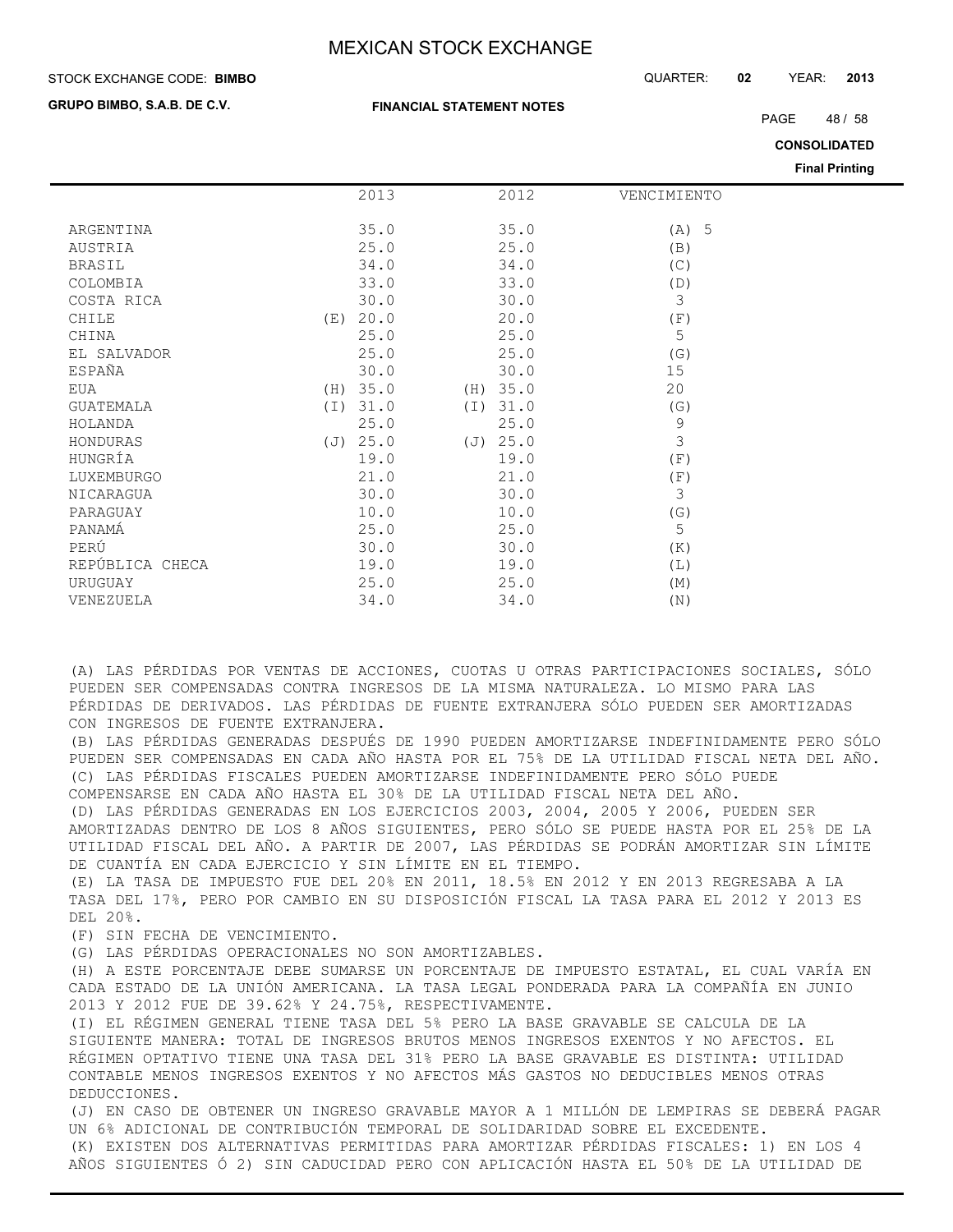**STOCK EXCHANGE CODE: BIMBO** 

STOCK EXCHANGE CODE: QUARTER: **02** YEAR: **2013**

**GRUPO BIMBO, S.A.B. DE C.V.**

#### **FINANCIAL STATEMENT NOTES**

PAGE 49 / 58

**CONSOLIDATED**

#### **Final Printing**

CADA AÑO. SELECCIONADA UNA OPCIÓN, NO SE PUEDE CAMBIAR HASTA QUE NO SE HUBIERAN AGOTADO LAS PÉRDIDAS ACUMULADAS DE EJERCICIOS ANTERIORES.

(L) LAS PÉRDIDAS GENERADAS A PARTIR DE 2004 PUEDEN AMORTIZARSE EN LOS SIGUIENTES 5 EJERCICIOS. LAS PÉRDIDAS GENERADAS ANTERIORMENTE A 2004 SE AMORTIZAN EN LOS SIGUIENTES 7 EJERCICIOS.

(M) LAS PÉRDIDAS GENERADAS A PARTIR DE 2007 SE PUEDEN AMORTIZAR EN LOS SIGUIENTES 5 EJERCICIOS.

(N) DEPENDIENDO DE SU NATURALEZA PUEDE VARIAR EL PERIODO DE AMORTIZACIÓN: 1) OPERATIVAS, 3 AÑOS SIGUIENTES; 2) LAS DEL AJUSTE POR INFLACIÓN FISCAL, 1 AÑO; 3) LAS DEL EXTERIOR, QUE SÓLO SE PUEDEN AMORTIZAR CON GANANCIAS DEL EXTERIOR, 3 AÑOS SIGUIENTES; Y 4) LAS GENERADAS EN LOS PARAÍSOS FISCALES SOLO APLICABLES A GANANCIAS EN TALES JURISDICCIONES, 3 AÑOS.

LAS OPERACIONES EN ESTADOS UNIDOS, ARGENTINA, COLOMBIA, GUATEMALA, PANAMÁ Y NICARAGUA ESTÁN SUJETAS A PAGOS MÍNIMOS DE IMPUESTO SOBRE LA RENTA.

INTEGRACIÓN DE PROVISIÓN, TASA EFECTIVA Y EFECTOS DIFERIDOS

A. LOS IMPUESTOS A LA UTILIDAD CONSOLIDADOS DE LA COMPAÑÍA A JUNIO 2013 Y 2012 SE INTEGRAN COMO SIGUE:

|                 | 2013          | 2012          |
|-----------------|---------------|---------------|
| ISR:            |               |               |
| CAUSADO         | \$<br>878,045 | \$<br>739,505 |
| <b>DIFERIDO</b> | 419,317       | 34,392        |
|                 |               |               |
|                 | \$1,297,362   | \$<br>773,897 |
| IETU:           |               |               |
| CAUSADO         | \$<br>36,039  | \$<br>36,321  |
| <b>DIFERIDO</b> | (27, 196)     | 16,870        |
|                 |               |               |
|                 | 8,843<br>\$   | \$<br>53,191  |
|                 |               |               |
|                 | \$1,306,205   | \$<br>827,088 |
|                 |               |               |

B. LA CONCILIACIÓN DE LA TASA LEGAL DEL ISR EN MÉXICO Y LA TASA EFECTIVA EXPRESADAS, COMO UN IMPORTE DE LA UTILIDAD ANTES DE IMPUESTOS A LA UTILIDAD, POR LOS TRIMESTRES TERMINADOS AL 30 DE JUNIO DE 2013 Y 2012, ES COMO SIGUE:

|                                                                                                                             | 2013          | 2012            |
|-----------------------------------------------------------------------------------------------------------------------------|---------------|-----------------|
| UTILIDAD ANTES DE IMPUESTOS                                                                                                 | 2,992,963     | 2,503,048       |
| TASA LEGAL                                                                                                                  | 30%           | 30 <sub>8</sub> |
| ISR A LA TASA LEGAL                                                                                                         | 897,889<br>\$ | \$<br>750,914   |
| MAS (MENOS) EFECTO DE IMPUESTOS DE LAS<br>SIGUIENTES PARTIDAS:                                                              |               |                 |
| EFECTOS INFLACIONARIOS DE CUENTAS MONETARIAS<br>DE BALANCE Y DE RESULTADOS<br>GASTOS NO DEDUCIBLES, INGRESOS NO ACUMULABLES | 9,518         | 44,309          |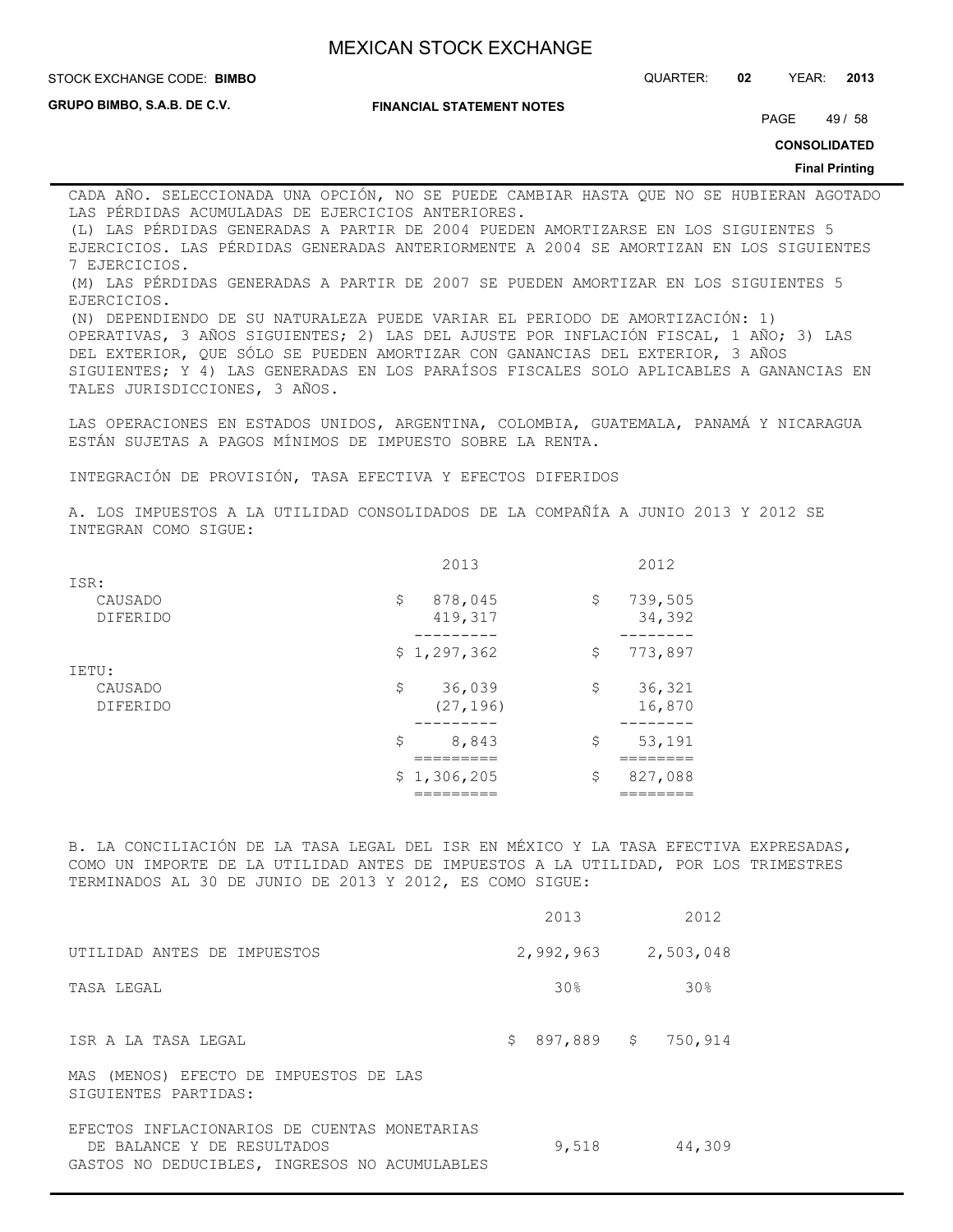| STOCK EXCHANGE CODE: BIMBO                   |                                  | QUARTER:<br>02 | YEAR: | 2013                  |
|----------------------------------------------|----------------------------------|----------------|-------|-----------------------|
| GRUPO BIMBO, S.A.B. DE C.V.                  | <b>FINANCIAL STATEMENT NOTES</b> |                | PAGE  | 50/58                 |
|                                              |                                  |                |       | <b>CONSOLIDATED</b>   |
|                                              |                                  |                |       | <b>Final Printing</b> |
| Y OTROS                                      | 140,486                          | 45,931         |       |                       |
| DIFERENCIA EN TASAS Y MONEDA DE SUBSIDIARIAS |                                  |                |       |                       |
| EN DISTINTAS JURISDICCIONES FISCALES         | 31,864                           | (159, 954)     |       |                       |
| EFECTOS EN LOS VALORES FISCALES              |                                  |                |       |                       |
| INMUEBLES, MAOUINARIA Y EOUIPO<br>DE         | (103, 969)                       | (106, 131)     |       |                       |
| IETU                                         | 8,843                            | 53,191         |       |                       |
| PARTICIPACIÓN EN RESULTADOS DE ASOCIADAS     | 13,934                           | (11, 173)      |       |                       |
| RESERVA DE VALUACIÓN DE PÉRDIDAS FISCALES    |                                  |                |       |                       |
| AMORTIZABLES                                 | 307,640                          | 210,001        |       |                       |
| ISR RECONOCIDO EN RESULTADOS                 | \$1,306,205                      | 827,088<br>S   |       |                       |
|                                              |                                  |                |       |                       |
| TASA EFECTIVA DE ISR                         | 43.6%                            | 33.0%          |       |                       |

DE MANERA CONSERVADORA ALGUNAS EMPRESAS QUE TIENEN PÉRDIDAS FISCALES NO RECONOCIERON EL IMPUESTO DIFERIDO ACTIVO DE DICHAS PÉRDIDAS EN FUNCIÓN DE QUE, ADEMÁS DE ESTAR VIGENTES, SE REQUIERE CONTAR CON ANTECEDENTES DE RESULTADOS FISCALES POSITIVOS, ASÍ COMO PROYECCIONES QUE PERMITAN ESTIMAR EL TIEMPO DE RECUPERACIÓN DE DICHAS PÉRDIDAS FISCALES.

LOS PRINCIPALES CONCEPTOS QUE ORIGINAN EL IMPUESTO A LA UTILIDAD DIFERIDO AL 30 DE JUNIO DE 2013 Y AL 31 DE DICIEMBRE DE 2012 SON LOS SIGUIENTES:

|                                        | 31 DICIEMBRE    | EFECTOS EN                               | EFECTO                       |
|----------------------------------------|-----------------|------------------------------------------|------------------------------|
|                                        | DE 2011         | RESULTADOS                               | <b>RESULTADO</b><br>INTEGRAL |
|                                        |                 |                                          |                              |
| RESERVA PARA CUENTAS                   |                 |                                          |                              |
| DE COBRO DUDOSO                        | (218, 830)      | (80, 752)                                |                              |
| INVENTARIOS Y PAGOS                    |                 |                                          |                              |
| ANTICIAPADOS                           | 31,247          | (50, 065)                                |                              |
| INMUEBLES, MAQUINARIA                  |                 |                                          |                              |
| Y EOUIPO                               | 3,565,358       | (357, 586)                               |                              |
| ACTIVOS INTANGIBLES                    |                 | 4,648,446 371,875                        |                              |
| OTRAS RESERVAS                         | (10, 489, 168)  | 162,133                                  | (152, 540)                   |
| PTU CAUSADA                            | (226, 779)      | 2,490                                    |                              |
| PÉRDIDAS FISCALES POR                  |                 |                                          |                              |
| AMORTIZAR                              | (4, 131, 428)   | (255, 241)                               |                              |
| RESERVA DE VALUACIÓN DE                |                 |                                          |                              |
| PÉRDIDAS FISCALES                      | 826,535         | 791,525                                  |                              |
| <b>IETU</b>                            | 254,926         | 43,776                                   |                              |
| COBERTURA CAMBIARIA                    |                 | (962, 254)                               | 962,254                      |
| OTRAS PARTIDAS                         | (140, 751)      | (109, 818)                               | 843,559                      |
| TOTAL (ACTIVO) PASIVO,                 |                 |                                          |                              |
| <b>NETO</b>                            |                 | $$(5,880,444)$ $$(443,917)$ $$1,653,273$ |                              |
|                                        | ==========      | ==========                               | ==========                   |
|                                        | 31 DE DICIEMBRE |                                          |                              |
|                                        | DE 2012         |                                          |                              |
| RESERVA PARA CUENTAS                   |                 |                                          |                              |
| DE COBRO DUDOSO<br>INVENTARIOS Y PAGOS | (299, 582)      |                                          |                              |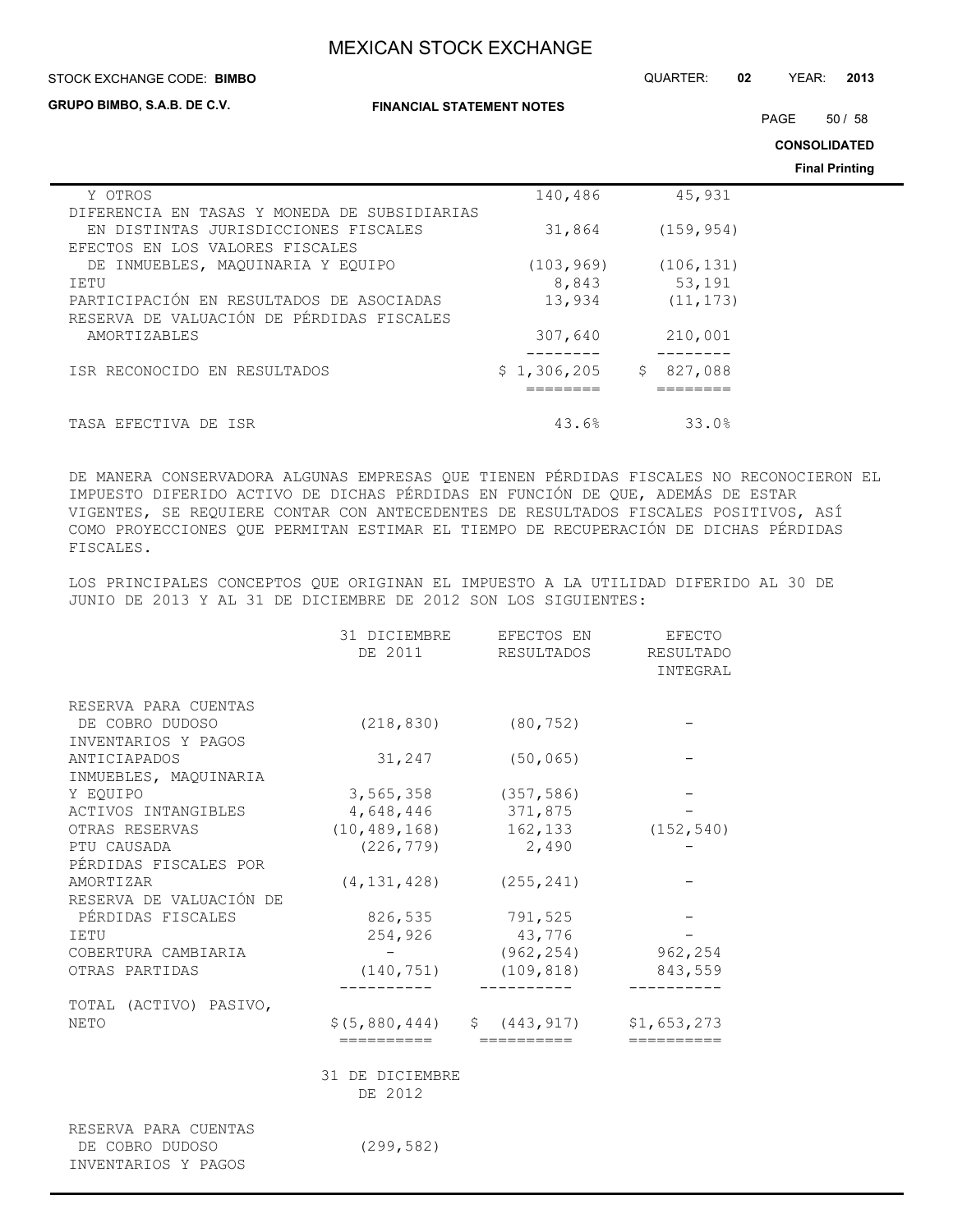**GRUPO BIMBO, S.A.B. DE C.V.**

## **FINANCIAL STATEMENT NOTES**

STOCK EXCHANGE CODE: QUARTER: **02** YEAR: **2013 BIMBO**

PAGE 51 / 58

**CONSOLIDATED**

**Final Printing**

| ANTICIAPADOS            | (18, 818)                 |                              |                |
|-------------------------|---------------------------|------------------------------|----------------|
| INMUEBLES, MAQUINARIA   |                           |                              |                |
| Y EOUIPO                | 3,207,772                 |                              |                |
| ACTIVOS INTANGIBLES     | 5,020,321                 |                              |                |
| OTRAS RESERVAS          | (10, 479, 575)            |                              |                |
| PTU CAUSADA             |                           |                              |                |
|                         | (224, 289)                |                              |                |
| PÉRDIDAS FISCALES POR   |                           |                              |                |
| AMORTIZAR               | (4, 386, 669)             |                              |                |
| RESERVA DE VALUACIÓN DE |                           |                              |                |
| PÉRDIDAS FISCALES       | 1,618,060                 |                              |                |
| IETU                    | 298,702                   |                              |                |
| COBERTURA CAMBIARIA     |                           |                              |                |
| OTRAS PARTIDAS          | 592,990                   |                              |                |
|                         |                           |                              |                |
| TOTAL (ACTIVO) PASIVO,  |                           |                              |                |
| NETO                    | \$(4, 671, 088)           |                              |                |
|                         | ==========                |                              |                |
|                         |                           |                              |                |
|                         |                           |                              |                |
|                         | 31 DICIEMBRE              | EFECTOS EN                   | EFECTO         |
|                         | DE 2012                   | RESULTADOS                   | RESULTADO      |
|                         |                           |                              | INTEGRAL       |
|                         |                           |                              |                |
| RESERVA PARA CUENTAS    |                           |                              |                |
| DE COBRO DUDOSO         | (299, 582)                | (12, 714)                    |                |
| INVENTARIOS Y PAGOS     |                           |                              |                |
| ANTICIAPADOS            | (18, 818)                 | (5, 604)                     |                |
|                         |                           |                              |                |
| INMUEBLES, MAQUINARIA   |                           |                              |                |
| Y EQUIPO                | 3, 207, 772               | (43, 422)                    |                |
| ACTIVOS INTANGIBLES     | 5,020,321                 | 53,310                       |                |
| OTRAS RESERVAS          | (10, 479, 575)            | 248,449                      |                |
| PTU CAUSADA             | (224, 289)                | 130,047                      |                |
| PÉRDIDAS FISCALES POR   |                           |                              |                |
| AMORTIZAR               | (4, 386, 669)             | (32, 353)                    |                |
| RESERVA DE VALUACIÓN DE |                           |                              |                |
| PÉRDIDAS FISCALES       | 1,618,060                 | 191,861                      |                |
| IETU                    | 298,702                   | (27, 196)                    |                |
| COBERTURA CAMBIARIA     |                           | (15, 078)                    | 15,078         |
| OTRAS PARTIDAS          | 592,990                   | (95, 179)                    | 102,426        |
|                         |                           |                              |                |
| TOTAL (ACTIVO) PASIVO,  |                           |                              |                |
| NETO                    |                           | $$(4, 671, 088)$ $$392, 121$ | \$117,504      |
|                         | ========================= |                              | $=$ ========== |
|                         |                           |                              |                |
|                         |                           |                              |                |
|                         | ADQUISICIÓN               | 30 DE JUNIO                  |                |
|                         |                           | DE 2013                      |                |
|                         |                           |                              |                |
| RESERVA PARA CUENTAS    |                           |                              |                |
| DE COBRO DUDOSO         |                           | (312, 296)                   |                |
| INVENTARIOS Y PAGOS     |                           |                              |                |
| ANTICIAPADOS            |                           | (24, 422)                    |                |
|                         |                           |                              |                |
| INMUEBLES, MAQUINARIA   |                           |                              |                |
| Y EQUIPO                |                           | $(50, 588)$ 3, 113, 762      |                |
| ACTIVOS INTANGIBLES     |                           | 5,073,631                    |                |
| OTRAS RESERVAS          |                           | (10, 231, 126)               |                |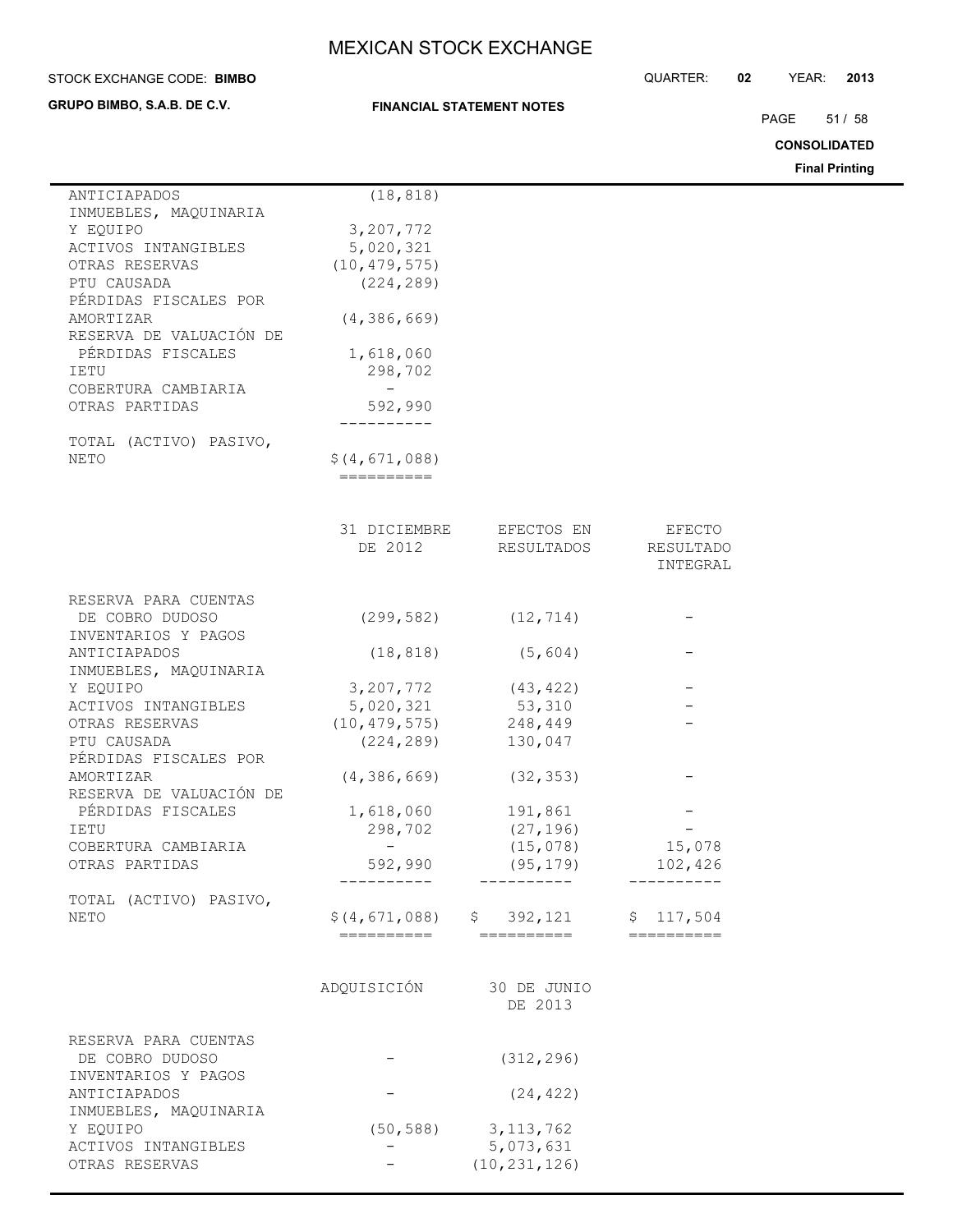## **STOCK EXCHANGE CODE: BIMBO**

STOCK EXCHANGE CODE: QUARTER: **02** YEAR: **2013**

## **GRUPO BIMBO, S.A.B. DE C.V.**

**FINANCIAL STATEMENT NOTES**

PAGE 52 / 58

**CONSOLIDATED**

**Final Printing**

| (94, 242)     |                                      |
|---------------|--------------------------------------|
|               |                                      |
|               |                                      |
| (4, 419, 022) |                                      |
|               |                                      |
| 1,809,921     |                                      |
| 271,506       |                                      |
|               |                                      |
| 600,237       |                                      |
|               |                                      |
|               |                                      |
| \$            |                                      |
|               |                                      |
|               | $(50, 588)$ $\frac{212}{100}$ , 589) |

LOS ACTIVOS Y PASIVOS DE IMPUESTO A LA UTILIDAD DIFERIDO SE PRESENTAN POR SEPARADO EN EL BALANCE GENERAL, YA QUE CORRESPONDEN A DIFERENTES ENTIDADES GRAVADAS Y AUTORIDADES TRIBUTARIAS Y SON COMO SIGUE:

|                                        | 30 DE JUNIO<br>DE 2013 | 31 DICIEMBRE<br>DE 2012 |
|----------------------------------------|------------------------|-------------------------|
| IMPUESTO A LA UTILIDAD DIFERIDO ACTIVO | \$(5, 548, 542)        | \$ (6, 053, 951)        |
| IMPUESTO A LA UTILIDAD DIFERIDO PASIVO | 1,336,491              | 1,382,863               |
| (ACTIVO) PASIVO, NETO<br>TOTAL         | \$(4, 212, 051)        | \$(4, 671, 088)         |

AL 30 DE JUNIO DE 2013, LAS PÉRDIDAS FISCALES PENDIENES DE AMORTIZAR PARA EFECTOS DEL ISR, TIENEN LOS SIGUIENTES VENCIMIENTOS:

| AÑOS                         | IMPORTE                     |
|------------------------------|-----------------------------|
| 2013                         | \$<br>203,925               |
| 2014                         | 187,130                     |
| 2015                         | 210,338                     |
| 2016                         | 252,909                     |
| 2017                         | 188,143                     |
| 2018 Y POSTERIORES           | 13, 349, 740                |
| PÉRDIDAS FISCALES RESERVADAS | \$14,392,185<br>(6,093,444) |
| TOTAL                        | 8,298,741<br>\$             |
|                              |                             |

18. OTROS GASTOS, NETO

A. SE INTEGRA COMO SIGUE:

| 30 DE JUNIO | 30 DE JUNIO |
|-------------|-------------|
| DE 2013     | DE 2012     |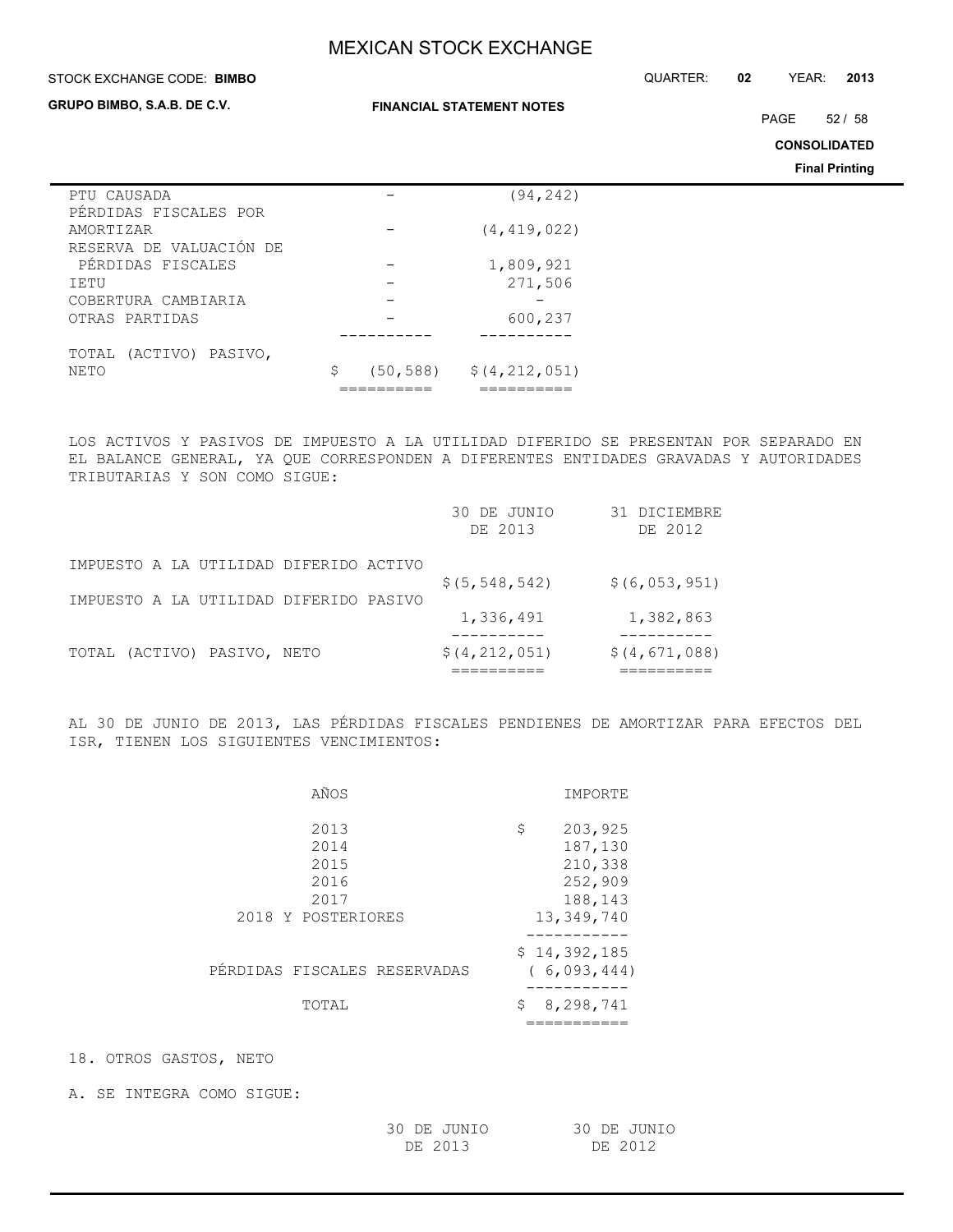#### STOCK EXCHANGE CODE: QUARTER: **02** YEAR: **2013 BIMBO**

#### **GRUPO BIMBO, S.A.B. DE C.V.**

**FINANCIAL STATEMENT NOTES**

PAGE 53/58

**CONSOLIDATED**

**Final Printing**

| ESTÍMULOS FISCALES             | 45,310<br>\$    | (9, 356)<br>S |
|--------------------------------|-----------------|---------------|
| PÉRDIDA EN VENTA DE INMUEBLES, |                 |               |
| MAQUINARIA Y EQUIPO            | (12, 600)       | (45, 149)     |
| RECUPERACIÓN SINIESTROS        | 48,240          |               |
| GASTOS DE INTEGRACIÓN          | (783, 316)      | (588, 448)    |
| VARIOS EXTRAORDINARIOS         | (641, 760)      |               |
| OTROS                          | (27, 710)       | 10,869        |
|                                |                 |               |
|                                | \$(1, 371, 836) | \$(632,084)   |
|                                |                 |               |

### 19. COMPROMISOS

## GARANTÍAS Y/O AVALES

A) GRUPO BIMBO, S. A. B. DE C. V., JUNTO CON ALGUNAS DE SUS COMPAÑÍAS SUBSIDIARIAS, HA GARANTIZADO A TRAVÉS DE CARTAS DE CRÉDITO CIERTAS OBLIGACIONES ORDINARIAS, ASÍ COMO ALGUNOS RIESGOS CONTINGENTES ASOCIADOS A OBLIGACIONES LABORALES DE ALGUNAS DE SUS COMPAÑÍAS SUBSIDIARIAS. EL VALOR DE DICHAS CARTAS DE CRÉDITO AL 30 DE JUNIO DE 2013 Y 31 DE DICIEMBRE DE 2012 ASCIENDE A 222.1 Y 221.4 MILLONES DE DÓLARES ESTADOUNIDENSES, RESPECTIVAMENTE.

B) IBERIA TIENE UN CONTRATO DE COMPRA DE CIERTAS CANTIDADES DE PRODUCTOS TERMINADOS A UN PRECIO PREFERENCIAL. EL BENEFICIO ESTIMADO FUTURO DE LOS DESCUENTOS A RECIBIR SE ESTIMA EN \$27,834. ASIMISMO, DERIVADO DE ESTE MISMO CONTRATO IBERIA SE HA OBLIGADO A PAGAR EL 75% DE LA INDEMNIZACIÓN DE LEY QUE CORRESPONDA A LOS EMPLEADOS DESTINADOS POR EL TERCERO PARA LA MANUFACTURA DE LOS PRODUCTOS VENDIDOS A IBERIA. EL COSTO APROXIMADO DE LA INDEMNIZACIÓN ASCIENDE A \$114,236. ESTE CONTRATO TIENE VIGENCIA HASTA 2015 Y PUEDE CANCELARSE MEDIANTE NOTIFICACIÓN ANTICIPADA TRES AÑOS ANTES.

LA ENTIDAD HA FIRMADO CONTRATOS DE AUTOABASTECIMIENTO DE ENERGÍA QUE LA COMPROMETEN A ADQUIRIR CIERTAS CANTIDADES DE ENERGÍA POR UN PERIODO DE 18 AÑOS RENOVABLE A UN PRECIO PACTADO QUE SE ACTUALIZA POR FACTORES DERIVADOS DEL INPC, DURANTE LOS PRIMEROS 15 AÑOS. AUN Y CUANDO LOS CONTRATOS TIENEN CARACTERÍSTICAS DE UN INSTRUMENTO FINANCIERO DERIVADO, CALIFICAN PARA LA EXCEPCIÓN DE CONTABILIZARLOS COMO TAL DADO QUE SON PARA AUTOCONSUMO, POR LO CUAL SE REGISTRAN EN LOS ESTADOS FINANCIEROS CONFORME SE INCURREN LOS CONSUMOS DE ENERGÍA. EL COMPROMISO DE COMPRA DE ENERGÍA PARA 2013 SE ESTIMA EN \$350,000 MONTO QUE AJUSTADO POR INFLACIÓN CORRESPONDE AL COMPROMISO ANUAL DE LOS 17 AÑOS REMANENTES DEL CONTRATO.

## COMPROMISOS POR ARRENDAMIENTO

A. LA ENTIDAD TIENE COMPROMISOS A LARGO PLAZO POR ARRENDAMIENTO OPERATIVO, PRINCIPALMENTE POR LAS INSTALACIONES QUE UTILIZA PARA LA PRODUCCIÓN, DISTRIBUCIÓN Y VENTA DE SUS PRODUCTOS, LOS CUALES VAN DE LOS 3 A LOS 14 AÑOS, CON OPCIÓN A RENOVACIÓN DE 1 A 5 AÑOS. ALGUNOS ARRENDAMIENTOS REQUIEREN QUE LA ENTIDAD PAGUE TODOS LOS GASTOS ASOCIADOS, TALES COMO IMPUESTOS, MANTENIMIENTO Y SEGUROS DURANTE EL TÉRMINO DE LOS CONTRATOS. LA ENTIDAD INCURRIÓ EN GASTOS POR ARRENDAMIENTO EN LOS SEIS MESES TERMINADOS EL 30 DE JUNIO DE 2013 Y EL AÑO TERMINADO EL 31 DE DICIEMBRE DE 2012 POR \$1,485,744 Y \$3,055,648 RESPECTIVAMENTE. EL TOTAL DE LOS COMPROMISOS POR ARRENDAMIENTOS ES COMO SIGUE:

| ۰,<br>٧ |
|---------|
|         |

ARRENDAMIENTOS ARRENDAMIENTOS FINANCIEROS

 ARRENDAMIENTOS OPERATIVOS FINANCIEROS PARTICIPACIÓN NO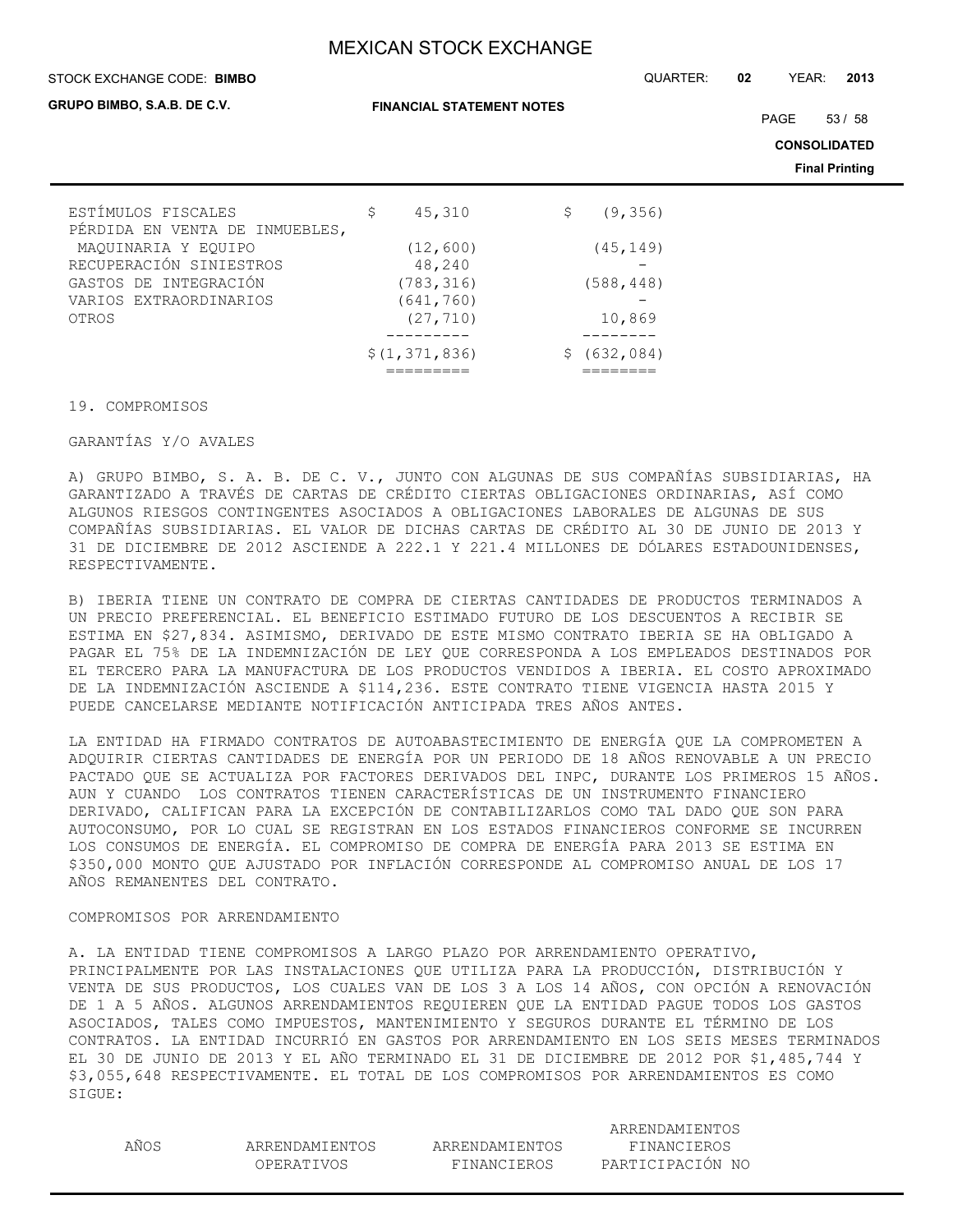#### STOCK EXCHANGE CODE: QUARTER: **02** YEAR: **2013 BIMBO**

**GRUPO BIMBO, S.A.B. DE C.V.**

PAGE 54 / 58

**CONSOLIDATED**

**Final Printing**

|                                     |                         |          | CONTROLADORA |
|-------------------------------------|-------------------------|----------|--------------|
|                                     |                         |          |              |
| 2013                                | $\mathsf{S}$<br>930,740 | \$23,628 | \$211,088    |
| 2014                                | 1,375,008               | 29,225   | 170,347      |
| 2015                                | 1,070,967               | 24,510   | 119,295      |
| 2016                                | 855,680                 | 18,441   | 84,793       |
| 2017                                | 595,639                 | 3,829    | 46,129       |
| 2018 Y POSTERIORES                  | 1,343,923               |          | 13,948       |
|                                     |                         |          |              |
| TOTAL DE PAGOS MÍNIMOS              |                         |          |              |
| DE ARRENDAMIENTO                    | 6,171,957               | 99,633   | 645,591      |
| MONTOS OUE REPRESENTAN              |                         |          |              |
| <b>INTERÉS</b>                      |                         | 9,846    | 122,134      |
|                                     |                         |          |              |
| VALOR PRESENTE DE LOS PAGOS MÍNIMOS |                         |          |              |
| DE ARRENDAMIENTOS                   |                         | 89,787   | 523,457      |
|                                     |                         |          |              |
| TOTAL                               | \$6,171,957             | \$89,787 | \$523,457    |
|                                     |                         |          |              |

## 20. CONTINGENCIAS

EXISTEN ALGUNAS CONTINGENCIAS POR JUICIOS DE DISTINTA NATURALEZA QUE SURGEN DEL CURSO NORMAL DE LAS OPERACIONES DE LA ENTIDAD, QUE LA ADMINISTRACIÓN HA EVALUADO COMO REMOTOS, POSIBLES Y PROBABLES. DE ACUERDO A ESTA EVALUACIÓN, LA ENTIDAD HA REGISTRADO EN EL RUBRO DE OTROS PASIVOS A LARGO PLAZO LOS SIGUIENTES MONTOS GENERADOS PRINCIPALMENTE EN OLA AL 30 DE JUNIO DE 2013:

| TIPO              | IMPORTE              |
|-------------------|----------------------|
| LABORAL<br>FISCAL | \$219,000<br>269,432 |
| TOTAL             | \$488,432            |

AQUELLAS CONTINGENCIAS QUE LA ADMINISTRACIÓN ESPERA QUE NO SEA PROBABLE UTILIZAR LOS RECURSOS FUTUROS PARA PAGAR SUS OBLIGACIONES O QUE NO SE ESPERA TENGAN UN EFECTO SIGNIFICATIVO PARA LA ENTIDAD NO SON PROVISIONADAS EN TANTO NO SE CUENTE CON INFORMACIÓN COMPLETA QUE PERMITA CONSIDERAR EL RECONOCIMIENTO DE UN PASIVO.

LA ENTIDAD TIENE EFECTIVO RESTRINGIDO POR \$305,661 Y OTORGADO GARANTÍAS DE ACTIVOS FIJOS POR \$16,193 ADICIONALES PARA GARANTIZAR LITIGIOS FISCALES EN CURSO EN BRASIL. EL MONTO RETENIDO EN EFECTIVO SE PRESENTA DENTRO DE OTROS ACTIVOS A LARGO PLAZO.

#### 21. INFORMACIÓN POR SEGMENTOS

LA INFORMACIÓN QUE SE REPORTA A LA MÁXIMA AUTORIDAD EN LA TOMA DE DECISIONES DE OPERACIÓN DE LA ENTIDAD PARA EFECTOS DE ASIGNACIÓN DE RECURSOS Y EVALUACIÓN DEL DESEMPEÑO DE LOS SEGMENTOS SE ENFOCA EN 4 ZONAS GEOGRÁFICAS: MÉXICO, EUA, OLA E IBERIA. LOS PRODUCTOS FUENTE DE LOS INGRESOS DE LOS SEGMENTOS CONSISTEN EN PAN (TODOS LOS SEGMENTOS) Y CONFITERÍA (MÉXICO Y EUA ÚNICAMENTE).

A CONTINUACIÓN SE PRESENTAN LOS PRINCIPALES DATOS POR ÁREA GEOGRÁFICA EN LAS QUE OPERA LA ENTIDAD POR LOS TRIMESTRES TERMINADOS EL 30 DE JUNIO DE 2013 Y 2012 Y 31 DE DICIEMBRE DE 2012: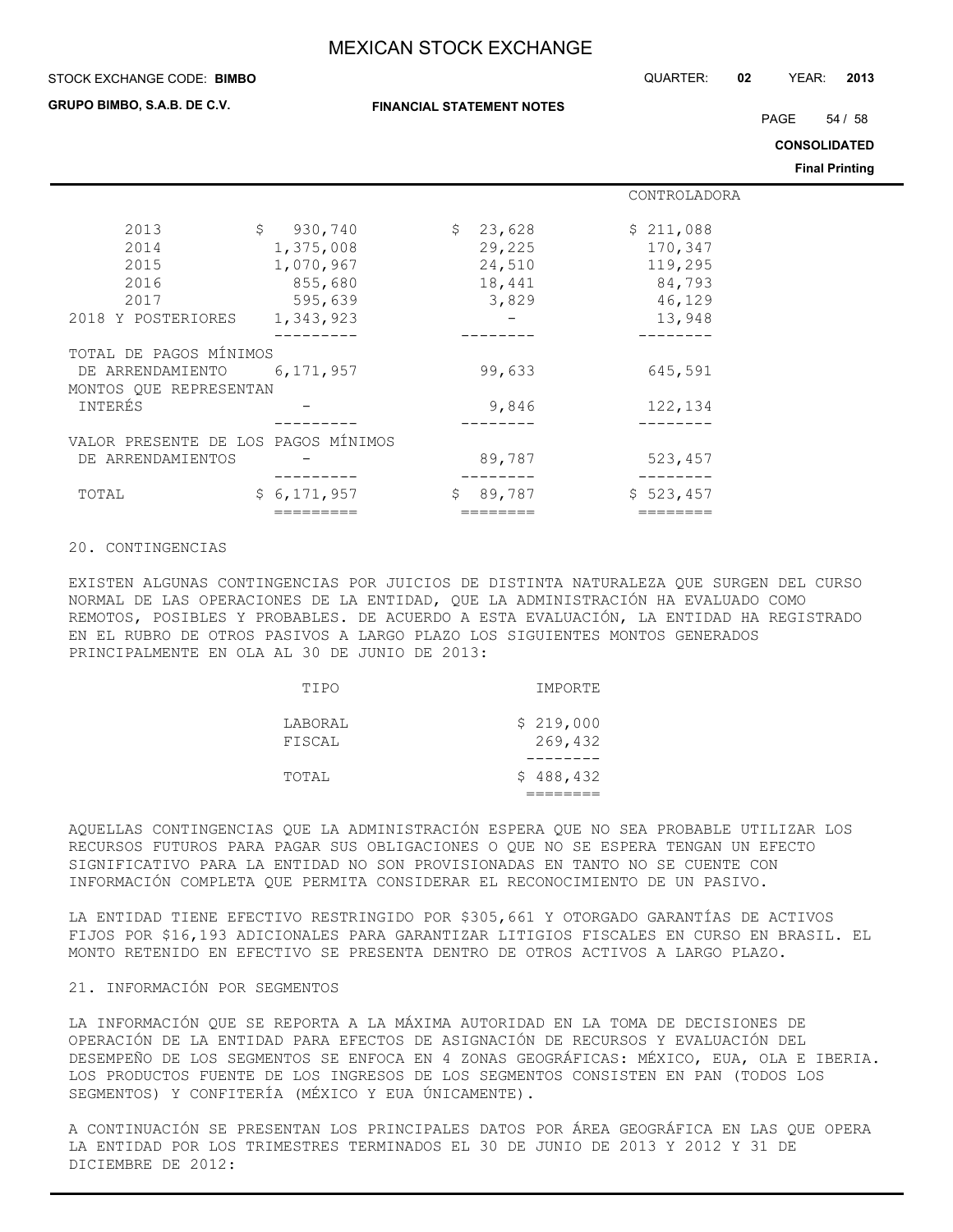## **STOCK EXCHANGE CODE: BIMBO**

**GRUPO BIMBO, S.A.B. DE C.V.**

#### **FINANCIAL STATEMENT NOTES**

STOCK EXCHANGE CODE: QUARTER: **02** YEAR: **2013**

PAGE 55 / 58

**CONSOLIDATED**

**Final Printing**

## A JUNIO 2013

|                       | MÉXICO               | EUA                                 | OLA                               | IBERIA              | ELIM. DE<br>CONSOLID. | TOTAL                 |
|-----------------------|----------------------|-------------------------------------|-----------------------------------|---------------------|-----------------------|-----------------------|
| VN                    | \$35,515<br>=======  | \$38,203<br>=======                 | \$10,956<br>=======               | \$2,488<br>=======  | \$(2, 032)<br>======= | \$85,130<br>========  |
| $UO(*)$               | \$3,704              | \$1,707                             | S<br>(748)<br>_______             | \$(170)             | Ŝ.<br>5               | \$4,498               |
| DAOV                  | \$<br>886<br>======= | \$1,208                             | \$894<br>=======                  | Ŝ.<br>45<br>======= | Ŝ.<br>=======         | \$3,033<br>========   |
| UAFIDA $(*)$ \$ 4,590 | =======              | \$2,915<br>=======                  | $\mathsf{S}$<br>146<br>$=$ ====== | \$ (125)<br>======= | \$<br>5<br>=======    | \$7,531<br>========   |
| UN                    | \$2,054<br>=======   | $\mathsf{S}$<br>671<br>=======      | (1, 072)<br>=======               | \$ (194)            | \$<br>8<br>=======    | \$1,467<br>========   |
| IG                    | Ŝ.<br>89<br>=======  | S<br>198<br>=======                 | Ŝ.<br>23<br>=======               | S<br>2<br>=======   | \$ (185)<br>=======   | Ŝ.<br>127<br>======== |
| IP                    | \$1,071<br>=======   | \$321<br>=======                    | \$ 186<br>=======                 | Ŝ.<br>26<br>======= | \$ (97)<br>=======    | \$1,507               |
| AΤ                    | \$41,781<br>=======  | \$74,287<br>=======                 | \$18,677<br>=======               | \$3,120<br>=======  | \$(2, 497)<br>======= | \$135,368<br>======== |
| PT                    | \$54,382<br>=======  | \$28,001<br>$=$ $=$ $=$ $=$ $=$ $=$ | \$7.521<br>=======                | \$1,789<br>=======  | \$(2, 277)<br>======= | \$89,416<br>========  |

CIFRAS EN MILLONES DE PESOS

A JUNIO 2012

|                      | MÉXICO               | EUA                | OLA                              | IBERIA              | ELIM. DE<br>CONSOLID.                     | TOTAL                  |
|----------------------|----------------------|--------------------|----------------------------------|---------------------|-------------------------------------------|------------------------|
| VN                   | \$34,513             |                    |                                  |                     | \$38,567 \$11,037 \$2,409 \$(2,179)       | \$84,347               |
| $(\star)$<br>UO.     | \$3,023              | \$1,037            | $\ddot{\mathsf{s}}$<br>(74)      | \$ (248)            | - \$<br>59                                | 3,797<br>\$            |
| <b>DAOV</b>          | =======<br>Ŝ.<br>801 | -------<br>\$1,284 | =======<br>$\mathfrak{S}$<br>343 | =======<br>\$<br>38 | _______<br>\$<br>$\overline{\phantom{m}}$ | =======<br>\$2,466     |
| $UAFIDA(*)$ \$ 3,824 |                      | \$2,321            | $\ddot{\mathbf{S}}$<br>269       | \$ (210) \$S\$      | 59                                        | \$<br>6,263            |
| UN                   | =======<br>\$1,899   | \$<br>310          | Ŝ.<br>(563)                      | \$ (205)            | $\varsigma$<br>43                         | =======<br>\$<br>1,484 |
| IG                   | S<br>79              | Ŝ.<br>170          | Ŝ.<br>$\overline{4}$             | $5 -$<br>\$         | Ŝ.<br>(60)                                | 198<br>\$              |
| IP                   | \$1,206              | \$<br>113          | \$<br>180                        | \$<br>50            | (60)<br>\$                                | 1,489<br>\$            |
|                      |                      |                    |                                  |                     |                                           |                        |

## A DICIEMBRE 2012

|    | _______  |         |  |                                                            |  |
|----|----------|---------|--|------------------------------------------------------------|--|
| PТ |          |         |  | $$58,188$ $$27,837$ $$5,773$ $$2,013$ $$(3,729)$ $$90,082$ |  |
|    | _______  | _______ |  |                                                            |  |
| ΑT | \$45,287 |         |  | $$72,718$ $$19,750$ $$3,886$ $$(4,501)$ $$137,140$         |  |
|    |          |         |  |                                                            |  |

(\*) NO INCLUYE REGALIAS INTERFILIALES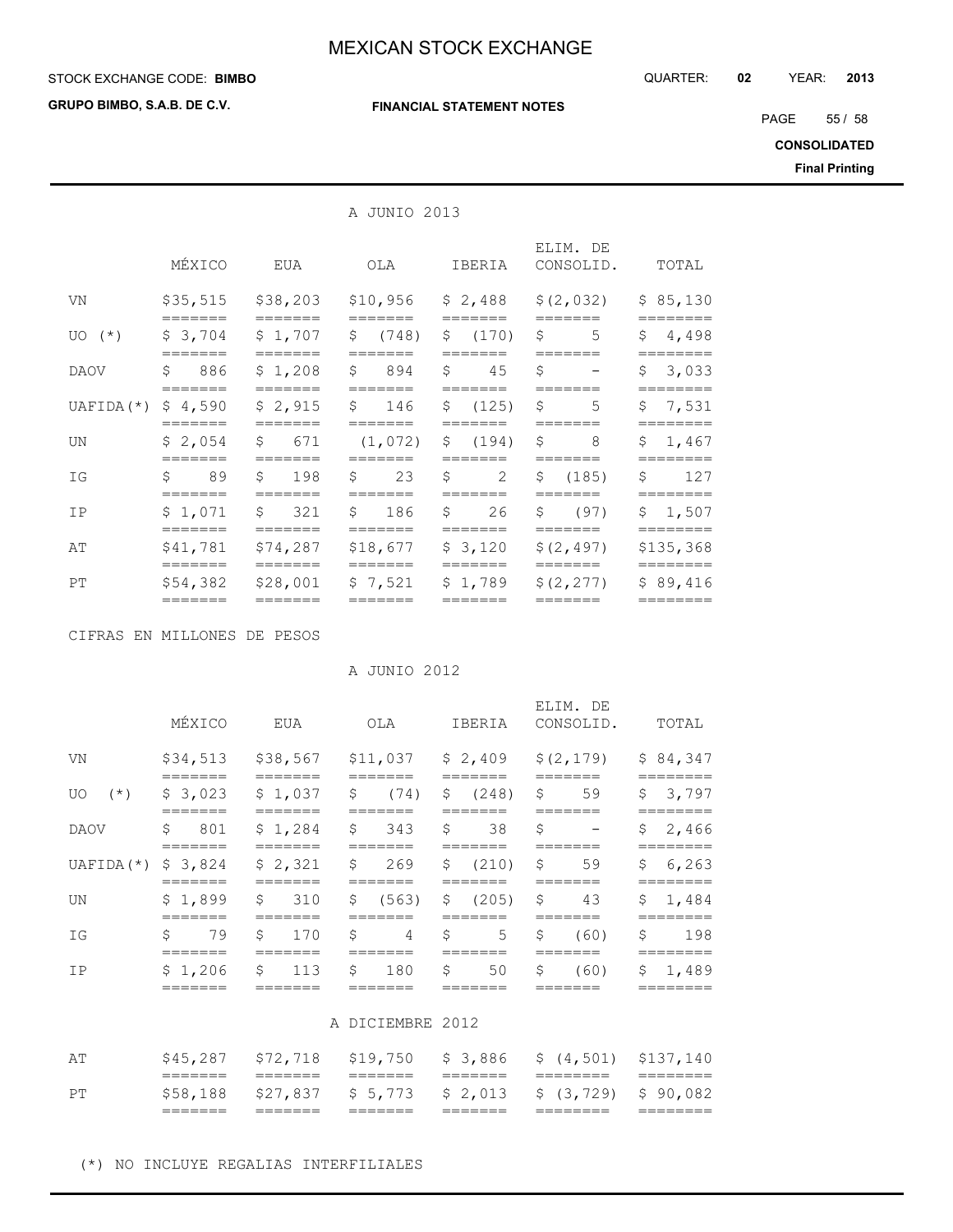**GRUPO BIMBO, S.A.B. DE C.V.**

#### STOCK EXCHANGE CODE: QUARTER: **02** YEAR: **2013 BIMBO**

**FINANCIAL STATEMENT NOTES**

PAGE 56 / 58

**CONSOLIDATED**

**Final Printing**

| VN    | VENTAS NETAS                                                         |
|-------|----------------------------------------------------------------------|
| UAOIG | UTILIDAD ANTES DE OTROS INGRESOS Y (GASTOS)                          |
| OIG   | OTROS INGRESOS Y (GASTOS)                                            |
| UO OU | UTILIDAD DE OPERACIÓN                                                |
| DAOV  | DEPRECIACIÓN, AMORTIZACIÓN Y OTRAS PARTIDAS VIRTUALES                |
|       | UAFIDA UTILIDAD DE OPERACIÓN, MAS DEPRECIACIÓN, AMORTIZACIÓN Y OTRAS |
|       | PARTIDAS VIRTUALES                                                   |
| UN    | UTILIDAD NETA (MAYORITARIA)                                          |
| IG    | INTERESES GANADOS                                                    |
| IP    | INTERESES PAGADOS                                                    |
| AT    | ACTIVOS TOTALES                                                      |
| PТ    | PASIVOS TOTALES                                                      |

## 22. NUEVOS PRONUNCIAMIENTOS CONTABLES

LAS NUEVAS NORMAS, MODIFICACIONES E INTERPRETACIONES EMITIDAS PERO NO VIGENTES A PARTIR DEL 1 DE ENERO DE 2012 Y QUE NO HAN SIDO ADOPTADAS POR LA ENTIDAD, SON LAS SIGUIENTES:

- IFRS 9, INSTRUMENTOS FINANCIEROS - LA IFRS 9 EMITIDA EN NOVIEMBRE DE 2009 INTRODUCE NUEVOS REQUERIMIENTOS PARA LA CLASIFICACIÓN Y MEDICIÓN DE ACTIVOS FINANCIEROS. LA IFRS 9 MODIFICADA EN OCTUBRE DE 2010 INCLUYE LOS REQUERIMIENTOS PARA LA CLASIFICACIÓN Y MEDICIÓN DE PASIVOS FINANCIEROS Y PARA SU ELIMINACIÓN.

LOS PRINCIPALES REQUERIMIENTOS DE LA IFRS 9 SE DESCRIBEN A CONTINUACIÓN:

LA IFRS 9 REQUIERE QUE TODOS LOS ACTIVOS FINANCIEROS RECONOCIDOS QUE ESTÉN DENTRO DEL ALCANCE DE IAS 39, INSTRUMENTOS FINANCIEROS: RECONOCIMIENTO Y MEDICIÓN SEAN MEDIDOS POSTERIORMENTE A COSTO AMORTIZADO O A VALOR RAZONABLE. ESPECÍFICAMENTE, LAS INVERSIONES DE DEUDA EN UN MODELO DE NEGOCIOS CUYO OBJETIVO ES COBRAR LOS FLUJOS DE EFECTIVO CONTRACTUALES Y QUE TENGAN FLUJOS DE EFECTIVO CONTRACTUALES QUE SEAN EXCLUSIVAMENTE PAGOS DE CAPITAL E INTERESES SOBRE EL CAPITAL EN CIRCULACIÓN GENERALMENTE SE MIDEN A COSTO AMORTIZADO AL FINAL DE LOS PERIODOS CONTABLES POSTERIORES. TODAS LAS DEMÁS INVERSIONES DE DEUDA Y DE CAPITAL SE MIDEN A SUS VALORES RAZONABLES AL FINAL DE LOS PERIODOS CONTABLES POSTERIORES. ADICIONALMENTE, BAJO IFRS 9, LAS COMPAÑÍAS PUEDEN HACER LA ELECCIÓN IRREVOCABLE DE PRESENTAR LOS CAMBIOS POSTERIORES EN EL VALOR RAZONABLE DE UNA INVERSIÓN DE CAPITAL (QUE NO ES MANTENIDA CON FINES DE NEGOCIACIÓN) EN OTRAS PARTIDAS DE LA UTILIDAD INTEGRAL, CON INGRESOS POR DIVIDENDOS GENERALMENTE RECONOCIDOS EN EL RESULTADO DEL AÑO.

EL EFECTO MÁS SIGNIFICATIVO DE LA IFRS 9 CON RESPECTO A LA CLASIFICACIÓN Y MEDICIÓN DE ACTIVOS FINANCIEROS SE RELACIONA CON EL TRATAMIENTO CONTABLE DE CAMBIOS EN EL VALOR RAZONABLE DE UN PASIVO FINANCIERO (DESIGNADO COMO A VALOR RAZONABLE A TRAVÉS DE UTILIDAD O PÉRDIDA) ATRIBUIBLE A CAMBIOS EN EL RIESGO CREDITICIO DE DICHO PASIVO. ESPECÍFICAMENTE, BAJO LA IFRS 9, PARA LOS PASIVOS FINANCIEROS DESIGNADOS COMO A VALOR RAZONABLE A TRAVÉS DE UTILIDAD O PÉRDIDA, EL MONTO DE LOS CAMBIOS EN EL VALOR RAZONABLE DEL PASIVO FINANCIERO QUE ES ATRIBUIBLE A CAMBIOS EN EL RIESGO CREDITICIO DE DICHO PASIVO SE PRESENTA BAJO OTROS RESULTADOS INTEGRALES, SALVO QUE EL RECONOCIMIENTO DE LOS EFECTOS DE LOS CAMBIOS EN EL RIESGO CREDITICIO DEL PASIVO DENTRO DE OTROS RESULTADOS INTEGRALES CREARA O INCREMENTARA UNA DISCREPANCIA CONTABLE EN EL ESTADO DE RESULTADOS. LOS CAMBIOS EN EL VALOR RAZONABLE ATRIBUIBLES AL RIESGO CREDITICIO DEL PASIVO FINANCIERO NO SE CLASIFICAN POSTERIORMENTE AL ESTADO DE RESULTADOS.

ANTERIORMENTE, CONFORME A IAS 39, EL MONTO COMPLETO DEL CAMBIO EN EL VALOR RAZONABLE DEL PASIVO FINANCIERO DESIGNADO COMO A VALOR RAZONABLE A TRAVÉS DE UTILIDAD O PÉRDIDA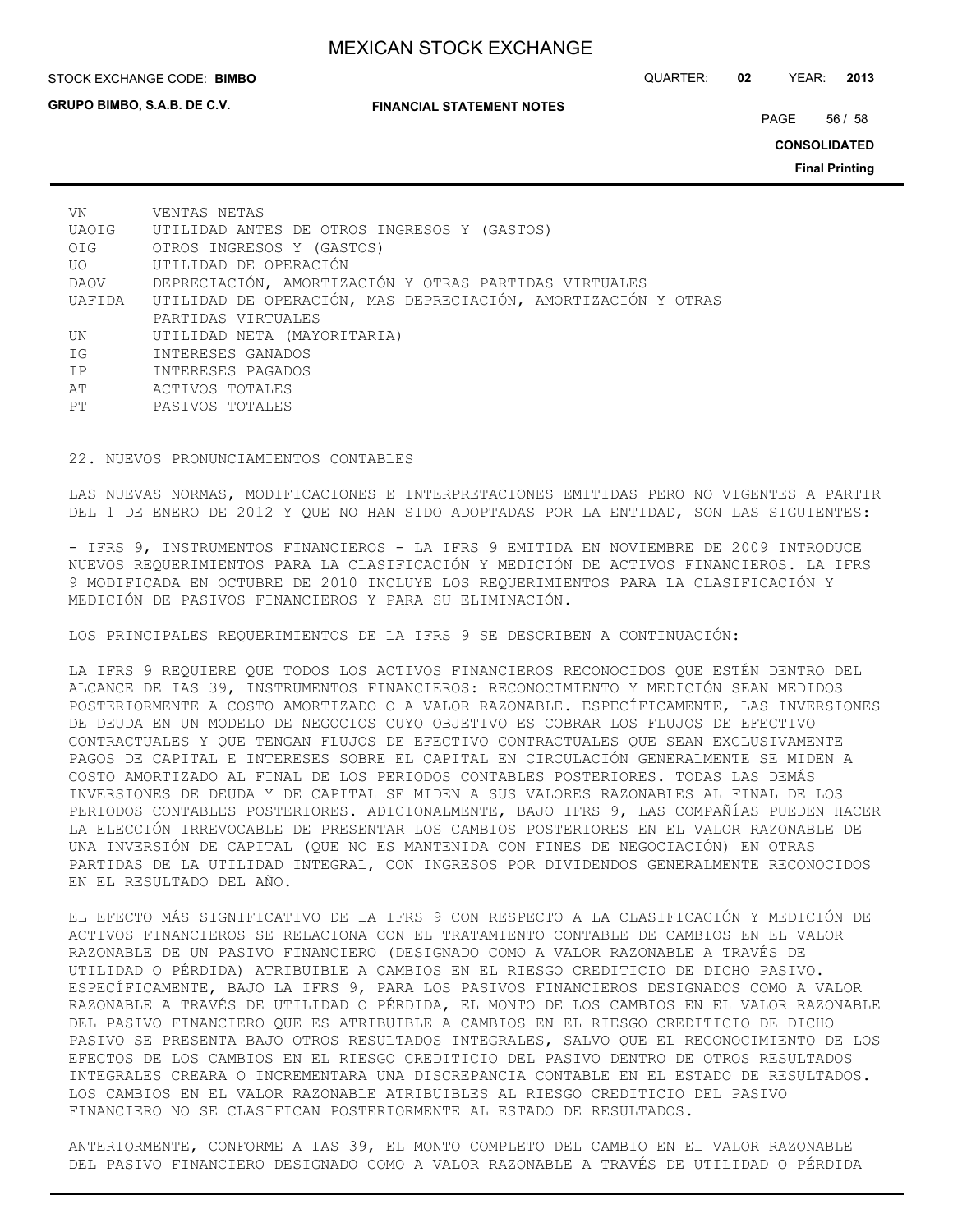**GRUPO BIMBO, S.A.B. DE C.V.**

**FINANCIAL STATEMENT NOTES**

STOCK EXCHANGE CODE: QUARTER: **02** YEAR: **2013 BIMBO**

PAGE 57 / 58

**CONSOLIDATED**

**Final Printing**

## SE PRESENTÓ EN EL ESTADO DE RESULTADOS.

EN MAYO DE 2011 SE EMITIÓ UN PAQUETE DE CINCO NORMAS SOBRE CONSOLIDACIÓN, COINVERSIONES, ASOCIADAS Y REVELACIONES, INCLUYENDO LA IFRS 10, IFRS 11, IFRS 12, IAS 27 (SEGÚN REVISIÓN DE 2011) E IAS 28 (SEGÚN REVISIÓN DE 2011).

LOS PRINCIPALES REQUERIMIENTOS DE ESTAS CINCO NORMAS SE DESCRIBEN A CONTINUACIÓN:

- IFRS 10, ESTADOS FINANCIEROS CONSOLIDADOS - LA IFRS 10 REMPLAZA LAS PARTES DE IAS 27, ESTADOS FINANCIEROS CONSOLIDADOS Y SEPARADOS QUE TRATAN SOBRE LOS ESTADOS FINANCIEROS CONSOLIDADOS. LA SIC-12 CONSOLIDACIÓN – ENTIDADES CON PROPÓSITOS ESPECIALES HA SIDO RETIRADA CON LA EMISIÓN DE LA IFRS 10. CONFORME A LA IFRS 10, SÓLO EXISTE UNA BASE PARA CONSOLIDACIÓN QUE ES EL CONTROL. ADICIONALMENTE, LA IFRS 10 INCLUYE UNA NUEVA DEFINICIÓN DE CONTROL QUE CONTIENE TRES ELEMENTOS: (A) EL PODER EJERCIDO SOBRE LA EMPRESA RECEPTORA DE LA INVERSIÓN, (B) EXPOSICIÓN O DERECHOS A RETORNOS VARIABLES POR SU INVOLUCRAMIENTO CON LA EMPRESA RECEPTORA DE LA INVERSIÓN Y (C) LA CAPACIDAD DE UTILIZAR SU PODER SOBRE DICHA EMPRESA PARA AFECTAR EL MONTO DE LOS RETORNOS DEL INVERSIONISTA. SE HAN AGREGADO UNA GRAN CANTIDAD DE LINEAMIENTOS EN LA IFRS 10 PARA TRATAR LOS ESCENARIOS COMPLEJOS.

- IFRS 11, NEGOCIOS CONJUNTOS - LA IFRS 11 REMPLAZA A LA IAS 31 PARTICIPACIONES EN COINVERSIONES. LA IFRS 11 TRATA SOBRE LA MANERA EN QUE UN ACUERDO CONJUNTO EN EL QUE DOS O MÁS PARTES TIENEN CONTROL CONJUNTO DEBE CLASIFICARSE. LA SIC-13 ENTIDADES BAJO CONTROL CONJUNTO – APORTACIONES NO MONETARIAS DE LOS INVERSIONISTAS HA SIDO RETIRADA CON LA EMISIÓN DE LA IFRS 11. CONFORME A LA IFRS 11, LOS ACUERDOS CONJUNTOS SE CLASIFICAN COMO OPERACIONES CONJUNTAS O COINVERSIONES, DEPENDIENDO DE LOS DERECHOS Y OBLIGACIONES DE LAS PARTES. EN CONTRASTE, BAJO IAS 31, EXISTEN TRES TIPOS DE ACUERDOS CONJUNTOS: ENTIDADES BAJO CONTROL CONJUNTO, ACTIVOS BAJO CONTROL CONJUNTO Y OPERACIONES BAJO CONTROL CONJUNTO.

ADICIONALMENTE, LAS COINVERSIONES CONFORME A LA IFRS 11 SE DEBEN CONTABILIZAR UTILIZANDO EL MÉTODO DE PARTICIPACIÓN, MIENTRAS QUE LAS ENTIDADES BAJO CONTROL CONJUNTO CONFORME AL IAS 31 SE PUEDEN CONTABILIZAR UTILIZANDO EL MÉTODO DE PARTICIPACIÓN O CONTABILIDAD PROPORCIONAL.

- IFRS 12, REVELACIÓN DE PARTICIPACIONES EN OTRAS ENTIDADES - LA IFRS 12 ES UNA NORMA DE REVELACIÓN Y APLICA A ENTIDADES QUE TIENEN PARTICIPACIONES EN SUBSIDIARIAS, ACUERDOS CONJUNTOS, ASOCIADAS Y/O ENTIDADES ESTRUCTURADAS NO CONSOLIDADAS. EN GENERAL, LOS REQUERIMIENTOS DE REVELACIÓN DE LA IFRS 12 SON MÁS EXHAUSTIVOS QUE LOS DE LAS NORMAS ACTUALES.

- IAS 28 (MODIFICADA), INVERSIONES EN ASOCIADAS Y NEGOCIOS CONJUNTOS - TIENE COMO OBJETIVO PRESCRIBIR LOS REQUERIMIENTOS PARA LA APLICACIÓN DEL MÉTODO DE PARTICIPACIÓN PARA INVERSIONES EN ASOCIADAS Y NEGOCIOS CONJUNTOS. LA NORMA REMPLAZA A LA VERSIÓN ANTERIOR DE LA IAS 28, INVERSIONES EN ASOCIADAS Y ES DE APLICACIÓN OBLIGATORIA A PARTIR DEL 1 DE ENERO DE 2013.

- IFRS 13, MEDICIÓN A VALOR RAZONABLE - LA IFRS 13 ESTABLECE UNA ÚNICA FUENTE DE LINEAMIENTOS PARA LAS MEDICIONES DE VALOR RAZONABLE Y LAS REVELACIONES CORRESPONDIENTES. LA NORMA DEFINE EL VALOR RAZONABLE, ESTABLECE UN MARCO PARA MEDIR EL VALOR RAZONABLE Y REQUIERE REVELACIONES SOBRE LAS MEDICIONES DE VALOR RAZONABLE. EL ALCANCE DE LA IFRS 13 ES AMPLIO; APLICA TANTO A PARTIDAS DE INSTRUMENTOS FINANCIEROS COMO A PARTIDAS QUE NO SON DE INSTRUMENTOS FINANCIEROS POR LAS CUALES OTRAS IFRS REQUIEREN O PERMITEN MEDICIONES DE VALOR RAZONABLE Y REVELACIONES SOBRE LAS MEDICIONES DE VALOR RAZONABLE, EXCEPTO EN CIRCUNSTANCIAS ESPECÍFICAS. EN GENERAL, LOS REQUERIMIENTOS DE REVELACIÓN EN LA IFRS 13 SON MÁS EXHAUSTIVOS QUE LOS QUE SE REQUIEREN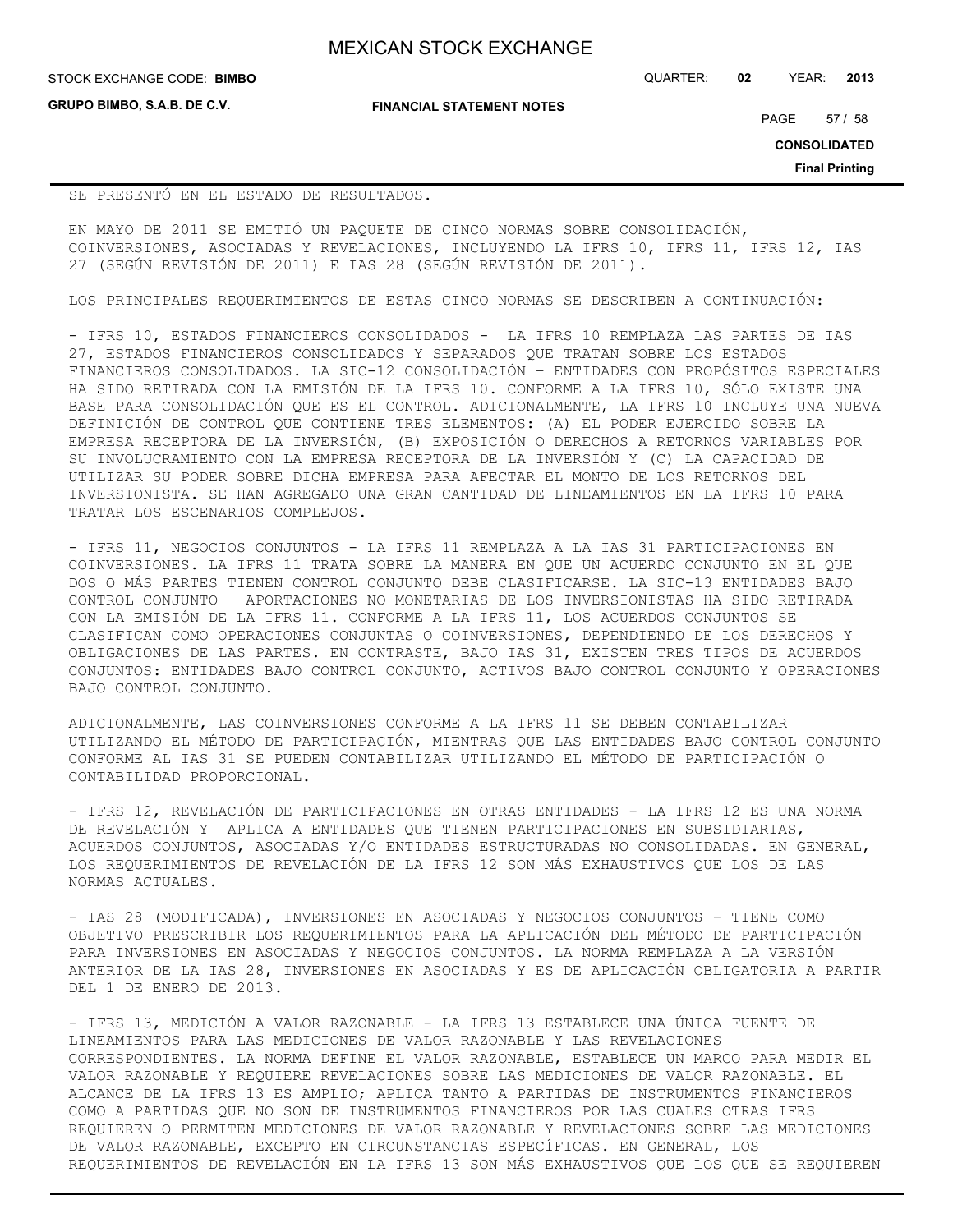STOCK EXCHANGE CODE: QUARTER: **02** YEAR: **2013 BIMBO**

**GRUPO BIMBO, S.A.B. DE C.V.**

**FINANCIAL STATEMENT NOTES**

PAGE 58 / 58

**CONSOLIDATED**

#### **Final Printing**

EN LAS NORMAS ACTUALES. POR EJEMPLO, LAS REVELACIONES CUANTITATIVAS Y CUALITATIVAS BASADAS EN LA JERARQUÍA DE VALOR RAZONABLE DE TRES NIVELES REQUERIDA ACTUALMENTE PARA INSTRUMENTOS FINANCIEROS ÚNICAMENTE BAJO LA IFRS 7 INSTRUMENTOS FINANCIEROS:

REVELACIONES SE EXTENDERÁN POR LA IFRS 13 PARA CUBRIR TODOS LOS ACTIVOS Y PASIVOS DENTRO DE SU ALCANCE.

LA IFRS 13 APLICA PARA EJERCICIOS QUE INICIEN EN O DESPUÉS DEL 1 DE ENERO DE 2013, AUNQUE SE PERMITE LA APLICACIÓN ANTICIPADA.

MODIFICACIONES A LA IAS 32, REVELACIONES – COMPENSACIÓN DE ACTIVOS Y PASIVOS FINANCIEROS - LAS MODIFICACIONES A IAS 32 CLARIFICAN LA APLICACIÓN DE LOS REQUERIMIENTOS EXISTENTES SOBRE LA COMPENSACIÓN DE ACTIVOS FINANCIEROS Y PASIVOS FINANCIEROS. EN ESPECÍFICO, LAS MODIFICACIONES CLARIFICAN EL SIGNIFICADO DE "TENGA, EN EL MOMENTO ACTUAL, EL DERECHO, EXIGIBLE LEGALMENTE, DE COMPENSAR LOS IMPORTES RECONOCIDOS" Y "TENGA LA INTENCIÓN DE LIQUIDAR POR EL IMPORTE NETO, O DE REALIZAR EL ACTIVO Y LIQUIDAR EL PASIVO SIMULTÁNEAMENTE".

MODIFICACIONES A LA IFRS 7, REVELACIONES – COMPENSACIÓN DE ACTIVOS Y PASIVOS FINANCIEROS - LAS MODIFICACIONES A IFRS 7 REQUIEREN A LAS COMPAÑÍAS REVELAR INFORMACIÓN ACERCA DE LOS DERECHOS DE COMPENSAR Y ACUERDOS RELACIONADOS PARA INSTRUMENTOS FINANCIEROS RECONOCIDOS QUE ESTÁN SUJETOS A UN ACUERDO MAESTRO DE COMPENSACIÓN EXIGIBLE O ACUERDO SIMILAR.

LA APLICACIÓN DE ESTAS MODIFICACIONES A LA IFRS 7, SON EFECTIVAS PARA PERIODOS ANUALES QUE COMIENCEN EN O DESPUÉS DEL 1 DE ENERO DE 2013 Y PERIODOS INTERMEDIOS DENTRO DE ESOS PERIODOS ANUALES. LAS REVELACIONES DEBEN SER MOSTRADAS RETROSPECTIVAMENTE PARA TODOS LOS PERIODOS COMPARATIVOS. SIN EMBARGO, LAS MODIFICACIONES A IAS 32 SON EFECTIVAS PARA PERIODOS ANUALES QUE INICIEN EN O DESPUÉS DEL 1 DE ENERO DE 2014, Y PERMITEN SU APLICACIÓN ANTICIPADA.

LA ENTIDAD SE ENCUENTRA EN PROCESO DE EVALUAR EL IMPACTO QUE ESTAS NORMAS TENDRÁN EN SUS ESTADOS FINANCIEROS. A LA FECHA, NO EXISTEN OTRAS NORMAS, MODIFICACIONES O INTERPRETACIONES ADICIONALES QUE AÚN SIN SER TODAVÍA OBLIGATORIAS PUDIERAN TENER UN IMPACTO MATERIAL PARA LA ENTIDAD.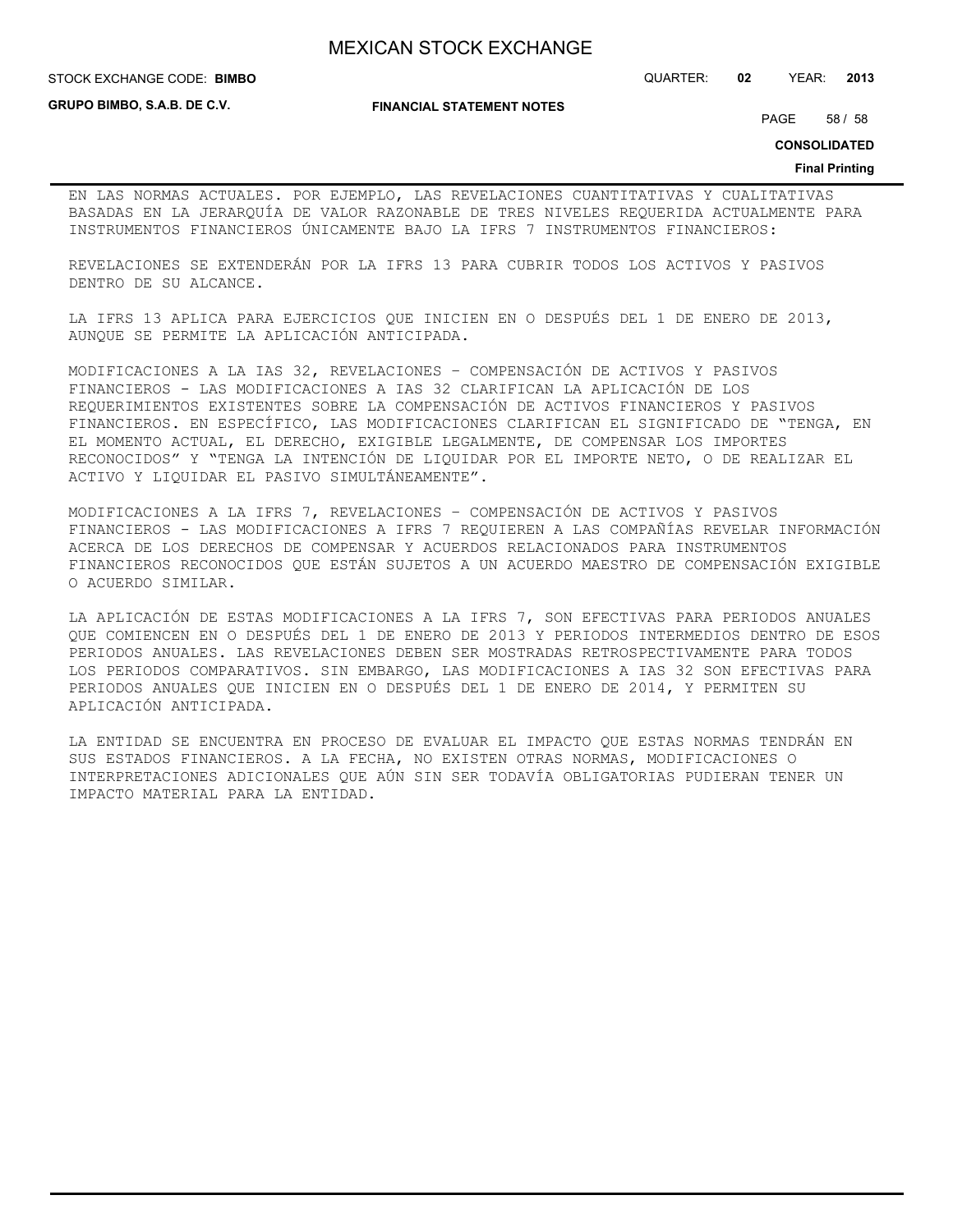# STOCK EXCHANGE CODE: QUARTER: **02** YEAR: **2013 BIMBO**

**GRUPO BIMBO, S.A.B. DE C.V.**

## **INVESTMENTS IN ASSOCIATES AND JOINT VENTURES (THOUSAND PESOS)**

**CONSOLIDATED Final Printing**

|                                                             |                                                           |                               | $\frac{9}{6}$ | <b>TOTAL AMOUNT</b>               |                                |
|-------------------------------------------------------------|-----------------------------------------------------------|-------------------------------|---------------|-----------------------------------|--------------------------------|
| <b>COMPANY NAME</b>                                         | <b>PRICIPAL ACTIVITY</b>                                  | <b>NUMBER OF SHARES OWNER</b> | <b>SHIP</b>   | <b>ACQUISITION</b><br><b>COST</b> | <b>CURRENT</b><br><b>VALUE</b> |
| <b>CONGELACION Y ALMACENAJE DEL</b><br>CENTRO, S.A. DE C.V. | SERVICIOS DE ALMACENAJE Y<br><b>CONGELACION</b>           | 3.240.000                     | 14.99         | 7.756                             | 100.224                        |
| EFFORM, S.A. DE C.V.                                        | FAB. Y VTA. DE PAPELERIA E<br><b>IMPRESION</b>            | 29.520                        | 24.00         | 0                                 | 14,337                         |
| PLASTICOS Y ALAMBRES ROGAMA,<br>S.A. DE C.V.                | FAB, Y VTA. DE ENVOLTURAS                                 | 2,000                         | 10.00         | 2                                 | 455                            |
| UNIFORMES Y EQUIPOS<br>INDUSTRIALES, S.A. DE C.V.           | ELABORACION Y VENTA DE<br>UNIFORMES INDUSTR               | 48,240                        | 24.00         | 530                               | 8.226                          |
| PRODUCTOS RICH, S.A. DE C.V.                                | ELABORACION DE PRODUCTOS<br>PANADERIY REPO                | 5,414,285                     | 18.00         | 13,483                            | 105,499                        |
| OVOPLUS, S.A. DE C.V.                                       | ELABORACION BASES DE HUEVO                                | 10,878                        | 25.00         | 5,489                             | 43,505                         |
| BETA SAN MIGUEL, S.A. DE C.V.                               | PRODUCTOS DE AZUCAR                                       | 1,119,721                     | 8.00          | 34,280                            | 519,538                        |
| LA MODERNA, S.A. DE C.V.                                    | <b>FABRICACION Y VENTA DE PASTAS</b>                      | 2,584,598                     | 3.00          | 72,369                            | 156,320                        |
| PAN GLO, S. DE R.L. DE C.V.                                 | <b>INVESTIGACION Y SERVICIOS</b>                          | $\mathbf{1}$                  | 25.00         | 3,036                             | 8,129                          |
| SOCIEDAD INDUSTRIAL DE EQUIPOS<br>Y SERIVICIOS, S.A.        | <b>FABRICACION Y REPARACION DE</b><br><b>EQUIPOS INDU</b> | 3,015                         | 30.00         | 3.015                             | 28,115                         |
| FIN COMUN, S.A. DE C.V.                                     | UNION DE CREDITO                                          | 37,540                        | 36.15         | 101,227                           | 94,674                         |
| GRUPO ALTEX, S.A. DE C.V.                                   | <b>TENEDORA</b>                                           | $\mathbf{1}$                  | 10.49         | 53,039                            | 79,830                         |
| MUNDO DULCE, S.A. DE C.V.                                   | FABRICACION Y PRODUCCION DE<br>PRODUCTOS AL               | 1                             | 50.00         | 224,566                           | 271,348                        |
| INNOVACION EN ALIMENTOS, S.A.<br>DE C.V.                    | <b>FABRICACION Y PRODUCCION DE</b><br><b>ALIMENTOS AL</b> | 76,103,353                    | 50.00         | 82,349                            | 721                            |
| <b>FABRICAS DE GALLETAS LA</b><br>MODERNA, S.A. DE C.V.     | <b>FABRICACION Y PRODUCCION DE</b><br><b>PRODUCTOS AL</b> | $\mathbf{1}$                  | 50.00         | 206,798                           | 247,157                        |
| BLUE LABEL MEXICO, S.A. DE C.V.                             | <b>DISTRIBUCION Y REVENTA DE</b><br><b>SERVICIOS MOV</b>  | 880                           | 45.00         | 430,396                           | 427,685                        |
| VARIOS AL COSTO                                             | <b>OTROS</b>                                              | 1                             | 0.00          | 14,672                            | 3.466                          |
| <b>TOTAL INVESTMENT IN ASSOCIATES</b>                       |                                                           |                               |               | 1,253,007                         | 2,109,229                      |

**NOTES**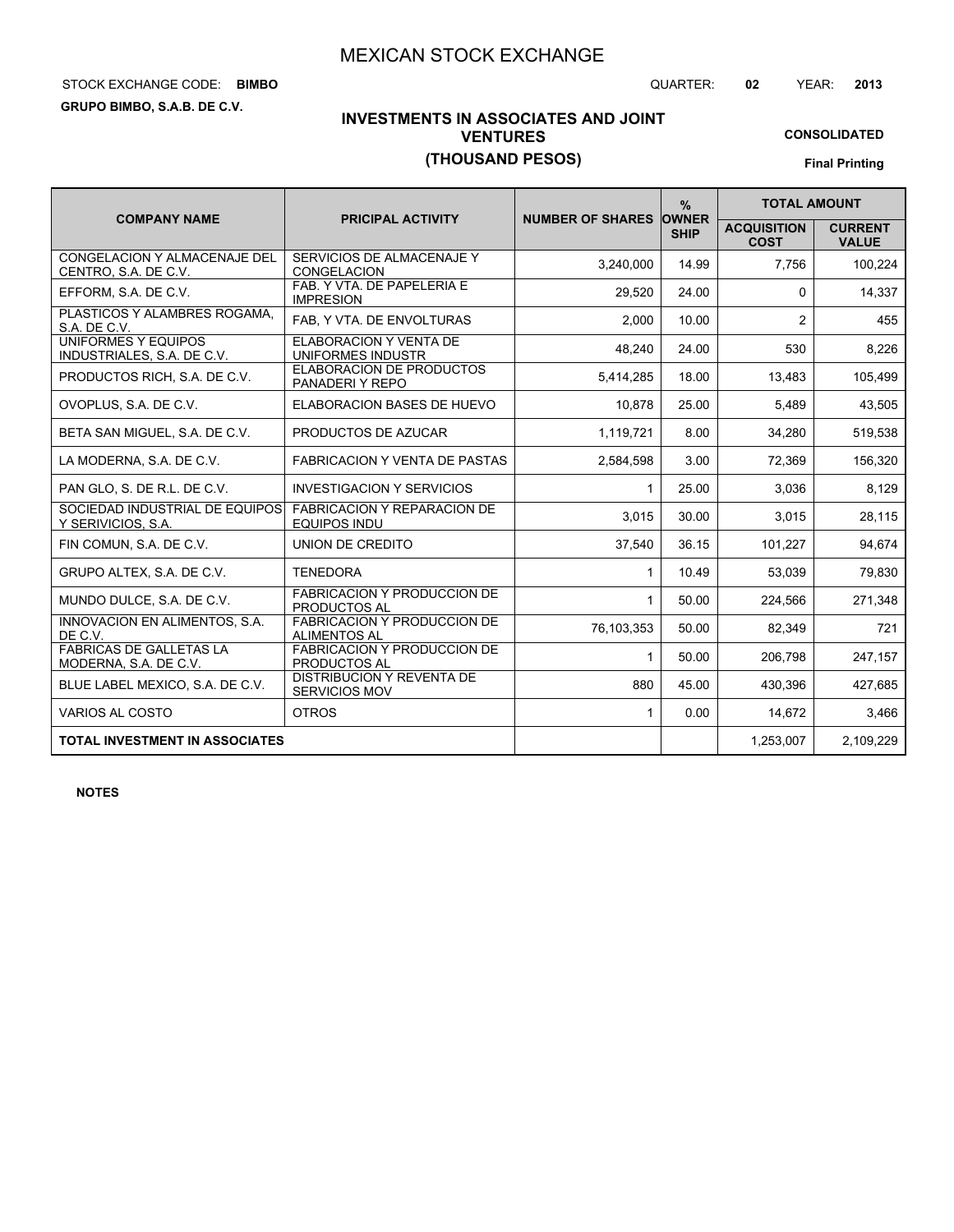QUARTER: **02**YEAR: **<sup>2013</sup>**

#### **GRUPO BIMBO, S.A.B. DE C.V.**STOCK EXCHANGE CODE:**BIMBO**

### **BREAKDOWN OF CREDITS**

#### (THOUSAND PESOS)

**CONSOLIDATED**

|                                  |                                                  |                                        | <b>EXPIRATION</b><br><b>DATE</b> | <b>INTEREST RATE</b> | <b>MATURITY OR AMORTIZATION OF CREDITS IN NATIONAL CURRENCY</b> |                    |                     |                     |                     | <b>MATURITY OR AMORTIZATION OF CREDITS IN FOREIGN CURRENCY</b> |                      |                    |                     |                     |              |                                |
|----------------------------------|--------------------------------------------------|----------------------------------------|----------------------------------|----------------------|-----------------------------------------------------------------|--------------------|---------------------|---------------------|---------------------|----------------------------------------------------------------|----------------------|--------------------|---------------------|---------------------|--------------|--------------------------------|
| <b>CREDIT TYPE / INSTITUTION</b> | <b>FOREIGN</b><br><b>INSTITUTION</b><br>(YES/NO) | <b>CONTRACT</b><br><b>SIGNING DATE</b> |                                  |                      | <b>TIME INTERVAL</b>                                            |                    |                     |                     |                     |                                                                | <b>TIME INTERVAL</b> |                    |                     |                     |              |                                |
|                                  |                                                  |                                        |                                  |                      | <b>CURRENT YEAR</b>                                             | <b>UNTIL 1YEAR</b> | <b>UNTIL 2 YEAR</b> | <b>UNTIL 3 YEAR</b> | <b>UNTIL 4 YEAR</b> | UNTIL 5 YEAR OR<br><b>MORE</b>                                 | <b>CURRENT YEAR</b>  | <b>UNTIL 1YEAR</b> | <b>UNTIL 2 YEAR</b> | <b>UNTIL 3 YEAR</b> | UNTIL 4 YEAR | UNTIL 5 YEAR OR<br><b>MORE</b> |
| <b>BANKS</b>                     |                                                  |                                        |                                  |                      |                                                                 |                    |                     |                     |                     |                                                                |                      |                    |                     |                     |              |                                |
| <b>FOREIGN TRADE</b>             |                                                  |                                        |                                  |                      |                                                                 |                    |                     |                     |                     |                                                                |                      |                    |                     |                     |              |                                |
| Nacional Financiera              | <b>NOT</b>                                       | 29/04/2013                             | 09/09/2013                       | 5.56                 |                                                                 | 390,076            | $\Omega$            |                     |                     |                                                                |                      |                    |                     |                     |              |                                |
| Nacional Financiera              | <b>NOT</b>                                       | 23/05/2013                             | 26/08/2013                       | 2.53                 |                                                                 |                    |                     |                     |                     |                                                                |                      | 21,571             |                     | $^{\circ}$          | $\Omega$     |                                |
| Varios                           | <b>YES</b>                                       | 11/02/2010                             | 30/04/2018                       |                      |                                                                 |                    |                     |                     |                     |                                                                |                      | 829,435            | 108,619             | 97,626              | 293,223      | 220,281                        |
| Credito Sindicado                | <b>YES</b>                                       | 15/04/2011                             | 15/04/2016                       | 1.29                 |                                                                 |                    |                     |                     |                     |                                                                |                      |                    |                     | 1,667,008           | $\Omega$     |                                |
| <b>Credito Euros</b>             | <b>YES</b>                                       | 24/10/2011                             | 27/10/2014                       | 1.12                 |                                                                 |                    |                     |                     |                     |                                                                |                      |                    | 678,368             | $\Omega$            |              |                                |
| <b>SECURED</b>                   |                                                  |                                        |                                  |                      |                                                                 |                    |                     |                     |                     |                                                                |                      |                    |                     |                     |              |                                |
| <b>COMMERCIAL BANKS</b>          |                                                  |                                        |                                  |                      |                                                                 |                    |                     |                     |                     |                                                                |                      |                    |                     |                     |              |                                |
| <b>OTHER</b>                     |                                                  |                                        |                                  |                      |                                                                 |                    |                     |                     |                     |                                                                |                      |                    |                     |                     |              |                                |
| <b>TOTAL BANKS</b>               |                                                  |                                        |                                  |                      |                                                                 | 390,076            | $\mathbf{a}$        |                     |                     |                                                                |                      | 851,006            | 786,987             | 1,764,634           | 293,223      | 220,281                        |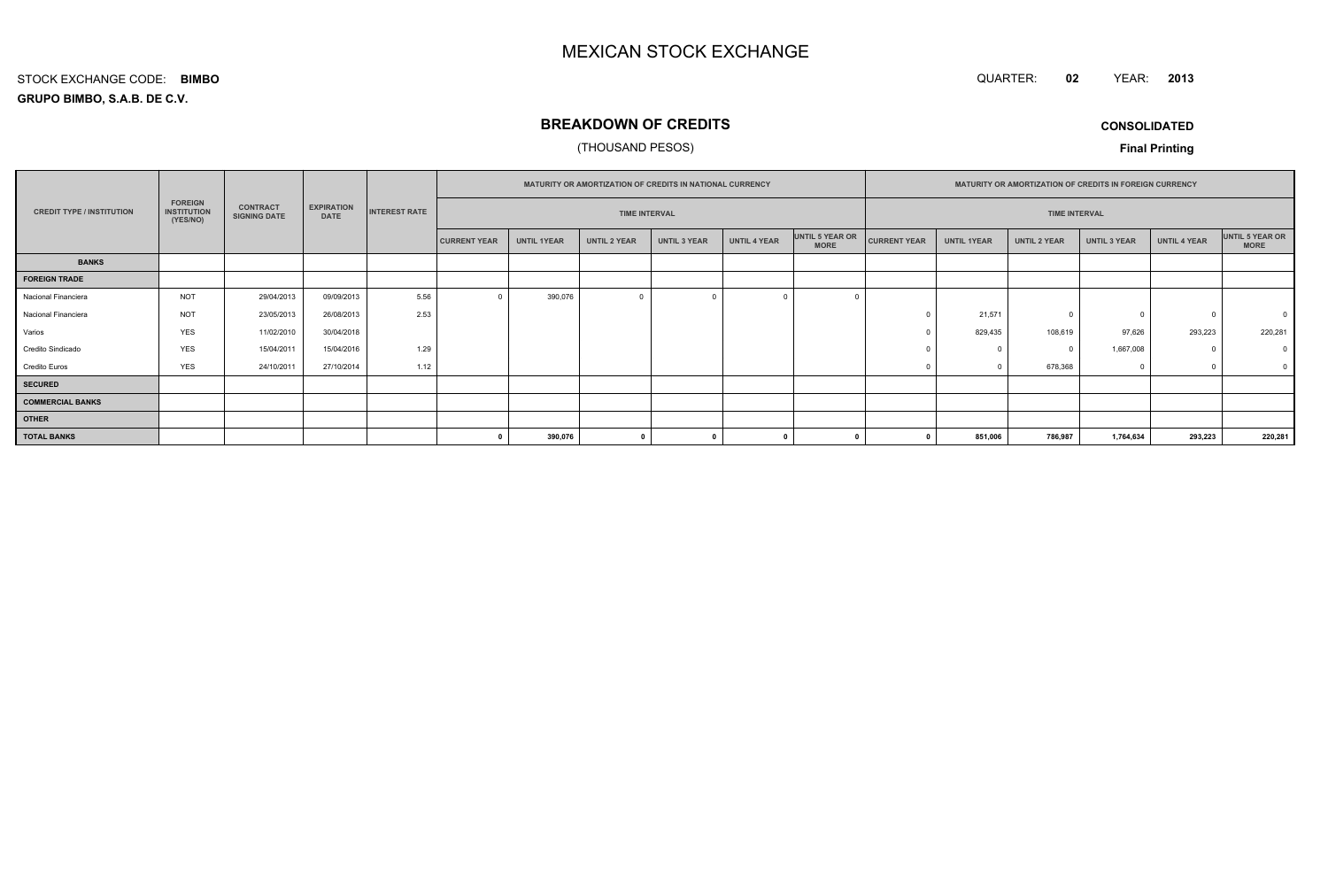#### QUARTER: **<sup>02</sup>**YEAR: **<sup>2013</sup>**

**GRUPO BIMBO, S.A.B. DE C.V.**STOCK EXCHANGE CODE:**BIMBO**

### **BREAKDOWN OF CREDITS**

#### (THOUSAND PESOS)

**CONSOLIDATED**

|                                                                                              |                                                  | <b>CONTRACT</b><br><b>SIGNING DATE</b> | <b>EXPIRATION</b><br><b>DATE</b> |                      | <b>MATURITY OR AMORTIZATION OF CREDITS IN NATIONAL CURRENCY</b> |                    |                     |                     | <b>MATURITY OR AMORTIZATION OF CREDITS IN FOREIGN CURRENCY</b> |                                |                     |                    |                      |                     |                     |                                       |
|----------------------------------------------------------------------------------------------|--------------------------------------------------|----------------------------------------|----------------------------------|----------------------|-----------------------------------------------------------------|--------------------|---------------------|---------------------|----------------------------------------------------------------|--------------------------------|---------------------|--------------------|----------------------|---------------------|---------------------|---------------------------------------|
| <b>CREDIT TYPE / INSTITUTION</b>                                                             | <b>FOREIGN</b><br><b>INSTITUTION</b><br>(YES/NO) |                                        |                                  | <b>INTEREST RATE</b> | <b>TIME INTERVAL</b>                                            |                    |                     |                     |                                                                |                                |                     |                    | <b>TIME INTERVAL</b> |                     |                     |                                       |
|                                                                                              |                                                  |                                        |                                  |                      | <b>CURRENT YEAR</b>                                             | <b>UNTIL 1YEAR</b> | <b>UNTIL 2 YEAR</b> | <b>UNTIL 3 YEAR</b> | <b>UNTIL 4 YEAR</b>                                            | UNTIL 5 YEAR OR<br><b>MORE</b> | <b>CURRENT YEAR</b> | <b>UNTIL 1YEAR</b> | <b>UNTIL 2 YEAR</b>  | <b>UNTIL 3 YEAR</b> | <b>UNTIL 4 YEAR</b> | <b>UNTIL 5 YEAR OR</b><br><b>MORE</b> |
| <b>STOCK MARKET</b>                                                                          |                                                  |                                        |                                  |                      |                                                                 |                    |                     |                     |                                                                |                                |                     |                    |                      |                     |                     |                                       |
| <b>LISTED STOCK EXCHANGE</b>                                                                 |                                                  |                                        |                                  |                      |                                                                 |                    |                     |                     |                                                                |                                |                     |                    |                      |                     |                     |                                       |
| <b>UNSECURED</b>                                                                             |                                                  |                                        |                                  |                      |                                                                 |                    |                     |                     |                                                                |                                |                     |                    |                      |                     |                     |                                       |
| Emision Bimbo 09-02                                                                          | <b>YES</b>                                       | 15/06/2009                             | 06/06/2016                       | 10.60                | $\Omega$                                                        | $^{\circ}$         | $\Omega$            | 2,000,000           |                                                                |                                |                     |                    |                      |                     |                     |                                       |
| Emision Bimbo 09                                                                             | <b>YES</b>                                       | 15/06/2009                             | 09/06/2014                       | 5.86                 |                                                                 | 5,000,000          | - 0                 |                     |                                                                |                                |                     |                    |                      |                     |                     |                                       |
| Emision Bimbo 12                                                                             | <b>NOT</b>                                       | 10/02/2012                             | 03/08/2018                       | 6.83                 |                                                                 | 0                  |                     |                     |                                                                | 5,000,000                      |                     |                    |                      |                     |                     |                                       |
| Emision Bimbo 09 U                                                                           | <b>YES</b>                                       | 15/06/2009                             | 06/06/2016                       | 6.05                 |                                                                 | $\mathbf 0$        | $\Omega$            | 3,497,435           |                                                                | -C                             |                     |                    |                      |                     |                     |                                       |
| Notes Instrumentos de Deuda                                                                  | <b>YES</b>                                       | 30/06/2010                             | 30/06/2020                       | 4.88                 |                                                                 |                    |                     |                     |                                                                |                                |                     |                    |                      |                     |                     | 10,284,329                            |
| Notes Instrumentos de Deuda                                                                  | <b>YES</b>                                       | 25/01/2012                             | 25/01/2022                       | 4.50                 |                                                                 |                    |                     |                     |                                                                |                                |                     |                    |                      | $\mathbf 0$         | $\sqrt{ }$          | 10,284,329                            |
| <b>SECURED</b>                                                                               |                                                  |                                        |                                  |                      |                                                                 |                    |                     |                     |                                                                |                                |                     |                    |                      |                     |                     |                                       |
| <b>PRIVATE PLACEMENTS</b>                                                                    |                                                  |                                        |                                  |                      |                                                                 |                    |                     |                     |                                                                |                                |                     |                    |                      |                     |                     |                                       |
| <b>UNSECURED</b>                                                                             |                                                  |                                        |                                  |                      |                                                                 |                    |                     |                     |                                                                |                                |                     |                    |                      |                     |                     |                                       |
| <b>SECURED</b>                                                                               |                                                  |                                        |                                  |                      |                                                                 |                    |                     |                     |                                                                |                                |                     |                    |                      |                     |                     |                                       |
| <b>TOTAL STOCK MARKET LISTED IN</b><br><b>STOCK EXCHANGE AND PRIVATE</b><br><b>PLAGEMENT</b> |                                                  |                                        |                                  |                      |                                                                 | 5,000,000          |                     | 5,497,435           |                                                                | 5,000,000                      |                     |                    |                      |                     |                     | 20,568,658                            |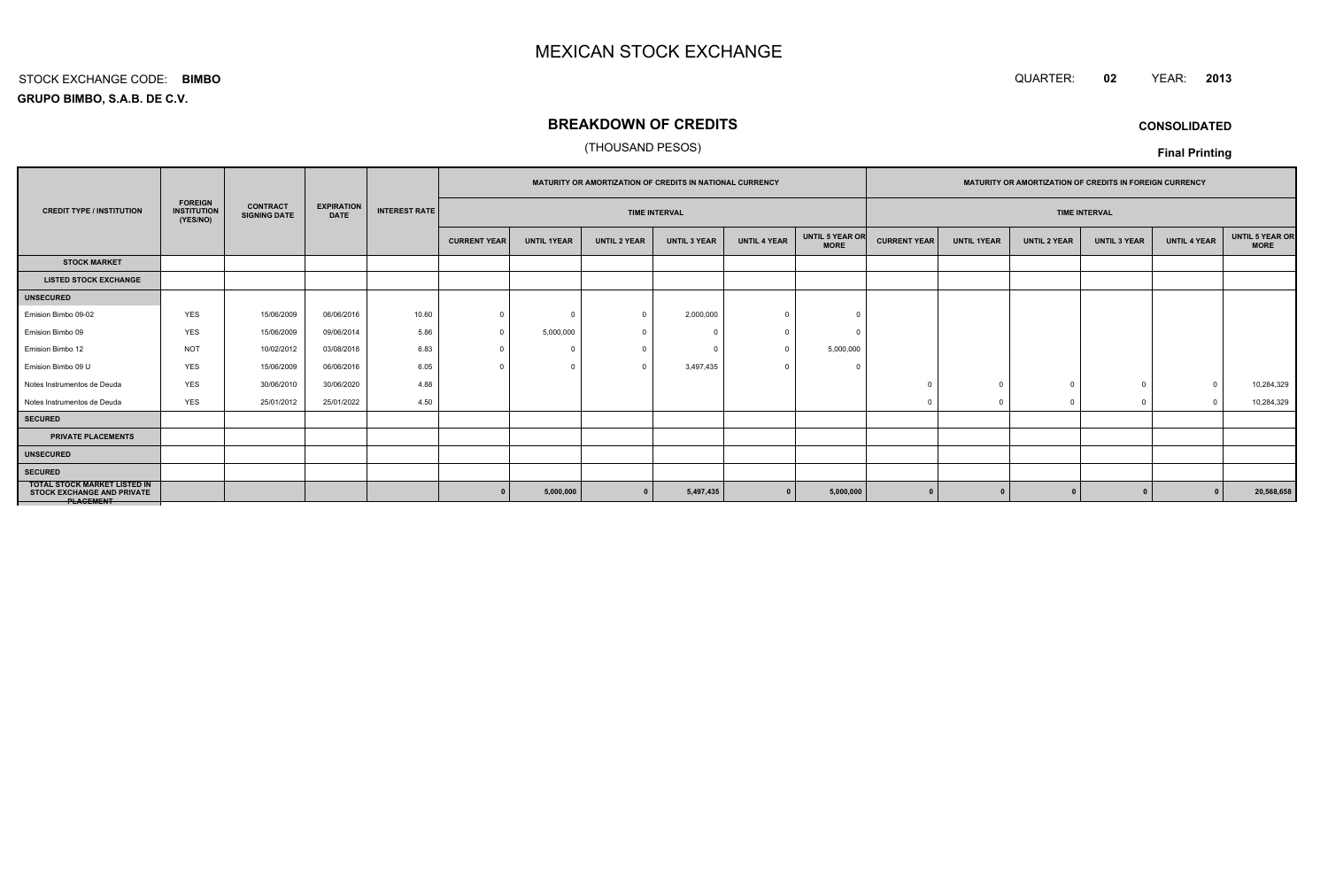#### STOCK EXCHANGE CODE:**BIMBO**

**GRUPO BIMBO, S.A.B. DE C.V.**

#### **BREAKDOWN OF CREDITS**

#### (THOUSAND PESOS)

|                                                                      |                                                  |                                    |                                  |  | MATURITY OR AMORTIZATION OF CREDITS IN NATIONAL CURRENCY |                    |                     |                     |                     | MATURITY OR AMORTIZATION OF CREDITS IN FOREIGN CURRENCY |                      |                    |                     |                     |                     |                                |
|----------------------------------------------------------------------|--------------------------------------------------|------------------------------------|----------------------------------|--|----------------------------------------------------------|--------------------|---------------------|---------------------|---------------------|---------------------------------------------------------|----------------------|--------------------|---------------------|---------------------|---------------------|--------------------------------|
| <b>CREDIT TYPE / INSTITUTION</b>                                     | <b>FOREIGN</b><br><b>INSTITUTION</b><br>(YES/NO) | <b>DATE OF</b><br><b>AGREEMENT</b> | <b>EXPIRATION</b><br><b>DATE</b> |  | <b>TIME INTERVAL</b>                                     |                    |                     |                     |                     |                                                         | <b>TIME INTERVAL</b> |                    |                     |                     |                     |                                |
|                                                                      |                                                  |                                    |                                  |  | <b>CURRENT YEAR</b>                                      | <b>UNTIL 1YEAR</b> | <b>UNTIL 2 YEAR</b> | <b>UNTIL 3 YEAR</b> | <b>UNTIL 4 YEAR</b> | UNTIL 5 YEAR OR<br><b>MORE</b>                          | <b>CURRENT YEAR</b>  | <b>UNTIL 1YEAR</b> | <b>UNTIL 2 YEAR</b> | <b>UNTIL 3 YEAR</b> | <b>UNTIL 4 YEAR</b> | UNTIL 5 YEAR OR<br><b>MORE</b> |
| OTHER CURRENT AND NON-<br><b>CURRENT LIABILITIES WITH COST</b>       |                                                  |                                    |                                  |  |                                                          |                    |                     |                     |                     |                                                         |                      |                    |                     |                     |                     |                                |
| TOTAL OTHER CURRENT AND NON-<br><b>CURRENT LIABILITIES WITH COST</b> |                                                  |                                    |                                  |  | $\mathbf 0$                                              | $\Omega$           | $\Omega$            | $\overline{0}$      | $\Omega$            | $\Omega$                                                |                      | $^{\circ}$         | $\Omega$            | $^{\circ}$          | $\Omega$            |                                |
|                                                                      |                                                  |                                    |                                  |  |                                                          |                    |                     |                     |                     |                                                         |                      |                    |                     |                     |                     |                                |
| <b>SUPPLIERS</b>                                                     |                                                  |                                    |                                  |  |                                                          |                    |                     |                     |                     |                                                         |                      |                    |                     |                     |                     |                                |
| VARIOS                                                               | <b>YES</b>                                       |                                    |                                  |  | $\Omega$                                                 | 3,709,572          |                     |                     |                     |                                                         |                      |                    |                     |                     |                     |                                |
| VARIOS                                                               | <b>NOT</b>                                       |                                    |                                  |  |                                                          |                    |                     |                     |                     |                                                         | $\Omega$             | 5,720,086          |                     |                     |                     |                                |
| <b>TOTAL SUPPLIERS</b>                                               |                                                  |                                    |                                  |  | $\mathbf 0$                                              | 3,709,572          |                     |                     |                     |                                                         |                      | 5,720,086          |                     |                     |                     |                                |
|                                                                      |                                                  |                                    |                                  |  |                                                          |                    |                     |                     |                     |                                                         |                      |                    |                     |                     |                     |                                |
| OTHER CURRENT AND NON-<br><b>CURRENT LIABILITIES</b>                 |                                                  |                                    |                                  |  |                                                          |                    |                     |                     |                     |                                                         |                      |                    |                     |                     |                     |                                |
| <b>VARIOS</b>                                                        | <b>NOT</b>                                       |                                    |                                  |  | $\Omega$                                                 | 4,274,422          | $\mathbf 0$         | $\Omega$            | $\Omega$            | 3,432,430                                               |                      |                    |                     |                     |                     |                                |
| VARIOS                                                               | <b>NOT</b>                                       |                                    |                                  |  |                                                          |                    |                     |                     |                     |                                                         | $\Omega$             | 9,775,345          | $\Omega$            | $\overline{0}$      | $\Omega$            | 18,220,912                     |
| TOTAL OTHER CURRENT AND NON-<br><b>CURRENT LIABILITIES</b>           |                                                  |                                    |                                  |  | $\Omega$                                                 | 4,274,422          | $\Omega$            | $\Omega$            | $\Omega$            | 3,432,430                                               | $\Omega$             | 9,775,345          | $\Omega$            | $^{\circ}$          | $\Omega$            | 18,220,912                     |
|                                                                      |                                                  |                                    |                                  |  |                                                          |                    |                     |                     |                     |                                                         |                      |                    |                     |                     |                     |                                |
| <b>GENERAL TOTAL</b>                                                 |                                                  |                                    |                                  |  | $\Omega$                                                 | 13,374,070         | $\mathbf{0}$        | 5,497,435           | $\mathbf{0}$        | 8,432,430                                               | $\mathbf 0$          | 16,346,437         | 786,987             | 1,764,634           | 293,223             | 39,009,851                     |

**NOTES**



**CONSOLIDATED**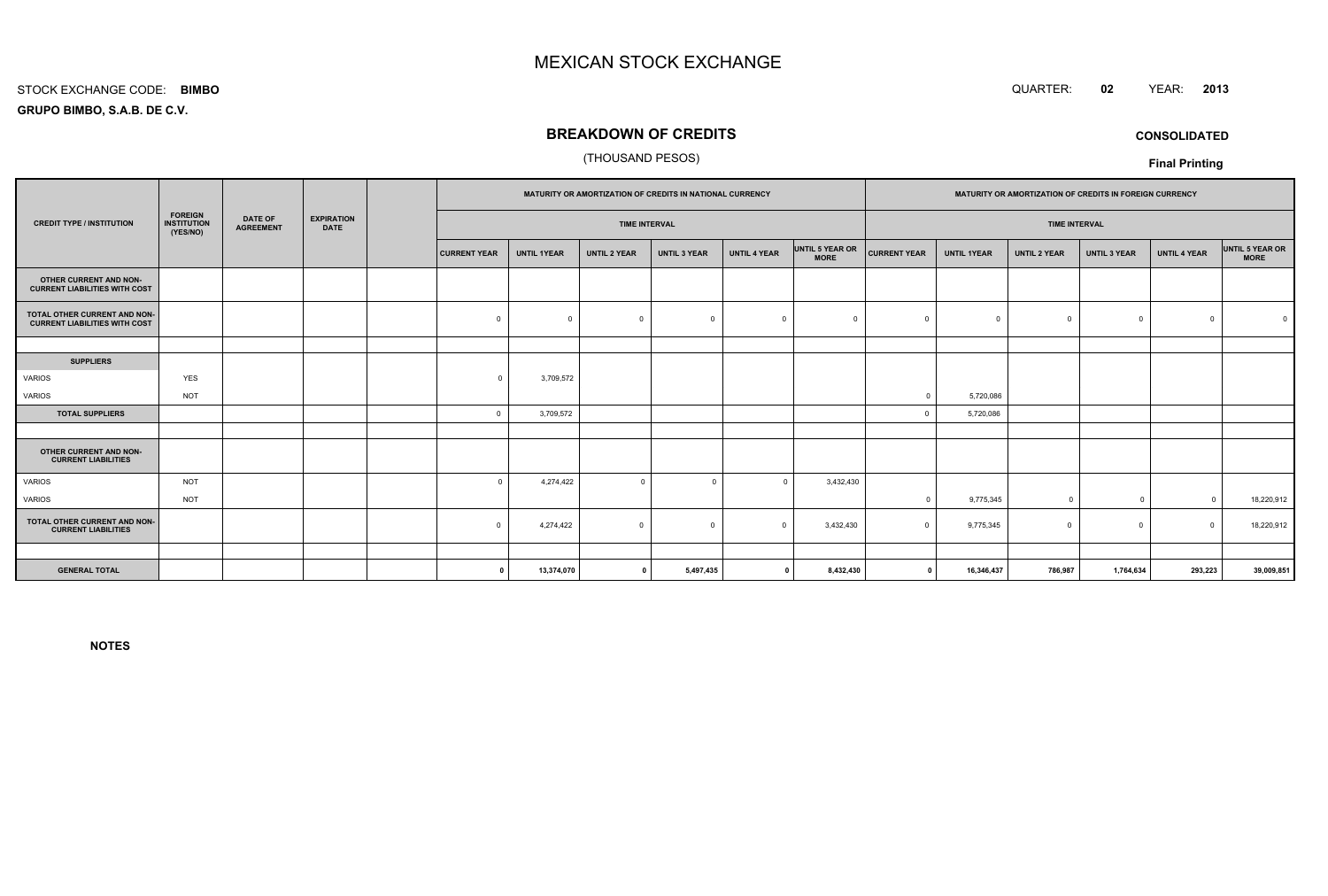QUARTER: **02** YEAR: **2013**

#### **MONETARY FOREIGN CURRENCY POSITION**

#### **CONSOLIDATED**

#### **(THOUSAND PESOS)**

#### **OTHER CURRENCIES MONETARY ASSETS LIABILITIES POSITION** CURRENT **NET BALANCE** NON CURRENT **FOREIGN CURRENCY POSITION (THOUSANDS OF PESOS) THOUSANDS OF THOUSAND PESOS** THOUSANDS OF **DOLLARS 37,750 27,222 1,728,000 22,504,608 1,755,222 22,859,136 52,088 678,368 491,637 23,537,504 354,528 23,182,976 -1,717,472 -22,367,499 -52,088 -678,368 -23,045,867 DOLLARS 491,637 0 0 52,088 678,368 354,528 0 0 THOUSAND PESOS THOUSAND PESOS TOTAL** CURRENT **37,750 491,637 0 0 491,637** NON CURRENT **0 0 0 0 0**

**NOTES**

#### STOCK EXCHANGE CODE: **BIMBO GRUPO BIMBO, S.A.B. DE C.V.**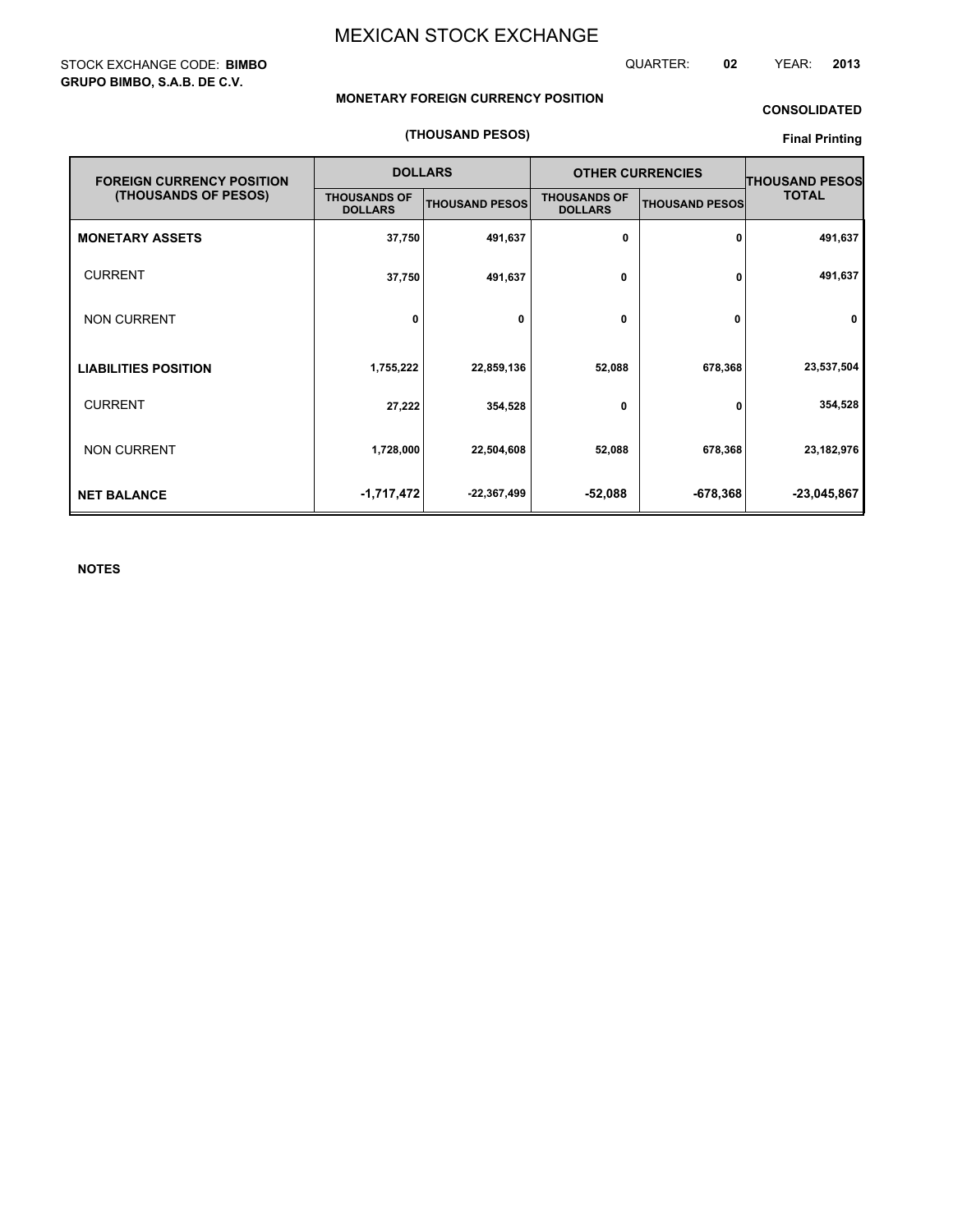## STOCK EXCHANGE CODE: QUARTER: **02** YEAR: **2013 BIMBO**

**DEBT INSTRUMENTS**

PAGE 1/2

**CONSOLIDATED**

**Final Printing**

#### **FINANCIAL LIMITATIONS IN CONTRACT, ISSUED DEED AND / OR TITLE**

LA COMPAÑÍA, EN SU CARÁCTER DE ACREDITADA, FORMA PARTE DE DIVERSOS CONTRATOS DE CRÉDITO BANCARIO. DICHOS CONTRATOS DE CRÉDITO, DE ACUERDO A LAS PRÁCTICAS DE MERCADO, CONTEMPLAN CIERTAS OBLIGACIONES DE HACER Y DE NO HACER, LAS CUALES INCLUYEN EL CUMPLIMIENTO A LAS RAZONES FINANCIERAS DE DEUDA / UAFIDA Y UAFIDA / INTERESES PAGADOS. ASÍ MISMO, LOS TÍTULOS DE DEUDA, TANTO DE LOS CERTIFICADOS BURSÁTILES COMO DE LOS BONOS INTERNACIONALES EMITIDOS POR LA COMPAÑÍA, CONTEMPLAN TAMBIÉN OBLIGACIONES DE HACER Y DE NO HACER CONFORME A LA PRÁCTICA DE MERCADO.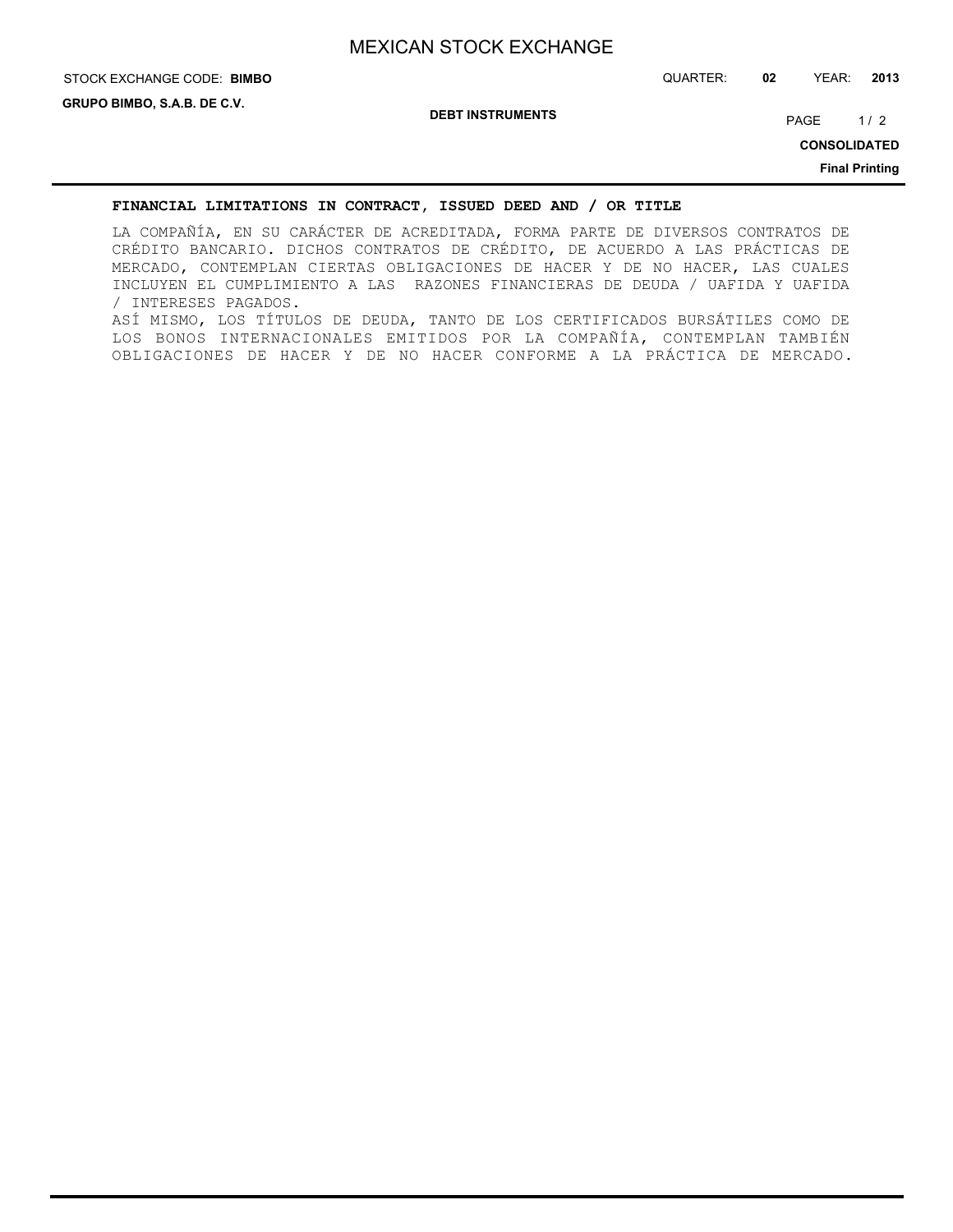STOCK EXCHANGE CODE: QUARTER: **02** YEAR: **2013 BIMBO**

**GRUPO BIMBO, S.A.B. DE C.V.**

**DEBT INSTRUMENTS**

PAGE 2/2

**CONSOLIDATED**

**Final Printing**

#### **ACTUAL SITUATION OF FINANCIAL LIMITED**

A LA FECHA, LA COMPAÑÍA SE ENCUENTRA EN CUMPLIMIENTO DE LAS DIVERSAS OBLIGACIONES DE HACER Y NO HACER CONTENIDAS EN LOS CONTRATOS Y TÍTULOS DE CRÉDITO.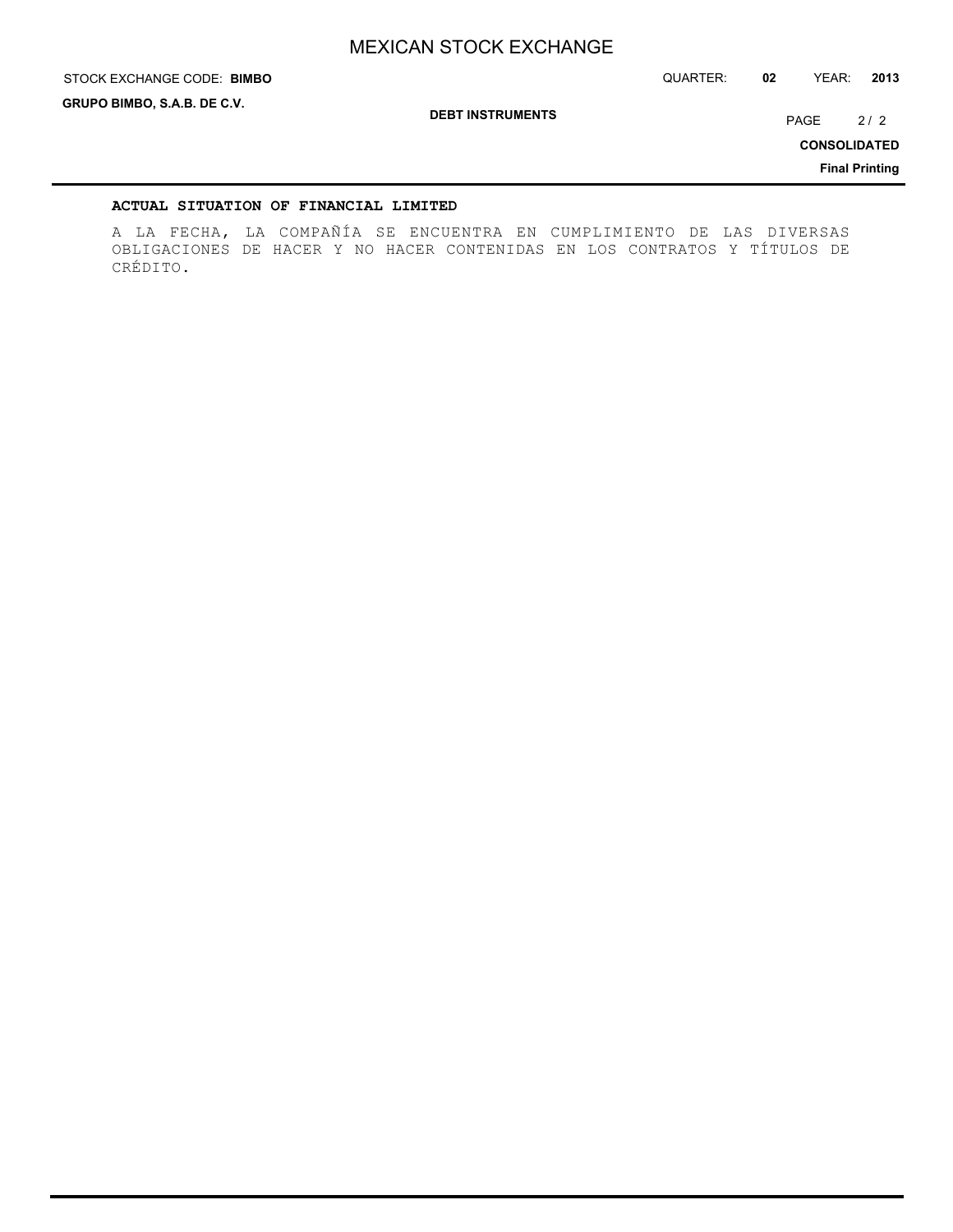#### STOCK EXCHANGE CODE: QUARTER: **02** YEAR: **2013 BIMBO GRUPO BIMBO, S.A.B. DE C.V.**

#### **DISTRIBUTION OF REVENUE BY PRODUCT**

#### **CONSOLIDATED**

**TOTAL INCOME (THOUSAND PESOS)**

**Final Printing**

| <b>IMAIN PRODUCTS OR PRODUCT LINE!</b> | <b>NET SALES</b> |               | <b>MARKET SHARE (%)</b> | <b>MAIN</b>             |                  |  |  |  |  |  |  |
|----------------------------------------|------------------|---------------|-------------------------|-------------------------|------------------|--|--|--|--|--|--|
|                                        | <b>VOLUME</b>    | <b>AMOUNT</b> |                         | <b>TRADEMARKS</b>       | <b>CUSTOMERS</b> |  |  |  |  |  |  |
| <b>NATIONAL INCOME</b>                 |                  |               |                         |                         |                  |  |  |  |  |  |  |
| PAN BLANCO Y DULCE                     | 0                | 32,636,642    | 0                       | <b>BIMBO Y MARINELA</b> |                  |  |  |  |  |  |  |
| <b>EXPORT INCOME</b>                   |                  |               |                         |                         |                  |  |  |  |  |  |  |

| INCOME OF SUBSIDIARIES ABROAD |  |            |      |                         |  |  |  |  |  |  |  |
|-------------------------------|--|------------|------|-------------------------|--|--|--|--|--|--|--|
| PAN BLANCO Y DULCE            |  | 52,493,299 | 0.00 | <b>BIMBO Y MARINELA</b> |  |  |  |  |  |  |  |
| <b>TOTAL</b>                  |  | 85,129,941 |      |                         |  |  |  |  |  |  |  |

**NOTES**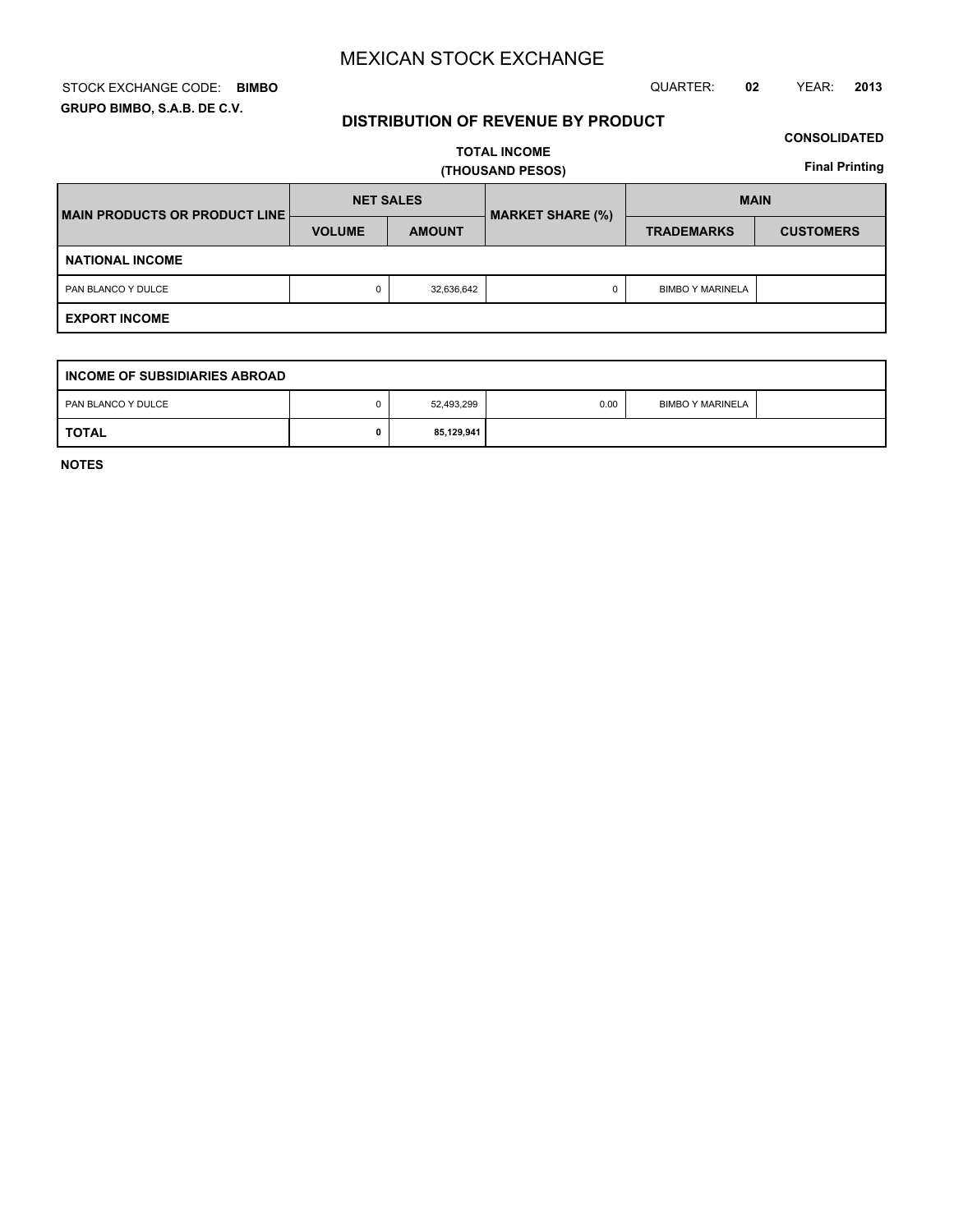**GRUPO BIMBO, S.A.B. DE C.V.**STOCK EXCHANGE CODE:**BIMBO** QUARTER: **02**YEAR: **<sup>2013</sup>**

### **ANALYSIS OF PAID CAPITAL STOCK**

**CONSOLIDATED**

### **CHARACTERISTICS OF THE SHARES**

**Final Printing**

| <b>SERIES</b> | <b>NOMINAL VALUE</b> | <b>VALID</b><br><b>COUPON</b> |                      | <b>NUMBER OF SHARES</b> | <b>CAPITAL STOCK</b> |                          |              |                 |
|---------------|----------------------|-------------------------------|----------------------|-------------------------|----------------------|--------------------------|--------------|-----------------|
|               |                      |                               | <b>FIXED PORTION</b> | <b>VARIABLE PORTION</b> | <b>MEXICAN</b>       | <b>FREE SUBSCRIPTION</b> | <b>FIXED</b> | <b>VARIABLE</b> |
| I٨            |                      | ໍ                             | 4,703,200,000        |                         | 0                    |                          | 1,901,132    |                 |
| <b>TOTAL</b>  |                      |                               | 4,703,200,000        |                         | $\Omega$             |                          | 1,901,132    |                 |

**TOTAL NUMBER OF SHARES REPRESENTING THE PAID IN CAPITALSTOCK ON THE DATE OF SENDING THE INFORMATION**

4,703,200,000

**NOTES**